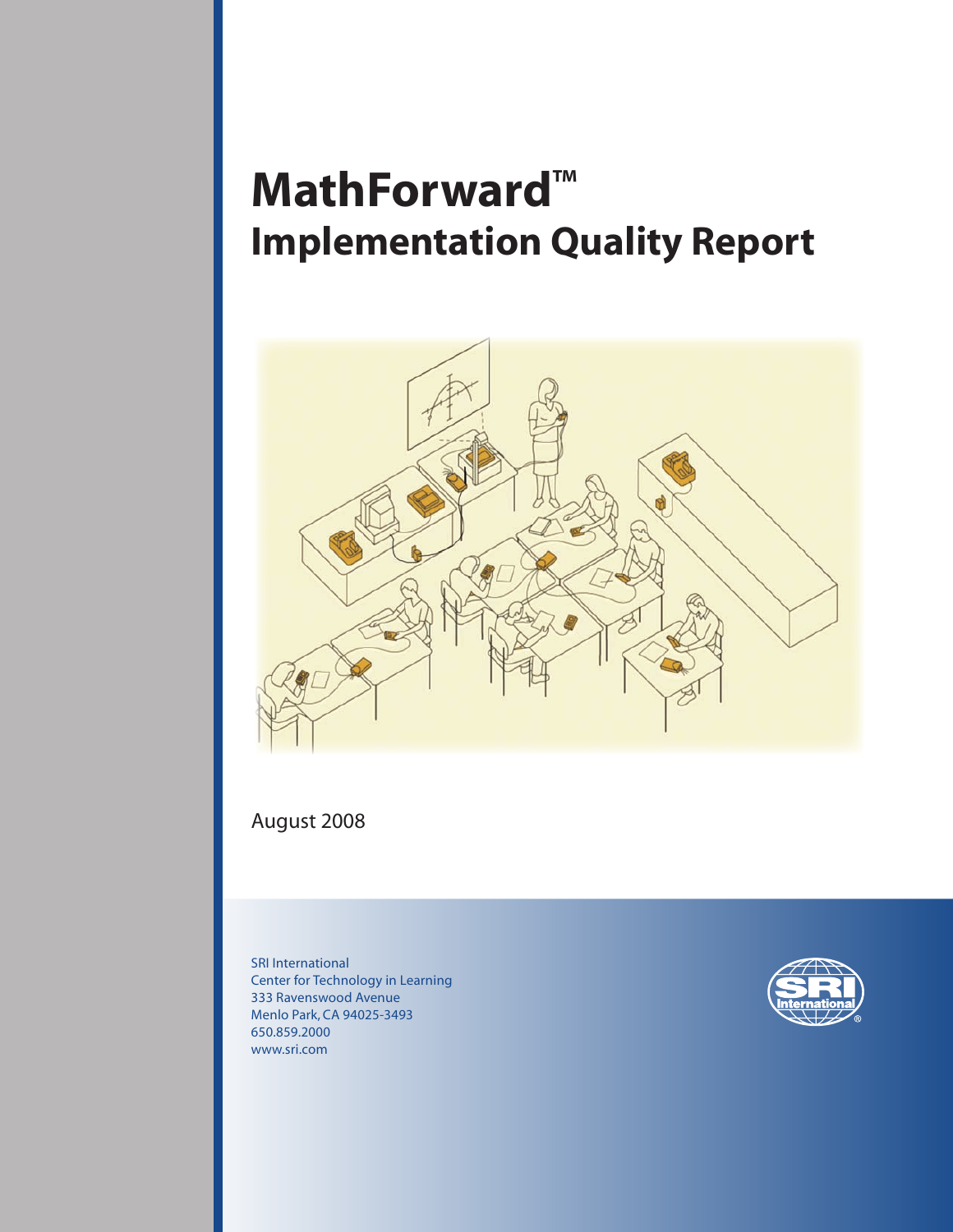# MathForward™ Implementation Quality Report

Prepared for: Dr. Rob Foshay Texas Instruments

Prepared by: William R. Penuel Kate Ferguson Corinne Singleton Sheila Shea Kate Borelli Christine Korbak *SRI International*

August 2008

SRI Project P17094



SRI International Center for Technology in Learning 333 Ravenswood Avenue Menlo Park, CA 94025-3493 650.859.2000 www.sri.com

Copyright © 2008 SRI International. All Rights Reserved.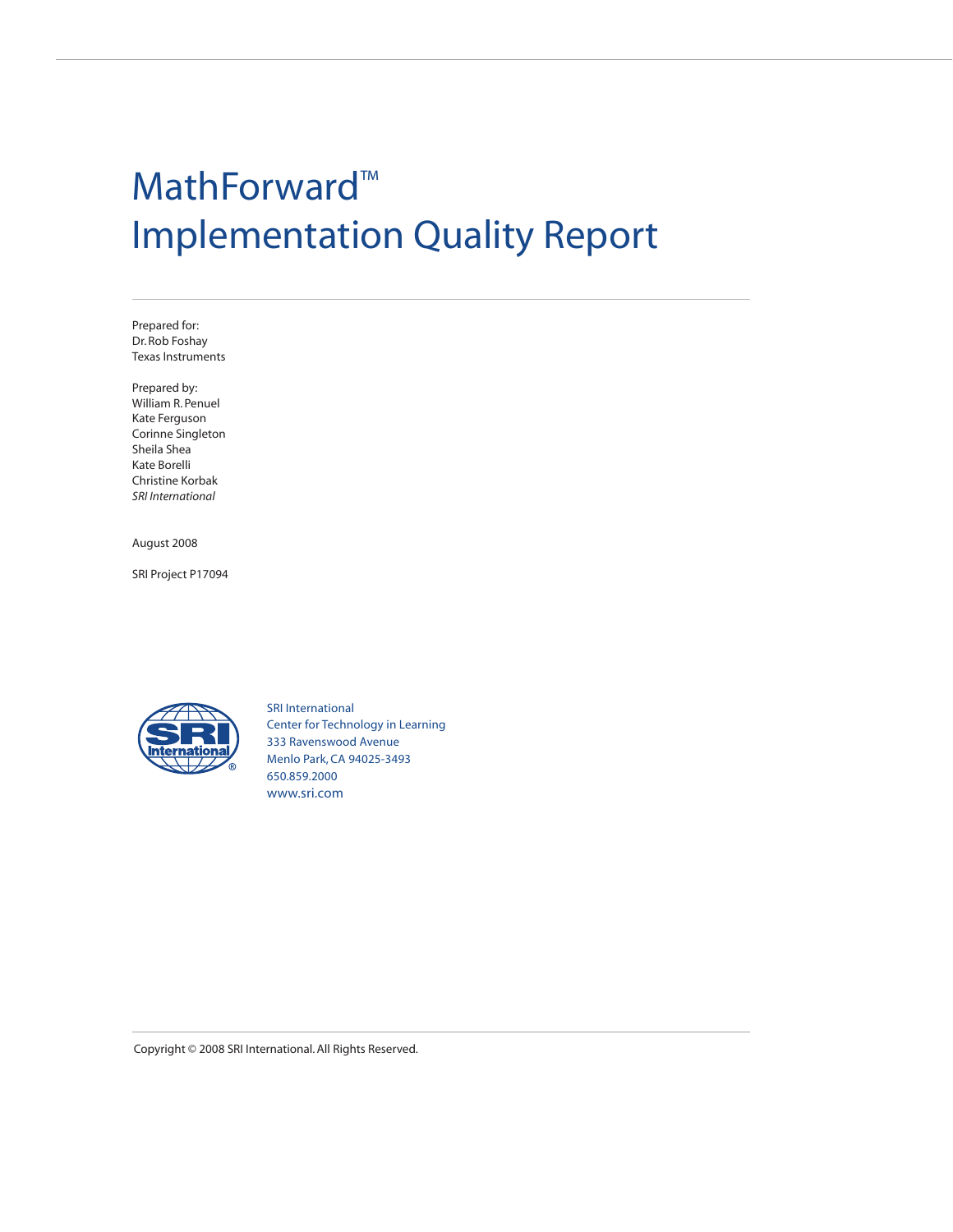# EXECUTIVE SUMMARY

The Texas Instruments (TI) MathForward™ program is a systemic mathematics reform initiative aimed at improving achievement in middle and high school mathematics and algebra. The program is intended to provide students with increased instructional time in mathematics during which they experience challenging instruction supported by the TI-Navigator™ technology. The systemic supports include the creation of 100-minute blocks of mathematics, intensive professional development for teachers, and the establishment of common planning time to build school-based professional learning communities.

In 2007–08, the program had nearly 140 teachers in 35 schools from 11 districts. During this past year, SRI International has been conducting an evaluation of the program, focusing both on program implementation and impacts on student achievement. This report answers questions related to program implementation in the participating schools and districts:

- What are the conditions of implementation in the participating school districts and implications for scalability and sustainability of the program?
- To what extent is MathForward™ being implemented as intended?

Sources of data for the implementation evaluation were surveys conducted of all teachers in the program at three time points during the year and observations and interviews with teachers and administrators in four different regions where the program was being implemented.

# Findings About Conditions of Implementation

Overall, implementation of the structural supports of the program was strongest in the areas of scheduling and professional development. All schools allocated double blocks for participating students, but complex school schedules made it difficult to assign a continuous 100-minute block in each school.

Teachers' professional development experiences were deep, extended, and varied in format. Teachers valued most the professional development they received from coaches and the informal support they received from teacher-leaders in the schools. A particular strength of the program was the coaching teachers received in the program. Coaches provided teachers with useful feedback, in workshops, in the context of observing and supporting teachers in the classroom, and through ongoing communication with teachers. Teachers reported that content-related professional development in mathematics was most useful in helping them develop new approaches to solving mathematics problems.

One structural support that schools and districts did not adopt as consistently was common planning time for participating teachers. Most schools did not have weekly common planning period in which teachers discussed the program. Although many schools did have time when teachers could meet, other agenda items often took precedence, and when there were

#### Key Findings

- All schools increased time for mathematics instruction for participating students.
- Teachers' professional development experiences were deep, extended, and varied in format.
- Most schools did not provide common planning periods for participating teachers.
- Teachers and students found the TI-Navigator™ technology contributed positively to teaching and learning.
- When using TI-Navigator™, teachers used its formative assessment functions most often.
- Teachers used assessment data to adjust the pace of their instruction.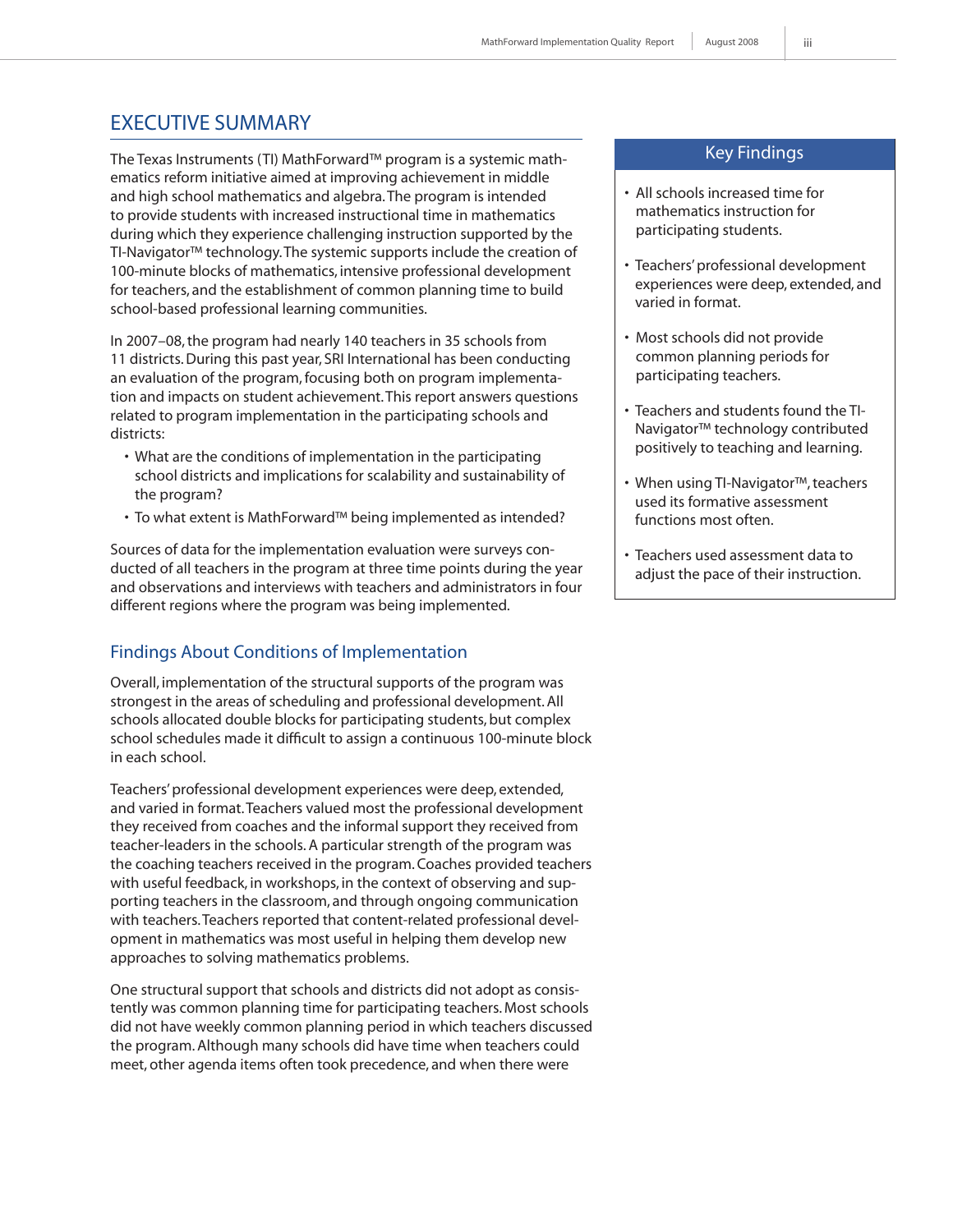few colleagues in the program, MathForward™ was not always an appropriate topic for meetings. MathForward™ was often a topic in schools where multiple teachers were implementing the program.

The evaluation identified some barriers to implementation at the school and district level. The main technical issues teachers faced in using TI-Navigator™ were related to communication, and most issues teachers could address on their own or with the help of colleagues and occasionally a student in their school. However, some teachers reported that their difficulties discouraged them from using the technology with students.

Teachers reported high levels of overall support for their participation in the program from principals, but more agreed than disagreed that their principals were not active in monitoring implementation. Teachers found district leaders distant from the program and had little sense of leaders' involvement in supporting MathForward™.

#### Findings About Implementation

Teachers and students alike found that the TI-Navigator™ technology contributed positively to teaching and learning. The top benefit of TI-Navigator™ technology, from teachers' point of view, was the information it gives them about what their students know and can do. Most students are excited to use TI-Navigator™, although evaluators observed that its use did not always entail broad and high engagement of students in class.

In part, variability in engagement may be explained by the different instructional strategies that teachers use when employing TI-Navigator™. Teachers used the assessment functions of TI-Navigator™ more readily than they use Activity Center, though with practice most teachers become comfortable with using the features that make TI-Navigator™ unique.

Teachers also varied with respect to the extent that they engaged students in extended discussion of their ideas. When they did engage student ideas, most often discussion took place as part of whole-class instruction or review. Teachers did use the displays in their class so that students could see the distribution of responses to problems in class, but they mainly used the data to speed up or slow down the pace of instruction and not for diagnosis of student thinking.

Some districts enacted more aspects of the program than others. The four dimensions of implementation quality we examined across districts—leadership, professional development, TI-Navigator™ use, and common planning time—appear to be interrelated, since districts that were rated high on one dimension were also often high on others.

Quantitative analyses further suggest a "district effect," but additional research is needed to identify more specifically the critical district-level success factors since there are still a small number of districts in the program. Teachers in districts that had been in the program longer were more likely to use TI-Navigator<sup>™</sup> results formatively, that is, to adjust their instruction.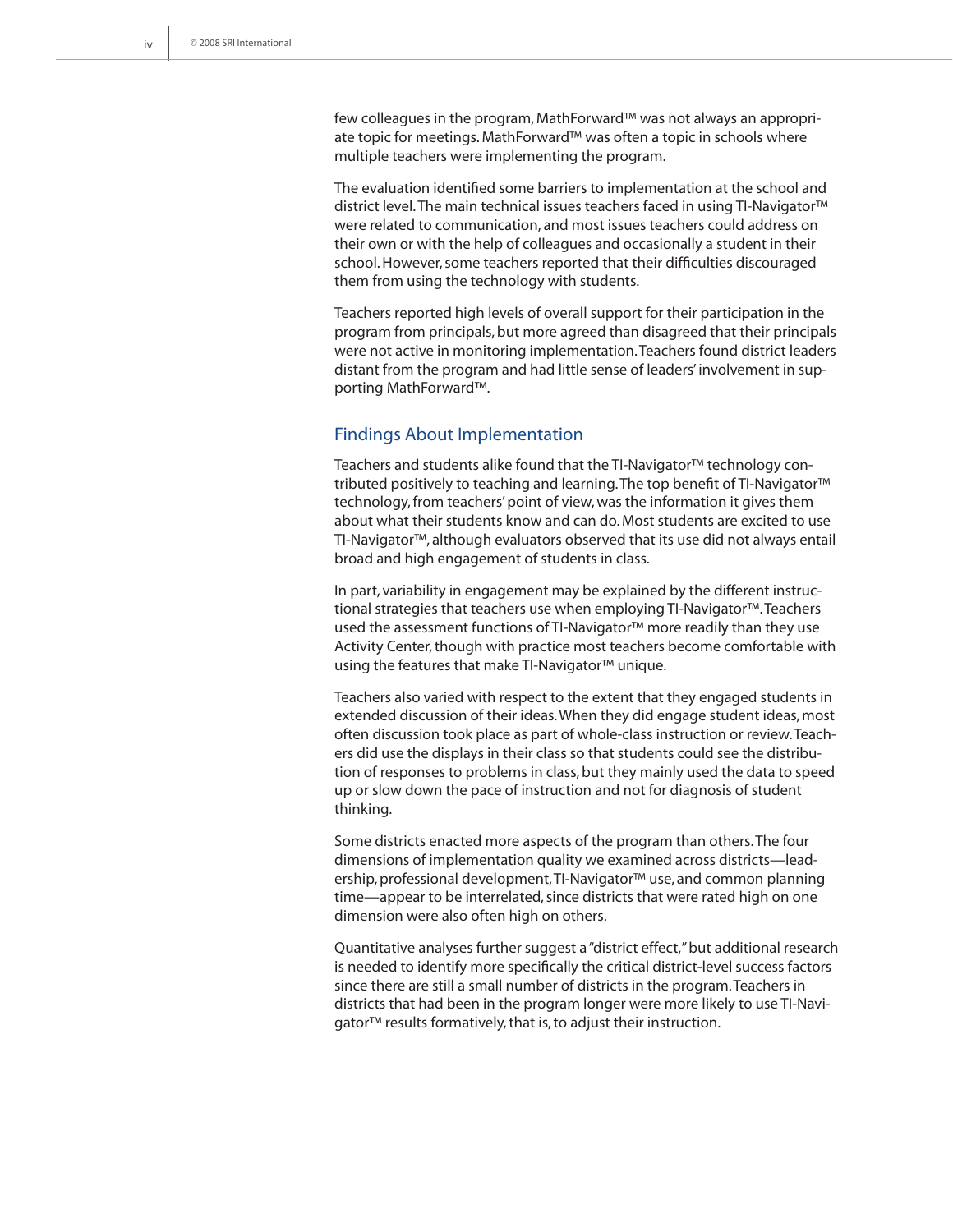#### Conclusions and Recommendations

The conditions of implementation over which TI has significant control in MathForward™ are the program's greatest strengths. TI has equipped teachers with sophisticated classroom network technology and prepared them well to use it. Further, it has provided coaching that reflects best practice in teacher professional development.

At the same time, TI has been less successful so far in helping local districts identify ways that they can adapt the program to fit local realities and competing initiatives. The fact that many districts have modified blocks and common planning time as key supports for the program suggests that the image TI has for the program needs some revision. One key recommendation for program improvement is to explore different models for how schools can set up and make the most of block scheduling. We also recommend TI consider integrating more opportunities for regional, off-campus meetings of Math-Forward™ teachers in the program to share ideas with one another so that the program does not compete directly for teachers' planning time during the regular school day.

With respect to implementation, most teachers made extensive and broad use of TI-Navigator™. At the same time, they used more of its assessment functions and fewer of those functions that make it unique (such as Activity Center). Furthermore, many teachers need assistance in orchestrating discussions of student ideas and thinking in ways that exploit the technology more effectively. Therefore, we recommend that more professional development resources be dedicated to helping teachers make use of student data to support student explanation and justification of their ideas.

Based on its first 3 years, TI's MathForward™ program has much in common with and much to learn from the experience of intermediary organizations that have developed and supported systemic reform models in the past two decades. Like those intermediary organizations that aimed to support schools, TI stands partly outside the system and tries to influence it. Its influence is both enhanced and weakened by that position: TI's credibility with teachers may be higher because TI is not part of the bureaucracy, but at the same time TI has little to no influence on other policies that could undermine implementation. TI can learn from past reform efforts to build teacher ownership over reforms and to engage district leaders in collaborative adaptation of the program designs.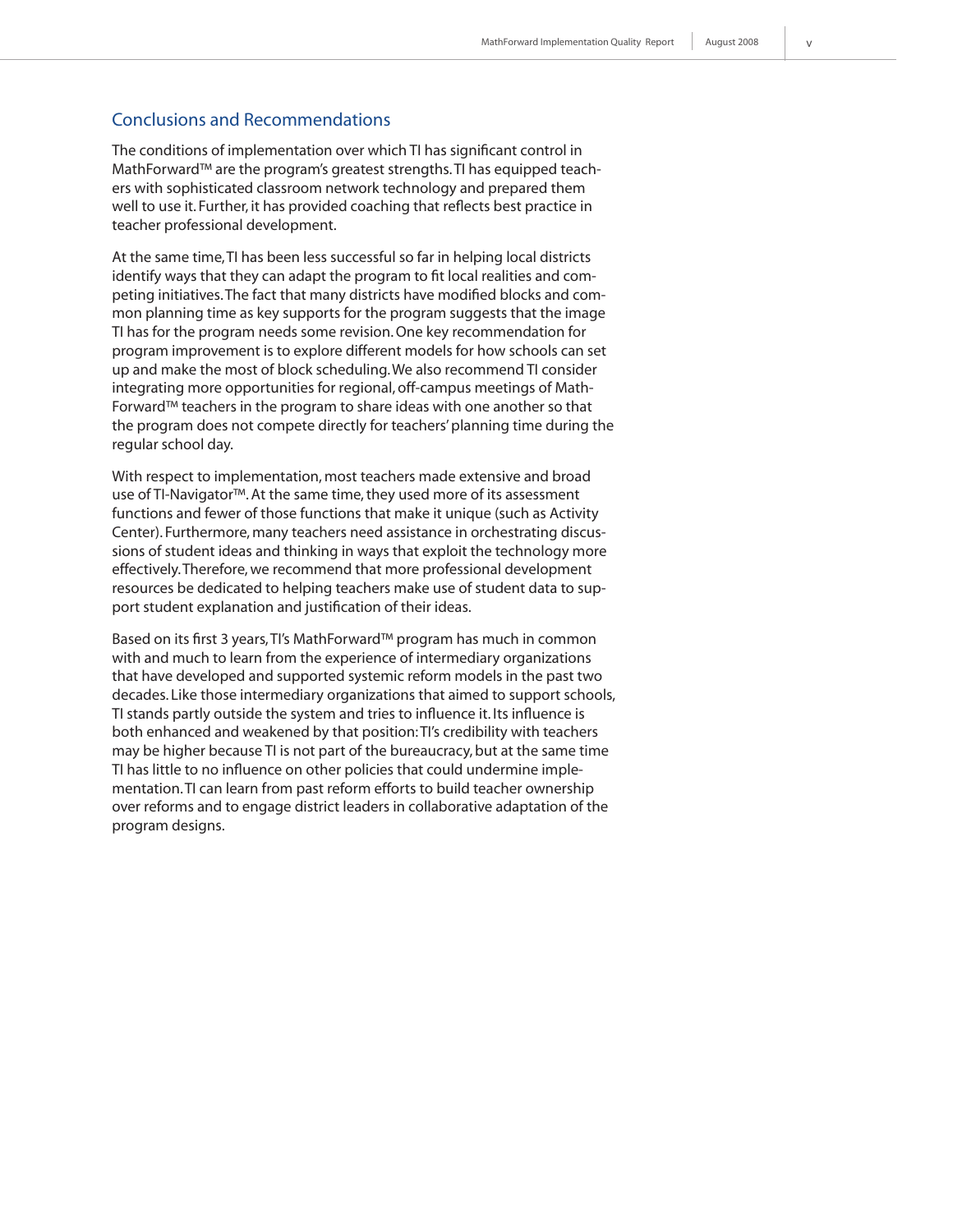# **CONTENTS**

| <b>EXECUTIVE SUMMARY</b>                                           | Шi  |
|--------------------------------------------------------------------|-----|
| Findings About Conditions of Implementation                        | iii |
| Findings About Implementation                                      | iv  |
| <b>Conclusions and Recommendations</b>                             | v   |
| <b>INTRODUCTION</b>                                                | 8   |
| Goals and Core Components of MathForward™                          | 8   |
| Context and Purpose for the Evaluation                             | 8   |
| Purpose of This Report                                             | 9   |
| <b>SOURCES OF DATA</b>                                             | 10  |
| <b>Teacher Questionnaires</b>                                      | 10  |
| <b>Classroom Observations</b>                                      | 10  |
| <b>Teacher Interviews</b>                                          | 11  |
| <b>CHARACTERISTICS OF PARTICIPATING</b>                            |     |
| <b>DISTRICTS, SCHOOLS, AND TEACHERS</b>                            | 12  |
| <b>CONDITIONS OF IMPLEMENTATION</b>                                | 16  |
| Allocation of Instructional Time                                   | 16  |
| Participation in Professional Development                          | 17  |
| Professional Development Related to Instruction with TI-Navigator™ | 18  |
| Barriers and Supports to Implementation                            | 26  |
| <b>CLASSROOM IMPLEMENTATION</b>                                    | 32  |
| Use of TI-Navigator™                                               | 32  |
| Instructional Strategies Teachers Use with TI-Navigator™           | 40  |
| <b>IMPLEMENTATION QUALITY BY DISTRICT</b>                          | 45  |
| Conclusions and Recommendations for                                |     |
| Improving Implementation Quality                                   | 46  |
| <b>REFERENCES</b>                                                  | 49  |
| <b>APPENDIXES</b>                                                  | 52  |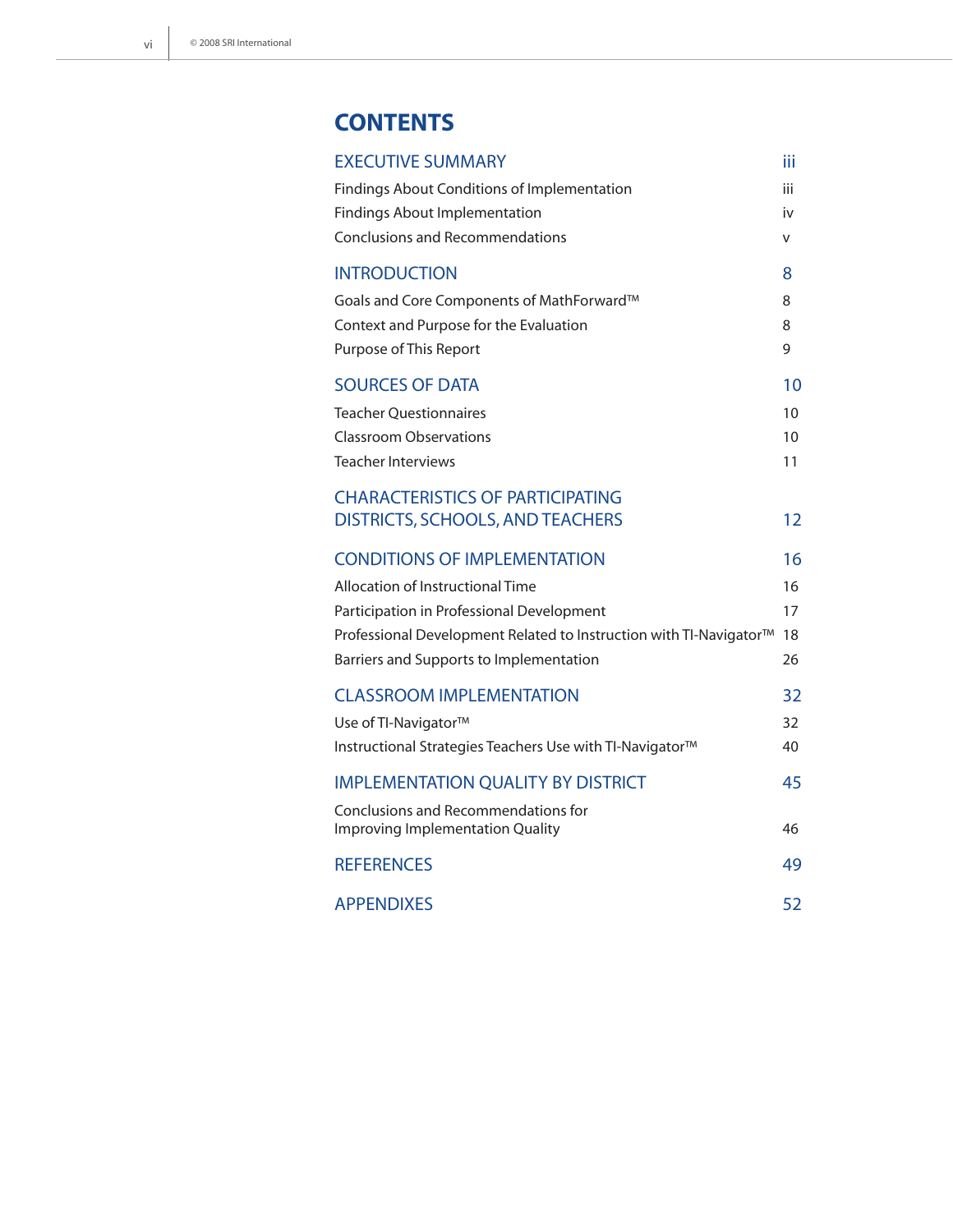# **LIST OF TABLES**

| Table 1. Indicators of Implementation Quality and                                                  |    |
|----------------------------------------------------------------------------------------------------|----|
| <b>Evaluation Data Sources</b>                                                                     | 11 |
| Table 2. Characteristics of Participating Districts                                                | 12 |
| Table 3. Demographic Characteristics of Participating Schools                                      | 13 |
| Table 4. Characteristics of MathForward Classrooms                                                 | 14 |
| Table 5. Teaching Backgrounds of Participating Teachers                                            | 15 |
| Table 6. Subject Matter Preparation of Participating Teachers                                      | 15 |
| Table 7. Technology Problems By District<br>(For districts where researchers conducted interviews) | 28 |
| Table 8. Technology Problems Teachers Solve on Their<br>Own or with Support                        | 29 |
| Table 9. Perceived Value of TI-Navigator for Teachers                                              | 33 |
| Table 10. Percentage of Observations in Which Teachers<br>Used TI-Navigator Functions              | 36 |
| Table 11. Proportion of Observed Activities when<br><b>Teachers Fostered Discussion</b>            | 41 |
| Table 12. Characterization of District Implementation Quality                                      | 45 |
|                                                                                                    |    |

# **LIST OF FIGURES**

| Figure 1. Structuring of Instructional Blocks in Mathematics                                      | 16 |
|---------------------------------------------------------------------------------------------------|----|
| Figure 2. MathForward™ Professional Development Activities                                        | 18 |
| Figure 3. Attendance at Follow-up Workshops                                                       | 19 |
| Figure 4. Perceived Benefits of Professional Development Workshops                                | 19 |
| Figure 5. Frequency (per month) with Which Teachers Met<br>with Implementation Coaches            | 20 |
| Figure 6. Type of Feedback or Guidance Teachers Received<br>from Implementation Coaches or Others | 21 |
| Figure 7. Attendance at Content-Focused Workshops                                                 | 22 |
| Figure 8. Perceived Benefits of Content-Focused Workshops                                         | 23 |
| Figure 9. Perceived Benefits of Content-Focused Workshops,<br>By Implementation Year              | 24 |
| Figure 10. Focus of Common Planning Time                                                          | 25 |
| Figure 11. Percentage of Teachers Reporting Technical Issues<br>as Barriers to Implementation     | 28 |
| Figure 12. Teachers' Ratings of Principal Support for MathForward™                                | 30 |
| Figure 13. Perceived Value of TI-Navigator™ (overall)                                             | 32 |
| Figure 14. Frequency of Use of TI-Navigator™ Functions                                            | 36 |
| Figure 15. Use of TI-Provided Assessments in the Past Month                                       | 38 |
| Figure 16. Use of TI-Navigator™ to Foster Student Explanation<br>and Discussion                   | 40 |
| Figure 17. Use of TI-Navigator™ to Provide Feedback and<br><b>Adjust Instruction</b>              | 43 |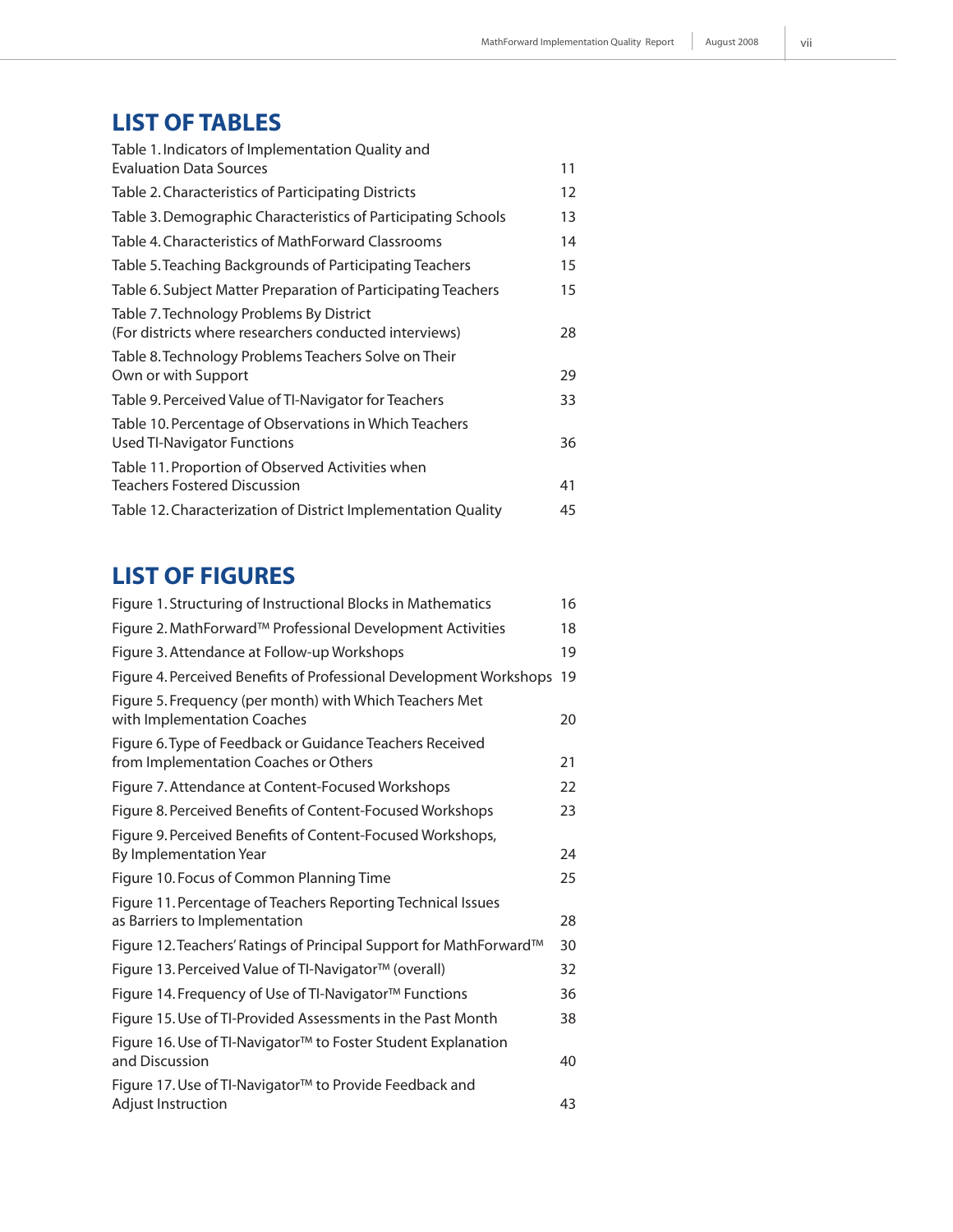#### Strategies of MathForward™

- Increased instructional time
- Increased teacher content knowledge
- Common aligned assessments
- Common planning times
- Coaching and professional development
- Use of technology to motivate students
- Curriculum integration
- Administrator/parental support

# **INTRODUCTION**

#### Goals and Core Components of MathForward™

The Texas Instruments (TI) MathForward™ program is a systemic mathematics reform initiative aimed at improving achievement in middle school mathematics and algebra. The catalyst for reform has been the introduction of the TI-Navigator™ Classroom Learning System, TI-84, and TI-73 Explorer™ graphing calculators, which are intended to increase student participation and engagement in significant mathematics content and to inform both teachers and students about what they know and can do. In addition to the introduction of technology to enhance teaching and learning in the classroom, the MathForward™ program calls for strong administrator involvement and support, deep and ongoing teacher professional development, increased time for mathematics learning, and higher expectations of all students.

The core components of the program draw on scientific research that has addressed how best to meet the goals of MathForward™. Classroom network technologies like the TI-Navigator™ Classroom Learning System have shown the potential for increasing students' participation in class and their conceptual learning (Penuel, Roschelle, & Abrahamson, 2005). Professional development that is of an extended duration, focuses on content and classroom practice, and provides opportunities for teachers to learn from one another has been linked to increased teacher knowledge and improvements in classroom instruction (Desimone, Porter, Garet, Yoon, & Birman, 2002). When students spend more time working on complex assignments in mathematics, they learn more (Rowan, Correnti, & Miller, 2002). Likewise, heightened teacher expectations for students and teachers' perceptions of greater administrative support have been linked to successful teaching and learning outcomes (Jussim & Eccles, 1992; O'Donnell & White, 2005; Rowan, Chiang, & Miller, 1997).

Three components of MathForward™ make it a systemic reform program with potential for broad impact. First, the program promotes alignment of professional development, curriculum, and assessment—a core feature of systemic reform (Knapp, 1997; Spillane & Jennings, 1997). Second, the program targets whole districts and schools for participation rather than individual teachers. Third, MathForward™ calls for changes not only inside the classroom, but also in how schools are organized to support mathematics learning. In these respects, MathForward™ is like certain states' efforts to promote systemic reform in mathematics and science; lessons from studies of implementation of these efforts (e.g., Penuel, Fishman, Gallagher, Korbak, & Lopez-Prado, 2008) regarding the challenges of transforming instruction in a systemic context are thus applicable to MathForward™.

#### Context and Purpose for the Evaluation

MathForward™ began in the 2005–06 school year with a pilot study in the Richardson Independent School District in the Dallas, Texas, metropolitan area. An evaluation of the pilot showed the potential of the program: Pass rates for at-risk students participating in the program jumped by one-third in the first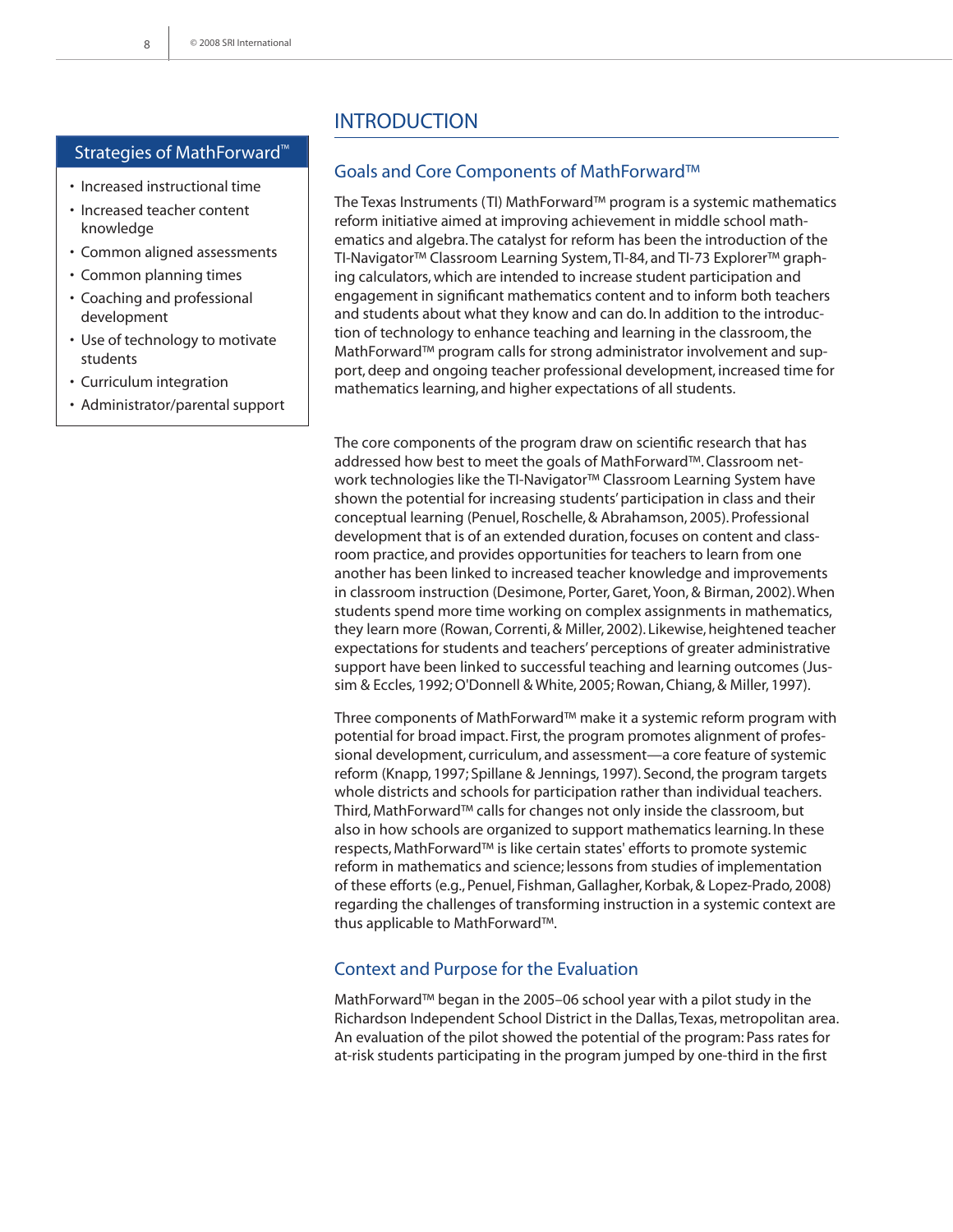year. Gains in the 2006–07 school year were similarly strong. In 2006–07, the program expanded to other districts in Texas and to districts in Florida and Ohio. Preliminary evaluation results from the new districts also showed the program's potential for improving student achievement (Alexander & Stroup, 2006; Stroup, Pham, & Alexander, 2007; Winick & Lewis, 2006, 2007a, 2007b, 2007c, 2007d). In 2007–08, the program has expanded to include nearly 140 teachers in 35 schools from 11 districts. (Four of the 11 districts make up the Stark-Summit Collaborative.)

As the program has expanded, so too has the need for rigorous research on it. In summer 2007, Texas Instruments contracted with SRI International (SRI), an independent, nonpartisan research organization, to conduct an evaluation of the MathForward™ program in 11 of the districts implementing it in 2007–08. The purpose of the evaluation was to analyze the effects of MathForward™ on mathematics teaching and learning in participating districts by addressing three evaluation questions.

In leading the evaluation, SRI developed agreements with districts to provide achievement data for MathForward™ and comparison students, for collecting data on classroom practice, and for analyzing data. Dr. Jeff Lewis of the evaluation firm Winick and Lewis collected data on the impacts of the program on teacher knowledge.

# Purpose of This Report

The achievement of MathForward™ students is reported separately in district profiles. The purpose of this report is to present analyses of the level of implementation quality in districts participating in the program. The report includes analyses of quality across districts and for each district separately to provide both an overall picture of program implementation and how implementation varies. To analyze conditions of implementation, the report uses a combination of quantitative and qualitative analyses. Quantitative models show which factors predict different dimensions of implementation quality, and qualitative data present teacher perspectives on how conditions in their schools and districts influence their decisions about program implementation.

Throughout the report, we have developed summary statements of findings that appear in boldface in boxes. These summaries integrate data from different sources. In developing the summary statements, we use broad language but certain terms are used consistently. If a statement indicates all schools or teachers share a characteristic, it means that we have one or more sources of data to support the idea that 100 percent of schools or teachers have that characteristic. "Most" qualifies statements that apply to between 51 and 99 percent of schools or teachers, and "some" qualifies statements that apply to between 1 and 49 percent of schools or teachers. "None" applies when evidence indicates no schools or teachers have that characteristic.

#### The Evaluation Questions

- 1. How does the mathematics achievement of students in MathForward™ compare with that of a similar group of students who are not in Math-Forward™?
- 2. What are the conditions of implementation in the participating school districts and implications for scalability and sustainability of the program?
- 3. To what extent is MathForward™ being implemented as intended?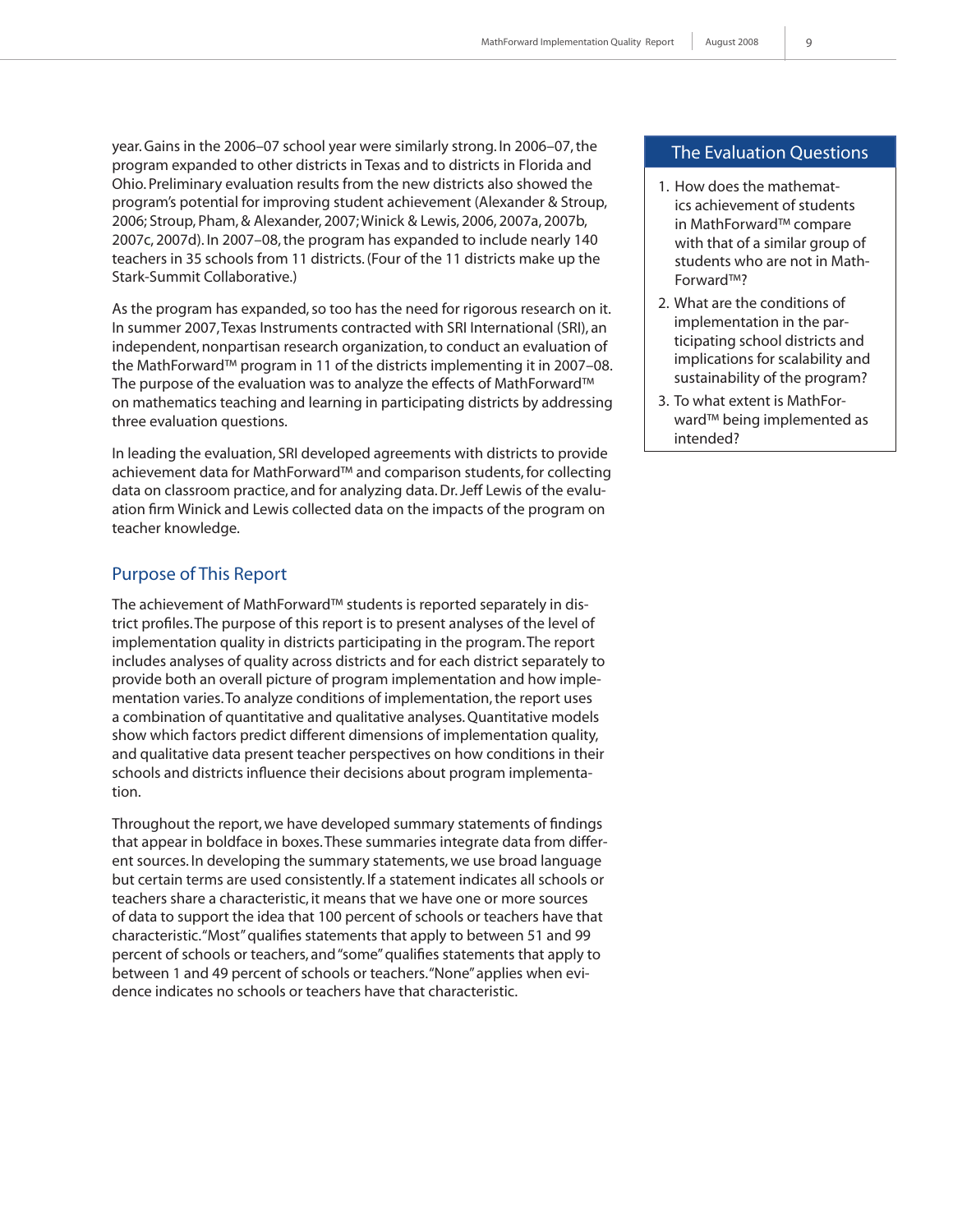# Sources of Data

#### Teacher Questionnaires

All participating teachers were asked to complete short (20-minute) online surveys at three intervals throughout the school year. The surveys asked teachers to report on the frequency with which they engage in various classroom activities aligned with or connected to the MathForward™ program. The surveys also asked teachers to provide basic background information about themselves (e.g., years of teaching, level of certification).

Teachers completed surveys in November 2007, February 2008, and April 2008. Of the 152 teachers who participated in the program in 2007–08, 115 or 85 percent completed at least one survey. In the fall, a total of 103 teachers completed a survey; in winter, 80 teachers responded to the survey, and 84 responded in the spring. A total of 59 teachers completed all three surveys.

#### Classroom Observations

SRI worked with TI to select four different regions in which to collect direct observation data. The primary purpose of the classroom observations was to develop richer descriptions of how teachers use TI-Navigator™ to support mathematics instruction than can be generated from survey data. A secondary purpose was to identify examples of particularly promising uses of TI-Navigator™ that could inform designs for professional development.

SRI developed two observation forms for the study. The first was a closedended form that captured basic information about the class (e.g., grade level, number of students, level of mathematics), mathematics content that was the focus of instruction, technical problems encountered and how they were addressed, and student engagement. The form also asked observers to indicate what TI-Navigator™ tools teachers used with students and the instructional strategies they used in conjunction with TI-Navigator™. The second form required an ethnographic observer with a strong background in mathematics education (at least 3 years' experience conducting research or teaching in mathematics) to keep a running record of instructional activity. At the end of the class, this observer gave the class a holistic rating with respect to the nature of feedback given to students, the quality of student explanations for answers, the cognitive demand associated with teacher tasks, the nature of student questions, and teachers' use of assessment data to adjust instruction on the fly.

SRI researchers conducted a total of 21 observations in 6 districts and 9 schools in spring 2008. We purposefully selected schools for observations where survey data revealed teachers were making some use of TI-Navigator™ technology. Observations lasted an average of 41 minutes each (range: 25 to 97 minutes). Of the classrooms visited, one was a sixth grade classroom, nine were seventh grade classrooms, nine were eighth grade classrooms, four were ninth grade classrooms, and three were tenth grade classrooms.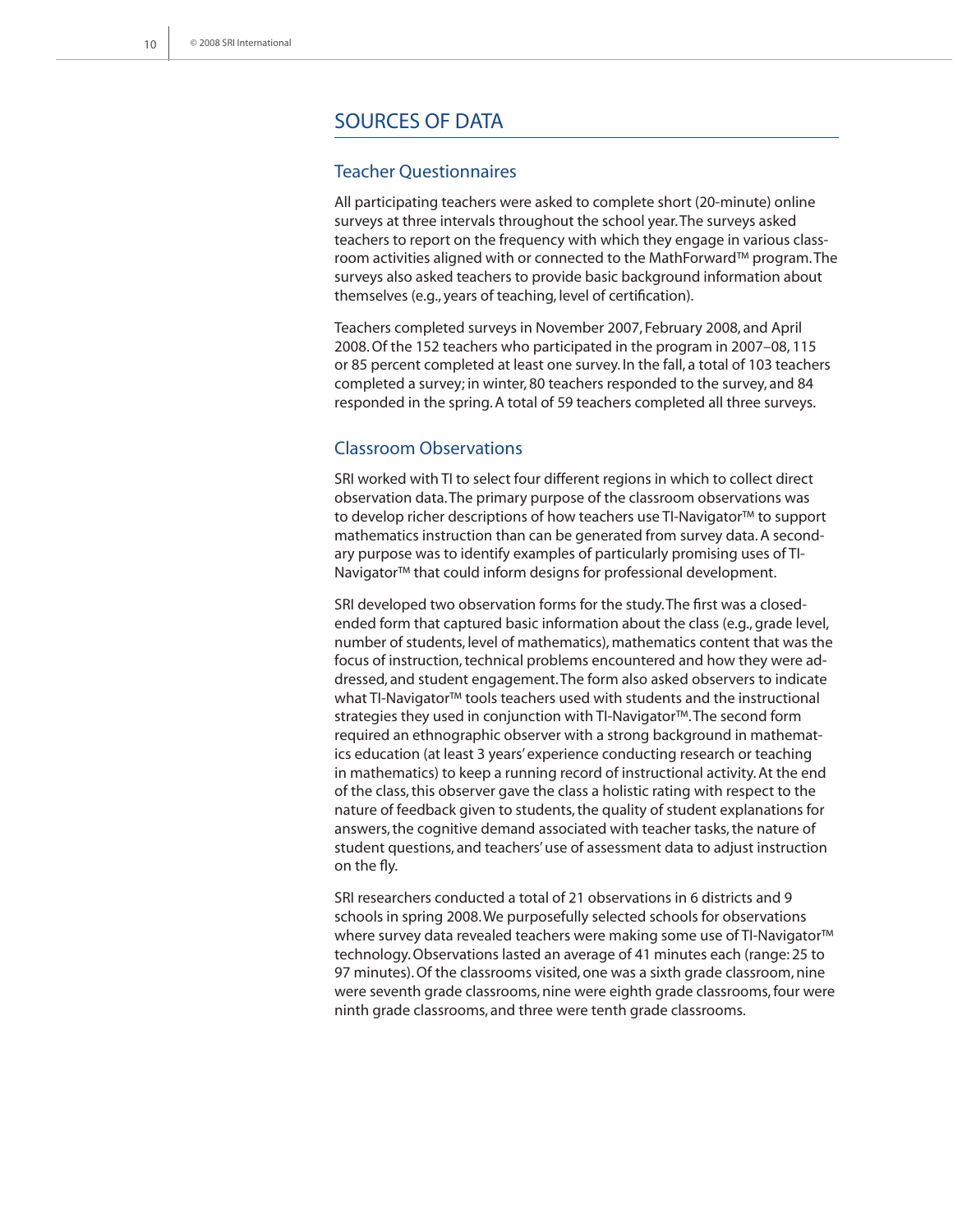### Teacher Interviews

SRI conducted interviews in spring 2008 with each of the 21 teachers observed in the four regions. Interviewers followed a structured protocol for all interviews, which covered the topics of how the school allocated time for mathematics instruction, teachers' participation in professional development, use of TI-Navigator™, instruction with TI-Navigator™, and barriers and supports to implementation. Because the interviews were at the end of the school year, teachers' accounts reflected at least 1 year of implementation experience; those accounts may also include bias due to poor memory from distant events and to teachers' reinterpretation of early program experiences based on later ones.

Table 1 summarizes sources of data which inform judgments about each of the major implementation quality indicators and about supports and barriers to implementation.

Table 1. Indicators of Implementation Quality and Evaluation Data Sources

| <b>Quality Indicator</b>                                                                                                                                       | Source of Data                                                        |
|----------------------------------------------------------------------------------------------------------------------------------------------------------------|-----------------------------------------------------------------------|
| Allocation of additional instructional time<br>for mathematics instruction                                                                                     | <b>Ouestionnaires</b><br><b>Teacher interviews</b>                    |
| Participation in professional development                                                                                                                      | <b>Ouestionnaires</b><br><b>Teacher interviews</b>                    |
| Frequent and varied use of TI-Navigator                                                                                                                        | <b>Ouestionnaires</b><br>Teacher interviews<br>Classroom observations |
| Use of interactive teaching methods with<br>Tl-Navigator                                                                                                       | Questionnaires<br><b>Teacher interviews</b><br>Classroom observations |
| Barriers and supports to implementation<br>Student interest and participation<br>Availability of technical support<br>Principal support<br>District leadership | <b>Ouestionnaires</b><br>Teacher interviews<br>Classroom observations |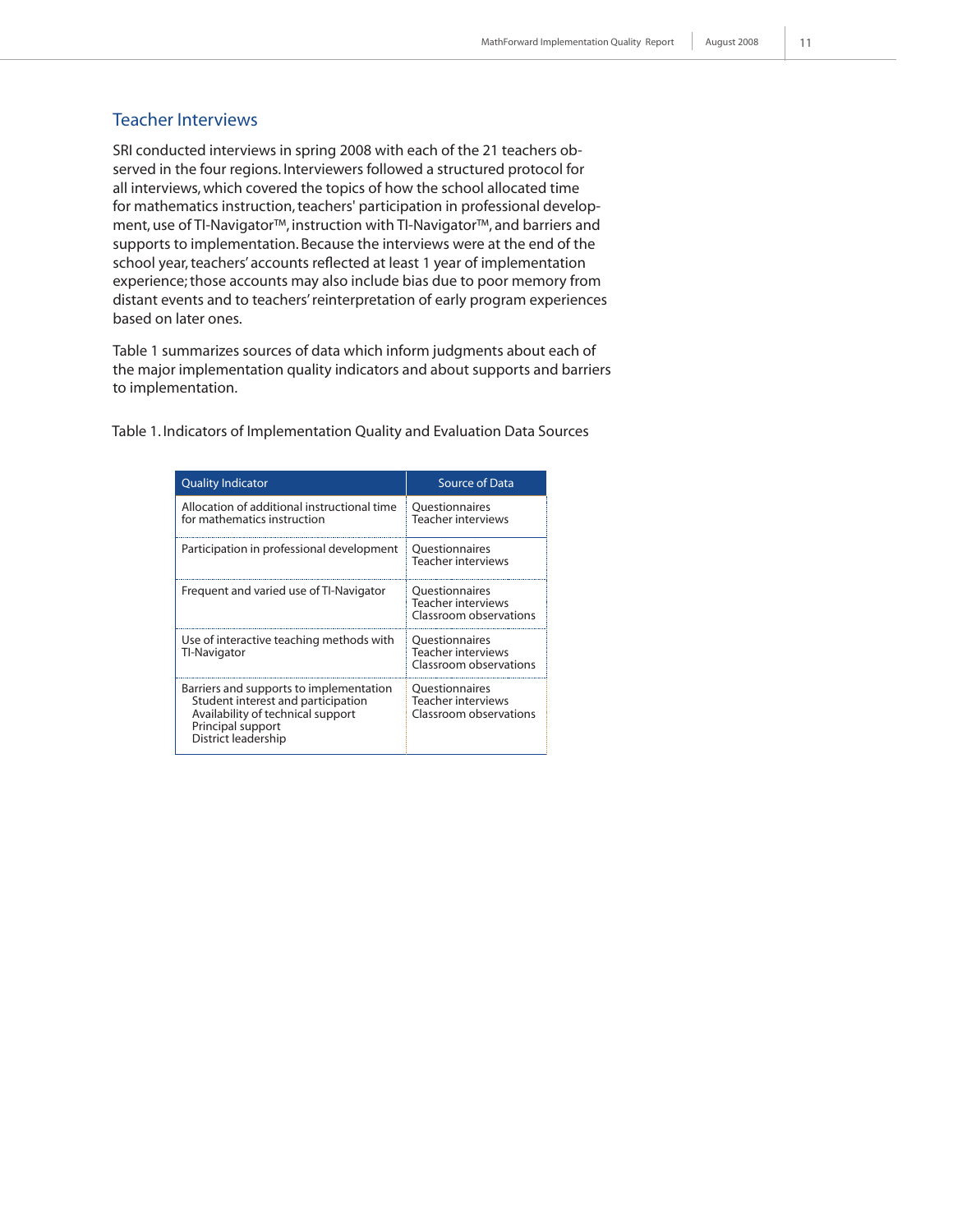# In 2007-08, MathForward™ participants included:

- 11 districts
- 35 schools
- 152 teachers

# Characteristics of Participating Districts, Schools, and Teachers

A total of 11 districts participated in MathForward™ in 2007–08. In some districts, like Richardson ISD in Texas, multiple schools participated; in others, such as the Levittown Public Schools, just one school took part. By far the largest implementation was in Richardson, which was also in its third year of implementation. Four of the Ohio districts (Canton Local, Copley-Fairlawn, Jackson, and Springfield Local) made up the Stark-Summit Collaborative whose teachers participated in joint professional development activities.

Table 2 lists the names and locations of the participating districts. Also indicated are the number of students enrolled in participating schools (which exceeds the number of students in the program in most cases), the number of years the districts have been part of the program, and the number of schools in the program.

|                                                       | Location   | Number of<br>Students* | Years in<br>MathForward <sup>™</sup> | <b>Number of Schools</b><br>in Program |
|-------------------------------------------------------|------------|------------------------|--------------------------------------|----------------------------------------|
| Richardson ISD                                        | Texas      | 14,452                 | 3                                    | 13                                     |
| Dallas ISD                                            | Texas      | 1,179                  | 2                                    | 2                                      |
| <b>Euclid City Schools</b>                            | Ohio       | 1,623                  | 2                                    | $\overline{2}$                         |
| Palm Beach County School<br><b>District</b>           | Florida    | 3,704                  | 2                                    | 3                                      |
| <b>Brentwood Union School</b><br><b>District</b>      | California | 1,183                  | 1                                    | 1                                      |
| <b>Canton Local School</b><br>District (Summit-Stark) | Ohio       | 1,309                  | 1                                    | 2                                      |
| Copley-Fairlawn City<br><b>School District</b>        | Ohio       | 1,070                  | 1                                    | 1                                      |
| Jackson Local School<br><b>District</b>               | Ohio       | 3,229                  | 1                                    | 2                                      |
| Springfield Local School<br><b>District</b>           | Ohio       | 923                    | 1                                    | $\overline{2}$                         |
| Hays Independent Schools                              | Texas      | 4,403                  | 1                                    | 6                                      |
| Levittown Public Schools                              | New York   | 1,347                  | 1                                    | 1                                      |
| Sources: Texas Instruments, NCES Database             |            |                        |                                      |                                        |

Table 2. Characteristics of Participating Districts

Sum of enrollments of participating schools

Table 3 presents basic information about the demographics of students in each of the participating schools. There were 24 middle schools and 11 high schools in the program in 2007–08. Just under half (45%) of the schools are Title I schools, indicating that they serve primarily low-income students. The median percentage of students who are eligible for free or reduced-price lunch based on their family's income is 41 for the schools. Nineteen of 33 schools for which data are available are "minority-majority" schools, meaning that more than 50 percent of students are nonwhite.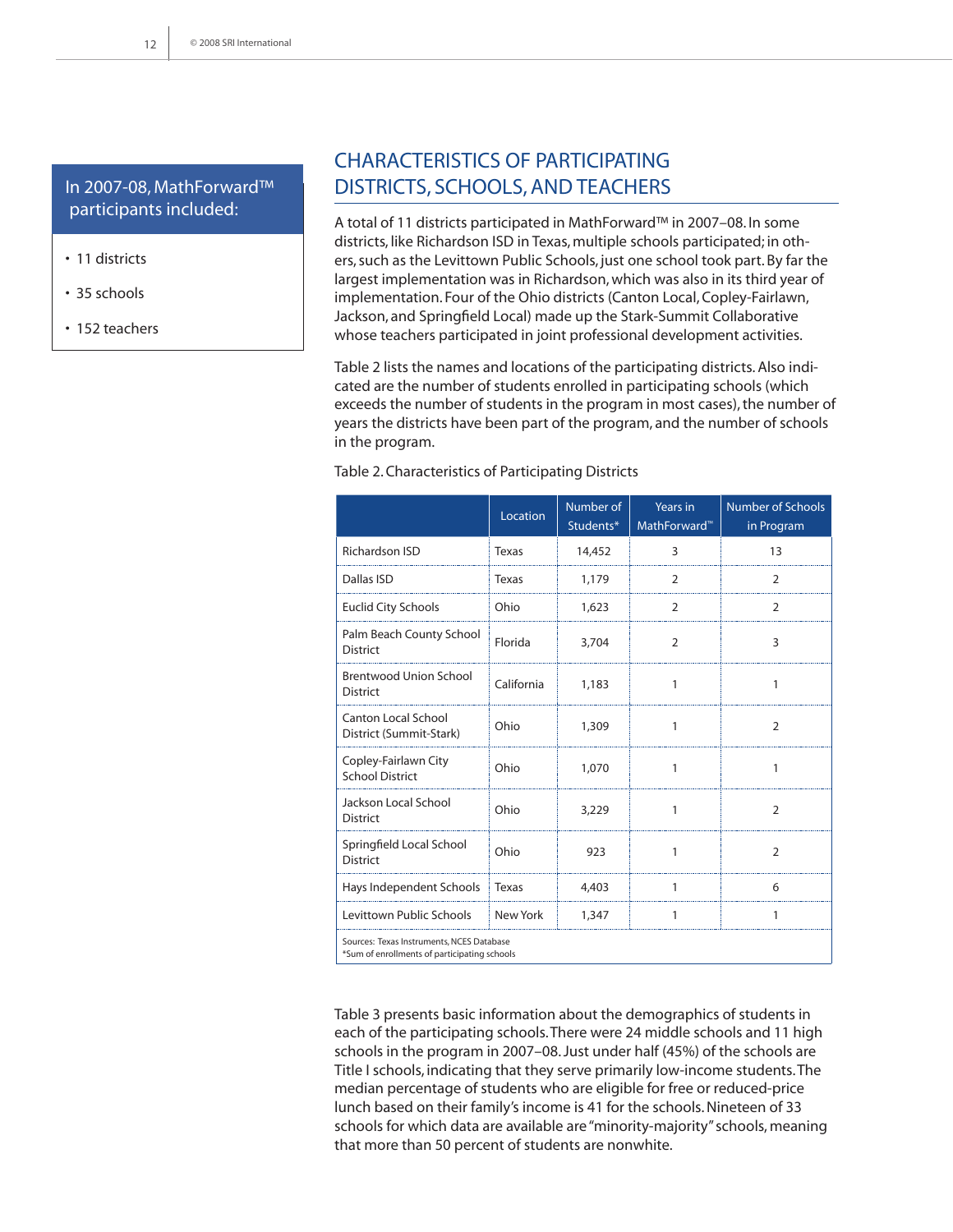# Table 3. Demographic Characteristics of Participating Schools

| Richardson ISD<br>Apollo JH<br>20<br>21<br>16<br>43<br>$\mathbf 0$<br>39<br>$\mathbf 0$<br>Berkner HS<br>22<br>16<br>20<br>42<br>32<br>Forest Meadow JH<br>53<br>23<br>4<br>19<br>1<br>64<br>Information not available from Common Core of Data<br>Lake Highlands Freshmen Center<br>Lake Highlands HS<br>38<br>15<br>3<br>44<br>0<br>33<br>20<br>$\overline{2}$<br>$\mathbf 0$<br>Lake Highlands JH<br>46<br>32<br>51<br>22<br>$\mathbf 0$<br>Liberty JH<br>41<br>17<br>20<br>64<br>Parkhill JH<br>0<br>8<br>25<br>4<br>63<br>28<br>8<br>$\mathbf{1}$<br>Pearce HS<br>20<br>6<br>65<br>19<br>Richardson North HS<br>21<br>33<br>7<br>40<br>0<br>34<br>8<br>1<br>Richardson North JH<br>28<br>4<br>59<br>33<br>West JH<br>21<br>43<br>5<br>31<br>0<br>52<br>Westwood JH<br>24<br>35<br>6<br>34<br>1<br>45<br>Dallas ISD<br>Dade MS<br>Information not available from Common Core of Data<br><b>Anderson MS</b><br>85<br>14<br>0<br>0<br>1<br>93<br>Euclid City Schools<br><b>Euclid Central MS</b><br>77<br>1<br>0<br>4<br>59<br>18<br>75<br>0<br>$\pmb{0}$<br>4<br><b>Forest Park MS</b><br>21<br>63<br>Palm Beach County School District<br>7<br>$\overline{2}$<br><b>Howell Watkins MS</b><br>64<br>27<br>0<br>55<br>Palm Springs MS<br>16<br>53<br>2<br>29<br>0<br>68<br>Roosevelt MS<br>64<br>16<br>6<br>14<br>0<br>57<br><b>Brentwood Union School District</b><br>Edna Hill MS<br>7<br>34<br>6<br>52<br>0<br>25<br>Canton Local School District (Summit-Stark)<br>Canton South HS<br>9<br>1<br>0<br>90<br>0<br>24<br>$\mathbf{1}$<br>0<br>$\overline{2}$<br><b>Faircrest Memorial MS</b><br>10<br>87<br>41<br>Copley-Fairlawn City School District<br>Copley-Fairlawn MS<br>15<br>$\mathbf{1}$<br>5<br>3<br>76<br>11<br>Jackson Local School District<br>Jackson HS<br>2<br>0<br>2<br>95<br>$\mathbf{1}$<br>6<br>Jackson Memorial MS<br>2<br>1<br>3<br>95<br>0<br>10<br>Springfield Local School District<br>Schrop Intermediate<br>2<br>1<br>1<br>96<br>0<br>42<br>Spring Hill MS<br>1<br>$\mathbf{1}$<br>2<br>96<br>0<br>42<br>Hays Independent Schools<br>Academy at Hays HS<br>$\mathbf 0$<br>55<br>$\mathbf 0$<br>44<br>1<br>27<br>Information not available from Common Core of Data<br>Armando Chapa MS<br>Dahlstrom MS<br>4<br>35<br>0<br>61<br>24<br>0<br>Jack C. Hays HS<br>0<br>3<br>45<br>1<br>51<br>27<br>Lehman HS<br>7<br>63<br>0<br>29<br>1<br>50<br>R.C. Barton MS<br>3<br>54<br>0<br>41<br>1<br>42<br>Levittown Public Schools<br>MacArthur HS<br>5<br>4<br>90<br>0<br>7<br>1 | School                | % African-<br>American | %<br><b>Hispanic</b> | % Asian-<br>American | %<br>White | %<br>Other | % Free/ Reduced-<br><b>Price Lunch</b> |  |  |
|--------------------------------------------------------------------------------------------------------------------------------------------------------------------------------------------------------------------------------------------------------------------------------------------------------------------------------------------------------------------------------------------------------------------------------------------------------------------------------------------------------------------------------------------------------------------------------------------------------------------------------------------------------------------------------------------------------------------------------------------------------------------------------------------------------------------------------------------------------------------------------------------------------------------------------------------------------------------------------------------------------------------------------------------------------------------------------------------------------------------------------------------------------------------------------------------------------------------------------------------------------------------------------------------------------------------------------------------------------------------------------------------------------------------------------------------------------------------------------------------------------------------------------------------------------------------------------------------------------------------------------------------------------------------------------------------------------------------------------------------------------------------------------------------------------------------------------------------------------------------------------------------------------------------------------------------------------------------------------------------------------------------------------------------------------------------------------------------------------------------------------------------------------------------------------------------------------------------------------------------------------------------------------------------------------------------------------------------------------------------------------------------------------------------------------------------------------------------------------------------------------|-----------------------|------------------------|----------------------|----------------------|------------|------------|----------------------------------------|--|--|
|                                                                                                                                                                                                                                                                                                                                                                                                                                                                                                                                                                                                                                                                                                                                                                                                                                                                                                                                                                                                                                                                                                                                                                                                                                                                                                                                                                                                                                                                                                                                                                                                                                                                                                                                                                                                                                                                                                                                                                                                                                                                                                                                                                                                                                                                                                                                                                                                                                                                                                        |                       |                        |                      |                      |            |            |                                        |  |  |
|                                                                                                                                                                                                                                                                                                                                                                                                                                                                                                                                                                                                                                                                                                                                                                                                                                                                                                                                                                                                                                                                                                                                                                                                                                                                                                                                                                                                                                                                                                                                                                                                                                                                                                                                                                                                                                                                                                                                                                                                                                                                                                                                                                                                                                                                                                                                                                                                                                                                                                        |                       |                        |                      |                      |            |            |                                        |  |  |
|                                                                                                                                                                                                                                                                                                                                                                                                                                                                                                                                                                                                                                                                                                                                                                                                                                                                                                                                                                                                                                                                                                                                                                                                                                                                                                                                                                                                                                                                                                                                                                                                                                                                                                                                                                                                                                                                                                                                                                                                                                                                                                                                                                                                                                                                                                                                                                                                                                                                                                        |                       |                        |                      |                      |            |            |                                        |  |  |
|                                                                                                                                                                                                                                                                                                                                                                                                                                                                                                                                                                                                                                                                                                                                                                                                                                                                                                                                                                                                                                                                                                                                                                                                                                                                                                                                                                                                                                                                                                                                                                                                                                                                                                                                                                                                                                                                                                                                                                                                                                                                                                                                                                                                                                                                                                                                                                                                                                                                                                        |                       |                        |                      |                      |            |            |                                        |  |  |
|                                                                                                                                                                                                                                                                                                                                                                                                                                                                                                                                                                                                                                                                                                                                                                                                                                                                                                                                                                                                                                                                                                                                                                                                                                                                                                                                                                                                                                                                                                                                                                                                                                                                                                                                                                                                                                                                                                                                                                                                                                                                                                                                                                                                                                                                                                                                                                                                                                                                                                        |                       |                        |                      |                      |            |            |                                        |  |  |
|                                                                                                                                                                                                                                                                                                                                                                                                                                                                                                                                                                                                                                                                                                                                                                                                                                                                                                                                                                                                                                                                                                                                                                                                                                                                                                                                                                                                                                                                                                                                                                                                                                                                                                                                                                                                                                                                                                                                                                                                                                                                                                                                                                                                                                                                                                                                                                                                                                                                                                        |                       |                        |                      |                      |            |            |                                        |  |  |
|                                                                                                                                                                                                                                                                                                                                                                                                                                                                                                                                                                                                                                                                                                                                                                                                                                                                                                                                                                                                                                                                                                                                                                                                                                                                                                                                                                                                                                                                                                                                                                                                                                                                                                                                                                                                                                                                                                                                                                                                                                                                                                                                                                                                                                                                                                                                                                                                                                                                                                        |                       |                        |                      |                      |            |            |                                        |  |  |
|                                                                                                                                                                                                                                                                                                                                                                                                                                                                                                                                                                                                                                                                                                                                                                                                                                                                                                                                                                                                                                                                                                                                                                                                                                                                                                                                                                                                                                                                                                                                                                                                                                                                                                                                                                                                                                                                                                                                                                                                                                                                                                                                                                                                                                                                                                                                                                                                                                                                                                        |                       |                        |                      |                      |            |            |                                        |  |  |
|                                                                                                                                                                                                                                                                                                                                                                                                                                                                                                                                                                                                                                                                                                                                                                                                                                                                                                                                                                                                                                                                                                                                                                                                                                                                                                                                                                                                                                                                                                                                                                                                                                                                                                                                                                                                                                                                                                                                                                                                                                                                                                                                                                                                                                                                                                                                                                                                                                                                                                        |                       |                        |                      |                      |            |            |                                        |  |  |
|                                                                                                                                                                                                                                                                                                                                                                                                                                                                                                                                                                                                                                                                                                                                                                                                                                                                                                                                                                                                                                                                                                                                                                                                                                                                                                                                                                                                                                                                                                                                                                                                                                                                                                                                                                                                                                                                                                                                                                                                                                                                                                                                                                                                                                                                                                                                                                                                                                                                                                        |                       |                        |                      |                      |            |            |                                        |  |  |
|                                                                                                                                                                                                                                                                                                                                                                                                                                                                                                                                                                                                                                                                                                                                                                                                                                                                                                                                                                                                                                                                                                                                                                                                                                                                                                                                                                                                                                                                                                                                                                                                                                                                                                                                                                                                                                                                                                                                                                                                                                                                                                                                                                                                                                                                                                                                                                                                                                                                                                        |                       |                        |                      |                      |            |            |                                        |  |  |
|                                                                                                                                                                                                                                                                                                                                                                                                                                                                                                                                                                                                                                                                                                                                                                                                                                                                                                                                                                                                                                                                                                                                                                                                                                                                                                                                                                                                                                                                                                                                                                                                                                                                                                                                                                                                                                                                                                                                                                                                                                                                                                                                                                                                                                                                                                                                                                                                                                                                                                        |                       |                        |                      |                      |            |            |                                        |  |  |
|                                                                                                                                                                                                                                                                                                                                                                                                                                                                                                                                                                                                                                                                                                                                                                                                                                                                                                                                                                                                                                                                                                                                                                                                                                                                                                                                                                                                                                                                                                                                                                                                                                                                                                                                                                                                                                                                                                                                                                                                                                                                                                                                                                                                                                                                                                                                                                                                                                                                                                        |                       |                        |                      |                      |            |            |                                        |  |  |
|                                                                                                                                                                                                                                                                                                                                                                                                                                                                                                                                                                                                                                                                                                                                                                                                                                                                                                                                                                                                                                                                                                                                                                                                                                                                                                                                                                                                                                                                                                                                                                                                                                                                                                                                                                                                                                                                                                                                                                                                                                                                                                                                                                                                                                                                                                                                                                                                                                                                                                        |                       |                        |                      |                      |            |            |                                        |  |  |
|                                                                                                                                                                                                                                                                                                                                                                                                                                                                                                                                                                                                                                                                                                                                                                                                                                                                                                                                                                                                                                                                                                                                                                                                                                                                                                                                                                                                                                                                                                                                                                                                                                                                                                                                                                                                                                                                                                                                                                                                                                                                                                                                                                                                                                                                                                                                                                                                                                                                                                        |                       |                        |                      |                      |            |            |                                        |  |  |
|                                                                                                                                                                                                                                                                                                                                                                                                                                                                                                                                                                                                                                                                                                                                                                                                                                                                                                                                                                                                                                                                                                                                                                                                                                                                                                                                                                                                                                                                                                                                                                                                                                                                                                                                                                                                                                                                                                                                                                                                                                                                                                                                                                                                                                                                                                                                                                                                                                                                                                        |                       |                        |                      |                      |            |            |                                        |  |  |
|                                                                                                                                                                                                                                                                                                                                                                                                                                                                                                                                                                                                                                                                                                                                                                                                                                                                                                                                                                                                                                                                                                                                                                                                                                                                                                                                                                                                                                                                                                                                                                                                                                                                                                                                                                                                                                                                                                                                                                                                                                                                                                                                                                                                                                                                                                                                                                                                                                                                                                        |                       |                        |                      |                      |            |            |                                        |  |  |
|                                                                                                                                                                                                                                                                                                                                                                                                                                                                                                                                                                                                                                                                                                                                                                                                                                                                                                                                                                                                                                                                                                                                                                                                                                                                                                                                                                                                                                                                                                                                                                                                                                                                                                                                                                                                                                                                                                                                                                                                                                                                                                                                                                                                                                                                                                                                                                                                                                                                                                        |                       |                        |                      |                      |            |            |                                        |  |  |
|                                                                                                                                                                                                                                                                                                                                                                                                                                                                                                                                                                                                                                                                                                                                                                                                                                                                                                                                                                                                                                                                                                                                                                                                                                                                                                                                                                                                                                                                                                                                                                                                                                                                                                                                                                                                                                                                                                                                                                                                                                                                                                                                                                                                                                                                                                                                                                                                                                                                                                        |                       |                        |                      |                      |            |            |                                        |  |  |
|                                                                                                                                                                                                                                                                                                                                                                                                                                                                                                                                                                                                                                                                                                                                                                                                                                                                                                                                                                                                                                                                                                                                                                                                                                                                                                                                                                                                                                                                                                                                                                                                                                                                                                                                                                                                                                                                                                                                                                                                                                                                                                                                                                                                                                                                                                                                                                                                                                                                                                        |                       |                        |                      |                      |            |            |                                        |  |  |
|                                                                                                                                                                                                                                                                                                                                                                                                                                                                                                                                                                                                                                                                                                                                                                                                                                                                                                                                                                                                                                                                                                                                                                                                                                                                                                                                                                                                                                                                                                                                                                                                                                                                                                                                                                                                                                                                                                                                                                                                                                                                                                                                                                                                                                                                                                                                                                                                                                                                                                        |                       |                        |                      |                      |            |            |                                        |  |  |
|                                                                                                                                                                                                                                                                                                                                                                                                                                                                                                                                                                                                                                                                                                                                                                                                                                                                                                                                                                                                                                                                                                                                                                                                                                                                                                                                                                                                                                                                                                                                                                                                                                                                                                                                                                                                                                                                                                                                                                                                                                                                                                                                                                                                                                                                                                                                                                                                                                                                                                        |                       |                        |                      |                      |            |            |                                        |  |  |
|                                                                                                                                                                                                                                                                                                                                                                                                                                                                                                                                                                                                                                                                                                                                                                                                                                                                                                                                                                                                                                                                                                                                                                                                                                                                                                                                                                                                                                                                                                                                                                                                                                                                                                                                                                                                                                                                                                                                                                                                                                                                                                                                                                                                                                                                                                                                                                                                                                                                                                        |                       |                        |                      |                      |            |            |                                        |  |  |
|                                                                                                                                                                                                                                                                                                                                                                                                                                                                                                                                                                                                                                                                                                                                                                                                                                                                                                                                                                                                                                                                                                                                                                                                                                                                                                                                                                                                                                                                                                                                                                                                                                                                                                                                                                                                                                                                                                                                                                                                                                                                                                                                                                                                                                                                                                                                                                                                                                                                                                        |                       |                        |                      |                      |            |            |                                        |  |  |
|                                                                                                                                                                                                                                                                                                                                                                                                                                                                                                                                                                                                                                                                                                                                                                                                                                                                                                                                                                                                                                                                                                                                                                                                                                                                                                                                                                                                                                                                                                                                                                                                                                                                                                                                                                                                                                                                                                                                                                                                                                                                                                                                                                                                                                                                                                                                                                                                                                                                                                        |                       |                        |                      |                      |            |            |                                        |  |  |
|                                                                                                                                                                                                                                                                                                                                                                                                                                                                                                                                                                                                                                                                                                                                                                                                                                                                                                                                                                                                                                                                                                                                                                                                                                                                                                                                                                                                                                                                                                                                                                                                                                                                                                                                                                                                                                                                                                                                                                                                                                                                                                                                                                                                                                                                                                                                                                                                                                                                                                        |                       |                        |                      |                      |            |            |                                        |  |  |
|                                                                                                                                                                                                                                                                                                                                                                                                                                                                                                                                                                                                                                                                                                                                                                                                                                                                                                                                                                                                                                                                                                                                                                                                                                                                                                                                                                                                                                                                                                                                                                                                                                                                                                                                                                                                                                                                                                                                                                                                                                                                                                                                                                                                                                                                                                                                                                                                                                                                                                        |                       |                        |                      |                      |            |            |                                        |  |  |
|                                                                                                                                                                                                                                                                                                                                                                                                                                                                                                                                                                                                                                                                                                                                                                                                                                                                                                                                                                                                                                                                                                                                                                                                                                                                                                                                                                                                                                                                                                                                                                                                                                                                                                                                                                                                                                                                                                                                                                                                                                                                                                                                                                                                                                                                                                                                                                                                                                                                                                        |                       |                        |                      |                      |            |            |                                        |  |  |
|                                                                                                                                                                                                                                                                                                                                                                                                                                                                                                                                                                                                                                                                                                                                                                                                                                                                                                                                                                                                                                                                                                                                                                                                                                                                                                                                                                                                                                                                                                                                                                                                                                                                                                                                                                                                                                                                                                                                                                                                                                                                                                                                                                                                                                                                                                                                                                                                                                                                                                        |                       |                        |                      |                      |            |            |                                        |  |  |
|                                                                                                                                                                                                                                                                                                                                                                                                                                                                                                                                                                                                                                                                                                                                                                                                                                                                                                                                                                                                                                                                                                                                                                                                                                                                                                                                                                                                                                                                                                                                                                                                                                                                                                                                                                                                                                                                                                                                                                                                                                                                                                                                                                                                                                                                                                                                                                                                                                                                                                        |                       |                        |                      |                      |            |            |                                        |  |  |
|                                                                                                                                                                                                                                                                                                                                                                                                                                                                                                                                                                                                                                                                                                                                                                                                                                                                                                                                                                                                                                                                                                                                                                                                                                                                                                                                                                                                                                                                                                                                                                                                                                                                                                                                                                                                                                                                                                                                                                                                                                                                                                                                                                                                                                                                                                                                                                                                                                                                                                        |                       |                        |                      |                      |            |            |                                        |  |  |
|                                                                                                                                                                                                                                                                                                                                                                                                                                                                                                                                                                                                                                                                                                                                                                                                                                                                                                                                                                                                                                                                                                                                                                                                                                                                                                                                                                                                                                                                                                                                                                                                                                                                                                                                                                                                                                                                                                                                                                                                                                                                                                                                                                                                                                                                                                                                                                                                                                                                                                        |                       |                        |                      |                      |            |            |                                        |  |  |
|                                                                                                                                                                                                                                                                                                                                                                                                                                                                                                                                                                                                                                                                                                                                                                                                                                                                                                                                                                                                                                                                                                                                                                                                                                                                                                                                                                                                                                                                                                                                                                                                                                                                                                                                                                                                                                                                                                                                                                                                                                                                                                                                                                                                                                                                                                                                                                                                                                                                                                        |                       |                        |                      |                      |            |            |                                        |  |  |
|                                                                                                                                                                                                                                                                                                                                                                                                                                                                                                                                                                                                                                                                                                                                                                                                                                                                                                                                                                                                                                                                                                                                                                                                                                                                                                                                                                                                                                                                                                                                                                                                                                                                                                                                                                                                                                                                                                                                                                                                                                                                                                                                                                                                                                                                                                                                                                                                                                                                                                        |                       |                        |                      |                      |            |            |                                        |  |  |
|                                                                                                                                                                                                                                                                                                                                                                                                                                                                                                                                                                                                                                                                                                                                                                                                                                                                                                                                                                                                                                                                                                                                                                                                                                                                                                                                                                                                                                                                                                                                                                                                                                                                                                                                                                                                                                                                                                                                                                                                                                                                                                                                                                                                                                                                                                                                                                                                                                                                                                        |                       |                        |                      |                      |            |            |                                        |  |  |
|                                                                                                                                                                                                                                                                                                                                                                                                                                                                                                                                                                                                                                                                                                                                                                                                                                                                                                                                                                                                                                                                                                                                                                                                                                                                                                                                                                                                                                                                                                                                                                                                                                                                                                                                                                                                                                                                                                                                                                                                                                                                                                                                                                                                                                                                                                                                                                                                                                                                                                        |                       |                        |                      |                      |            |            |                                        |  |  |
|                                                                                                                                                                                                                                                                                                                                                                                                                                                                                                                                                                                                                                                                                                                                                                                                                                                                                                                                                                                                                                                                                                                                                                                                                                                                                                                                                                                                                                                                                                                                                                                                                                                                                                                                                                                                                                                                                                                                                                                                                                                                                                                                                                                                                                                                                                                                                                                                                                                                                                        |                       |                        |                      |                      |            |            |                                        |  |  |
|                                                                                                                                                                                                                                                                                                                                                                                                                                                                                                                                                                                                                                                                                                                                                                                                                                                                                                                                                                                                                                                                                                                                                                                                                                                                                                                                                                                                                                                                                                                                                                                                                                                                                                                                                                                                                                                                                                                                                                                                                                                                                                                                                                                                                                                                                                                                                                                                                                                                                                        |                       |                        |                      |                      |            |            |                                        |  |  |
|                                                                                                                                                                                                                                                                                                                                                                                                                                                                                                                                                                                                                                                                                                                                                                                                                                                                                                                                                                                                                                                                                                                                                                                                                                                                                                                                                                                                                                                                                                                                                                                                                                                                                                                                                                                                                                                                                                                                                                                                                                                                                                                                                                                                                                                                                                                                                                                                                                                                                                        |                       |                        |                      |                      |            |            |                                        |  |  |
|                                                                                                                                                                                                                                                                                                                                                                                                                                                                                                                                                                                                                                                                                                                                                                                                                                                                                                                                                                                                                                                                                                                                                                                                                                                                                                                                                                                                                                                                                                                                                                                                                                                                                                                                                                                                                                                                                                                                                                                                                                                                                                                                                                                                                                                                                                                                                                                                                                                                                                        |                       |                        |                      |                      |            |            |                                        |  |  |
|                                                                                                                                                                                                                                                                                                                                                                                                                                                                                                                                                                                                                                                                                                                                                                                                                                                                                                                                                                                                                                                                                                                                                                                                                                                                                                                                                                                                                                                                                                                                                                                                                                                                                                                                                                                                                                                                                                                                                                                                                                                                                                                                                                                                                                                                                                                                                                                                                                                                                                        |                       |                        |                      |                      |            |            |                                        |  |  |
|                                                                                                                                                                                                                                                                                                                                                                                                                                                                                                                                                                                                                                                                                                                                                                                                                                                                                                                                                                                                                                                                                                                                                                                                                                                                                                                                                                                                                                                                                                                                                                                                                                                                                                                                                                                                                                                                                                                                                                                                                                                                                                                                                                                                                                                                                                                                                                                                                                                                                                        |                       |                        |                      |                      |            |            |                                        |  |  |
|                                                                                                                                                                                                                                                                                                                                                                                                                                                                                                                                                                                                                                                                                                                                                                                                                                                                                                                                                                                                                                                                                                                                                                                                                                                                                                                                                                                                                                                                                                                                                                                                                                                                                                                                                                                                                                                                                                                                                                                                                                                                                                                                                                                                                                                                                                                                                                                                                                                                                                        |                       |                        |                      |                      |            |            |                                        |  |  |
|                                                                                                                                                                                                                                                                                                                                                                                                                                                                                                                                                                                                                                                                                                                                                                                                                                                                                                                                                                                                                                                                                                                                                                                                                                                                                                                                                                                                                                                                                                                                                                                                                                                                                                                                                                                                                                                                                                                                                                                                                                                                                                                                                                                                                                                                                                                                                                                                                                                                                                        |                       |                        |                      |                      |            |            |                                        |  |  |
|                                                                                                                                                                                                                                                                                                                                                                                                                                                                                                                                                                                                                                                                                                                                                                                                                                                                                                                                                                                                                                                                                                                                                                                                                                                                                                                                                                                                                                                                                                                                                                                                                                                                                                                                                                                                                                                                                                                                                                                                                                                                                                                                                                                                                                                                                                                                                                                                                                                                                                        |                       |                        |                      |                      |            |            |                                        |  |  |
|                                                                                                                                                                                                                                                                                                                                                                                                                                                                                                                                                                                                                                                                                                                                                                                                                                                                                                                                                                                                                                                                                                                                                                                                                                                                                                                                                                                                                                                                                                                                                                                                                                                                                                                                                                                                                                                                                                                                                                                                                                                                                                                                                                                                                                                                                                                                                                                                                                                                                                        |                       |                        |                      |                      |            |            |                                        |  |  |
|                                                                                                                                                                                                                                                                                                                                                                                                                                                                                                                                                                                                                                                                                                                                                                                                                                                                                                                                                                                                                                                                                                                                                                                                                                                                                                                                                                                                                                                                                                                                                                                                                                                                                                                                                                                                                                                                                                                                                                                                                                                                                                                                                                                                                                                                                                                                                                                                                                                                                                        | Source: NCES Database |                        |                      |                      |            |            |                                        |  |  |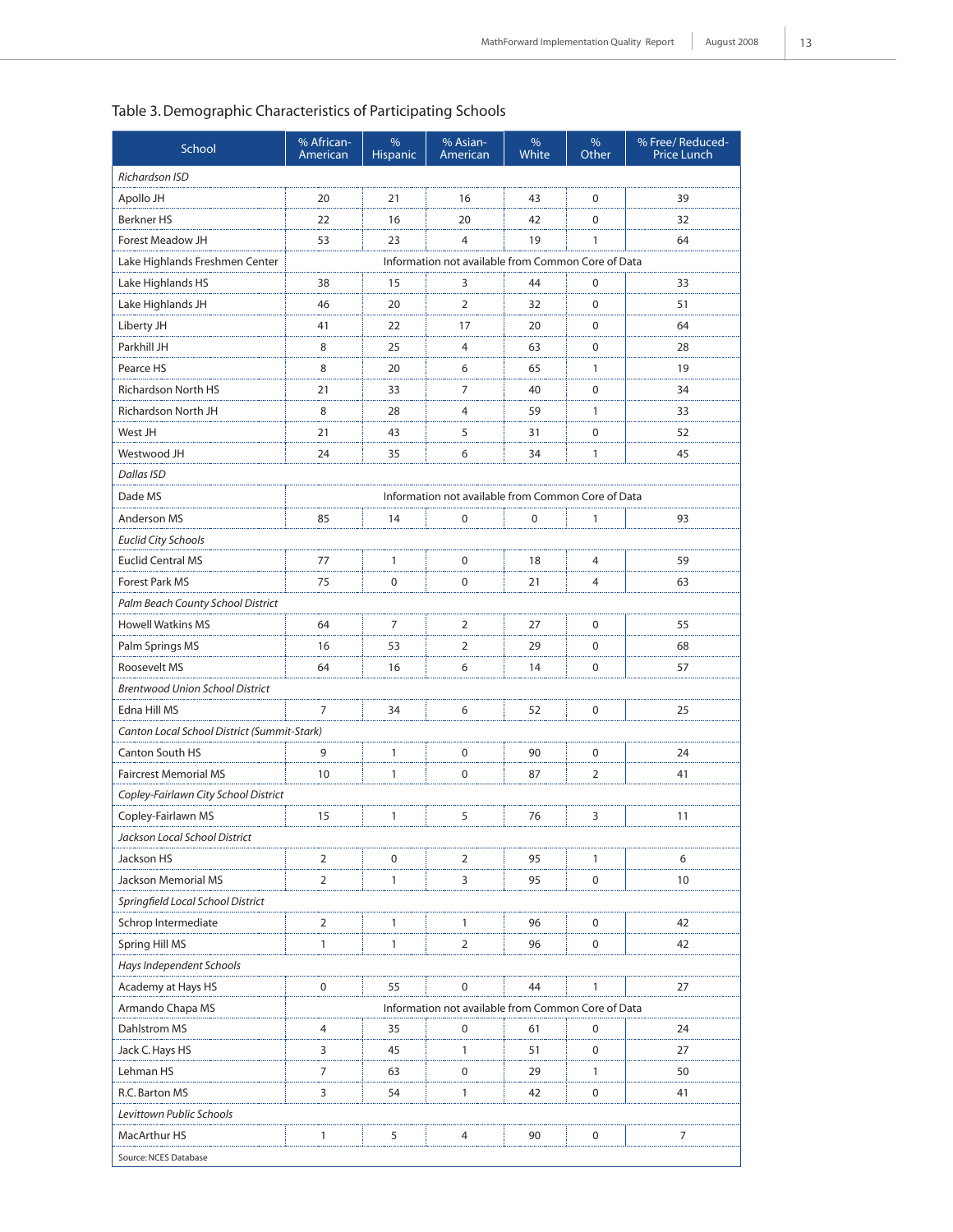MathForward™ was implemented in grades 6, 7, 8, 9, and 10 classrooms in 2007–08. Nearly half (48%) of the teachers in the program taught eighth-graders, and 39% taught seventh-graders. Under one-fifth of the teachers in the program were high school teachers (Table 4). A number of teachers taught multiple classes and grade levels of students in the program.

The courses that teachers reported as the focus of program implementation ranged widely, with general mathematics classes for middle school students accounting for the majority of teachers' assignments. Algebra I was a focal class for 28 percent of the teachers in MathForward™ (Table 4).

Table 4. Characteristics of MathForward Classrooms

|                                                                                      | Number of<br><b>Teachers</b> | % of Teachers |  |  |  |
|--------------------------------------------------------------------------------------|------------------------------|---------------|--|--|--|
| <b>Grade Levels</b>                                                                  |                              |               |  |  |  |
| Sixth                                                                                | 4                            | 3             |  |  |  |
| Seventh                                                                              | 54                           | 39            |  |  |  |
| Eighth                                                                               | 66                           | 48            |  |  |  |
| Ninth                                                                                | 21                           | 15            |  |  |  |
| Tenth                                                                                | 7                            | 5             |  |  |  |
| Subjects                                                                             |                              |               |  |  |  |
| Elementary math                                                                      | 1                            | 1             |  |  |  |
| Middle school math                                                                   | 62                           | 60            |  |  |  |
| Pre-algebra                                                                          | 32                           | 31            |  |  |  |
| Algebra I                                                                            | 29                           | 28            |  |  |  |
| Geometry                                                                             | 5                            | 5             |  |  |  |
| Integrated math                                                                      | 3                            | 3             |  |  |  |
| Advanced math                                                                        | 4                            | 4             |  |  |  |
| Number of MathForward Classes                                                        |                              |               |  |  |  |
| One                                                                                  | 46                           | 45            |  |  |  |
| Two or three                                                                         | 41                           | 40            |  |  |  |
| Four                                                                                 | 6                            | 6             |  |  |  |
| More than four                                                                       | 10                           | 10            |  |  |  |
| Source: Grade levels, TI Contact Sheets, others, Fall Survey Items 3, 1<br>$n = 103$ |                              |               |  |  |  |

The teachers in the program had an average of 6 years of teaching experience, and nearly all held a full teaching credential (Table 5). Just under two-thirds (62%) held a single-subject credential in mathematics, and 36 percent held a multisubject credential.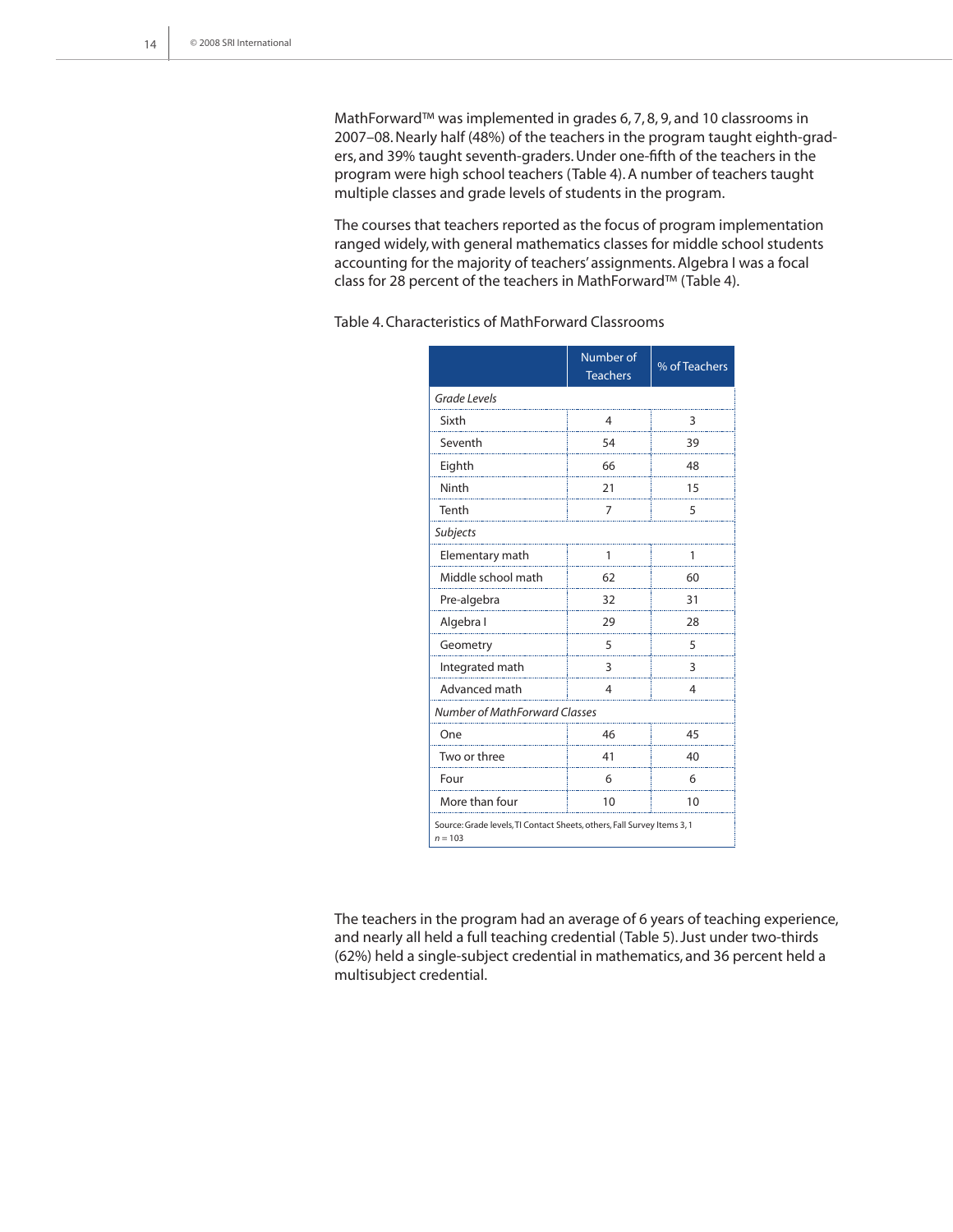#### Table 5. Teaching Backgrounds of Participating Teachers

| <b>Background Characteristic</b>          | Parameter                                  |  |  |  |  |
|-------------------------------------------|--------------------------------------------|--|--|--|--|
| <b>Years Teaching</b>                     |                                            |  |  |  |  |
| Middle or high school                     | $Mean = 6.4$<br>Standard Deviation $= 6.2$ |  |  |  |  |
| <b>Mathematics</b>                        | $Mean = 6.1$<br>Standard Deviation = $4.9$ |  |  |  |  |
| Type of Certificate Held                  |                                            |  |  |  |  |
| Regular or standard certificate           | 83 (90%)                                   |  |  |  |  |
| Probationary, provisional, or temporary   | $9(10\%)$                                  |  |  |  |  |
| Single subject in mathematics             | 57 (62%)                                   |  |  |  |  |
| Single subject (not mathematics)          | 12 (13%)                                   |  |  |  |  |
| Multi subject                             | 33 (36%)                                   |  |  |  |  |
| Source: Multiple Survey Items<br>$n = 92$ |                                            |  |  |  |  |

The vast majority of teachers in the program had taken some courses in mathematics and in mathematics education as part of their preservice training. Half of all teachers had completed five or more courses in mathematics, and more than 80% had taken at least one course in mathematics education (Table 6). Over one-third (36 %) held master's degrees.

Table 6. Subject Matter Preparation of Participating Teachers

| <b>Background Characteristic</b>                       | Number of Teachers with<br>Characteristic |
|--------------------------------------------------------|-------------------------------------------|
| <b>Highest Degree</b>                                  |                                           |
| Bachelor's degree                                      | 46 (63%)                                  |
| Master's degree                                        | 26 (36%)                                  |
| <b>Educational specialist</b>                          | $1 (< 1\%)$                               |
| Coursework in Mathematics                              |                                           |
| No courses                                             | 7(9%)                                     |
| 1 or 2 courses                                         | 16 (22%)                                  |
| 3 or 4 courses                                         | 14 (19%)                                  |
| 5 or more courses                                      | 37 (50%)                                  |
| <b>Coursework in Mathematics Education</b>             |                                           |
| No courses                                             | 13 (18%)                                  |
| 1 or 2 courses                                         | 18 (24%)                                  |
| 3 or 4 courses                                         | 17 (23%)                                  |
| 5 or more courses                                      | 25 (34%)                                  |
| Source: Survey Items W22, W25, W2<br>$73 \le n \le 74$ |                                           |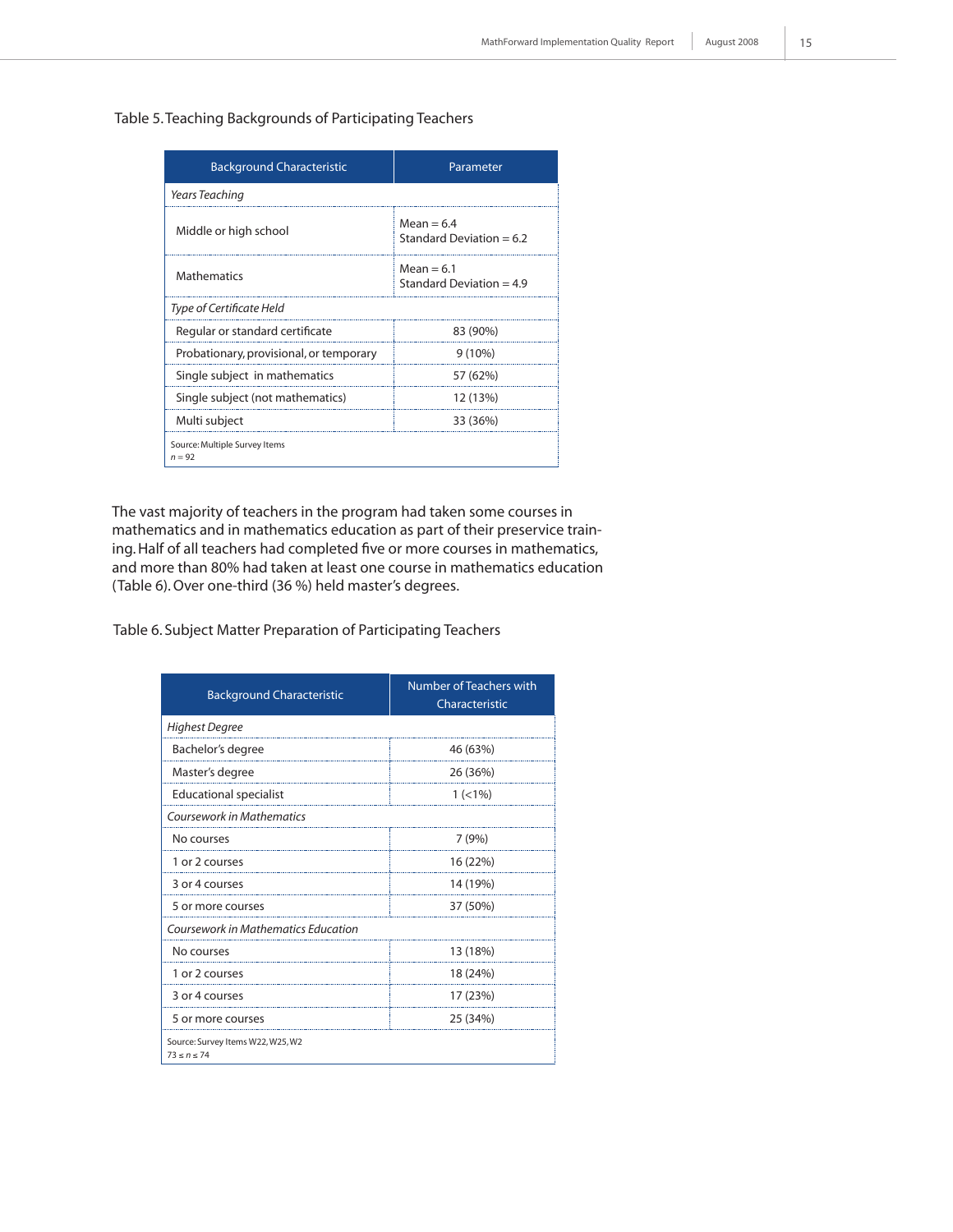# Conditions of Implementation

In this section, we report on overall implementation patterns across the districts, focusing on the key conditions of implementation quality.

#### Key Finding

All schools created double blocks for participating students, but complex school schedules made it difficult to assign a continuous, 100-minute block in some schools.

### Allocation of Instructional Time

When students spend more time working on complex assignments in mathematics, they learn more (Rowan et al., 2002). MathForward™ seeks to increase the allocation of instructional time for mathematics by requesting that each school create a double-block of mathematics instruction every day for participating students. If possible, blocks are to last 90–100 minutes per day in the program.

According to coaches and survey data, all the schools and districts in the program had created double blocks of mathematics instruction for students participating in MathForward™. Of these, 80 percent allocated a full 100-minute block for MathForward™ students every day (Figure 1).



Figure 1. Structuring of Instructional Blocks in Mathematics

Source: Survey Items F16, F17, TI Coaches

The details and logistics of the block periods vary from school to school, however, and are not as straightforward as one might imagine. Some schools, for example, have created block schedules that are about 90 minutes in length (from about 84 to 94 minutes) while others have full 100-minute blocks. At one school, one of the MathForward™ classes had to be scheduled during a lunch period, which apparently cannot be altered, so that class is only 60 minutes long.

A primary reason why it has not been easy for districts to implement the 90 to 100-minute blocks uniformly is the complexity of school scheduling. Given that regular periods typically last for about 45 minutes, it is easier for schools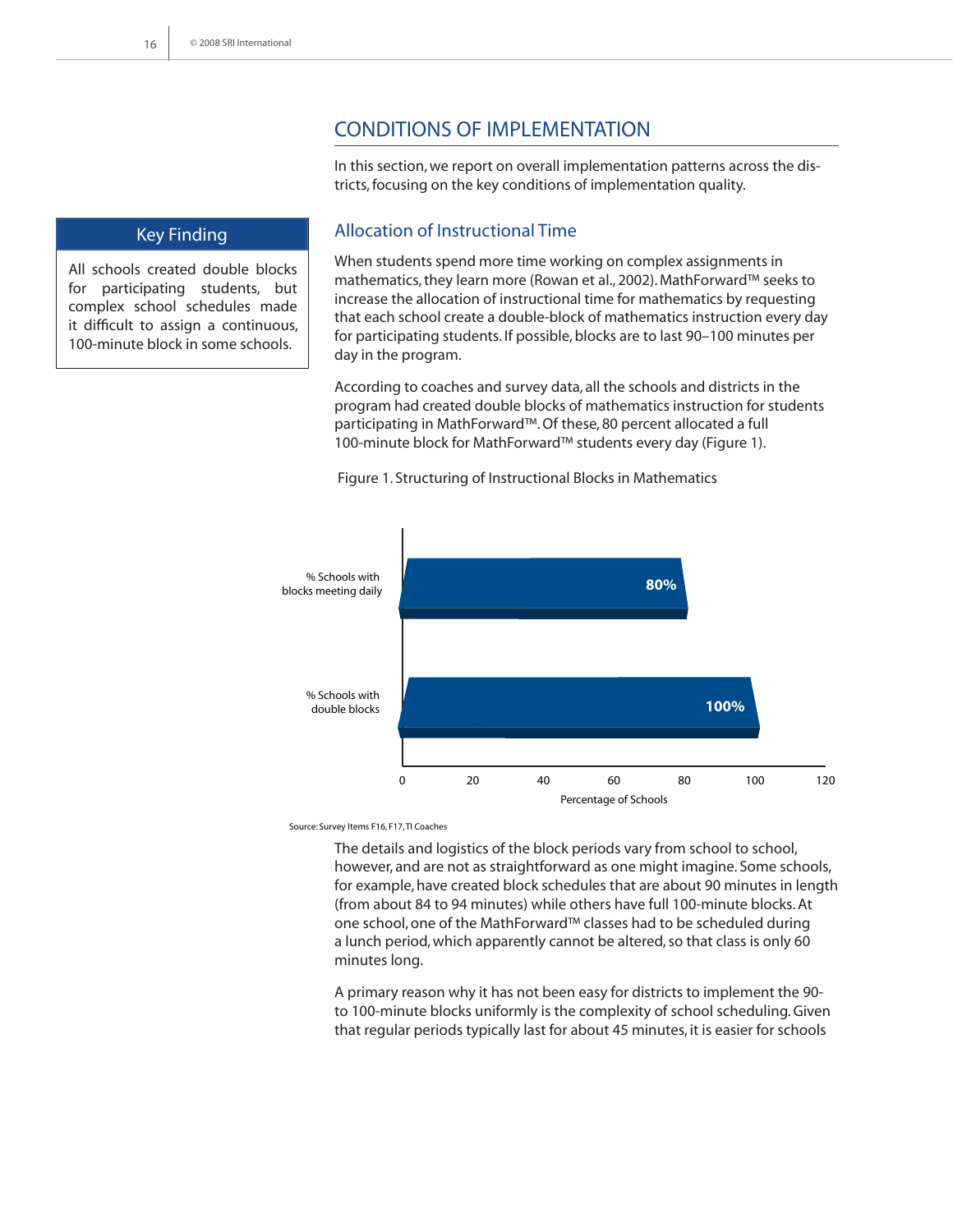to create blocks that are simply two periods back-to-back, thus totaling about 90 minutes, rather than create new schedules to accommodate a 100-minute block. In some cases, it was necessary for there to be "interrupted" blocks, in which two periods were separate in time. One teacher had an "interrupted" block in which not all of the students return for the second part of the block period. As a result, the teacher cannot teach new content during that time; instead, she uses the first part of the block for instruction and the second part for additional practice and support for the students who are there.

Our impression is that schools generally try to avoid interrupted blocks. Most all of the teachers who had shortened blocks or blocks that were split by another class voiced their hope that the scheduling would be better next year so that they could have a full, uninterrupted block period.

Interview data indicated teachers' reactions to the benefits of creating double blocks of mathematics instruction varied. In general, the block classes targeted students who were struggling in math, including students who failed a previous math class or students who performed poorly on a standardized assessment. Some teachers who participated in interviews commented that the blocks are helpful for these struggling students, precisely because they need that additional time for instruction and practice. At two schools, however, teachers felt that the blocks did not work very well with the lowest achieving students. Teachers said that these students often despised math and they frequently had discipline problems, making an extended math period particularly difficult for everyone involved. One group of teachers talked about the fact that the blocks—and using the TI calculators in particular—were supposed to bring students to "that next level" in mathematics, but often students in the blocks had little mastery of the basics. The teachers felt they could not use the technology to its fullest potential when the students had not mastered basic math concepts and operations. The same teachers believed that the blocks would have been better suited for students who had basic skills, interest, and motivation but who could benefit from extra help.

#### Participation in Professional Development

Professional development is an essential support for curriculum and program implementation (Smylie, 1996; Spillane & Jennings, 1997). Participation in professional development was an integral part of the MathForward™ program design for all teachers. Professional development took place within districts or, in the case of the Stark-Summit Collaborative, in a convenient location where teachers from participating districts met together. Professional development included training in how to use TI-Navigator™, instruction with TI-Navigator™, and content-related professional development. Teachers' exposure to different formats of professional development varied, but they took part in formal workshops and received one-on-one mentoring and support from TI coaches.

#### Key Finding

Most teachers' professional development experiences were deep, extended, and varied in format. Most teachers valued most the professional development they received from coaches and the informal support they received from teacherleaders in the schools.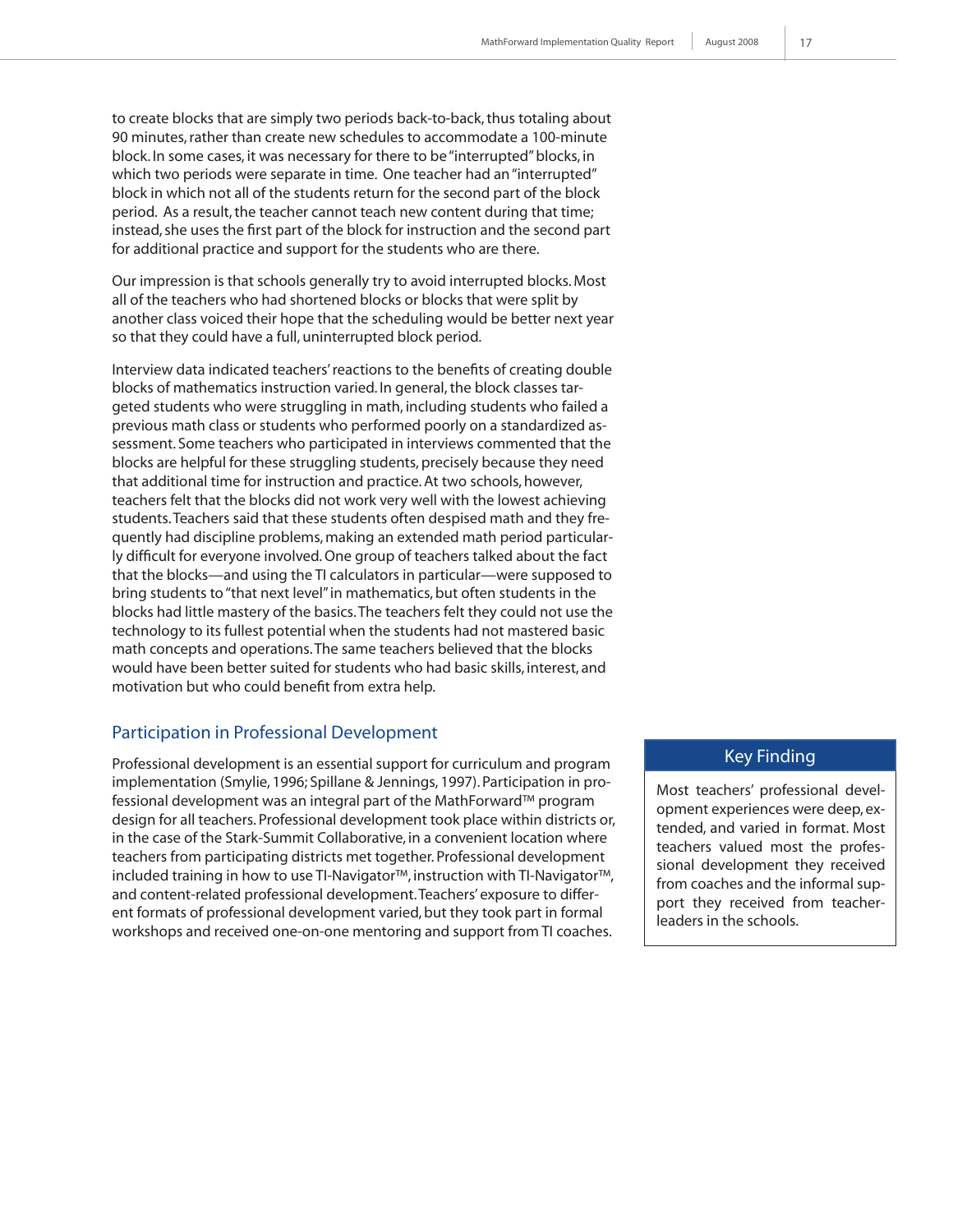#### Key Finding

Initial workshops provided most teachers with hands-on experience in learning how to use TI-Navigator™ and allowed them to participate in learning activities with TI-Navigator™.

#### Professional Development Related to Instruction with TI-Navigator™

Studies of effective professional development suggest that it should be hands-on, providing teachers with opportunities to practice what they will be doing with students in the classroom (Fishman & Krajcik, 2003; Garet, Porter, Desimone, Birman, & Yoon, 2001). MathForward™ provides teachers with professional development in the form of workshops in which they gain practice with using TI-Navigator™ technology and with learning activities designed to illustrate how TI-Navigator™ can support the enactment of conceptually challenging mathematics instruction.

Figure 2 shows the three types of activities the overwhelming majority of teachers engaged in as part of the professional development workshops in the MathForward™ program as reported in the surveys. Nearly all teachers reported practicing using TI-Navigator™ (98%) and engaging in one or more TI-Navigator™ learning activities (97%), while 90% also participated in small group discussion related to TI Navigator.





Attendance at follow-up workshops was common, with 88% of teachers so reporting in surveys. Follow-up professional development activities of this type can enhance the effectiveness of professional development by extending its time span and duration, both of which have been found to be correlated with reported changes to teacher knowledge and practice (Desimone et al., 2002). The most commonly reported amount of time spent on continuing workshops is 5 or 6 days (39%, Figure 3).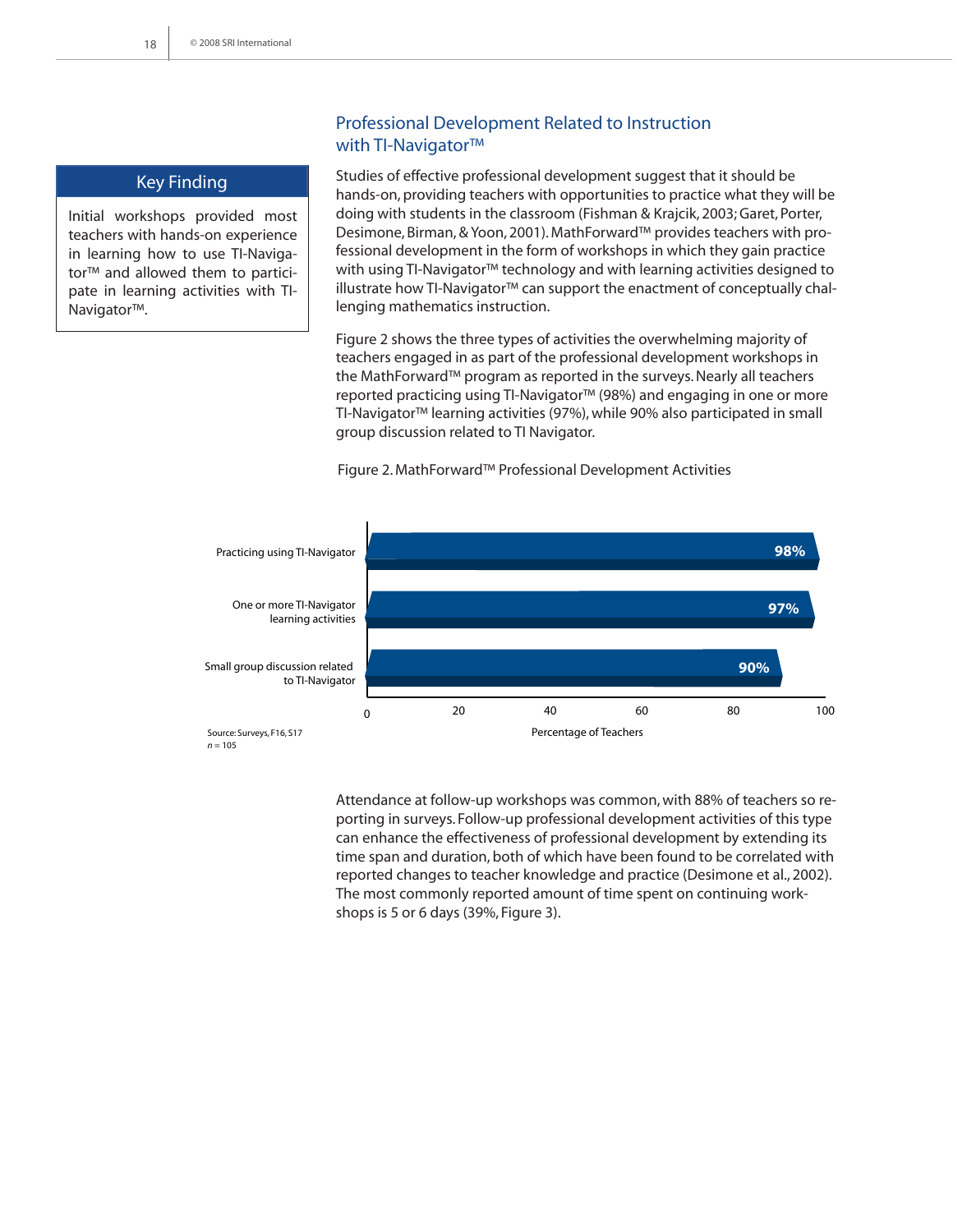

#### Figure 3. Attendance at Follow-up Workshops

Survey data indicated that teachers viewed the workshops as generally beneficial, with most agreeing that the workshops helped them spread innovative practices from PowerBlock to other lessons (80%), increase their content and pedagogical knowledge (76%), increase their expectations for all students (70%), and use more challenging curriculum materials (70%). Fewer teachers (55%) believed the workshops helped them develop a better understanding of curriculum standards (Figure 4).

Figure 4. Perceived Benefits of Professional Development Workshops

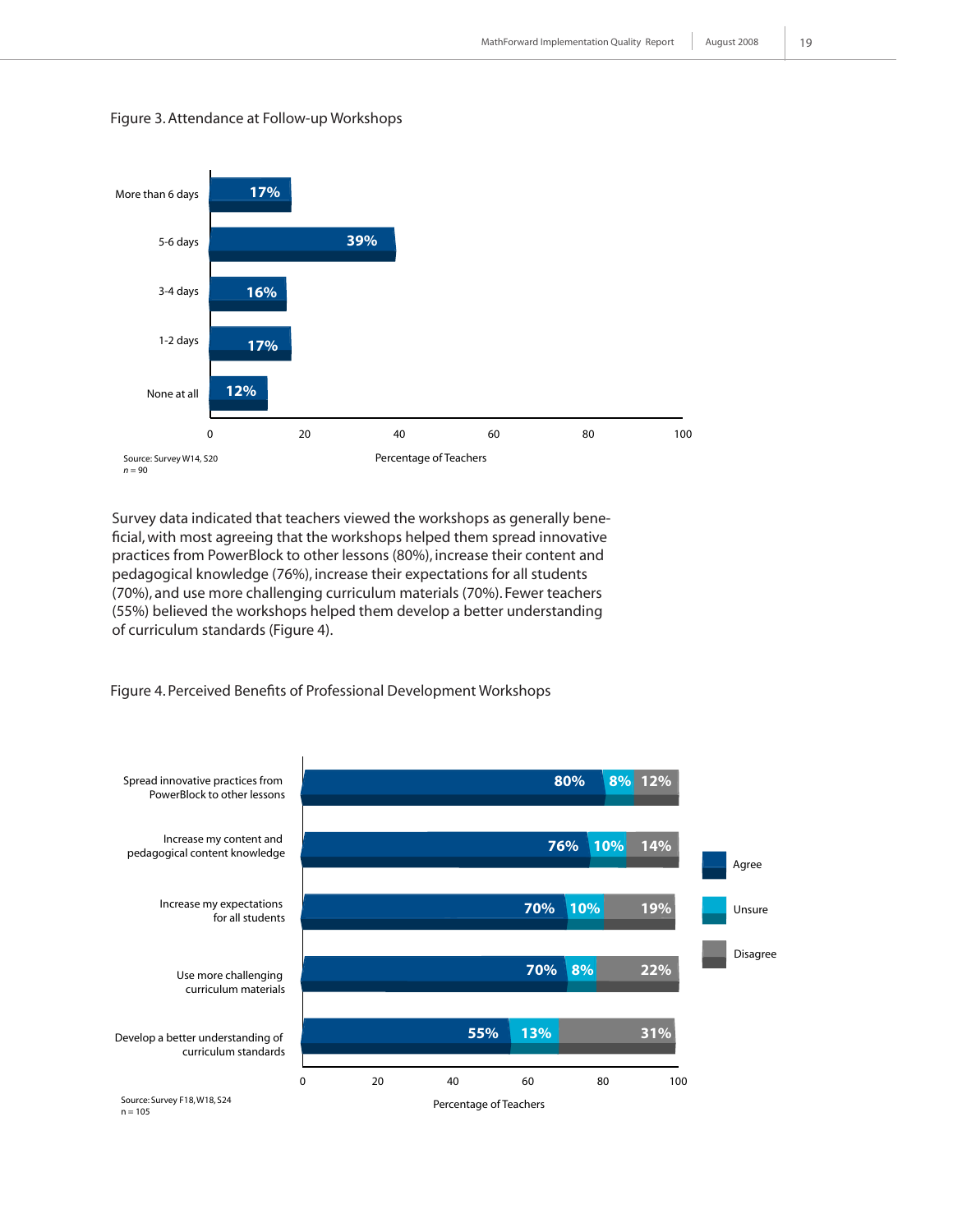Overall, teachers who participated in interviews reported that the professional development workshops were beneficial. Teachers said workshops were useful because they allowed them to see how activities could be implemented in the classroom, learn how to use TI-Navigator™, get ideas for class activities, and ask questions of trainers—activities that teachers often do not have time to do. One teacher commented that the workshops were particularly useful for showing the "range of possibilities" for teaching with TI-Navigator™. Another teacher commented, "Yes, it was valuable because we got to sit down with it [TI-Navigator™] and just interact with it and mess around with it and ask questions, whereas we don't have time for that otherwise." One teacher did criticize the workshops her school's team had received because they did not in her view address differences in teachers' experience and expertise in mathematics.

On average, most teachers (51%) met with their implementation coaches less than twice per month, according to survey data. More than one-third (38%) did not meet with their coaches at all, while only 11% averaged two or more times per month (Figure 4). By design, coaches were to provide assistance to teachers who requested it or who had the greatest need, so it is not surprising that a minority did not meet with coaches during the year.

Figure 5. Frequency (per month) with Which Teachers Met with Implementation Coaches



#### Key Finding

A strength of MathForward™ is the coaching provided to teachers in the program. Coaches gave teachers useful feedback, both in workshops and in the context of observing and supporting them in the classroom.

Receiving feedback from professional developers has been linked to changes in teacher knowledge and practice (Garet et al., 2001) and is an important mechanism in learning more generally for both adults and children (Butler & Winne, 1995). MathForward™ uses its network of coaches assigned to work with schools and districts in the program to provide such feedback to teachers on an ongoing basis.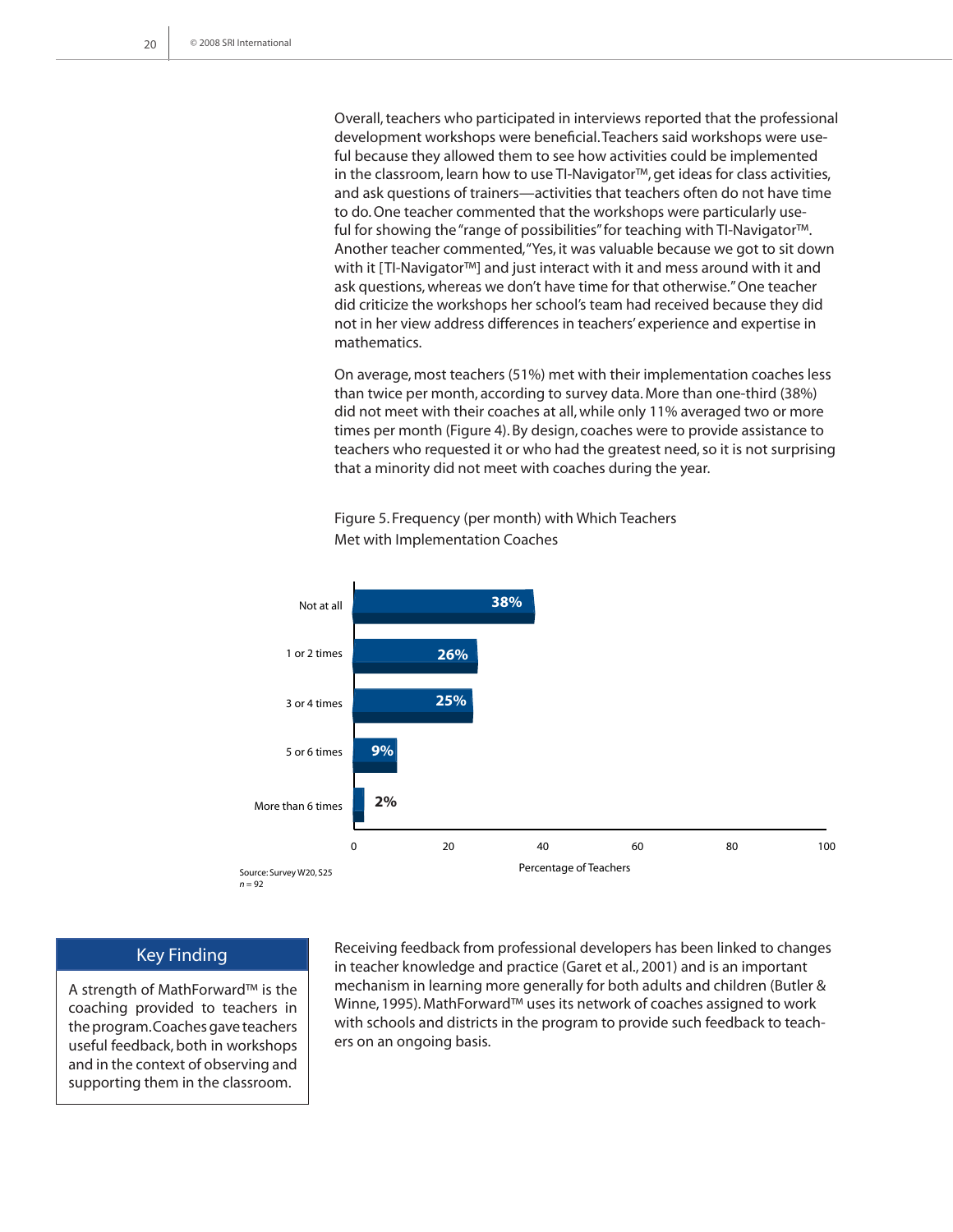Most participating teachers received feedback from mentors and coaches in a variety of ways. Commonly reported professional development activities included receiving coaching or mentoring during a formal workshop (91%) and communicating with an implementation coach concerning MathForward™ implementation in the classroom (83%). Almost two-thirds of teachers reported practicing teaching with TI-Navigator™ under simulated conditions with feedback (66%), and almost half reviewed student work with an implementation coach or other MathForward™ teachers (44%) (Figure 6).

Figure 6. Type of Feedback or Guidance Teachers Received from Implementation Coaches or Others



In interviews, teachers reported that their coaches were helpful in answering questions about implementation and in providing them with useful feedback. Teachers found particularly valuable coaches' answers to their questions about how to develop TI-Navigator™ activities to teach particular topics. Teachers also valued the one-on-one work with coaches, particularly being observed and then getting feedback from the coach. For example, one teacher commented,

*She would come on days and just observe in the classroom, usually after she had a coaching day… And so then she was helpful because she was an extra body in here, to help me with technical things and she just has a very good way of knowing how to question kids with a calculator. So just kind of listening to her and what her approach was to having kids use these [TI-Navigator™] was helpful.*

A few teachers also commented that colleagues experienced in using TI-Navigator™ at their school were useful resources to them. For example, one teacher said she found that working closely with an experienced teacher at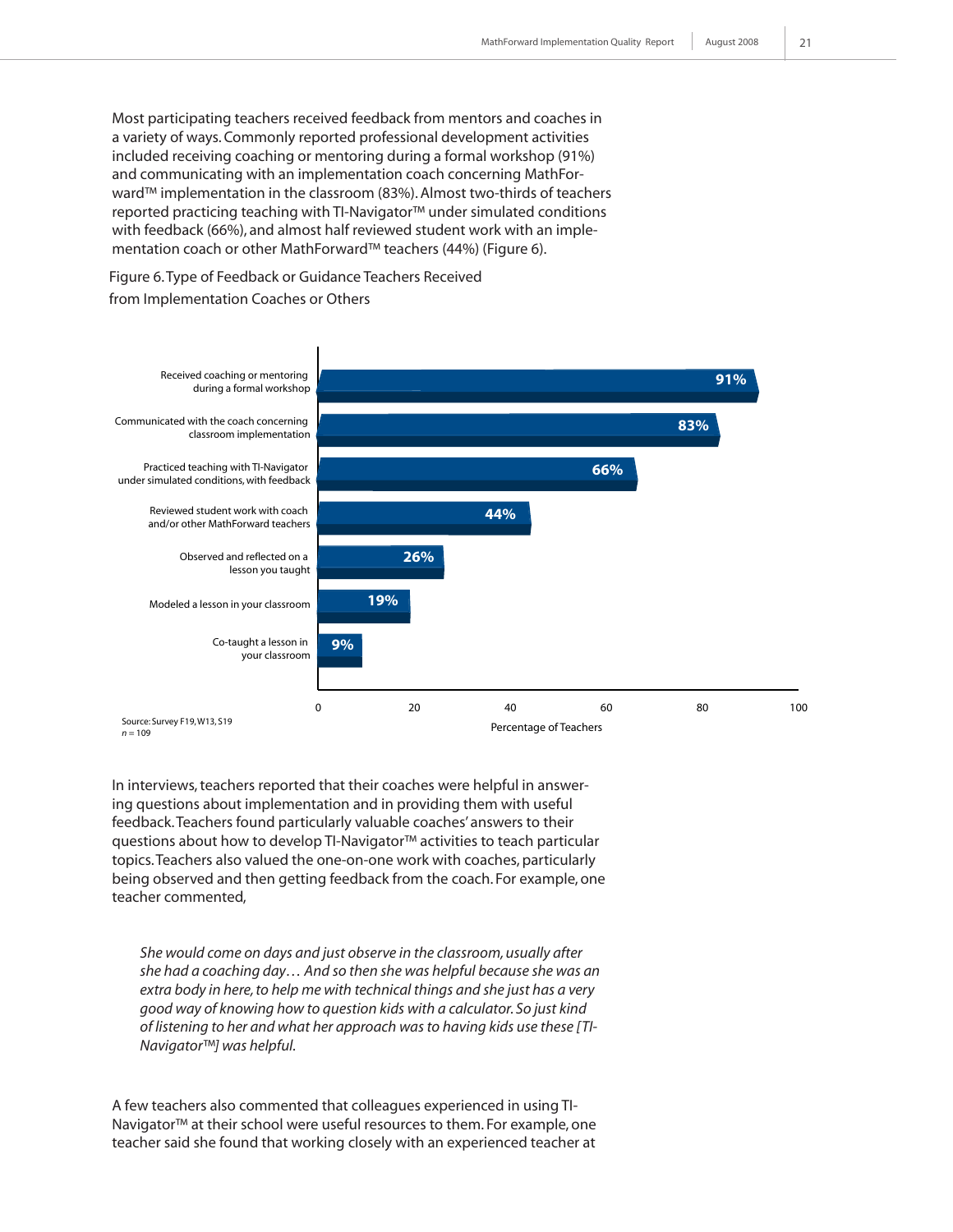her school allowed her to anticipate and identify effective strategies and to avoid activities that would not be likely to work with her students. Having a knowledgeable colleague as a resource saved her time and helped to keep her special education class on track with non-special education classes, albeit at a slower pace. Another teacher, new to her particular school, found that meeting with her mentor teacher was very helpful in the beginning stages of using TI-Navigator™ in her algebra class.

Although most teachers interviewed reported their coaches were very responsive, a few were disappointed that their coaches were not as accessible to them as they would have liked. One teacher commented that she could count on a response from her coach within 15 minutes of sending an e-mail. But another teacher from a district in the second year of the program said that her coach was not accessible this year and that she felt isolated. Although teachers at this school meet during their common planning time, she and others interviewed expressed the need for additional support.

#### Content-Focused Professional Development

Much attention has been paid in recent years to the importance of content knowledge in mathematics teaching. Policymakers and researchers alike have argued that professional development should be targeted to improve teachers' mathematics content knowledge (Ball & Bass, 2000). MathForward™ aims to improve teachers' content knowledge by providing participating teachers with workshops led by expert mathematicians that are focused primarily on the mathematics topics they are required to teach.

Two-thirds of teachers in MathForward™ participated in content-focused workshops. At the same time, attendance was somewhat less common at content-focused workshops than at the MathForward™ follow-up workshops described above, based on teacher reports in either winter or spring. A third of teachers (34%) did not attend any content workshops, nearly a quarter (24%) attended only 1 or 2 days, and 42% attended 3 or more days of content workshops (Figure 7).



Figure 7. Attendance at Content-Focused Workshops

Note: chart indicates percentage of teachers who participated in winter *or* spring.



Teachers attended less contentfocused professional development than professional development related to program implementation. The most valuable aspect of contentfocused professional development was that it provided richer ways to think about mathematical problem solving.

Source: Survey W15, S21  $n = 93$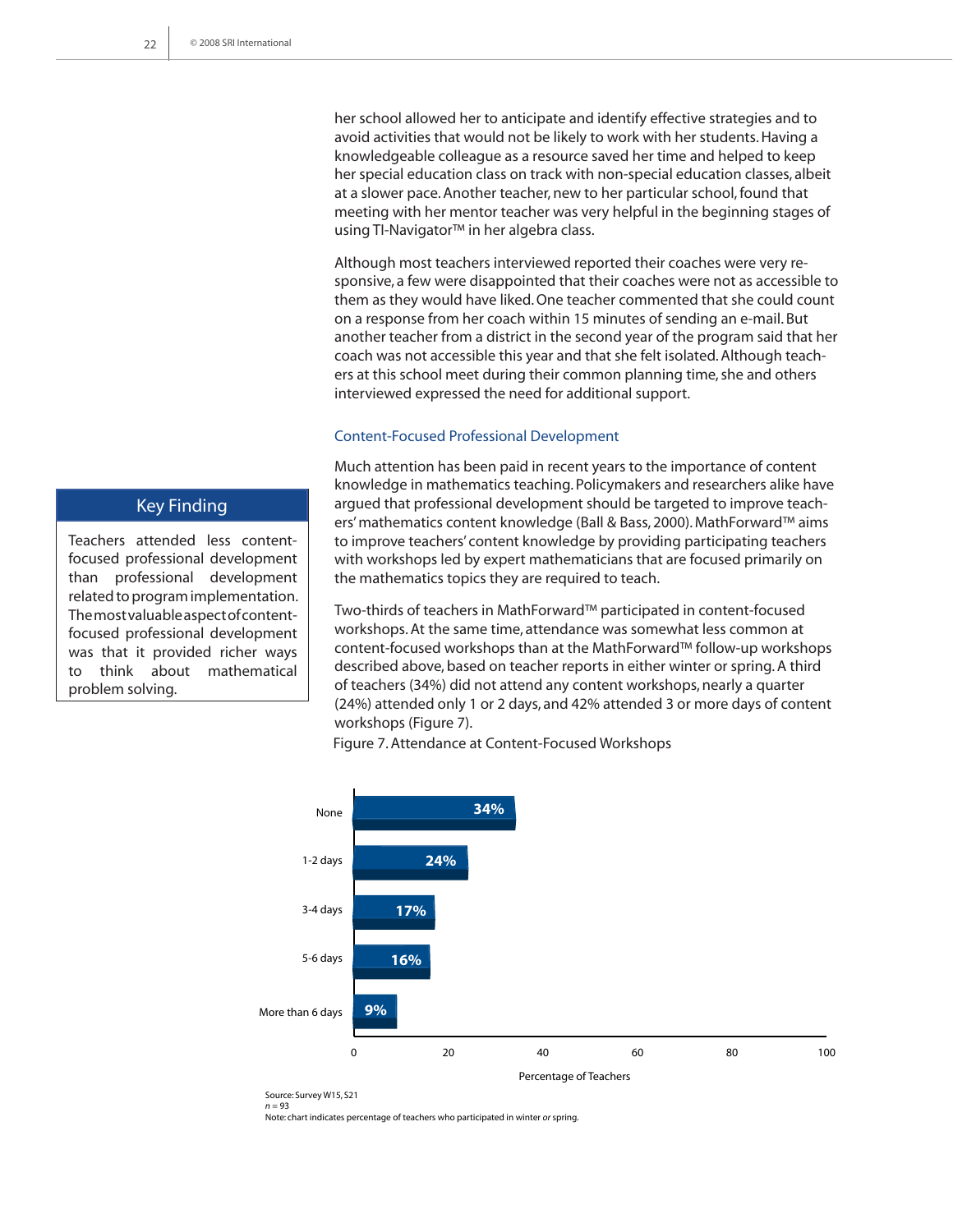Overall, teachers agree that content workshops provided opportunities for them to learn more about several different teaching strategies. Almost three quarters (72%) of teachers reported the workshops helped them monitor and reflect on the process of mathematical problem solving, while about twothirds believed the workshops taught them about building new mathematical knowledge through problem solving (68%), recognizing and applying mathematics in contexts outside of mathematics (67%), and applying and adapting appropriate strategies to solve problems in different strands of mathematics (67%) (Figure 8).

#### Figure 8. Perceived Benefits of Content-Focused Workshops



Source: Survey W16, S22  $57 < n < 60$ 

Notes: chart report data for spring, unless data were missing but available from winter survey.

Across districts, those that were in the second and third years of participation in the MathForward™ program were more likely to report that content workshops were beneficial than teachers in districts in their first year of implementation. On a scale where  $0 =$  strongly disagree and  $4 =$  strongly agree, Year 1 districts averaged 2.5 across the seven ways the content workshops benefited teachers, whereas Year 2 districts averaged 3.1 and Year 3 schools averaged 2.9.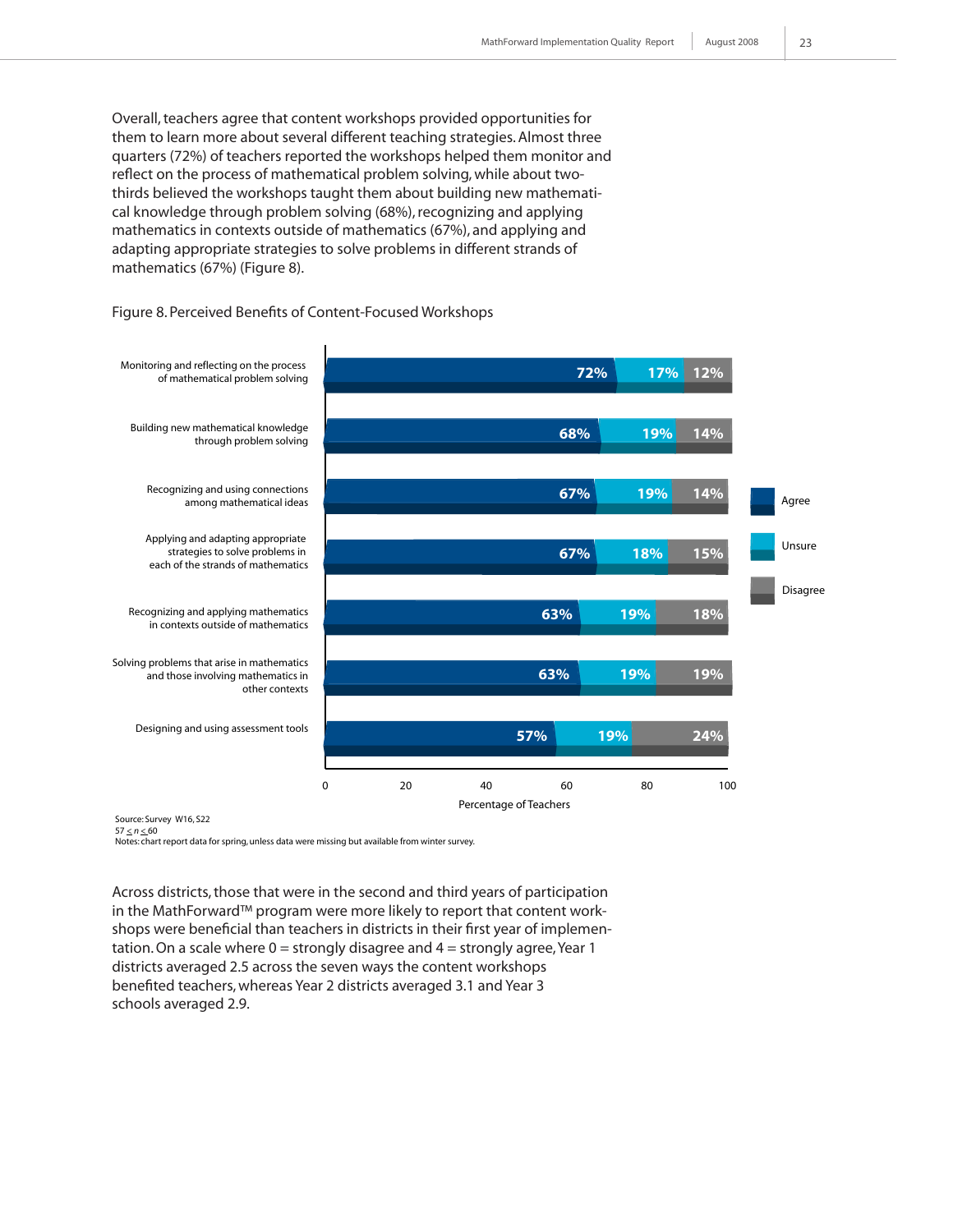Figure 9. Perceived Benefits of Content-Focused Workshops, By Implementation Year



Source: Survey W16, S22  $57 \le n \le 60$ Notes: chart report data for spring, unless data were missing but available from winter survey.

Interview data suggest another factor that contributed to teachers' dissatisfaction with the content-related professional development: its distance from classroom practice. One teacher stated, "With him…you don't see the connection with what you're actually doing in class. There's no pedagogical angle to it." Another teacher, whom many agreed with stated, "The bottom line is… we understand it but how are we going to implement that into the curriculum for our kids?"

In response to this need to relate content to classroom practice, TI has provided some of the mathematician sessions online, with coaches attending and translating the expert's information into practical classroom experiences.

#### Use of Common Planning Time

Schools are characterized by a scarcity of time, especially for teacher collaboration (Johnson, 1990; Sizer, 1984). Giving teachers time to meet during a regular part of the workday addresses this barrier directly and provides the conditions for coordinated efforts to scale reforms (Elmore, 1996; Elmore, Peterson, & McCarthey, 1996). Schools participating in MathForward™ are asked to provide weekly common planning time for teachers in the program. The intent is for teachers to use this time for planning and discussing instructional strategies and student learning in mathematics.

On average, teachers reported 1.2 periods of common planning time in the month preceding the winter survey and 1.1 periods in the month preceding the spring survey, with a range of 0 to 5 or more periods for each survey administration (72  $\leq$  n  $\leq$  76). Teachers used common planning time in several ways, as shown in Figure 10. The most commonly reported was working together to design lessons that align with the district course of study, which was more common in spring (67%) than winter (57%). Other common uses included discussing which Power Block activities worked well with students (57% and 48% in winter and spring, respectively), discussing existing Activity Center activities (49% and 48%), and analyzing data from classroom assessments (37% and 39%). The least common focus was the choice of a specific topic of in-depth study and discussion of articles from research journals on that topic (3% and 0%), followed by discussion of how to ensure regular positive communication with parents (11% and 15%). Data do not allow us to infer what percentage of all common planning periods these topics represented.

#### Key Finding

Most schools did not have a weekly common planning period in which teachers discussed the program every time they met, although Math-Forward™ was sometimes a topic in schools where multiple teachers were implementing it.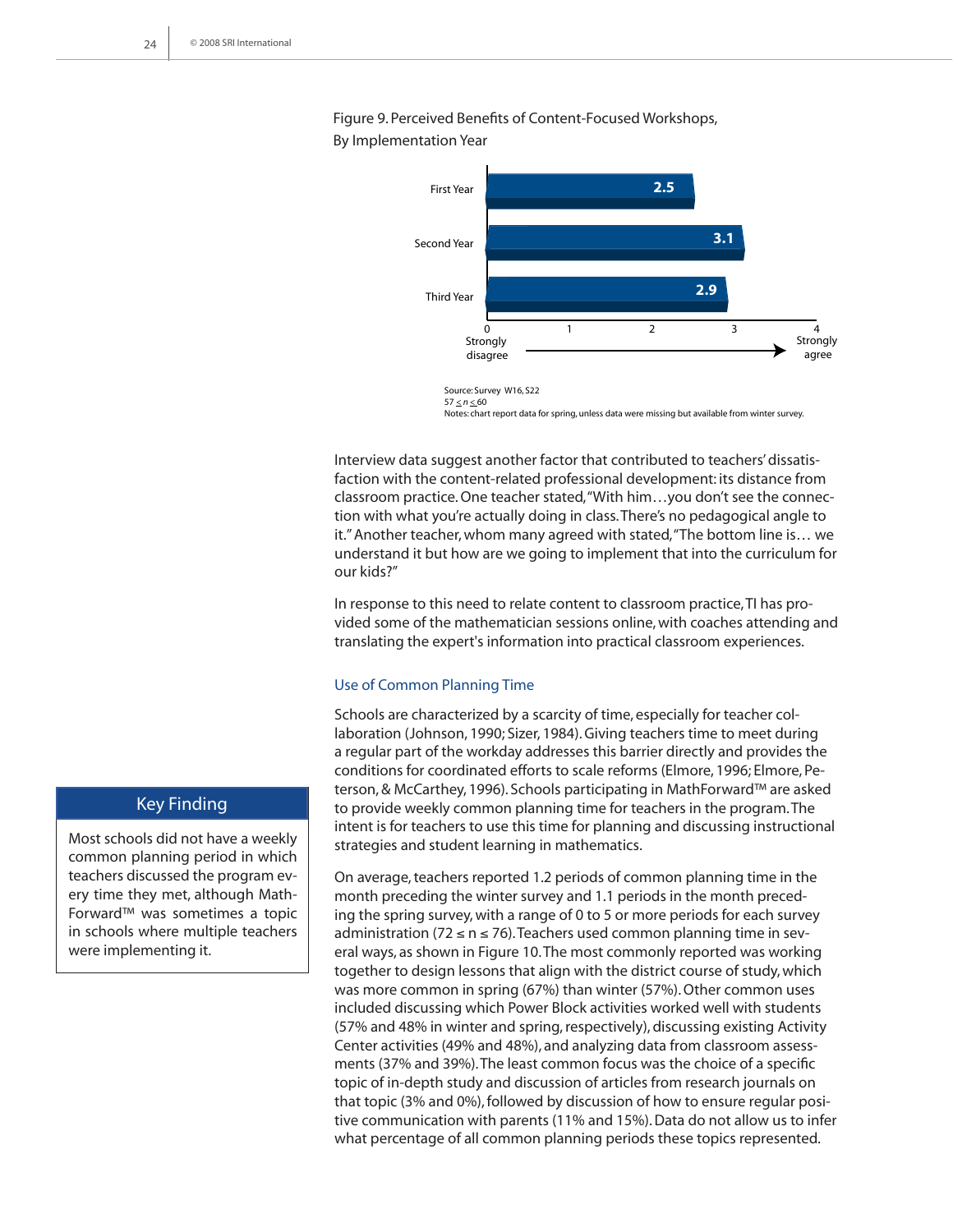#### Figure 10. Focus of Common Planning Time



 $33 \le n \le 35$ 

Teachers provided more details during their interviews about how often and in what teams they met to plan instruction together. Most of the teachers we interviewed reported their school had formalized common planning time that was built in to the school schedule. However, the duration and frequency of those meetings varied from school to school. Moreover, the group of teachers who are supposed to meet differed from school to school: Some teachers met as departments, and others met as grade-level teams, small learning community teams, and teachers who taught the same course.

Among the teachers interviewed, MathForward™ was only one possible topic for discussion during common planning periods. Many teachers explained that the common planning time was also the only time they have to take care of other business—making photocopies, grading papers—so that it is not always possible to meet with other teachers during that time. To supplement the scheduled collaboration times, many teachers said that they met with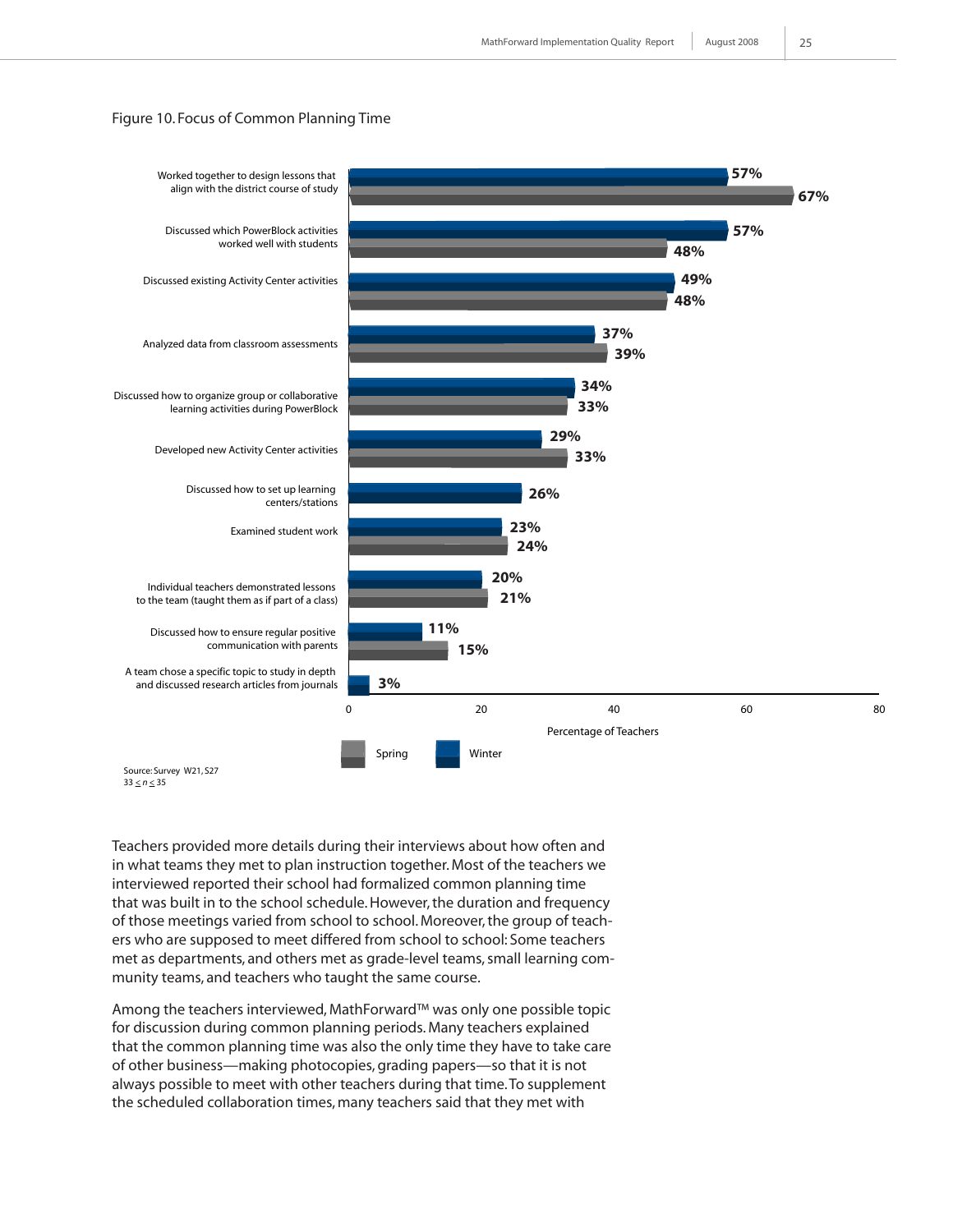colleagues during lunch or before or after school. Still others commented that despite the fact their school allocated common planning time, they did not necessarily get along with or share the same philosophy as other teachers on their team and consequently, rarely collaborated, even though they shared a common planning period.

Common planning periods were more likely to focus on MathForward™ when most teachers on the team were in the program. Teachers in those situations said that they shared ideas for incorporating the technology into their lessons, tried out different lesson ideas together and got feedback from each other, traded activities, and so forth. Regular team meetings that included non-MathForward™ teachers did not focus on the program; however, Math-Forward™ teachers said that within those groups they brought up connections to MathForward™ as they arose. When only one teacher in a grade level was using MathForward™, it was very difficult to strategize about the use of TI-Navigator™ with colleagues.

#### Barriers and Supports to Implementation

#### Student Interest and Participation

Student interest and participation can either spur teachers to higher levels of MathForward™ implementation or, if they perceive students are not engaged, lead them to dismiss the program or reduce their effort in implementation. In fact, most studies of classroom network technology suggest that student interest and participation are likely to spur rather than inhibit implementation (Penuel et al., 2005; Roschelle, Penuel, & Abrahamson, 2004).

According to observers, just over half (12 of 21) of the classrooms had students who were all or mostly engaged in class. This finding is somewhat surprising, since past studies have reported one of the key advantages of classroom network technology is heightened if not ubiquitous engagement in learning activities. Even in these classrooms, participation in discussion tended to be limited to a few students; use of TI-Navigator™ did not appear to be associated with broad verbal participation, even when students were solving problems posed to them in ways that would make visible whether or not they understood the content. For example, in two classrooms in a school where we observed teachers using Quick Poll to pose problems for students to solve, the teachers rarely gave enough time for or required all students to answer. For most questions posed, between half and two-thirds of the class responded using TI-Navigator™. In between problems, neither of these teachers encouraged student discussion of ideas, and very few students in class volunteered ideas or asked their own questions.

Many teachers believed that overall, student interest and participation were supports to implementation, since students were excited to use TI-Navigator™ in the classroom. Some teachers reported feeling pressure from students to use the system, and one teacher reported that students were disappointed whenever she announced at the beginning of class that TI-Navigator™ would not be used that day. One teacher was surprised by the excitement it generated at school.

### Key Finding

Most students were excited to use TI-Navigator™, but its use did not always generate broad and high engagement of students in class.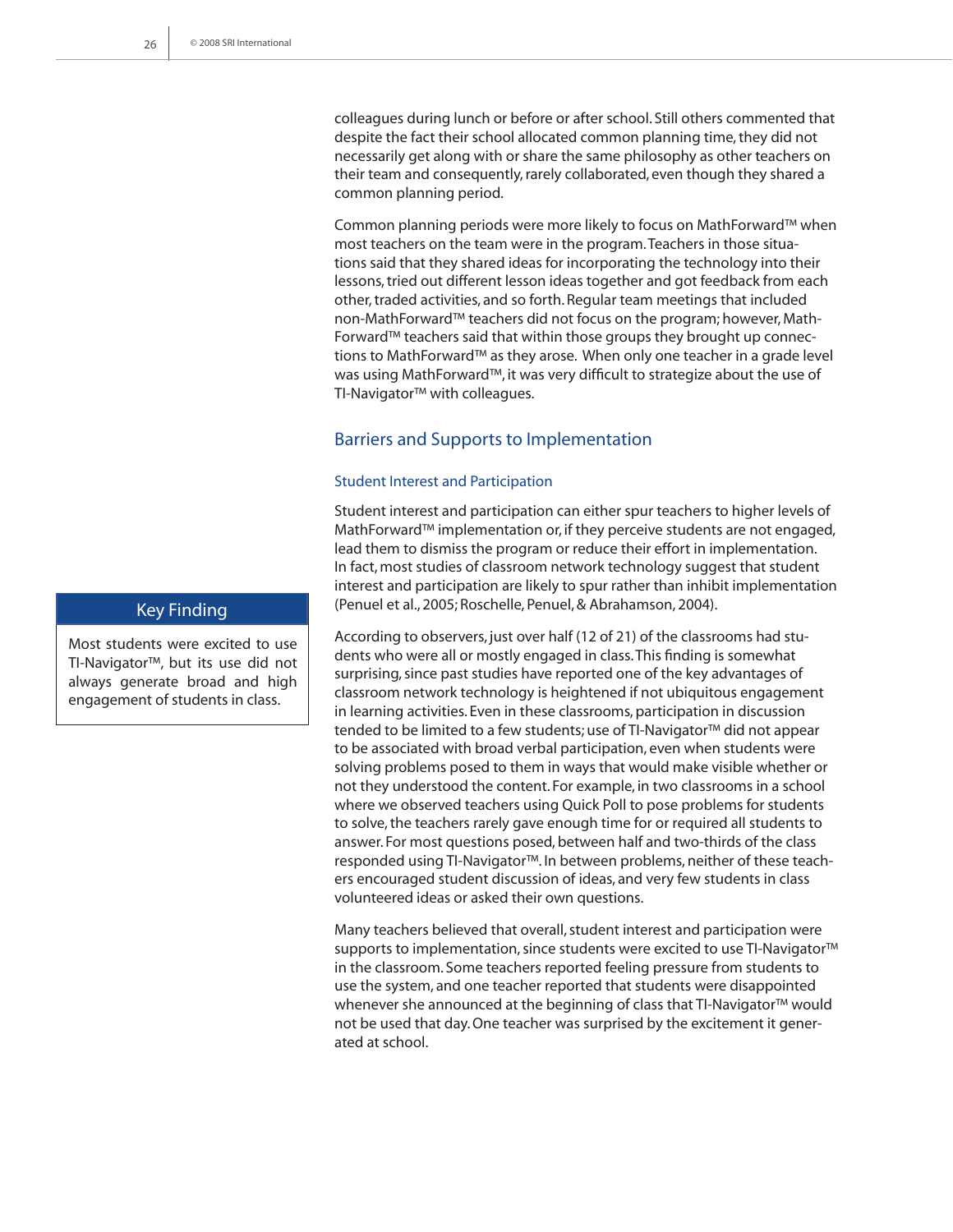*For us, this is the first time they ever saw anything like this. I think they really did like it. Even that class, this one kid said to me, 'You know, not everyone uses that Navigator machine, we're like one of the only classes.' I was like, 'How did you know that?' He goes, 'I was asking my friend.' That was so funny to me that they are actually talking about it.*

Some teachers reported different effects for different groups of students as well. For lower achieving students technology use was challenging, but when students figured out how to use TI-Navigator™ they were encouraged to be more engaged in class activities. Teachers explained that lower achieving students felt that when TI-Navigator™ was used, they needed to respond to questions because they were held more accountable since the teacher knew which students did not answer. In several classrooms, TI-Navigator™ also allowed quiet students to become more involved in class discussion. Teachers found that quiet students were more apt to speak up and participate because they were more confident that they responded correctly. One teacher stated, "And then because it's on the board and they know everyone's looking at it, they'll actually speak up, speak out to the class. So I think in a way that's actually good because it doesn't keep them quiet. The quiet ones will be the one helping."

#### Technical Support

Technical issues and access to technical support are well-known factors in implementation of innovations that use cutting-edge technology (Blumenfeld, Fishman, Krajcik, Marx, & Soloway, 2000; Newhouse & Rennie, 2001; Sherman, Kleiman, & Peterson, 2004; Silvernail & Harris, 2003; Windschitl & Sahl, 2002). TI-Navigator™ requires many components, including some hardware (e.g., a teacher laptop) that TI did not design. To support teachers, TI has a team of technical support staff who can assist MathForward™ teachers who are experiencing difficulties. We report here technology issues as described by teachers during school year 2007–08. Note that TI's product developers are now aware of and addressing these issues.

Technology access and reliability issues did affect many teachers' implementation levels, according to surveys. The most commonly reported barrier to the use of MathForward™ was unreliable connections between system tools, with 25% of teachers finding it to be a major barrier and another 40% finding it a minor barrier (Figure 11). The second most common issue was unreliable hardware, with 47% of teachers finding it to be a major or minor barrier. Much less common major or minor barriers were confusing software needed to use the system tools (28%), lack of access to TI-Navigator™ equipment (9%), and lack of access to TI calculators for students (7%). Over time, the proportion of teachers who found unreliable connections and confusing software to be either major or minor barriers to the use of MathForward™ increased, while the percentage of teachers who found lack of access to TI-Navigator™ equipment or TI calculators dropped slightly from winter to spring survey administrations.

#### Key Finding

The main technical issues most teachers faced in using TI-Navigator™ were related to communication, and most teachers could address most issues on their own or with the help of colleagues in their school.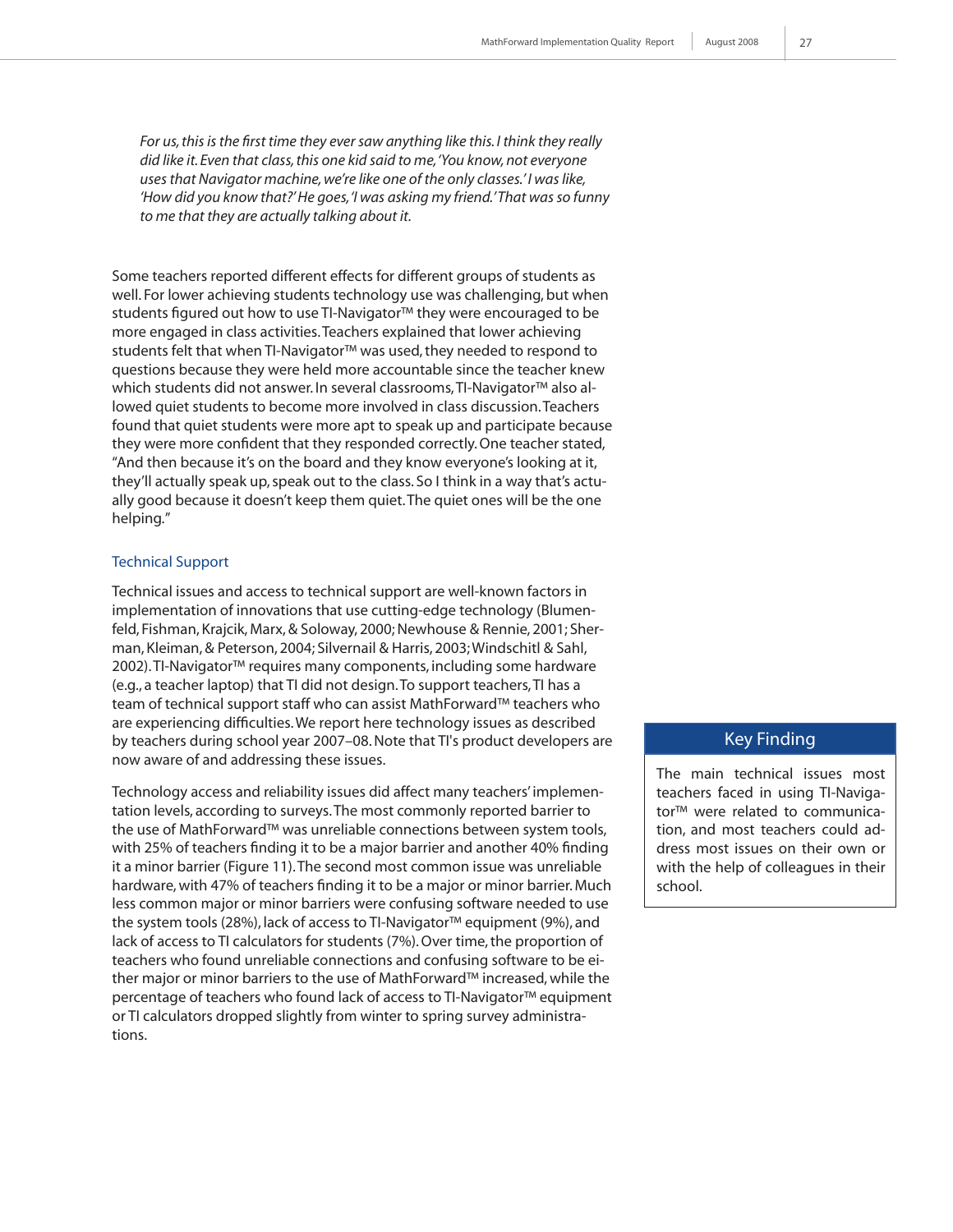

Figure 11. Percentage of Teachers Reporting Technical Issues as Barriers to Implementation

Source: Survey W12, S18 73 *< n <* 78

> On the basis of the interview data, we further analyzed the types of technology problems that teachers encounter when using TI-Navigator™. Table 7 shows which districts reported which types of problems. We also examined the types of problems that teachers reported they could solve on their own compared with those on which they typically sought technical support. Table 8 shows the results of this analysis.

#### Table 7. Technology Problems By District (For districts where researchers conducted interviews)

| Problem Type                             | Specific Tech Problem                                                                                             | Brentwood,<br>CA | Levittown,<br><b>NY</b> | Euclid,<br><b>OH</b> | Stark-<br>Summit.<br><b>OH</b> | Dallas,<br><b>TX</b> | Richardson,<br><b>TX</b> |
|------------------------------------------|-------------------------------------------------------------------------------------------------------------------|------------------|-------------------------|----------------------|--------------------------------|----------------------|--------------------------|
| Connection/<br>communication             | Connection/communication errors<br>(e.g., problems with cables, hubs, dongles)                                    |                  |                         |                      |                                |                      |                          |
|                                          | TI-Navigator not available                                                                                        |                  |                         |                      |                                |                      |                          |
|                                          | TI-Navigator shuts down/disappears                                                                                |                  |                         |                      |                                |                      |                          |
| Calculator                               | Odd calculator difficulties                                                                                       |                  |                         |                      |                                |                      |                          |
| functions                                | Calculator will not turn on and/or shuts<br>off randomly                                                          |                  |                         |                      |                                |                      |                          |
| Problems with<br>applications /<br>files | Applications and/or files disappear from a<br>student's calculator (e.g., get deleted and<br>need to be reloaded) |                  |                         |                      |                                |                      |                          |
|                                          | Corrupt file                                                                                                      |                  |                         |                      |                                |                      |                          |
| Other problems                           | Memory problems (e.g., "memory full")                                                                             |                  |                         |                      |                                |                      |                          |
|                                          | Problems installing TI-Navigator software<br>(e.g., old computer operating systems)                               |                  |                         |                      |                                |                      |                          |
|                                          | Wireless interference problems (e.g.,<br>wireless signals and TI-Navigator interface<br>with one another)         |                  |                         |                      |                                |                      |                          |
|                                          | Problems connecting Air Slate<br>to TI-Navigator                                                                  |                  |                         |                      |                                |                      |                          |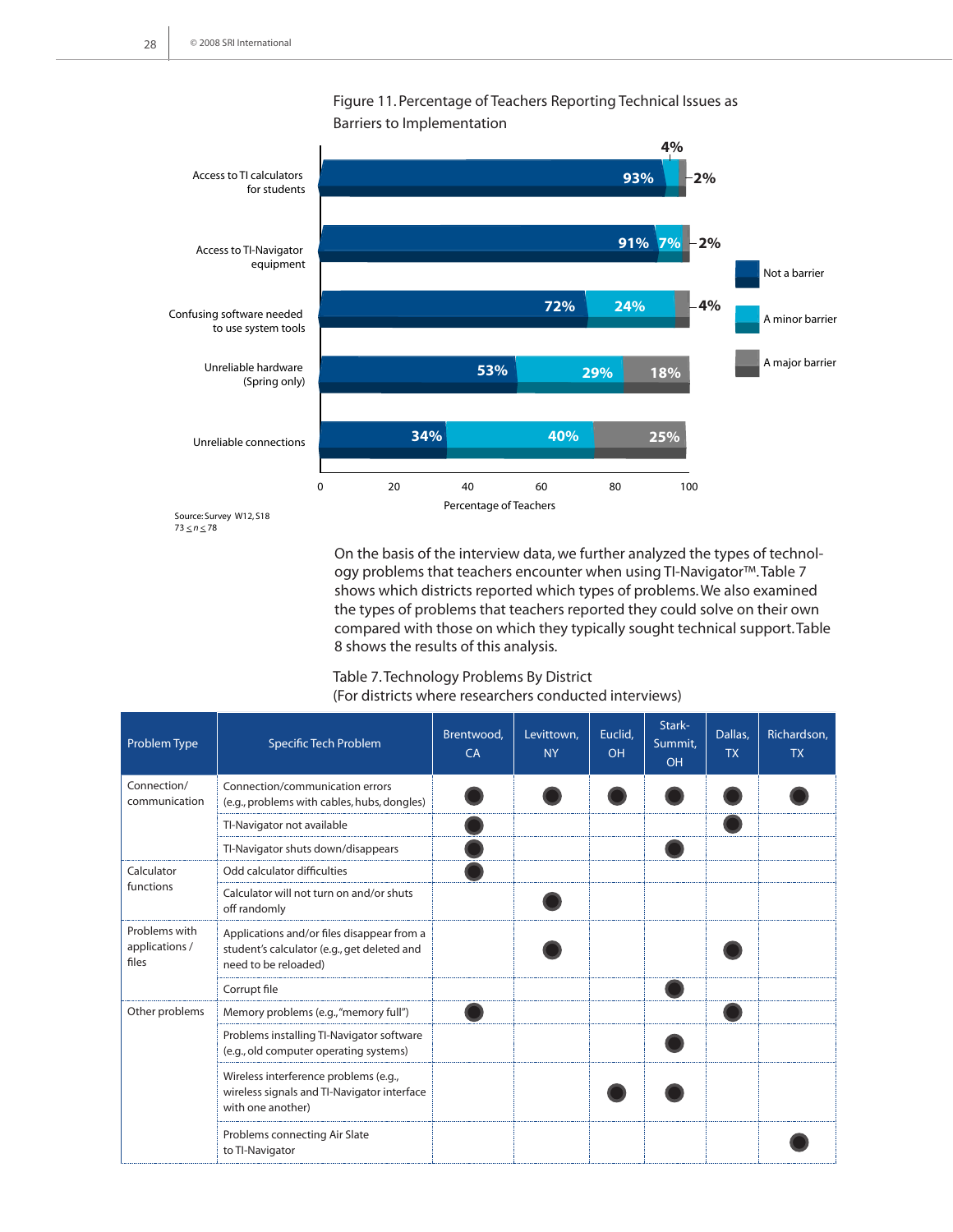| Problem Type                          | Problems Teachers Solved on Their Own                                                                           | Problems for Which Teachers Sought Support                                                             |
|---------------------------------------|-----------------------------------------------------------------------------------------------------------------|--------------------------------------------------------------------------------------------------------|
| Connection/com-<br>munication         | Connection/communication errors (e.g., problems with<br>cables, hubs, connectors)                               | Connection/communication errors, if not fixed by the known<br>solutions*                               |
|                                       | TI-Navigator not available (e.g., access point not working)                                                     | TI-Navigator not available (e.g., access point not working)                                            |
|                                       | TI-Navigator shuts down/disappears                                                                              | TI-Navigator shuts down/disappears                                                                     |
| Calculator<br>functions               | Odd calculator difficulties (e.g., lighten and darken the<br>screen; switch out of scientific notation, etc.)   | Odd calculator difficulties (e.g., where an image appears on<br>the screen and will not go away)       |
|                                       |                                                                                                                 | Calculator will not turn on and/or shuts off randomly                                                  |
| Problems with ap-<br>plications/files | Applications and/or fields disappear from a student's<br>calculator (e.g., get deleted and need to be reloaded) |                                                                                                        |
|                                       | Corrupt file**                                                                                                  |                                                                                                        |
| Other problems                        | Memory problems (e.g., "memory full")                                                                           | Memory problems (e.g., "memory full")                                                                  |
|                                       |                                                                                                                 | Problems installing TI-Navigator software (e.g., old computer<br>operating systems)                    |
|                                       |                                                                                                                 | Wireless interference problems (e.g., wireless signals and<br>TI-Navigator interface with one another) |
|                                       |                                                                                                                 | Problems connecting Air Slate to Tl-Navigator                                                          |

#### Table 8. Technology Problems Teachers Solve on Their Own or with Support

\*It was much more common for teachers to solve connection and communication errors on their own (particularly those stemming from problems with cables, hubs, or dongles). In some cases, teachers had to get support the very first time the problem arose, but from then on they could solve the problem on their own.

\*\*The teacher did not seek technical support, but also did not resolve the problem individually; the problem remained unresolved and the teacher skipped the activity.

Analysis of interview data indicated that the most common types of technical problems teachers encountered with TI-Navigator™ were connection and communication problems. By and large, teachers could solve these problems on their own. A few teachers mentioned that they had to call support the first time they had a communication error but that they were able to solve similar problems on their own thereafter.

Sometimes the communication/connection problems were related to the cords, the connectors, or the hubs. Teachers commented that the cords were very weak and broke often; the connectors also frequently broke off when connecting to the calculators because they are small and fragile. As a solution to the weakness of the cords, a number of teachers had extra cords on hand, so that they could easily replace a broken cord with a new one. Another common solution to the communication or connection error was to simply unplug and plug it in again, or to log off and log back in again.

In the interviews, we found more variation in teachers' reactions to the technology problems than in the technology problems themselves. Some teachers said communication problems were a minor nuisance but that they had quick and easy solutions and that the class was only minimally disrupted. In many cases, teachers even reported that students had learned how to solve these problems and could do so without interrupting the class. The fact that students could fix common problems on their own makes things even easier on teachers. One teacher said,

[Students] do everything now for me in every class. They'll actually stand *up, unplug, replug. If I have a communication error, they take care of it themselves. I rarely have to do anything any more. It's nice.*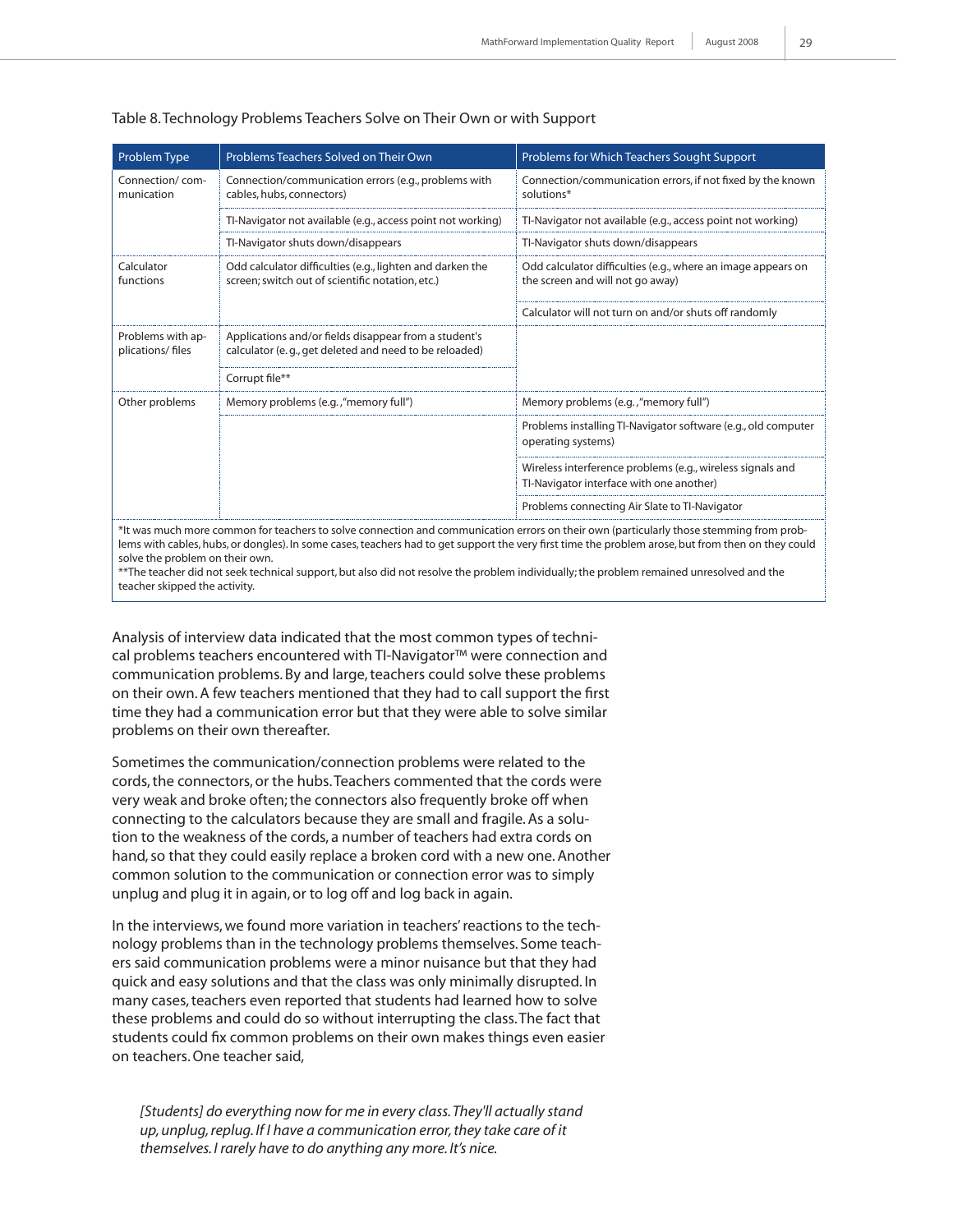In contrast, other teachers found the same technology problems to be a major frustration, both for the teacher and the students. One teacher said, "Some days it can be like, Well, there's no wonder this is 2 hours. I need the full 2 hours just because of the communication failures." The fact that the problems occurred regularly and that the teacher and/or the student had to stop what they were doing to diagnose and resolve them meant that these teachers found even simple technology interferences a major deterrent to using TI-Navigator™.

#### Principal Support

Greater administrative support has been linked to successful teaching and learning outcomes (O'Donnell & White, 2005; Rowan, Chiang, & Miller, 1997). MathForward™ depends on principal support to implement key aspects of the program, including block scheduling and common planning time.

Teachers overwhelmingly agreed that their principals set high standards for teaching mathematics (95%) but were in less agreement about other aspects of principal support for implementation of MathForward™ (Figure 12). Just over half of teachers agreed that their principals understand how children learn mathematics (56%), but less than half believe principals make clear to the staff the expectations for meeting the goals of MathForward™ (48%), push students and teachers to communicate regularly with parents about MathForward™ (46%), communicate a clear vision for MathForward™ in their schools (45%), and carefully track student progress in MathForward™ classrooms (33%).

Agree Unsure Disagree Percentage of Teachers Sets high standards for teaching mathematics Understands how children learn mathematics Makes clear to the staff his or her expectations for meeting the goals of MathForward Pushes students and teachers to communicate regularly with parents about MathForward Communicates a clear vision for MathForward in our school Carefully tracks student progress in MathForward classrooms **4%** 0 20 40 60 80 100 **95% 56% 48% 19% 15% 25% 38% 35% 40% 33% 25% 42% 45% 16% 46% 19% 1%**

#### Figure 12. Teachers' Ratings of Principal Support for MathForward™

Source: Survey F22, W25, S30 *n* = 96

Key Finding

Most teachers reported high overall support from principals, but more agreed than disagreed that their principals were not active in monitoring implementation.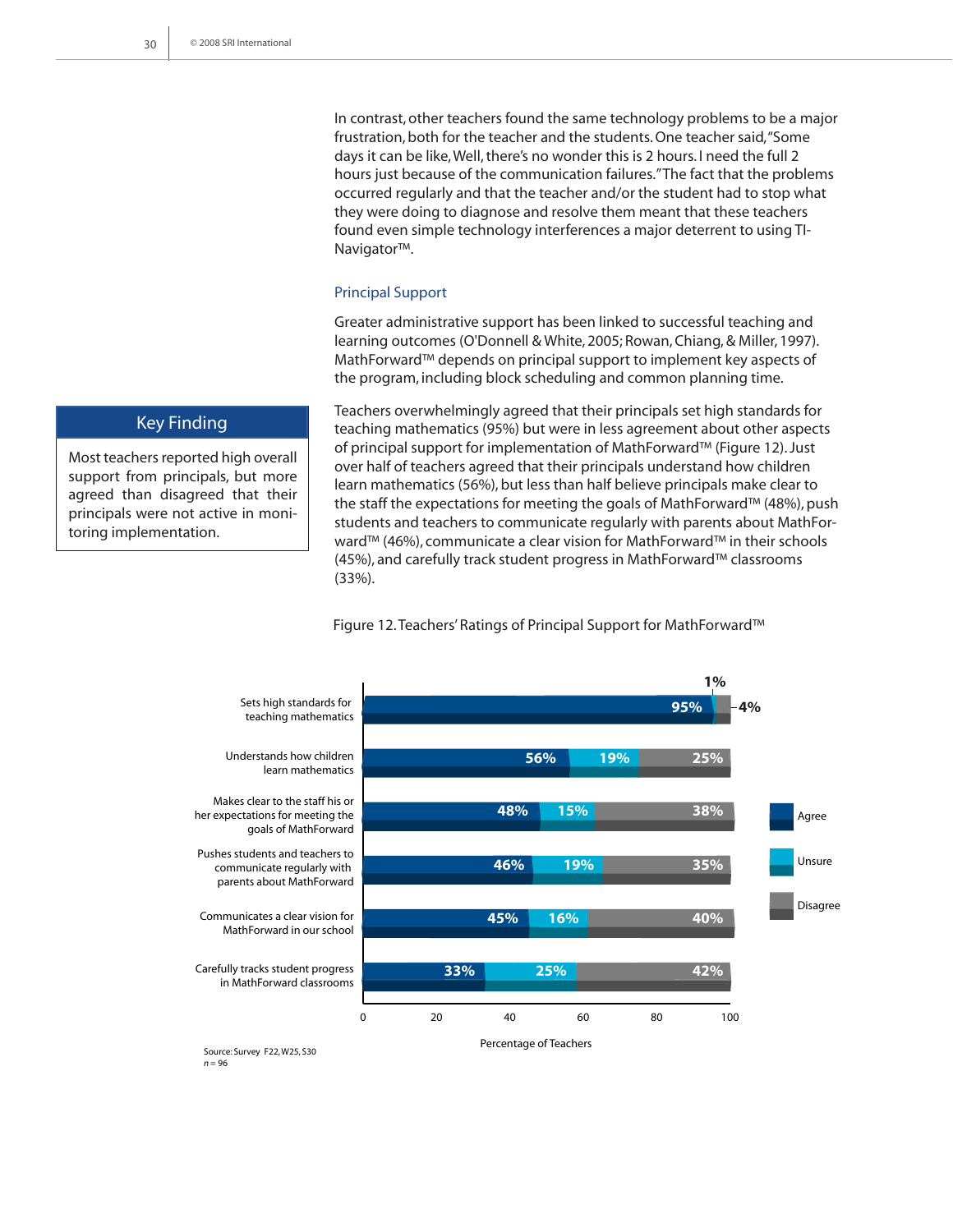#### District Leadership

District leadership is essential in systemic reform efforts in that district leaders and processes are key to distributing the resources and building support for ambitious instructional reforms (Supovitz, 2007). MathForward™ is first and foremost a district-level initiative, and the program looks to district leadership to provide participating schools and teachers the guidance and resources they need to be successful in implementing the program.

Relative to principal support, teachers interviewed reported somewhat less support from district leaders for participation in MathForward™. About half the teachers reported that a district support staff person was very helpful, but the other half felt that district support was lacking or nonexistent. Some teachers felt that there was little to no communication between the school and district about the program, no efforts from the district to recognize their work with it, and a general lack of awareness about program implementation. One teacher noted:

*One of the assistant principals came to visit my class, the first period class, because they wanted to see how we were integrating the technology and I guess that was I think the only time….But we don't see district administrators a lot, because they are so far removed from us, usually everything goes through [our department chair] that needs to go up to district, so we report to her and she reports it to district and we really follow that chain of command.* 

We conjecture that low levels of district support perceived by teachers could have multiple causes. One could be teachers' access to information about district leaders' actual involvement in supporting the program at the district level. Another could be the size of the district, which could exacerbate problems related to teachers' access to information about district leaders' activity. Another cause could be that school leaders, not district leaders, were in fact the champions for the program at the district.

#### Key Finding

Most teachers found district leaders distant from the program and had little sense of their involvement in supporting MathForward™.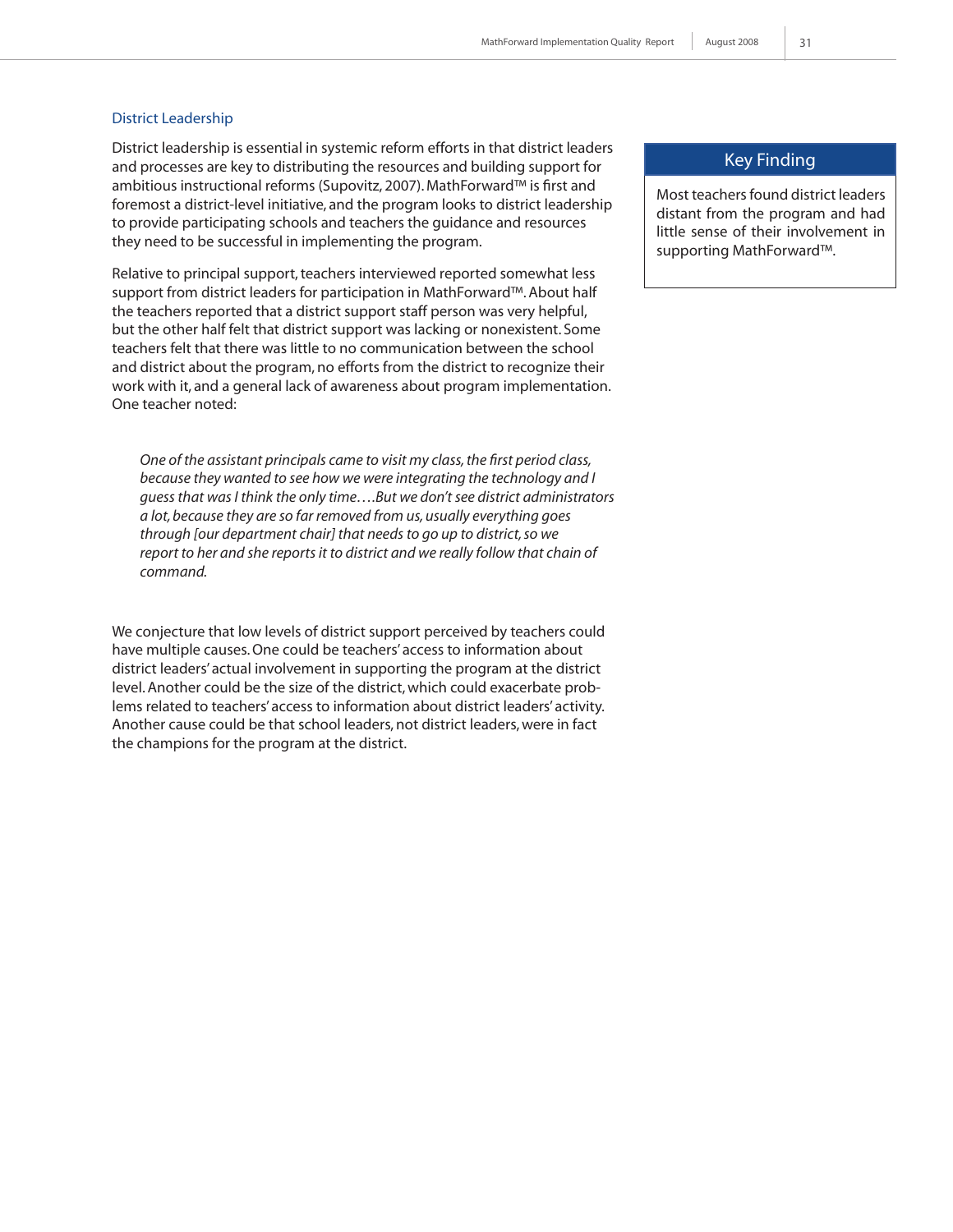# Classroom Implementation

In this section, we report on overall implementation patterns across the districts, focusing on what teachers did in the classroom.

#### Use of TI-Navigator™

#### Overall Value of TI-Navigator™

A critical factor in whether teachers use technology in the classroom is their belief in its value (Windschitl & Sahl, 2002). TI builds teachers' interest in the potential of TI-Navigator™ technology by highlighting prospective benefits to teachers in terms they can readily appreciate. Specifically, TI emphasizes that the technology can support higher levels of engagement and participation, improved feedback to teachers about how students are doing, and improved achievement.

Overall, teachers reported many perceived benefits of using TI-Navigator™ in the classroom. More than three-quarters (80%) of teachers felt that using TI technology gave them more timely information about what students know and helped students get a better understanding of concepts. Slightly fewer (71%) believed they know more about student understanding with TI Navigator than without it, and just over half (55%) noticed that using TI technology has allowed students to understand concepts more quickly (Figure 13).

Figure 13. Perceived Value of TI-Navigator™ (overall)



#### Key Finding

The top benefits of TI-Navigator™ technology, from most teachers' point of view, were more immediate feedback about what students know and can do and enhanced student conceptual understanding of mathematics.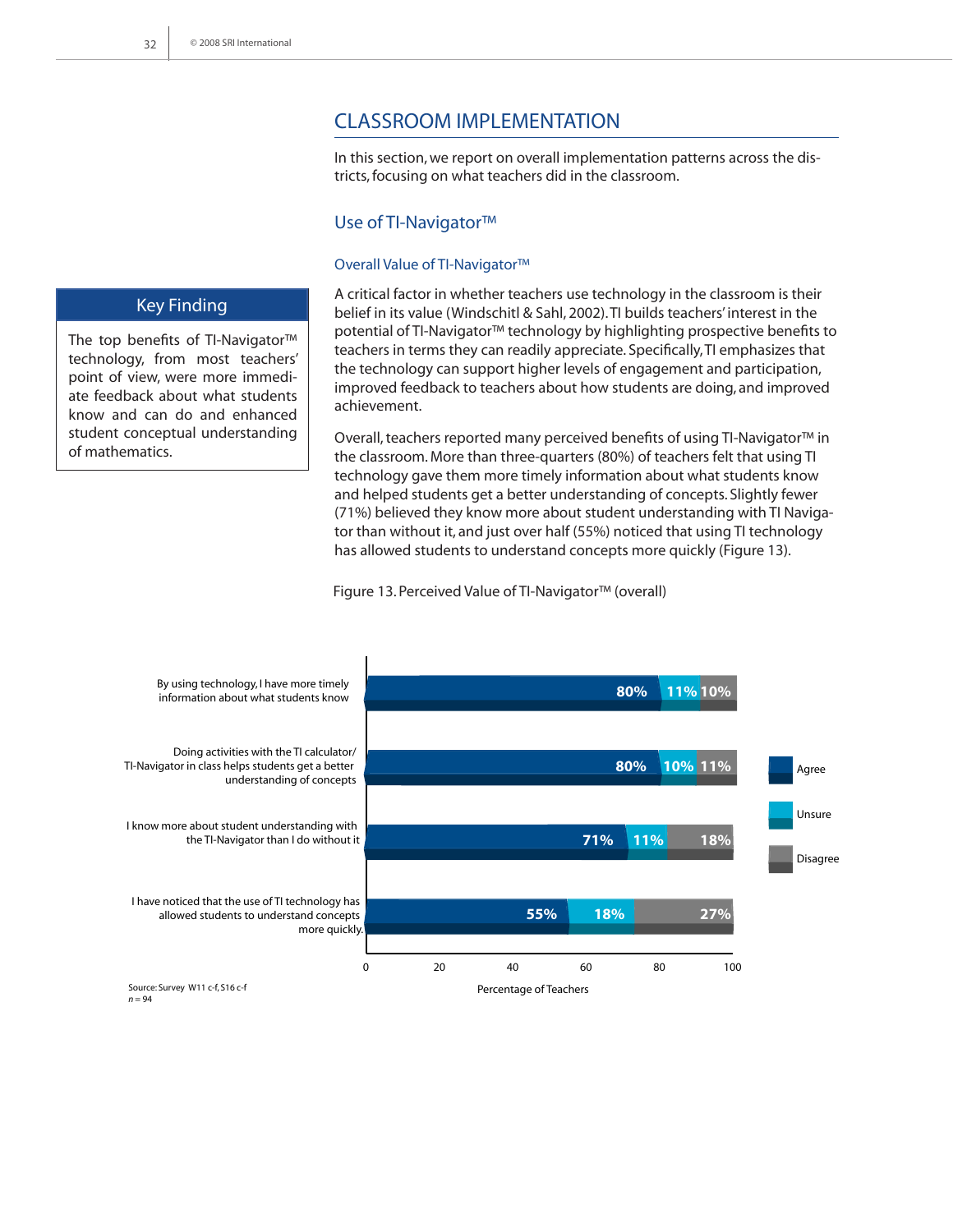Throughout the interviews, teachers mentioned a wide variety of benefits of TI-Navigator™. Table 9 shows the categories of benefits that teachers value about TI-Navigator™ and the number of teachers who mentioned each one.

Table 9. Perceived Value of TI-Navigator for Teachers

| Aspect                                           | No. of Teachers |
|--------------------------------------------------|-----------------|
| Provides immediate feedback for teachers         | 13              |
| Promotes full-class participation                |                 |
| Increases student engagement                     | 6               |
| Fosters conversations about math                 | 4               |
| Saves time                                       | 3               |
| Helps demonstrate concepts/student understanding |                 |
| Promotes interactivity/hands-on nature           | 2               |
| Improves discipline                              |                 |
| Keeps the teacher engaged                        |                 |
| Provides students with anonymity                 |                 |
| Improves classroom management                    |                 |
| Source: Interviews<br>$n = 31$                   |                 |

*I think it [TI-Navigator™] is definitely beneficial, because I can see all of their responses quickly, instead of walking around, and having to ask, "Who got this one correct?"* 

—Participating Teacher

The most common benefit that teachers cited in interviews was the immediate feedback that TI-Navigator™ provides about student understanding (13 teachers). Teachers commonly used data from TI-Navigator™ to determine which problems they needed to review as a whole class and which they could safely skip. Sometimes teachers also used the assessment information to identify topics the class was struggling with and that might therefore merit reteaching. In general, teachers appreciated the fact that this instant feedback gave them some insight into what students were thinking and understanding. One teacher said, "I love the use of feedback. That's the best part for me. … You can't beat it. You know exactly what they're thinking all the time." In another illustrative quote, a teacher commented,

*I think it [TI-Navigator™] is definitely beneficial, because I can see all of their responses quickly, instead of walking around, if I ask, "Who got this one correct?" Or "Who has a question on it?" They won't ask me. But if they send in their answer, I can see four people put the wrong answer. So I know I have to go over it. I think in that case it is definitely beneficial.*

By displaying student screen shots and responses, teachers said TI-Navigator™ also allowed them to know immediately which students were or were not participating. Once they knew who was not on task, teachers could take steps to ensure that everyone participated appropriately. Indeed, the second most common response that teachers gave about the value of TI-Navigator™ was that it enabled them to promote whole-class participation in learning (7 teachers).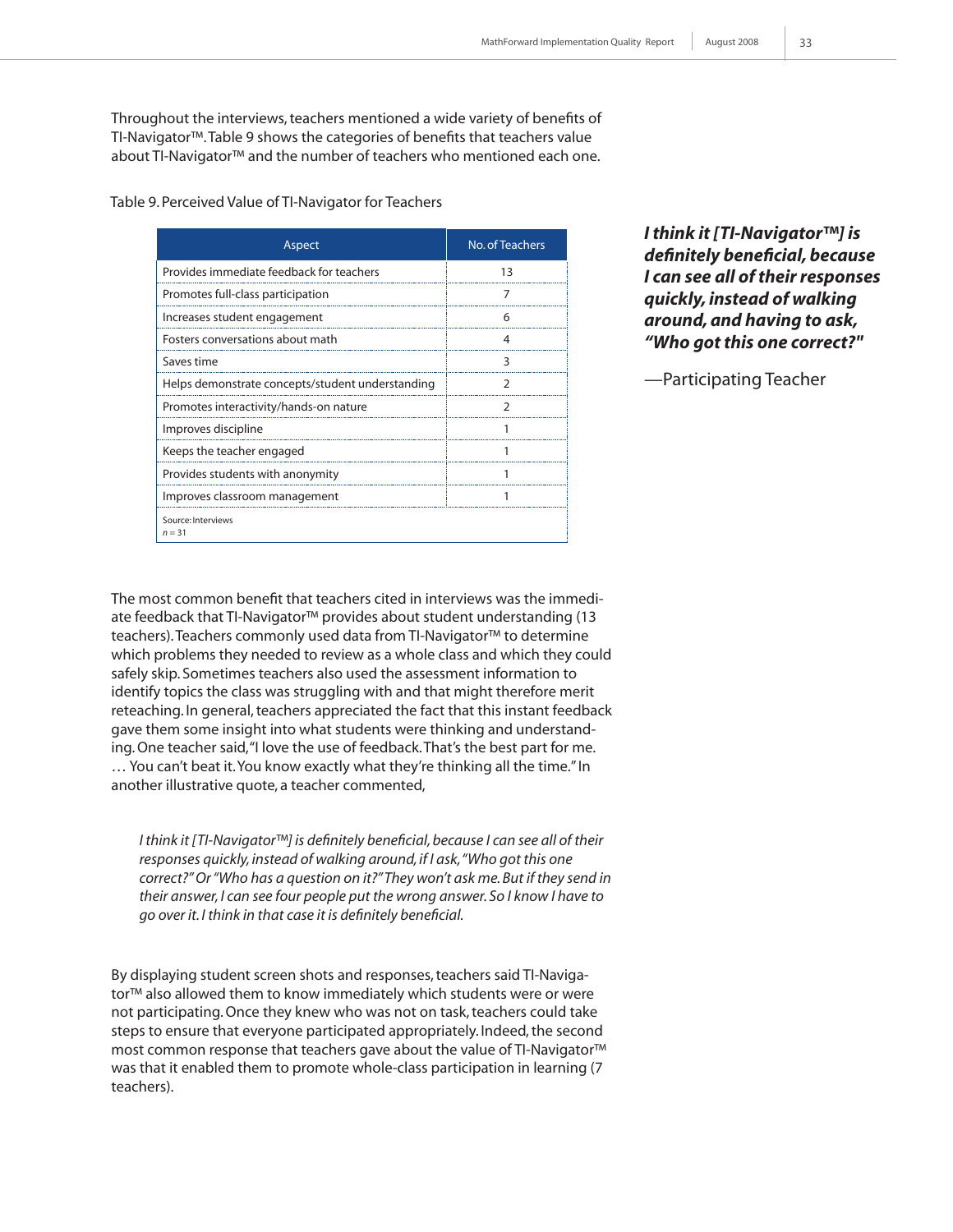*I just like that they... can contribute points, equation lines and things like that. I like that they can contribute to it and they move around and it is interactive with them. I can send them things, they can send me things, and then we can talk about it, up on the board there.* 

—Participating Teacher

A number of teachers also believed that using TI-Navigator™ increased student engagement in their math classes (6 teachers), according to interview data. Teachers said that students particularly liked being able to see their responses on the screen at the front of the class; many teachers commented that students often raced to see who could submit a correct answer first. At one school, teachers have explicitly capitalized on students' competitive nature, creating a game called "Fast Fingering" and awarding prizes to the first student to submit a correct answer.

Another way that teachers believed TI-Navigator™ increased student engagement was by enabling them to participate actively in class activities. Two teachers explicitly said that they valued the interactive and hands-on learning opportunities that TI-Navigator™ provided. In MathForward™ classrooms, every student had his/her own calculator, and the calculators were all connected to one another (and to the teacher's computer) through a network. This setup meant that every student could do his/her own work on the calculator, experimenting with equations, graphs, points, and so forth. Moreover, students could share their work with the class, contribute to a collective activity or product, and generally interact with one another around the mathematics. According to one teacher,

*I just like that they—like I said before, they can contribute points, equation lines and things like that. I like that they can contribute to it and they move around and it is interactive with them. I can send them things, they can send me things, and then we can talk about it, up on the board there.* 

That teacher's comment also illustrates another perceived benefit of TI-Navigator™—namely, that it can catalyze conversations about mathematics. Specifically, four teachers said that they value the strong math-focused conversations that TI-Navigator™ supports. When asked what she valued most about TI-Navigator™, one teacher replied,

*Oh, the conversation it generates about answers to questions. … I get such a conversation about, okay, the person who got this answer, what did they forget to do? What did they do wrong? So to me that's the most valuable piece … conversations about finding mistakes, what went wrong, and then also getting answers.*

The conversations that teachers described in interviews often connected to the immediate feedback provided by TI-Navigator™: Because teachers and students can see which incorrect answer choices students selected, they can discuss what those students might have done wrong. In a related vein, two teachers said that one of the benefits of TI-Navigator™ was that it allowed them to demonstrate mathematics concepts to students in a way that sup-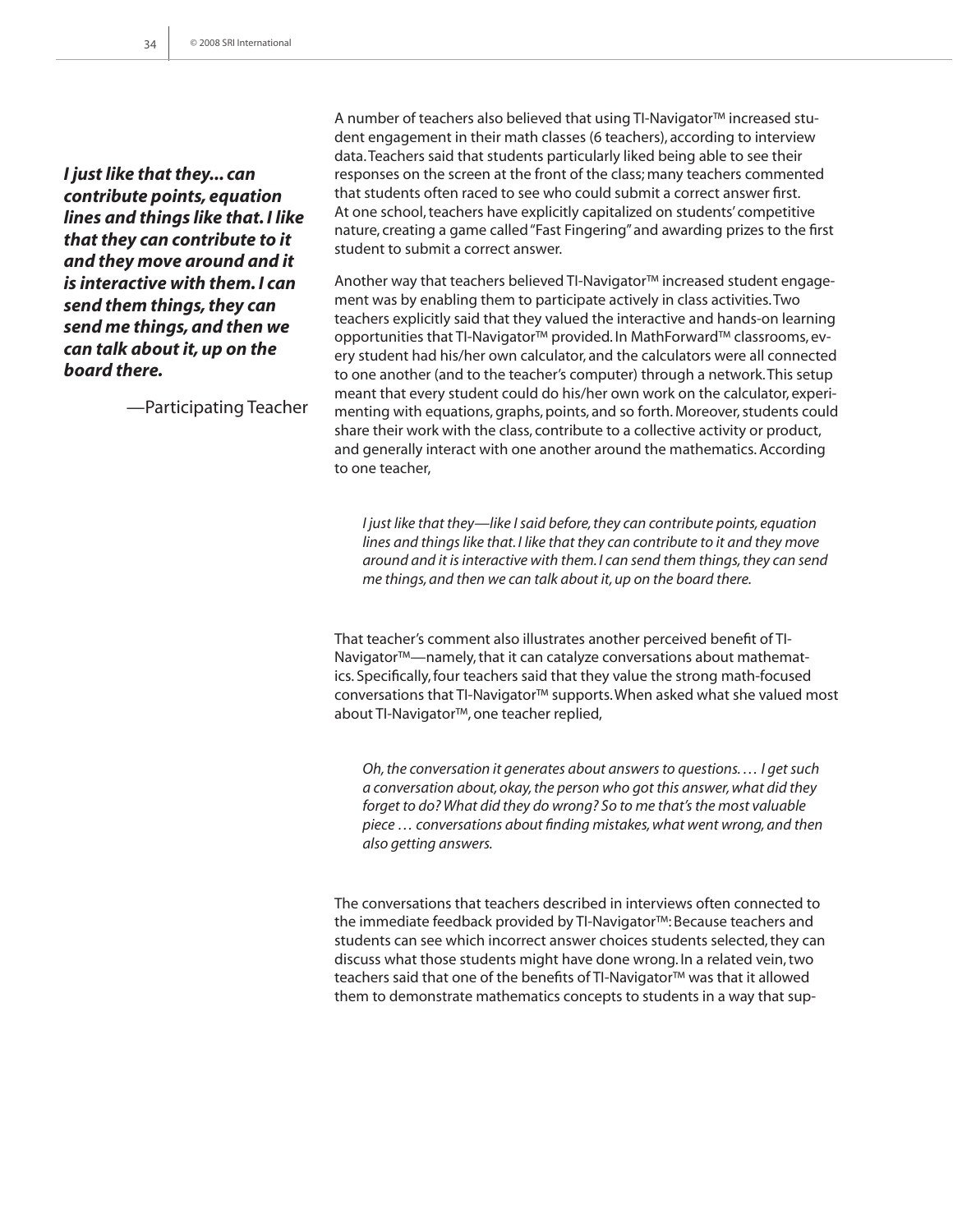ported the development of their deeper conceptual understanding. Using TI-Navigator™, teachers and students can create and manipulate graphs, tables, and equations with relative ease. This feature has the potential to enable students to make connections among different mathematical representations and build an understanding of fundamental mathematics concepts. As one teacher commented,

 *[The greatest value of Navigator is] its use in demonstrating graphing concepts, instead of me ... or the students having to crunch out, you know, seven or eight or nine different graphs to see a relationship, it happens very quickly. And I think that's wonderful. So the kids can quickly grasp the concept in a relationship, as opposed to having to grind out a bunch of different things, in order to catch that, if they ever do.* 

Although some teachers were concerned that using TI-Navigator™ took up too much class time, others said that one of the benefits of TI-Navigator™ was that it saved time. Specifically, some teachers said they appreciated that TI-Navigator™ saved them the time they otherwise would have spent to collect, grade, analyze, and return class assessments. Another teacher said he appreciated the fact that TI-Navigator™ made it possible to jump straight to important mathematical discussions, rather than first having to waste time creating graphs and equations to use in demonstrations. In addition, teachers cited support for classroom management, improved discipline, student anonymity, and teacher engagement as valuable aspects of using Navigator in class.

#### Use of Specific Navigator Functions

Classroom network technology today can support more than just classroom assessment; cutting-edge technology can also support new forms of participation in subject matter learning (Hegedus & Penuel, 2008). TI-Navigator™ technology's Quick Poll and Learn Check both support assessment in the way that classroom communication systems of the past have done, but its Activity Center allows new forms of participation in mathematics discussions for students (Kaput & Hegedus, 2002). TI encourages teachers in MathForward™ to use a wide range of TI-Navigator™ functions, both for assessment and to promote student participation in class.

As shown in Figure 14, the average frequency of use of the different TI-Navigator™ functions dropped slightly from fall to spring survey administrations, except for use of Activity Center, which rose from just under one period of use per week in fall to almost 1.5 periods in spring. The additional Activity Center use was the main reason for an overall increase in TI-Navigator™ use from fall to spring. Class Analysis and Quick Poll remained the two most frequently used functions, followed closely by Screen Capture and Transfer Tools and, in the spring survey, Activity Center. The least used function is App and OS Transfer, reportedly used just over half a period each week.

#### Key Finding

Most teachers used the assessment functions of TI-Navigator™ more readily than the Activity Center, though with practice most teachers became comfortable with using the features that make TI-Navigator™ unique.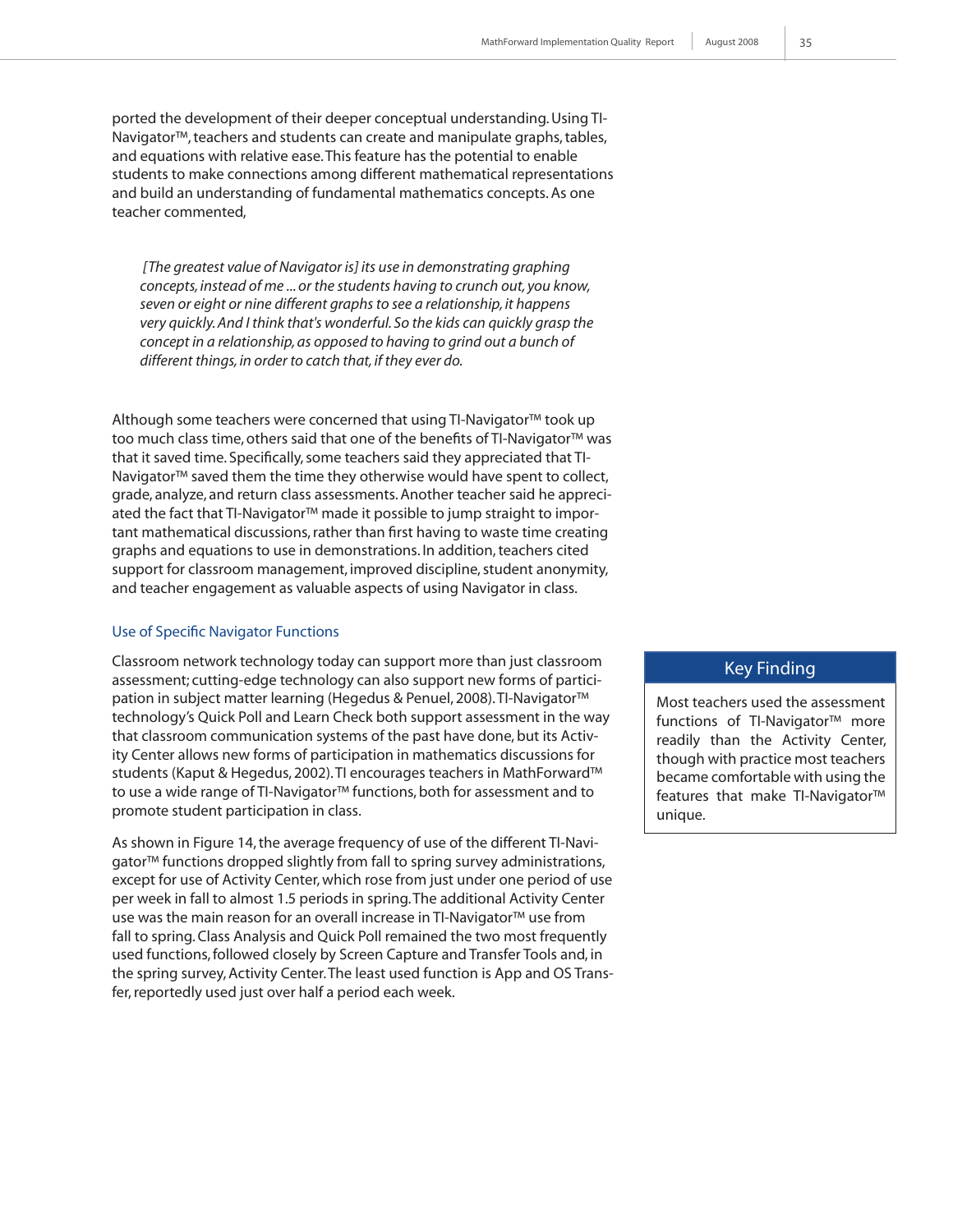

Figure 14. Frequency of Use of TI-Navigator™ Functions

 $56 \le n \le 59$ 

Observation data are consistent with what teachers reported they used most often: Observers recorded teachers used one of the two response system functions (Quick Poll and Learn Check) in 81 percent of observations. By contrast, teachers used Activity Center in 43 percent of activities and Screen Capture in just 29 percent of activities (see Table 10).

Table 10. Percentage of Observations in Which Teachers Used TI-Navigator Functions

| <b>Function</b>                         | Percent |
|-----------------------------------------|---------|
| Quick Poll                              | 57      |
| Learn Check                             | 57      |
| <b>Activity Center</b>                  | 43      |
| Screen Capture                          | 29      |
| <b>Application and OS Transfer</b>      | 0       |
| Source: Observation Item 12<br>$n = 21$ |         |

Interview data suggest that one explanation for this pattern of use is the relative ease of use of different TI-Navigator™ functions. Nearly all teachers interviewed said that Quick Poll and Learn Check were easiest to use of all the Navigator functions, with many teachers reporting use of both functions. In fact, many teachers stated that they used Quick Poll daily, often to review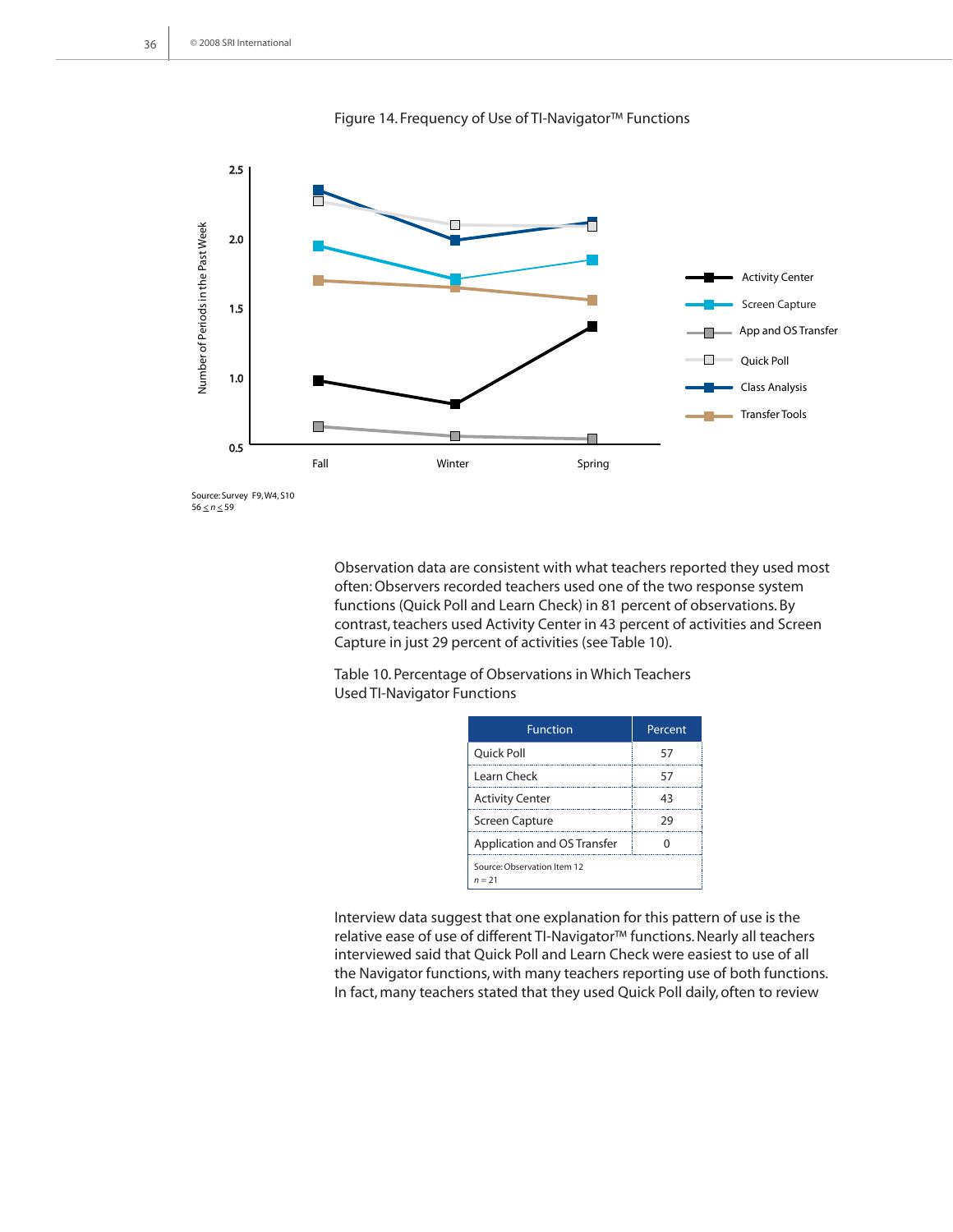homework or for warm-up activities. Teachers described both functions as also providing them with immediate feedback and as motivating to students. One teacher explained why both she and her students like using Quick Poll this way:

*I love Quick Polls and my students love Quick Polls because if I want to do just one question right then I can send them a Quick Poll and get a response and then we can move on to another discussion. Then I can form another Quick Poll. And that way I feel and they feel like they are more involved with lessons.* 

Learn Check was also mentioned frequently as an easy function, even though it requires teachers to enter questions ahead of time. Teachers said the tool made it easy for them to assess students quickly and informally during lessons. More specifically, teachers reported that Learn Checks made it easy to identify difficult questions quickly and then to focus their instruction. It let teachers know when to move onto the next problem and, teachers said, was very helpful in reviewing homework. According to one teacher,

*I think that the Learn Check has been the most helpful for me as a teacher. Because when I go over homework by using a Learn Check I'm not spending a lot of time on problems that most of the class knows how to do.… And if I feel like if I need to go talk to that one kid about 'Do you understand what's going on here?' Then I can but I don't have to waste class time answering that question. Because for the most part everybody got it. So I like that a lot.*

Teachers interviewed said that they used Activity Center the least because they had had the least amount of training on it and because it takes a lot of preparation on the teacher's part. Many teachers reported a lack of confidence in using Activity Center, saying "I'm not there yet" or "I need practice." One teacher stated, "I haven't had a chance to use it a lot. And most of the time when I used it something goes wrong and I don't know how to fix it. And the kids get really frustrated." This comment was representative of what many teachers said about Activity Center. At the same time, it appears that the more practice teachers had with using Activity Center in class, the easier it became for them, resulting in positive feedback from students and teachers. For the teachers who have used it, they discussed using it for teaching different topics. One teacher said,

*I* use it for transformation of quadratics and anything we can represent on *the graph I can pretty much use it. Because they really enjoy Activity Center a lot more than any of the other things. So anytime I pull the Activity Center, they're excited for that…. And I think when you start and you challenge them, who can do it first, it becomes kind of more competition oriented. And they're laughing when they see way off and the kid will even be like, "That's me. I did it." And so they're all like "Oh, you forgot your x squared." And they're helping each other. So it makes the class more, it's not just me standing at the front talking and them listening. They get to really interact with each other and with me. That's what they like about it the best.*

*I love Quick Polls and my students love Quick Polls because if I want to do just one question right then I can send them a Quick Poll and get a response and then we can move on to another discussion. Then I can form another Quick Poll. And that way I feel and they feel like they are more involved with lessons.*

*—Participating Teacher*

*I think that the Learn Check has been the most helpful for me as a teacher. Because when I go over homework by using a Learn Check I'm not spending a lot of time on problems that most of the class knows how to do.… And if I feel like if I need to go talk to that one kid about 'Do you understand what's going on here?' Then I can but I don't have to waste class time answering that question. Because for the most part everybody got it. So I like that a lot.*

*—Participating Teacher*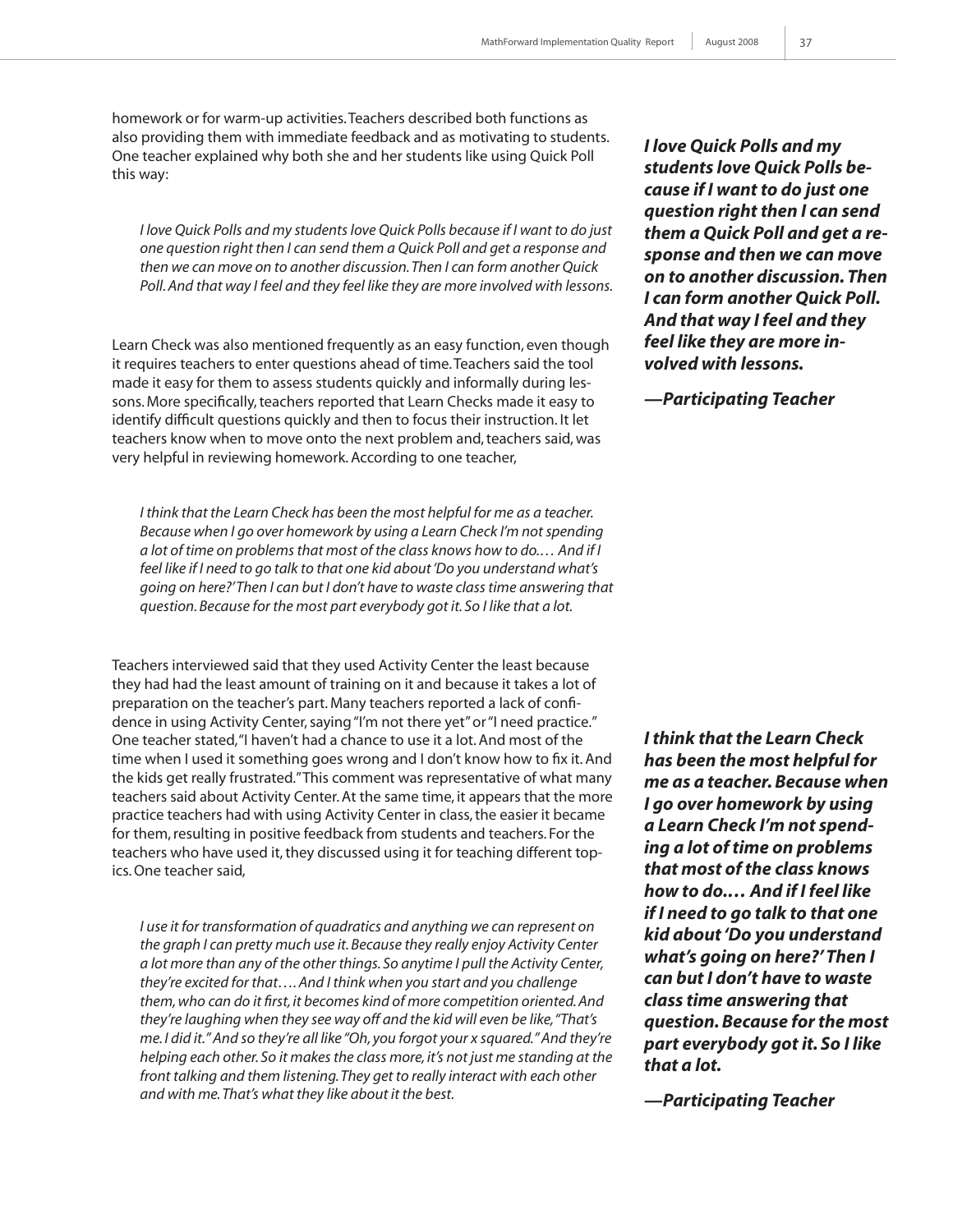Several teachers also mentioned positive benefits of using Screen Capture. Teachers said Screen Capture allowed them to spot easily challenging areas for students and allowed students to see where their mistakes are being made. One teacher described the benefits of Screen Capture this way:

*Then they see, like if they forget to put parenthesis around the negative number and get a different answer than somebody else then the other kids are, 'Oh well this is what you did wrong.' So it's reinforcing them realizing that's a mistake that's common. And it's helping that other child to learn how to do it.*

#### Use of Problems and Assessments Embedded in TI-Navigator™

A critical component of all technology-supported interventions is the content that programs provide to teachers. Indeed, it may be that the complete system of professional development, curricular materials, and technology is necessary for programs to achieve a positive impact on student achievement (Roschelle et al., 2007). MathForward™ provides all teachers with lesson plans and activities, as well as assessments they can use in their classes. The intent is to provide teachers with examples of powerful uses of TI-Navigator™ technologies that introduce or give students practice with core mathematics concepts.

For the most part, teachers used the TI-Navigator™ assessment functions more often than particular test questions provided with the program (Figure 15). Quick Poll and Warm-ups remain the more frequently used assessment tools; on average, teachers use each approximately 1.75 times per week. Teachers used the Diagnostic Assessments more often in winter (0.89 time per week) than in fall or spring (0.75 and 0.62 periods per week, respectively). The TI Benchmark assessments were least frequently used, but showed a slight increase in use from fall (0.34 periods per week) to winter (0.5 periods per week).



Figure 15. Use of TI-Provided Assessments in the Past Month

Source: Survey F11, W6, S12  $55 \le n \le 57$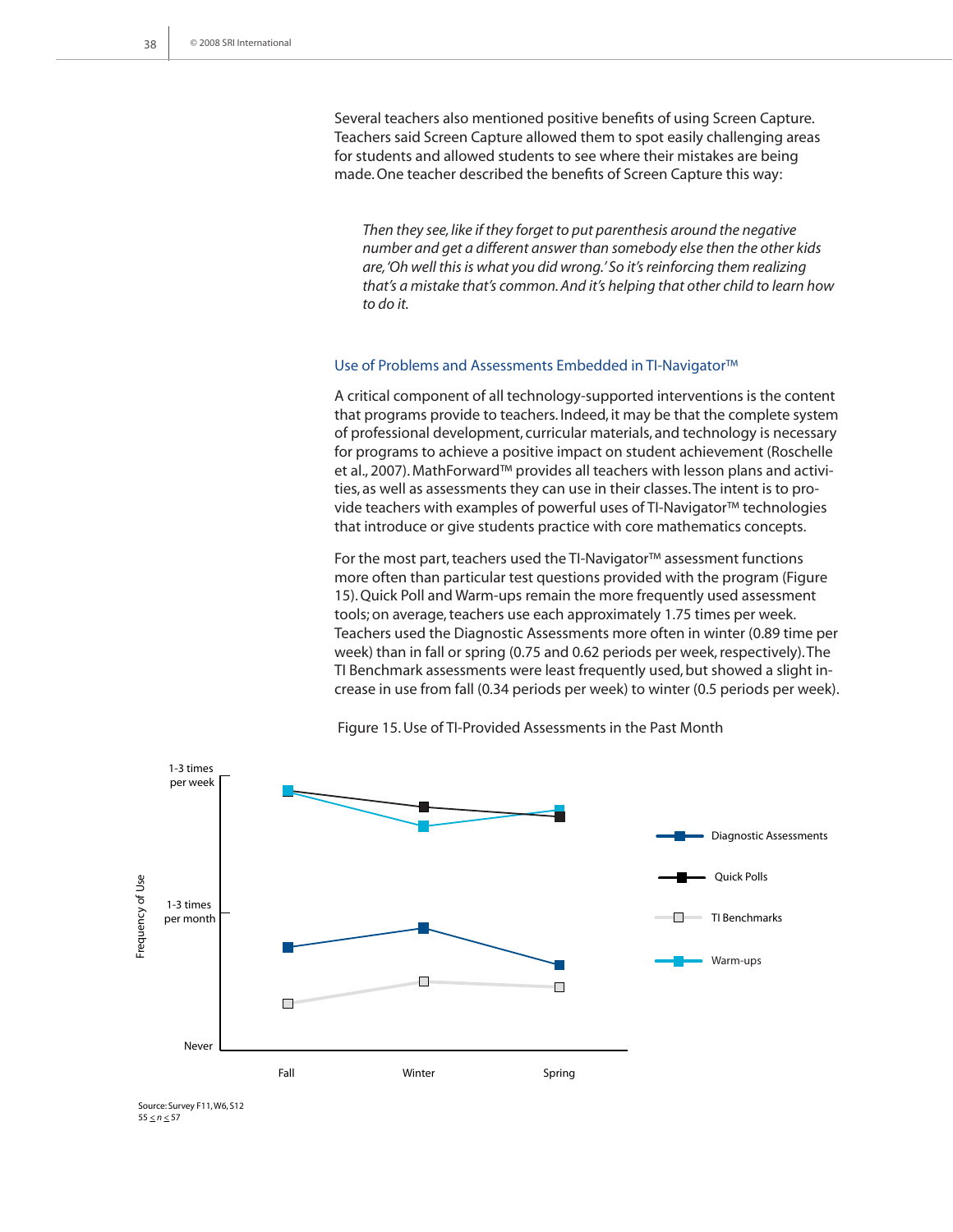Nearly all teachers interviewed reported that they made up their own problems for TI-Navigator™ tasks. Teachers primarily used other teachers/specialists as resources for problems, including colleagues at their school, their Math-Forward™ instructional coach, district support staff, and even teachers from other districts during training events. Teachers also drew from worksheets that were appropriate to the daily lesson and district curriculum because they focused on their state assessment and state standards.

Most teachers did not feel that the original CDs containing algebra lessons/ activities were useful to them for several reasons. First and foremost, they are not aligned with their state standards. Second, files were not organized in a way that made it easy for teachers to identify the content of each file. One teacher summed it up this way:

*They told us in the beginning we were going to have all these lessons and we could go on and find activities and we went on and nothing was organized at all, it was named all these weird files like 502J, and I'm like, "What does that mean?" So it took forever just to go through and look at them. Nothing was really aligned to [our state's] standards, so it was like not organized in any way that would be beneficial to us, and it was just very cumbersome to go and look for the activity.*

Although many found the lessons and activities not useful as they were written, some teachers modified them to fit their needs. For example one teacher stated, "At the very beginning they gave us Warm-ups and they were divided out. Number operations, different categories already set up for a day and my only issue was that it didn't fit everything that I was doing so I just selected and made my own new Warm-up out of their Warm-ups."

Some teachers interviewed did report using the Activities Exchange website and found lessons useful for their classroom. Teachers liked having the abundance of activities that were easily accessible to them. One teacher stated, "The TI website is really cool because you can search by type of problem that, you know, I want to do. A pre-algebra level geometry activity for grades five through eight, I can do a string search of those four things and they're going to give me all the activities that fit that." Another teacher talked about using the website during the teaching break, "I just look and I'll find lessons and those lessons that I'll try in class, and if they work, they work. If they don't, I try to adapt them for the following year, but it's a lot easier to plan during like spring break, Christmas break, and summer."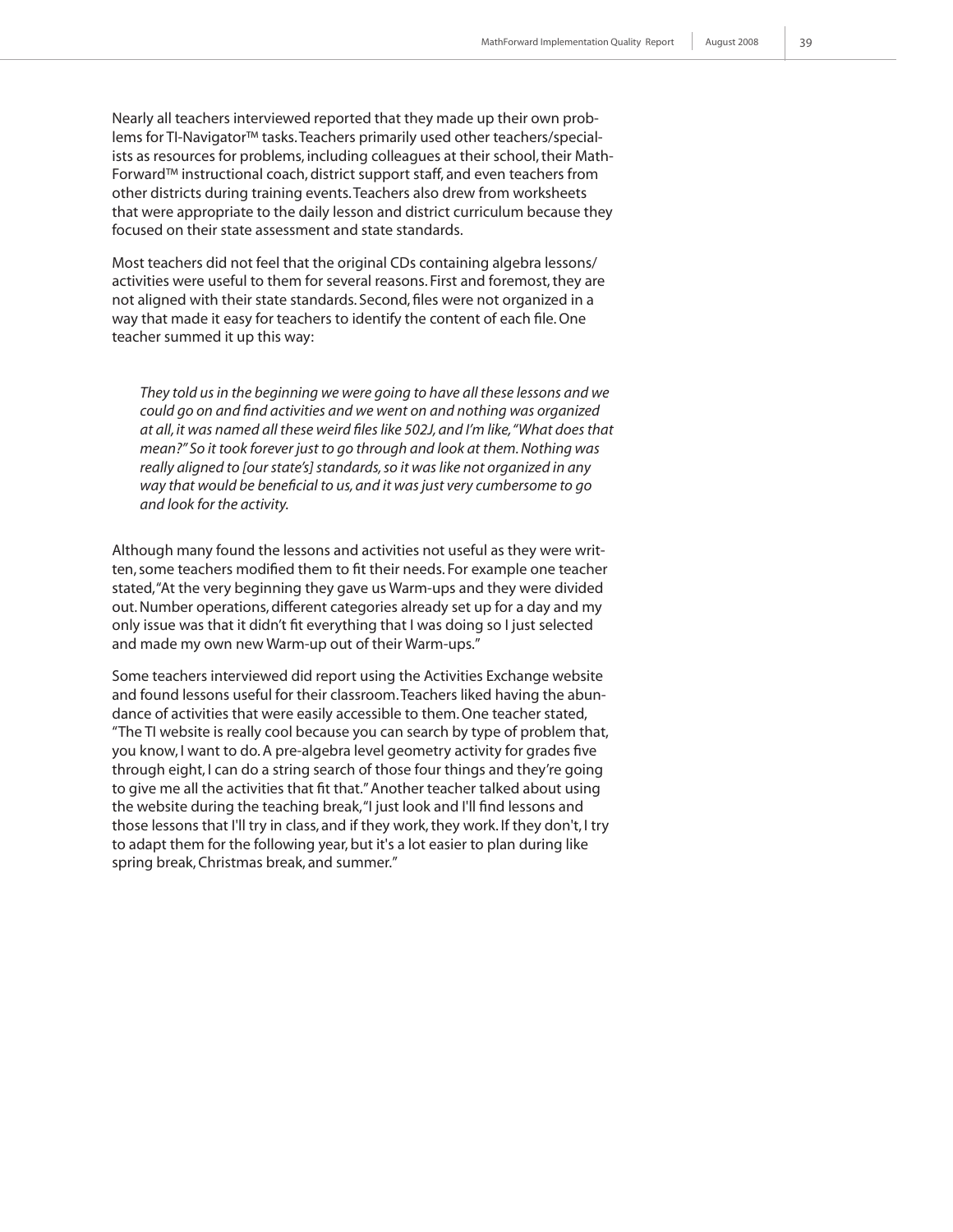## Instructional Strategies Teachers Use with TI-Navigator™

In this section, we discuss the instructional strategies teachers used with TI-Navigator™, as well as their reports of how their instruction has changed since introducing the technology into their classrooms.

#### Supporting Discussion of Mathematics Concepts

Orchestrating discussion in mathematics classrooms is at once one of the most difficult tasks and most important for learning (Blanton & Stylianou, 2008; O'Connor, 1994; O'Connor & Michaels, 1996). Discussion is difficult to orchestrate in part because it requires that student thinking be visible in participation. It is valuable and important because, through discussion, students can test and revise their ideas. TI-Navigator™ technology facilitates discussion of mathematics contexts by making it easy to make public any student's (or group of students') ideas, so that the class or some subgroup of students can discuss them.

Figure 16 describes the frequency of use of different teaching strategies in MathForward™ classes. The most commonly used strategy was facilitation of whole-class discussion of students' ideas after displaying a distribution of student responses, with 40% of teachers reporting doing it most or nearly every class. Less common activities that teachers reported engaging in at least sometimes included asking students to discuss their answers with a neighbor or peer before registering an initial answer or vote (57%), after registering an initial answer or vote (56%), and asking students to answer or vote again after discussing answer with a peer (43%).

Figure 16. Use of TI-Navigator™ to Foster Student Explanation and Discussion



Facilitate a whole-class discussion of student's ideas after displaying a distribution of student responses

Ask students to discuss their answers with a neighbor or peer BEFORE registering an initial answer/vote

Ask students to discuss their answers with a neighbor or peer AFTER registering an initial answer/vote

Ask students to answer/vote again after discussing an answer with a peer

Source: Survey spring 11k-l-m-o  $79 \le n \le 81$ 

> In contrast to what teachers reported on the surveys, use of TI-Navigator™ to foster student explanation was a focus in only a small number of observations we conducted. Asking students to give reasons for a given answer was most common (see Table 11). Observers' holistic ratings indicated that there

Teachers varied in the extent that they engaged students in extended discussion of their ideas. When they did engage students, most often discussion was part of whole-class

Key Finding

instruction or review.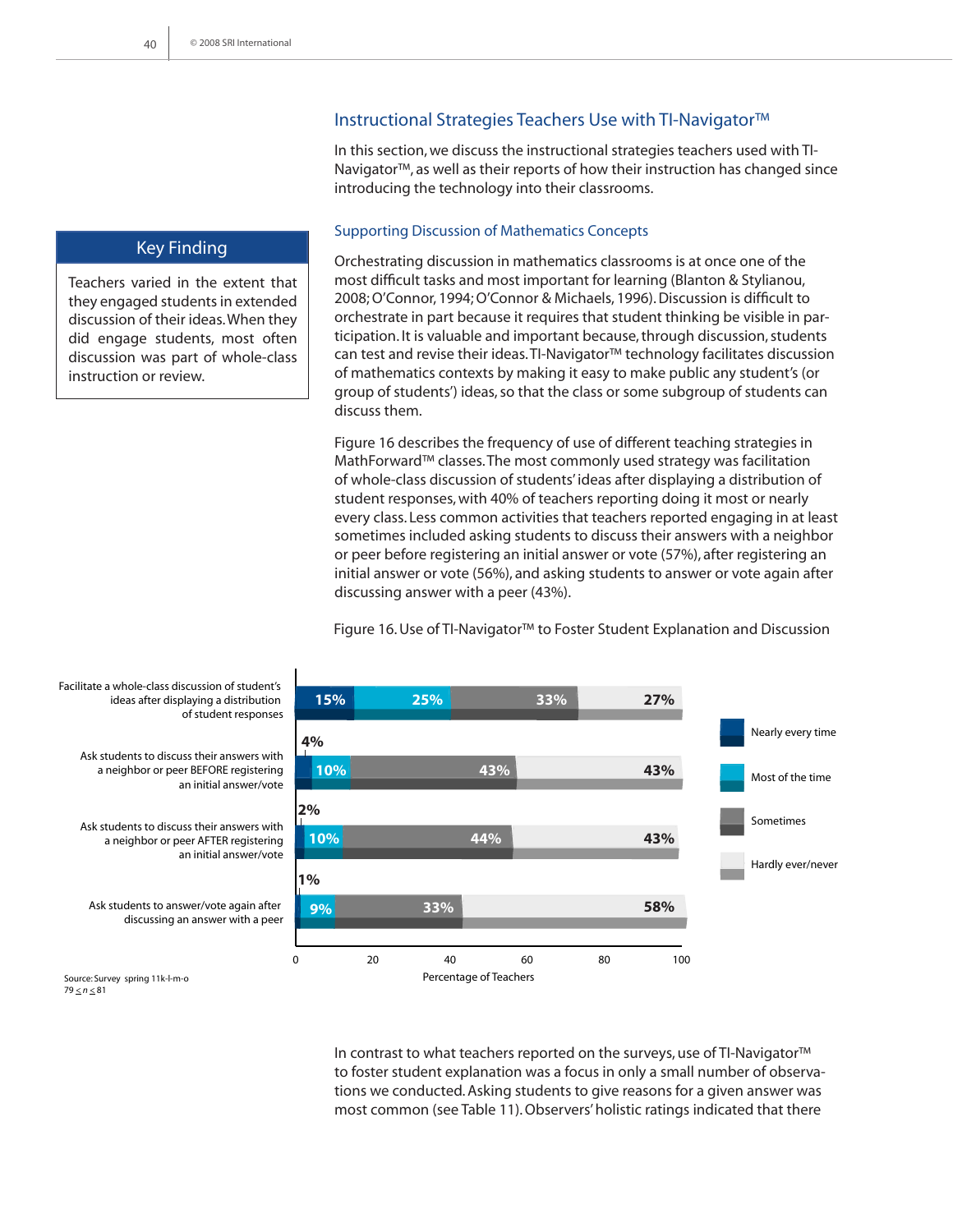were about equal numbers of observed classes in which students simply stated answers without any explanation and in which students stated their answer and gave a thorough explanation using mathematical concepts and problem-solving strategies. There were no clear differences on these ratings for programs by implementation year.

Table 11. Proportion of Observed Activities when Teachers Fostered Discussion

|                                                                                              | Percent (Number)                          |                                                   |
|----------------------------------------------------------------------------------------------|-------------------------------------------|---------------------------------------------------|
|                                                                                              | Some Focus in<br>Teachers'<br>Instruction | <b>Major Focus in</b><br>Teachers'<br>Instruction |
| Asking students to give reasons for a given answer                                           | 29(6)                                     | 24(5)                                             |
| Diagnosing students' conceptual or procedural error and<br>reteaching a concept or procedure | 24(5)                                     | 14(3)                                             |
| Probing student responses for depth and clarity                                              | 19(4)                                     | 14 (3)                                            |
| Source: Structured Observation Protocol, Item 17<br>$n = 21$                                 |                                           |                                                   |

The contrast between three observed teachers' use of TI-Navigator™ to focus instruction and discussion on mathematics reveals both the potential of the tool and the challenges teachers face in making the most of its capabilities.

In one class observed, the teacher led the students through a series of problems. First, the teacher wrote an equation on the board. Each student then had to select coordinates that were possible solutions to the equation and enter them into his/her calculator. The teacher then gathered the students' points and displayed them in a chart on a screen at the front of the class. Next the teacher switched to the graph view, where the calculator had plotted the students' points and drawn the curve of a function.

In this particular class, the teacher discussed the results and had the students think about whether or not they were accurate and why that was the case. For example, when the teacher first collected points from students, he noted immediately that everyone had submitted correct coordinates. He asked the students, "How can I look and tell that it looks good so fast?" The students responded by noting that the equation says that each of the y-coordinates is supposed to be twice the x-coordinate. When the teacher first switched from the chart to the graph, nothing was visible on the graph. The teacher asked the students, "How come I can't see anything?" He then used this scenario as an opportunity to talk about the domain and range for the graph. Using the graph as a visual, the teacher talked about the relationship between the numbers in the chart (the coordinate points) and the shape of the curve on the graph. As the class worked through each of the sample problems, the teacher went back to the four cases and drew prototypical graphs for each one. At every opportunity, the teacher emphasized the relationships between the multiple representations being used: equations, charts, and graphs. He talked explicitly about why certain equations would have graphs with certain shapes, falling in certain quadrants.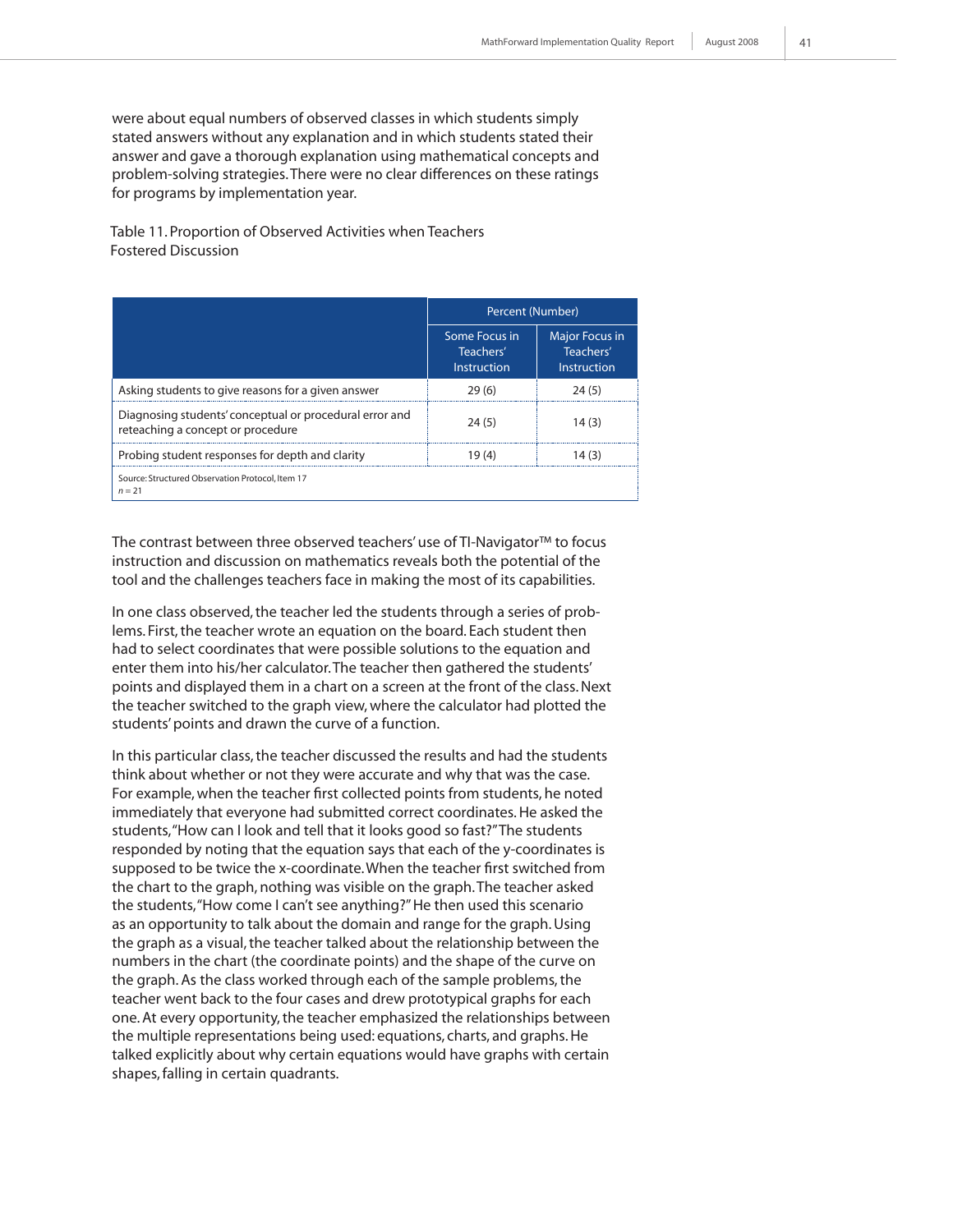In a lesson on discriminants, another teacher opened the class by displaying a graph and asking students to reflect on what they could say about it. By starting out with an open-ended question, the teacher elicited a wide variety of responses from students. As students shared characteristics of the graph, the teacher probed on specific answers to guide the conversation to a deeper conceptual level.

After students described the graph in some detail, the teacher linked the discussion back to the main topic by asking, "Who can tell me what type of discriminant I have? Think of the options. I want to know what type of discriminant, positive or negative, perfect square or not." One student offered a guess, but admitted, "That was a complete guess, because it looks like a perfect parabola." Rather than abandoning the response and looking for a student who could provide a full explanation, the teacher probed the class to think about the relationship between the shape of the graph and the type of discriminant. This comment prompted one student to ask, "Aren't discriminants always going to be real, because they're going to go through the x-axis?" The teacher shepherded the discussion forward by encouraging the students to debate this conceptual issue with one another, asking, "Who wants to argue with this?" As students discussed the issue, the teacher continued to encourage students to elaborate their thoughts by asking students the "why" question.

In contrast, a third lesson on linear, quadratic, and exponential functions highlights a missed opportunity to use TI-Navigator™ to focus discussion and instruction on important concepts. The teacher began the lesson by passing out a series of reprints, with equations, graphs, and charts displayed randomly. The students cut up all the handouts so that they could group the representations into associated sets of three. The teacher instructed them to figure out which representations matched one another. The students were to enter either the equation or the coordinate points into the calculator and have the calculator draw the graph. The students then combed through their piles of graphs to find the one that looked like the one on the calculator screen. The teacher used Screen Capture to ensure that the students were "on track." The teacher also stopped the class momentarily to point out that they might have to adjust their range and domain to get the picture on the calculator to look like the one on their paper.

In this third class, the teacher used the calculator primarily to reduce the cognitive load from the students almost entirely and did not engage students in thinking more deeply about concepts. Students worked mostly on their own, and the teacher used the technology to monitor their compliance with the task. The assignment given made the task quite simple and required little of the students in the way of deeper conceptual thinking.

#### Use of TI-Navigator™ to Provide Feedback to Students and Adjust Instruction

Effective formative assessment requires providing students with feedback on how to improve and making adjustments to instruction on the basis of what is learned from assessments (Black & Wiliam, 1998). TI-Navigator™ technology facilitates both: Through the shared but anonymous displays, students can see immediately not only whether they got a problem right or wrong, but also whether their classmates did. They can, in this situation, feel less "alone" with

## Key Finding

Most teachers did use the displays in their class so that students can see the distribution of responses to problems in class, and some used the data to speed up or slow down the pace of instruction.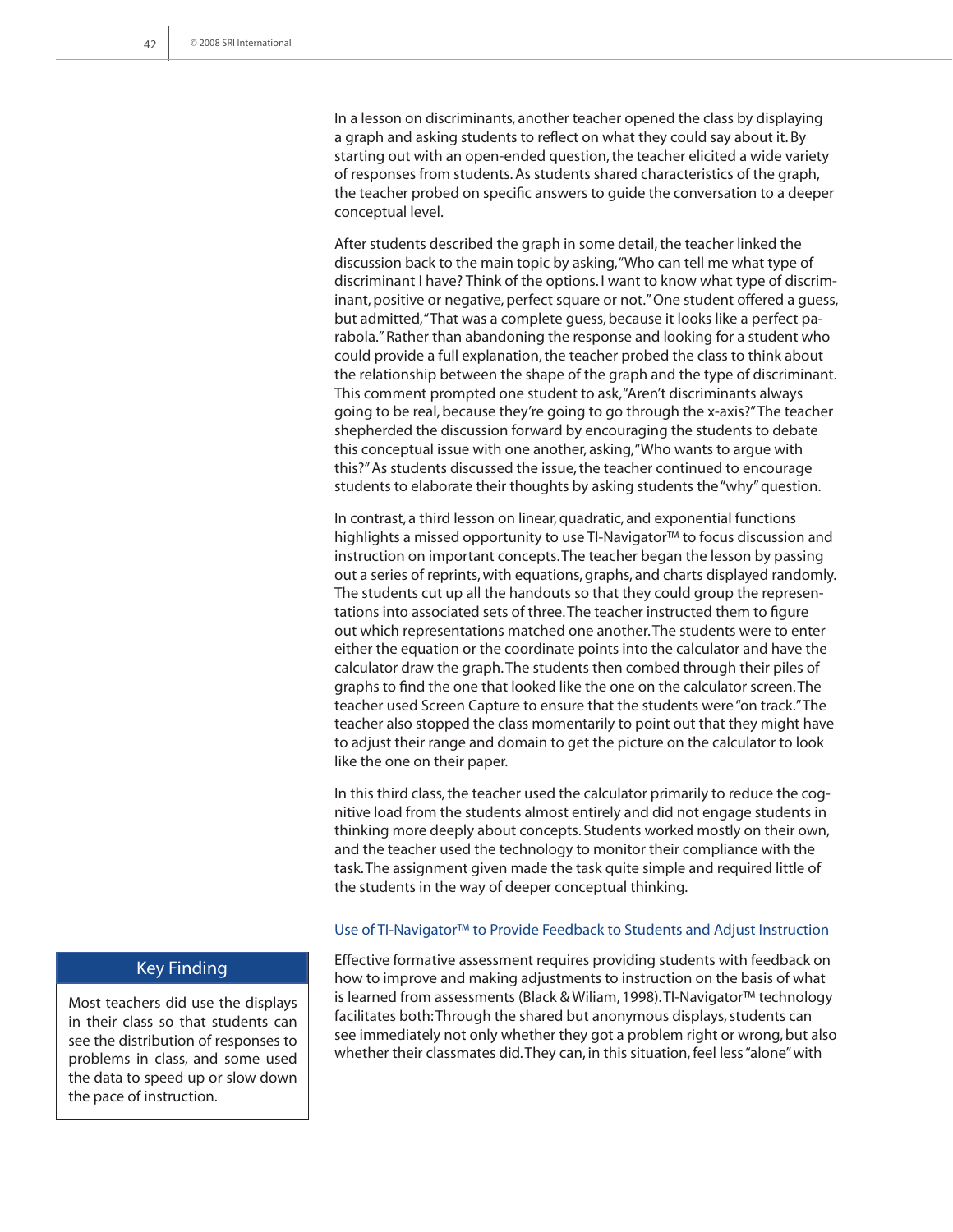respect to their difficulties in learning than they would without the display. In addition, MathForward™'s array of activities are provided with the intent of supplementing the teacher's own materials and extending learning opportunities in areas where students might be experiencing difficulties.

Survey data indicated that about two-fifths of teachers made adjustments to their instruction on the basis of what they learned from TI-Navigator™ assessment activities each time they used the system. About the same number of teachers made those adjustments during class as made them for the next class session (see Figure 17).

Figure 17. Use of TI-Navigator™ to Provide Feedback and Adjust Instruction



The data from observations were consistent with the survey data relative to teachers' use of assessment data in class. In 7 of the 21 observations conducted, teachers adjusted instruction on the fly based on how well students understood the material being taught, as revealed by a Quick Poll or Learn Check. In all but four of the classes, teachers made at least some use of assessment data to provide feedback to students.

In the observed classes, Quick Poll and Learn Check were the favored methods of assessment, and teachers used the results most often to adjust the pace of their instruction. In particular, they used the data on what percentage of students got questions right to either move quickly past certain topics or to reteach problems most students were still having trouble understanding how to solve. Observers did note occasions when teachers appeared to ignore student results, even when many students did not solve a problem correctly. It may be that these teachers felt pressure to move on because of limited instructional time, but it is important to note that it is possible to use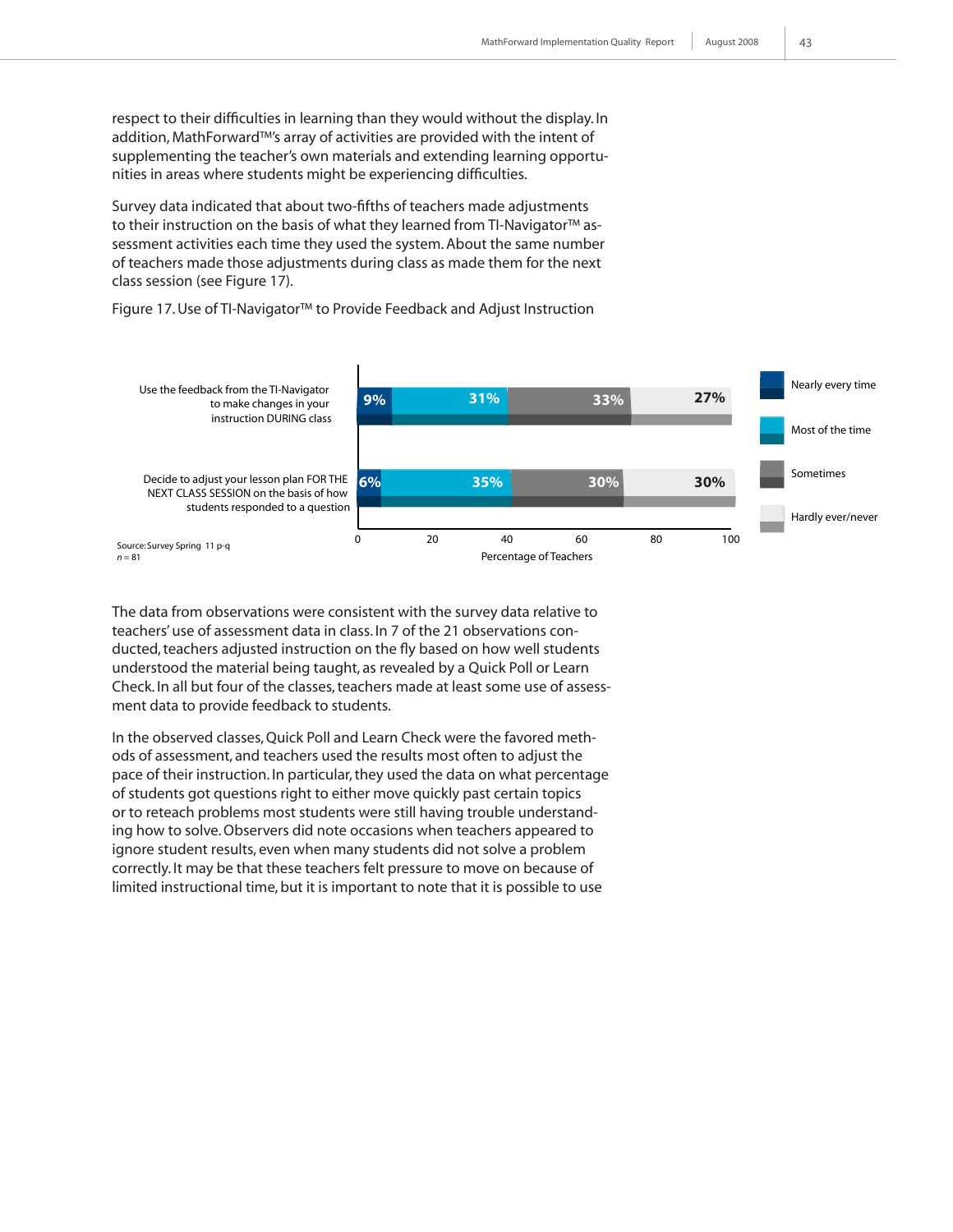TI-Navigator™ in ways that in fact do not support adjustments to instruction on the basis of student data, even though the tool is designed to help teachers to do so.

#### Teachers' Reported Changes to Instruction After Introducing TI-Navigator™

When asked in interviews about the kinds of changes they made to their instruction after introducing TI-Navigator™, the majority of teachers said it altered their questioning strategies. As a result of TI-Navigator™, they asked students more probing and in-depth questions. Furthermore, several teachers said that using the TI-Navigator™ to examine student responses enabled them to force students to become more reflective about their answers to questions. One teacher stated, "And now you could say, 'Why do you think this person got this wrong? What did they do to get this wrong?'" Another teacher stated that since she introduced TI-Navigator™,

*I will start asking, like rather than just giving me the definition for the term, try to give me reasoning why you say this. Explain in your own words why it is or why it's not, giving a relationship, a contrast, and compare type of question.*

Teachers also reported that introducing TI-Navigator™ required them to change how they planned for lessons. Teachers acknowledged that TI-Navigator™ required more preparatory time to think about how to use the calculator to demonstrate concepts, about what questions to ask, and how to apply it to the real-world concepts. Despite more planning time, however, nearly all teachers felt the extra time was well spent. Several teachers stated that they could not imagine not using TI-Navigator™ in their classroom from this point on. One teacher said, "And TI did say when you start using this you're not going to want to go back to teaching without it, and I completely agree." Another teacher stated, "Basically, like if I ever had to leave, I would have to buy my own Navigator system because I don't know how I would teach without it."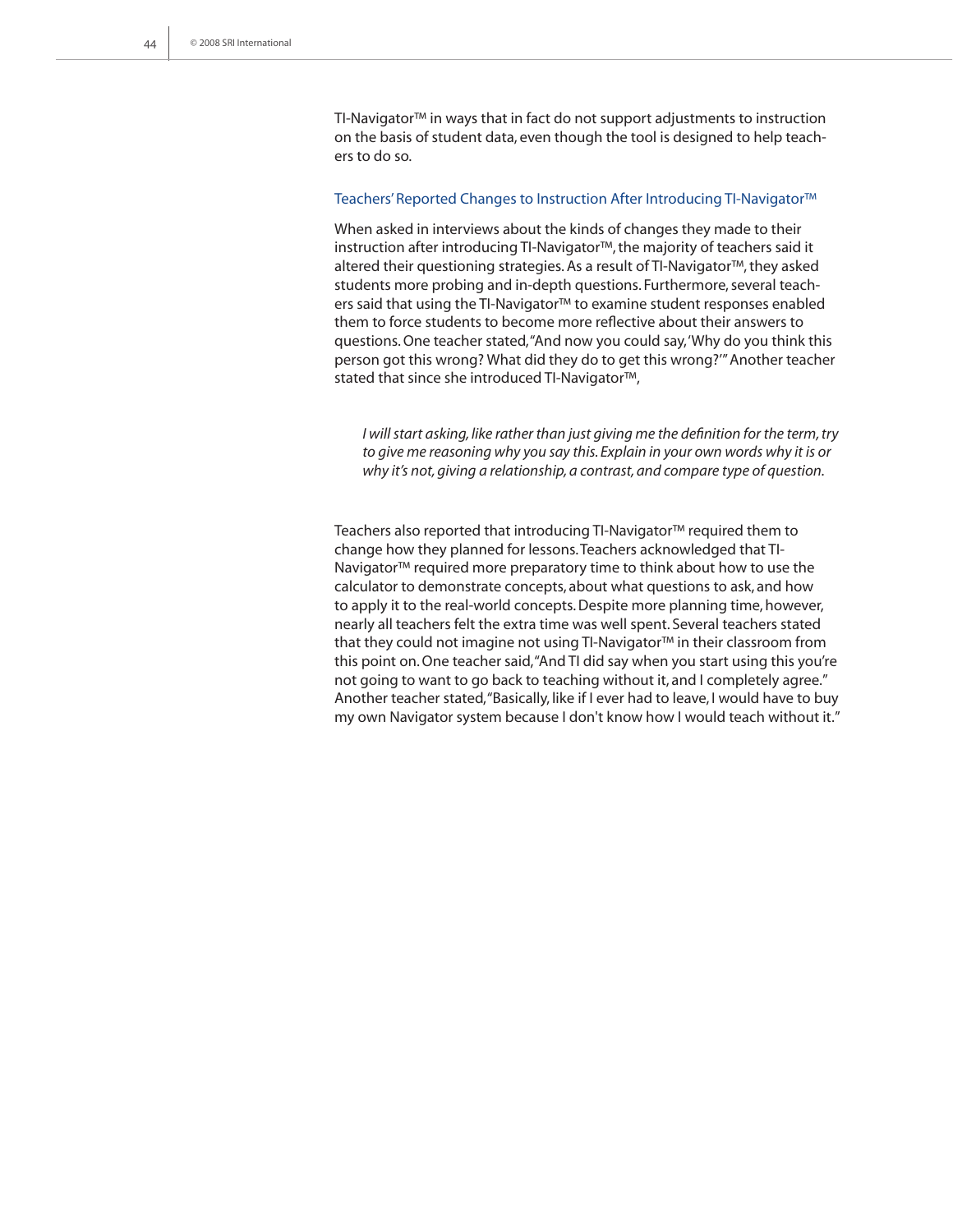# Implementation Quality by District

In this section, we review the three levels of the implementation rubric and indicate each district's level on the rubric. The three levels used to characterize districts' and schools' implementation quality are shown in the sidebar.

Because data are missing at the school level, accurate assignments of each school's level of implementation quality cannot be made. Instead, each district's level of implementation quality is reported here. For four of the descriptors of implementation quality, data from the surveys and interviews are the basis for making assignments of districts (Table 12). To make assignments consistently, the research team used the preponderance of evidence rule often used in rubric scoring. Sources of evidence for the assignments include surveys, interviews, and classroom observations (in selected districts). A district was assigned to a category on the basis of where the preponderance or weight of evidence falls, using the descriptors of the rubric and data as a guide.

The data in Table 12 represent holistic ratings from multiple data sources; a more rigorous process needs to be developed in future years to assign districts and schools to different levels of implementation quality. The holistic approach was necessary, given that the rubric was developed after data

## Levels of Implementation

- 1. **Congruent enactment:** The district or school is enacting Math-Forward™ in ways consistent with the intent of the program; adaptations to local contexts are not likely to undercut program goals.
- 2. **Transformed enactment:** The district or school is enacting MathForward™ in ways that change the intent of the program; the contexts constrain enactment in ways that are likely to undercut the program goals.
- 3. **Limited enactment:** The district or school is not enacting Math-Forward™ or is enacting fewer than half of the required components.

|                                                                                                                                                                                                                                                         | <b>Dimension of Quality</b> |                                               |                               |                                |  |  |
|---------------------------------------------------------------------------------------------------------------------------------------------------------------------------------------------------------------------------------------------------------|-----------------------------|-----------------------------------------------|-------------------------------|--------------------------------|--|--|
|                                                                                                                                                                                                                                                         | Leadership                  | <b>Allocation of</b><br>Instructional<br>Time | Use of<br><b>TI-Navigator</b> | Common<br><b>Planning Time</b> |  |  |
| Richardson ISD                                                                                                                                                                                                                                          | Congruent                   | Congruent                                     | Transformed                   | Congruent                      |  |  |
| Dallas ISD                                                                                                                                                                                                                                              | Transformed                 | Congruent                                     | Transformed                   | Congruent                      |  |  |
| <b>Euclid City Schools</b>                                                                                                                                                                                                                              | Congruent                   | Congruent                                     | Congruent                     | Transformed                    |  |  |
| Palm Beach County<br><b>School District</b>                                                                                                                                                                                                             | Congruent                   | Transformed                                   | Transformed                   | Transformed                    |  |  |
| <b>Brentwood Union</b><br><b>School District</b>                                                                                                                                                                                                        | Limited                     | Congruent                                     | Limited                       | Transformed                    |  |  |
| Canton Local School<br>District (Summit-Stark)                                                                                                                                                                                                          | Congruent                   | Congruent                                     | Transformed                   | Transformed                    |  |  |
| Copley-Fairlawn City<br><b>School District</b>                                                                                                                                                                                                          | Limited                     | Limited                                       | Limited                       | Transformed                    |  |  |
| Jackson Local School<br><b>District</b>                                                                                                                                                                                                                 | Congruent                   | Congruent                                     | Limited                       | Limited                        |  |  |
| Springfield Local<br><b>School District</b>                                                                                                                                                                                                             | Congruent                   | Congruent                                     | Congruent                     | Transformed                    |  |  |
| Hays Independent<br>Schools                                                                                                                                                                                                                             | Transformed                 | Congruent                                     | Limited                       | Transformed                    |  |  |
| Levittown Public<br>Schools                                                                                                                                                                                                                             | Transformed                 | Congruent                                     | Congruent                     | Limited                        |  |  |
| Source: Survey Items F22 & S30 (Leadership), Survey Items F16 and F17 (Allocation of Instructional Time), Survey Items S19 & S20 (Profes-<br>sional Development), Survey Items S10, S11, and W5 (Use of TI-Navigator), Survey Item S26 (School Support) |                             |                                               |                               |                                |  |  |

Table 12. Characterization of District Implementation Quality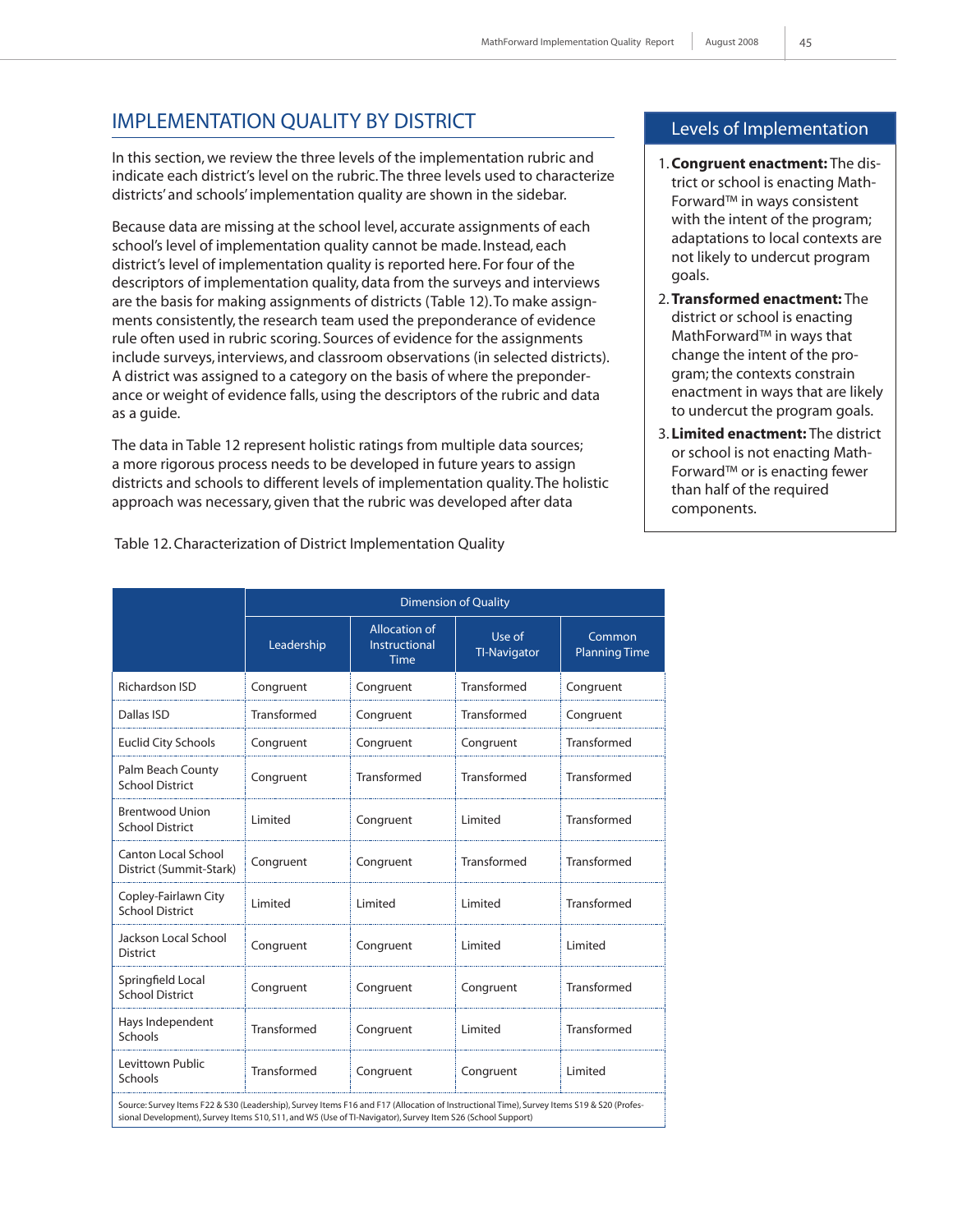collection had begun. In future years, a more rigorous process might involve the creation of a school portfolio or identification of common data that all schools could provide to TI or to the evaluator. Because of limitations in the data and the lack of transparency to districts themselves about how the rubric would be used, these data should not be used to make decisions about programs in these districts. Instead, the data are presented primarily as a means for program-wide reflection on which aspects of implementation might need greater attention.

As the table indicates, most districts' implementation was congruent with TI's intent for the program in all categories except for common planning time. More than half of the districts' implementation was congruent with respect to leadership as judged by teachers' reports of whether their principal had a strong vision for how MathForward™ would improve their school. Nine of 11 had implemented block scheduling in ways consistent with TI's model for the program, and in 6 of 11 districts, teachers frequently used different TI-Navigator™ functions in ways that supported high-quality instruction in mathematics. By contrast, in the category of common planning time, only 2 districts enacted common planning time as intended, using the time for other purposes. These findings suggest that greater effort may be needed in supporting effective use of common planning time and developing program leadership at MathForward™ schools.

Looking across categories, some districts stand out as having particularly strong implementations. Richardson ISD had the most "congruent" ratings; districts with three of four congruent ratings were: Dallas ISD, Euclid, Canton Local, and Springfield Local. The most problematic district implementations, from the standpoint of the rubric, were in Brentwood, Copley-Fairlawn, and Hays ISD. Calling these districts out in some ways is less important than noting that the different dimensions of the rubric appear to be interrelated. Strong leadership appears to be associated with better use of common planning time and instructional change; conversely, limited involvement of leaders, modified instructional blocks, and lack of support for collegial interaction were all linked to lower levels of implementation.

Quantitative analyses of the survey implementation data indicate a "district effect" for several key instructional variables. We ran several multilevel models in an effort to determine whether districts mattered, and indeed they do for breadth of TI-Navigator™ Use, the extent to which teachers ask students to explain or defend their ideas, and the degree to which teachers use data from TI-Navigator™ assessments to adjust their instruction. Except for this last dimension, where implementation year was related to adjustment of instruction (teachers whose districts are in later years of implementation adjusted more), we were unable to explain this effect with the quantitative models we ran. Nonetheless, the finding of a district effect suggests some important ways that the larger systemic context may matter to the success of the program.

## Conclusions and Recommendations for Improving Implementation Quality

So far in its development of MathForward™, TI has brought its greatest strengths to designing a systemic mathematics reform program. TI's strengths are its ability to use a combination of professional and technical support to help teachers from a wide range of backgrounds integrate technology into mathematics instruction. MathForward™ has proven that TI can do that in the context of a district and school reform initiative, providing teachers with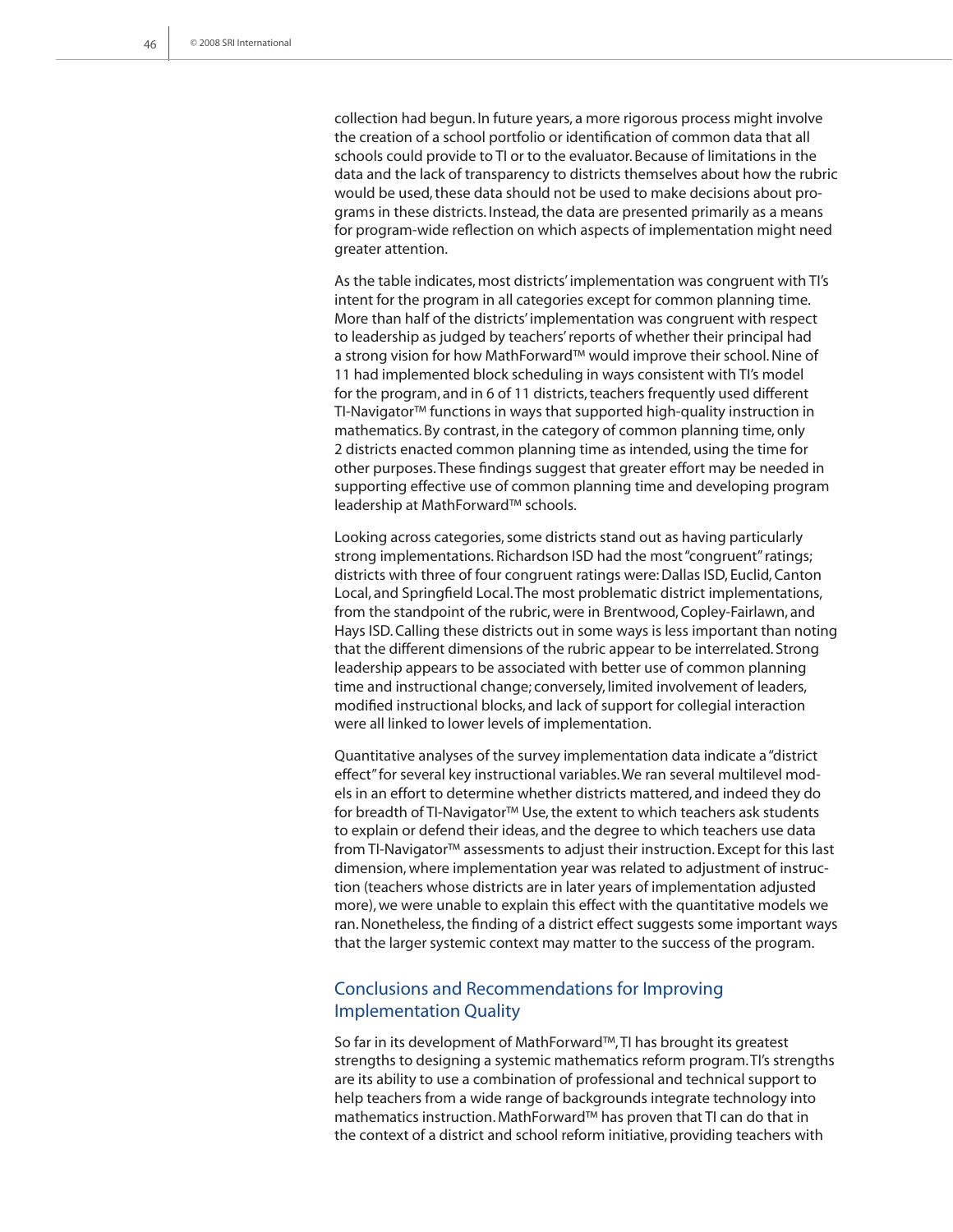the coaching and technical resources they need to use TI-Navigator™ in the middle grades and in the early high school years. These are important capabilities for a company seeking to promote systemic reform; those capabilities distinguish TI from earlier reform efforts led by states in which professional learning was given little consideration (Smylie, 1996).

Further, there is evidence from the implementation evaluation that teachers in the program used a range of TI-Navigator™ functions and used them often. Although teachers tended to favor those functions that fit best within their modes of assessment and instruction, many over time and even in the first year utilized the unique capabilities of the system for promoting deep conceptual learning in mathematics. Those are significant accomplishments, since classroom network technology makes particularly high demands of teachers to orchestrate use and solve problems that arise. It is significant that most teachers were able to work through what could have been significant technical issues on their own and with the support of colleagues and students in their school. This level of usability suggests that the technology has the potential for broad scalability.

There are some significant opportunities for improvement in the program, both to enhance the process of planning and long-term sustainability within schools. Thus far, the strengths of the program are in setting up conditions of implementations over which a commercial company or other reform intermediary organization can have significant control, such as the provision of resources and professional development. At the same time, TI has been less successful in helping local districts identify ways that they can adapt the program to fit local realities and competing initiatives. The fact that many districts have modified blocks and common planning time as key supports for the program suggests that the image TI has for the program needs some revision.

#### Recommendations for Program Planning

One key recommendation for the program planning phase is to explore different models for how schools can set up and make the most of block scheduling. Schools may need to divide their block into separate sections, and teachers and principals need ways to think about how to organize instruction under conditions other than a single continuous block with the same group of students. What to do with the "second half" of the block is a struggle for many districts, and TI's MathForward™ program could become a leading provider of resources and time to help districts that are considering the program to devise a plan that fits with the overall goal of increasing quality instructional time in mathematics for students who most need it in order to close achievement gaps.

Second, we recommend that TI consider ways to foster teacher ownership over the process of change. Teacher ownership over the change process is essential to all kinds of systemic reform efforts; without it teachers' implementation can be minimal or transform designers' intent. Devising strategies to build ownership might reduce the number of teachers who knew little about what their school or district had committed them to implement. It might also increase the pressure they put on themselves to integrate TI-Navigator™ technology more frequently into their instruction.

Third, to support program planning, we recommend TI consider integrating more opportunities for regional off-campus meetings of MathForward™

## Recommendations for Program Planning:

- Explore alternative models for block scheduling
- Require faculties to vote to be part of the program
- Integrate more opportunities for teachers to meet with other MathForward™-teachers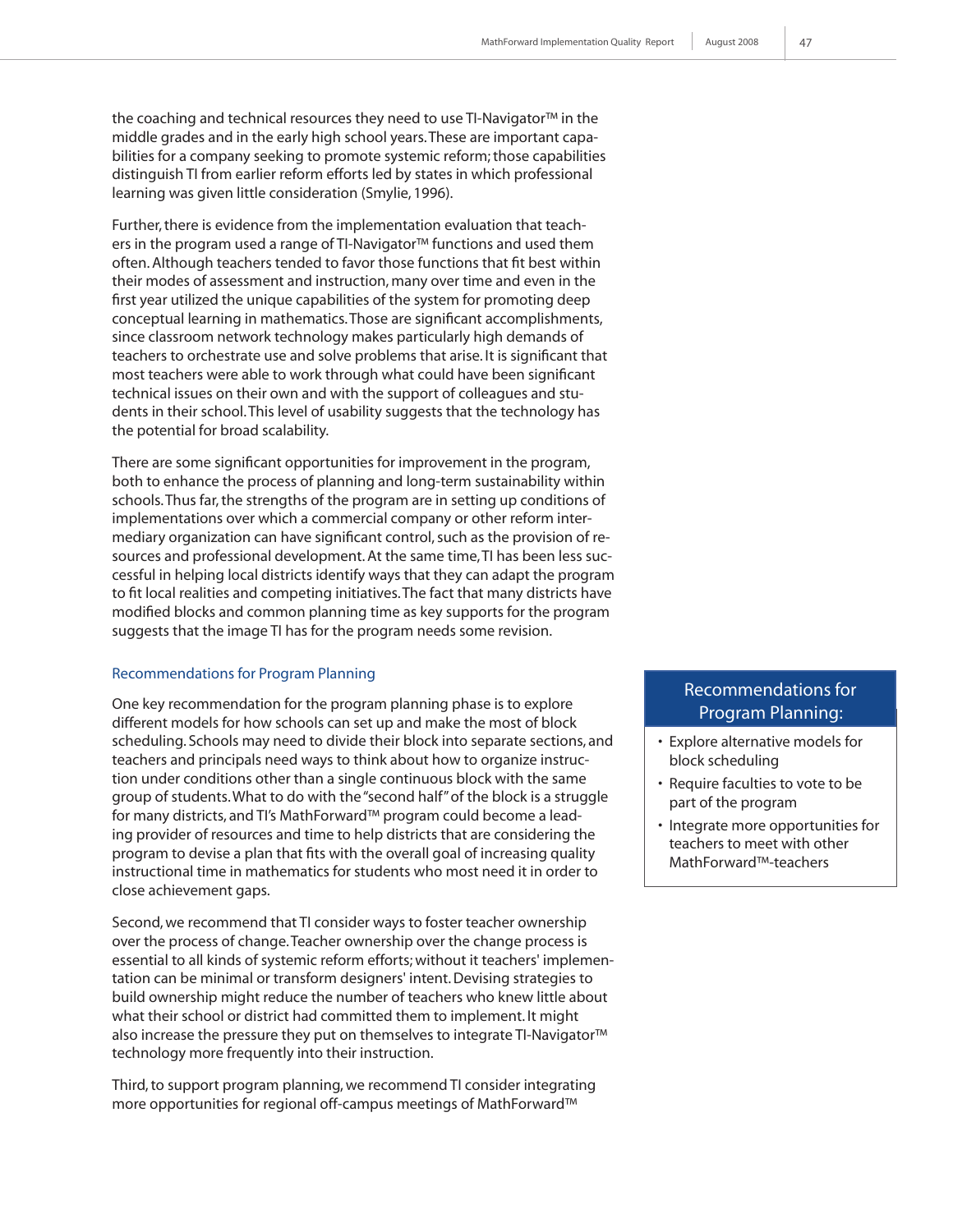teachers to share ideas. At least one group of teachers in the program found such meetings more valuable than their own grade-level meetings. The group consisted of teachers from their same state, so they shared a common set of standards they were expected to teach. But more important, the time could be focused more intently on the program's strategies for instruction than would have been possible in the teachers' own departmental meetings. This was because the department consisted of numerous teachers who were not part of the program at all. Further, even when all teachers are in the program, common planning meetings can rarely be dedicated to a single program such as MathForward™. It is possible to imagine providing teachers who do share common planning time with protocols to guide discussions of lessons or samples of student work, but TI cannot expect that schools will use this time to engage in extensive development of Activity Center lessons or activities, as had been originally conceived.

#### Recommendations for Implementation Support

In terms of implementation support, our main recommendation is to develop additional professional development activities and resources to help teachers integrate more cognitively demanding strategies into their instruction. We observed teachers use TI-Navigator™ without engaging student thinking at all; these and other prospective teachers in the program may need assistance in developing ways to orchestrate discussions of student ideas and thinking in ways that exploit the technology more effectively. Therefore, we recommend that more professional development resources be dedicated to helping teachers make use of student data to support student explanation and justification of their ideas. The content-related professional development activities could support these activities as well, by incorporating examples of cognitively challenging problems for teachers to solve that teachers in turn could assign to students.

#### Recommendations for Scalability and Sustainability

Finally, with respect to program scalability and sustainability, we see the need for TI to grapple with two questions that intermediary organizations (whether they are states, nonprofit organizations, or commercial entities) must all address to grow programs: (1) How will TI build its capacity for systemic reform in the coming years? and (2) What is TI's image of how schools and districts themselves will sustain the program with limited TI assistance? In addressing the first question, a fundamental challenge for the company is to develop people with skills that go beyond providing individual teachers and schools with assistance. Needed are people skilled in spanning organizational boundaries, identifying productive adaptations of the program to local context, and managing large numbers of local coaches. In addressing the second question, TI needs to engage more with the problem of "ownership" and develop strategies that build buy-in at a higher level and from a broader constituency at the planning phases than it has done so far.

## Recommendation for Implementation Support:

• Develop professional development resources related to teaching with TI-Navigator™

## Recommendations for Scalability and Sustainability:

- Identify strategies for building capacity for systemic reform
- Create a vision for how districts will sustain the program on their own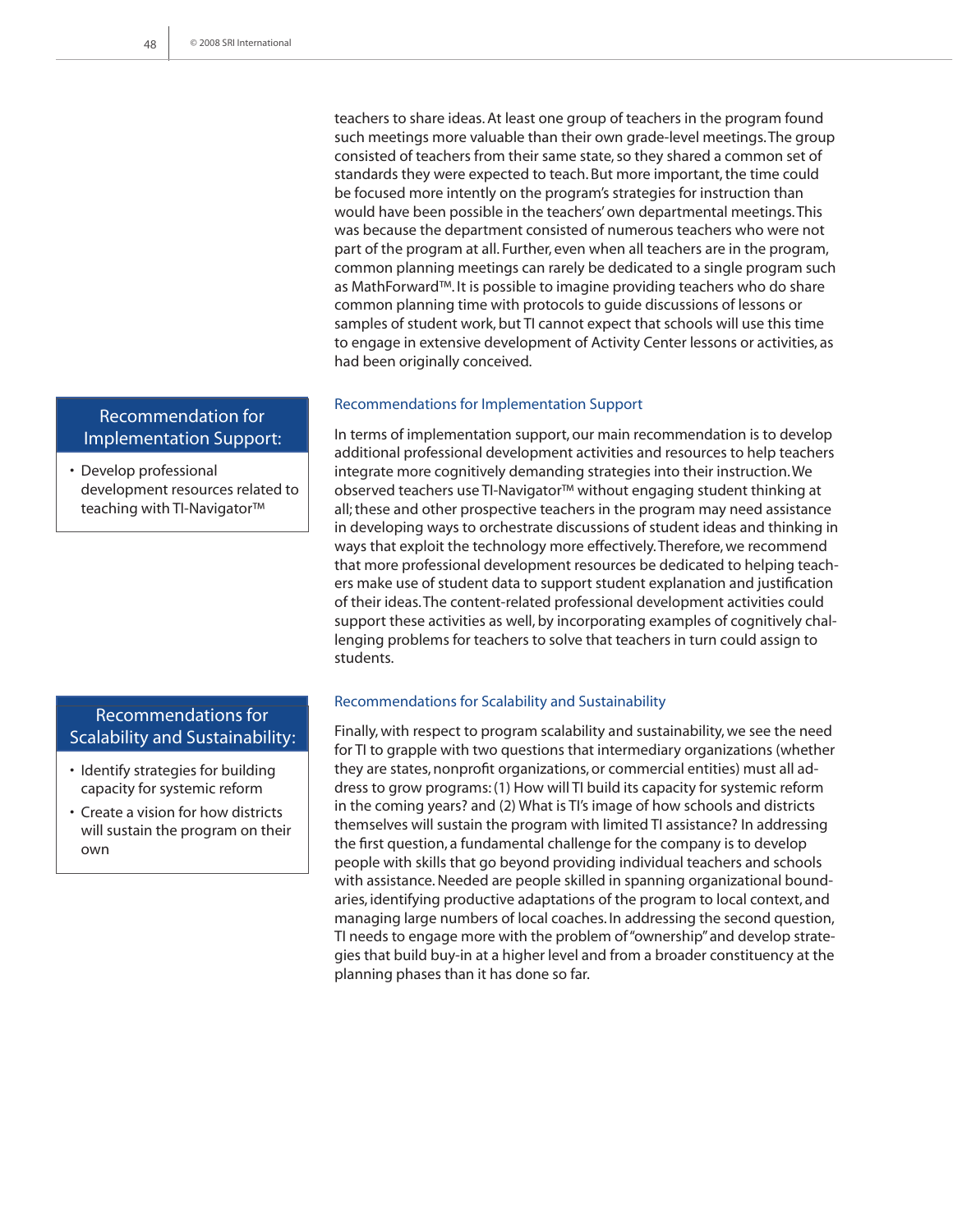## **REFERENCES**

Alexander, C., & Stroup, W. (2006). *Richardson math project final report: Math TAKS* results. Austin, TX: University of Texas at Austin.

Ball, D. L., & Bass, H. (2000). Interweaving content and pedagogy in teaching and learning to teach: Knowing and using mathematics. In J. Boaler (Ed.), *Multiple perspectives on the teaching and learning of mathematics* (Vol. 83-104). Westport, CT: Ablex.

Black, P., & Wiliam, D. (1998). Assessment and classroom learning. *Assessment in Education*, 5(1), 7-74.

Blanton, M. L., & Stylianou, D. A. (2008, March). C*hanging participation and identity through instructional scaffolding that promotes transactive discussion.* Paper presented at the Annual Meeting of the American Educational Research Association, New York, NY.

Blumenfeld, P., Fishman, B. J., Krajcik, J., Marx, R. W., & Soloway, E. (2000). Creating usable innovations in systemic reform: Scaling up technology-embedded project-based science in urban schools. *Educational Psychologist,* 35(3), 149- 164.

Butler, D. L., & Winne, P. H. (1995). Feedback and self-regulated learning: A theoretical synthesis. *Review of Educational Research,* 65, 245-281.

Desimone, L. M. (2002). How can comprehensive school reform models be successfully implemented? *Review of Educational Research,* 72(1), 433-479.

Desimone, L. M., Porter, A. C., Garet, M. S., Yoon, K. S., & Birman, B. F. (2002). Effects of professional development on teachers' instruction: Results from a three-year longitudinal study. *Educational Evaluation and Policy Analysis,* 24(2), 81-112.

Elmore, R. F. (1996). Getting to scale with good educational practice. *Harvard Educational Review,* 66, 1-26.

Elmore, R. F., Peterson, P. L., & McCarthey, S. J. (1996). *Restructuring in the classroom: Teaching, learning, and school organization.* San Francisco: Jossey-Bass.

Fishman, B. J., & Krajcik, J. (2003). What does it mean to create sustainable science curriculum innovations? A commentary. *Science Education,* 87(4), 564- 573.

Garet, M. S., Porter, A. C., Desimone, L. M., Birman, B. F., & Yoon, K. S. (2001). What makes professional development effective? Results from a national sample of teachers. *American Educational Research Journal,* 38(4), 915-945.

Hegedus, S. J., & Penuel, W. R. (2008). Studying new forms of participation and identity in mathematics classrooms with integrated communication and representational infrastructures. E*ducational Studies of Mathematics,* 68(2), 171-184.

Johnson, S. M. (1990). *Teachers at work: Achieving success in our schools.* New York: Basic Books.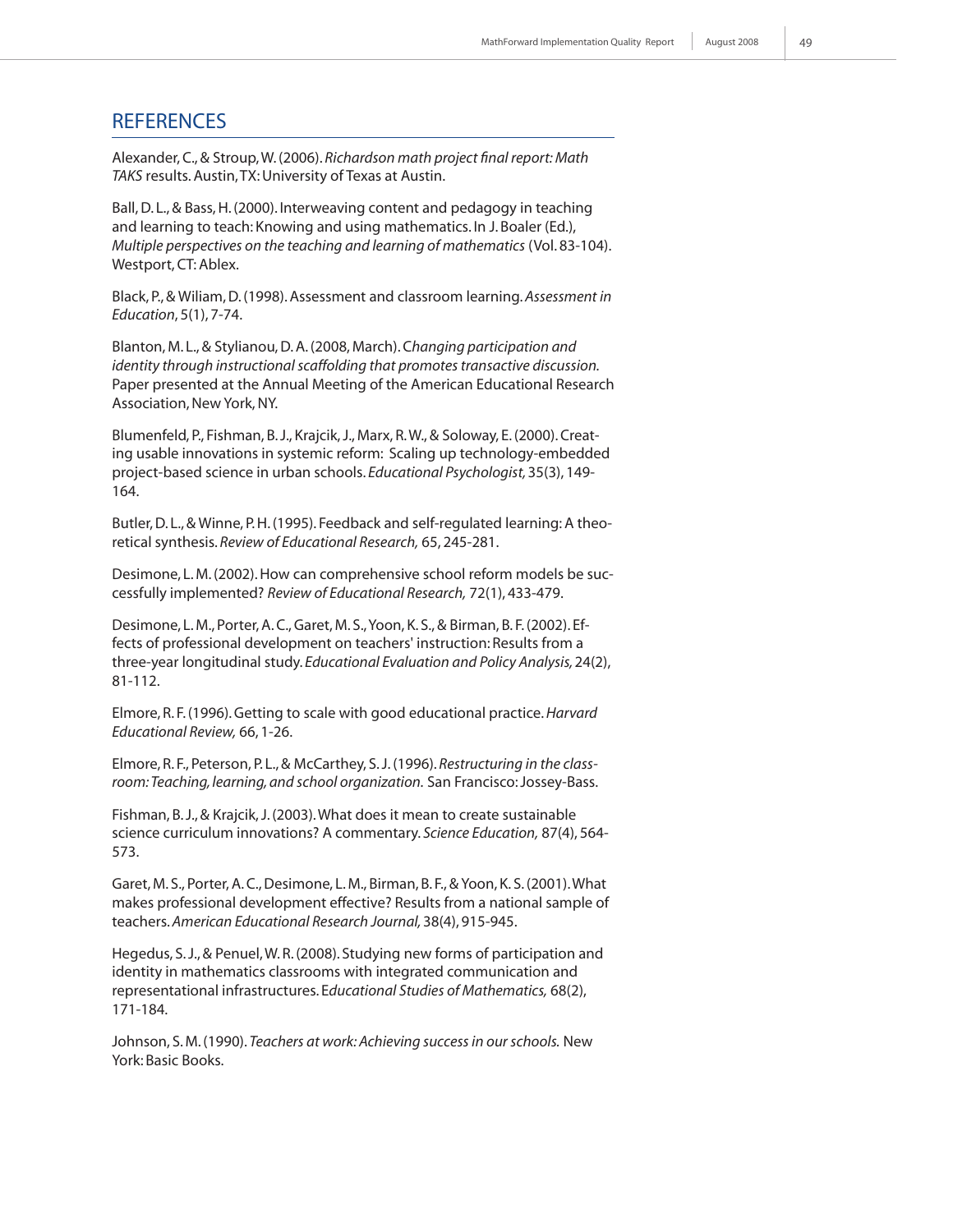Jussim, L., & Eccles, J. S. (1992). Teacher expectations: Construction and reflection of student achievement. *Journal of Personality and Social Psychology,* 63(6), 947-961.

Kaput, J., & Hegedus, S. (2002). *Exploiting classroom connectivity by aggregating student constructions to create new learning opportunities.* Paper presented at the 26th Conference of the International Group for the Psychology of Mathematics Education, Norwich, UK.

Knapp, M. S. (1997). Between systemic reforms and the mathematics and science classroom: The dynamics of innovation, implementation, and professional learning. *Review of Educational Research,* 76(2), 227-266.

Newhouse, C. P., & Rennie, L. (2001). A longitudinal study of the use of studentowned portable computers in a secondary school. *Computers & Education,*  36(3), 223-243.

O'Connor, M. C. (1994). Managing the intermental: Classroom group discussion and the social context of learning. In D. I. Slobin, J. Kyratzis, & J. Guo (Eds.), *Social interaction, social context and languages: Essays in honor of Susan Ervin-Tripp.* Hillsdale, NJ: Lawrence Erlbaum Assocication.

O'Connor, M. C., & Michaels, S. (1996). Shifting participant frameworks: Orchestrating thinking practices in group discussions. In D. Hicks (Ed.), *Discourse, learning, and schooling* (pp. 63-103). New York: Cambridge University Press.

O'Donnell, R. J., & White, G. P. (2005). Within the accountability era: Principals' instructional leadership behaviors and student achievement. *NASSP Bulletin,* 89, 56-71.

Penuel, W. R., Fishman, B. J., Gallagher, L. P., Korbak, C., & Lopez-Prado, B. (2008). The mediating role of coherence in curriculum implementation. In *Proceedings of the 8th International Conference of the Learning Sciences.* Utrecht, the Netherlands: Erlbaum.

Penuel, W. R., Roschelle, J., & Abrahamson, A. L. (2005). Research on classroom networks for whole-class activities. In *Proceedings of the IEEE International Workshop on Wireless and Mobile Technologies in Education* (pp. 222-229). Los Alamitos, CA: IEEE.

Roschelle, J., Penuel, W. R., & Abrahamson, A. L. (2004). The networked classroom. *Educational Leadership,* 61(5), 50-54.

Roschelle, J., Tatar, D., Shechtman, N., Hegedus, S., Hopkins, B., Knudsen, J., et al. (2007). *Scaling up SimCalc Project: Can a technology enhanced curriculum improve student learning of important mathematics?* Menlo Park, CA: SRI International.

Rowan, B., Chiang, F., & Miller, R. J. (1997). Using research on employees' performance to study the effects of teachers on student achievement. *Sociology of Education,* 70, 256-284.

Rowan, B., Correnti, R., & Miller, R. J. (2002). What large-scale, survey research tells us about teacher effects on student achievement: Insights from the Prospects Study of Elementary Schools. *Teachers College Record,* 104(8), 1525-1567.

Sherman, D., Kleiman, G., & Peterson, K. (2004). *Technology and teaching children to read.*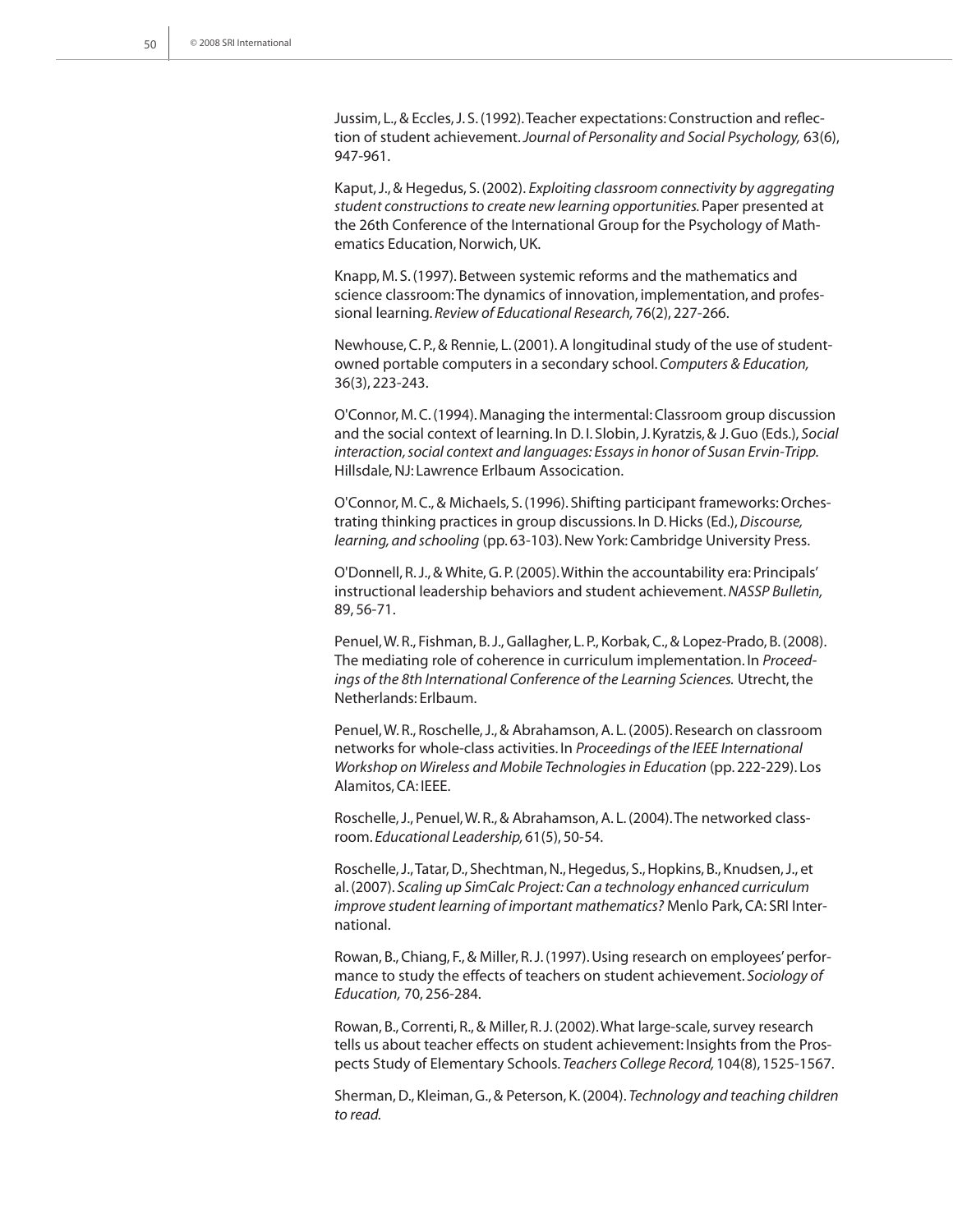Silvernail, D. L., & Harris, W. J. (2003). *The Maine Learning Technology Initiative teacher, student, and school perspectives: Mid-year evaluation report.* Portland, ME: Maine Education Policy Research Institute, University of Southern Maine.

Sizer, T. R. (1984). *Horace's compromise: The dilemma of the American high school.* Boston: Houghton-Mifflin.

Smylie, M. A. (1996). From bureaucratic control to building human capital: The importance of teacher learning in education reform. *Educational Researcher,*  25(9), 9-11.

Spillane, J. P., & Jennings, N. E. (1997). Aligned instructional policy and ambitious pedagogy: Exploring instructional reform from the classroom perspective. *Teachers College Record,* 98, 449-481.

Stroup, W., Pham, V., & Alexander, C. (2007). *Richardson Math Project.* Austin, TX: University of Texas at Austin.

Supovitz, J. A. (2007). *The case for district-based reform: Leading, building, and sustaining school improvement.* Cambridge, MA: Harvard University Press.

Windschitl, M., & Sahl, K. (2002). Tracing teachers' use of technology in a laptop computer school: The interplay of teacher beliefs, social dynamics, and institutional culture. *American Educational Research Journal,* 39(1), 165-205.

Winick, M., & Lewis, J. (2006). Y*ear 1 assessment of the RISD-TI intervention model.* Redlands, CA: Winick & Lewis Research, LLC.

Winick, M., & Lewis, J. (2007a). *Texas Instruments MathForward intervention 2007 overall year end report.* Dallas, TX: Texas Instruments.

Winick, M., & Lewis, J. (2007b). *TI-DISD MathForward intervention 2007 year end report.* Dallas, TX: Texas Instruments.

Winick, M., & Lewis, J. (2007c). *TI-Euclid City School District MathForward intervention 2007 year end report.* Dallas, TX: Texas Instruments.

Winick, M., & Lewis, J. (2007d). *Year 2 assessment of MathForward in RISD.* Redlands, CA: Winick & Lewis, LLC.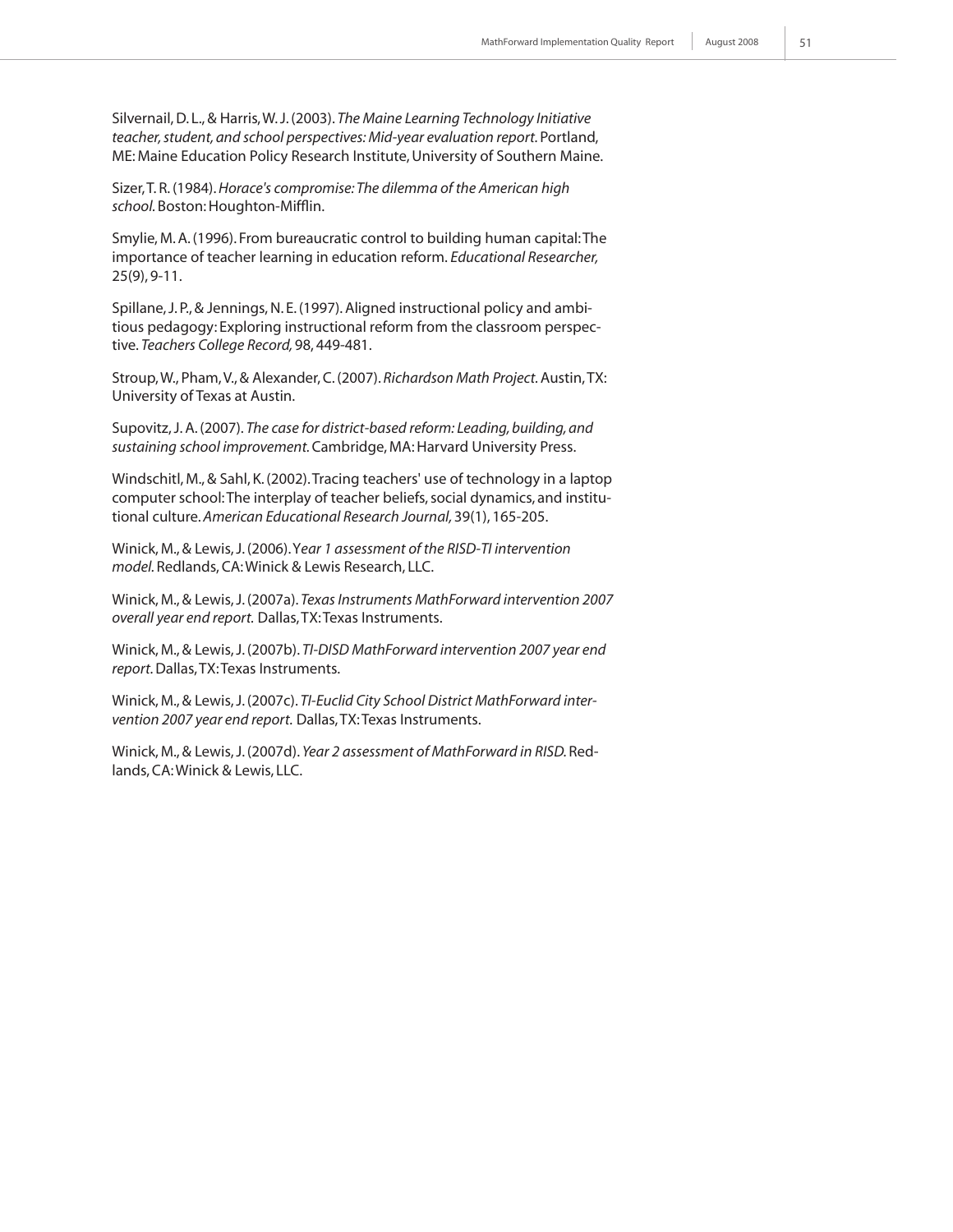52

# APPENDIXES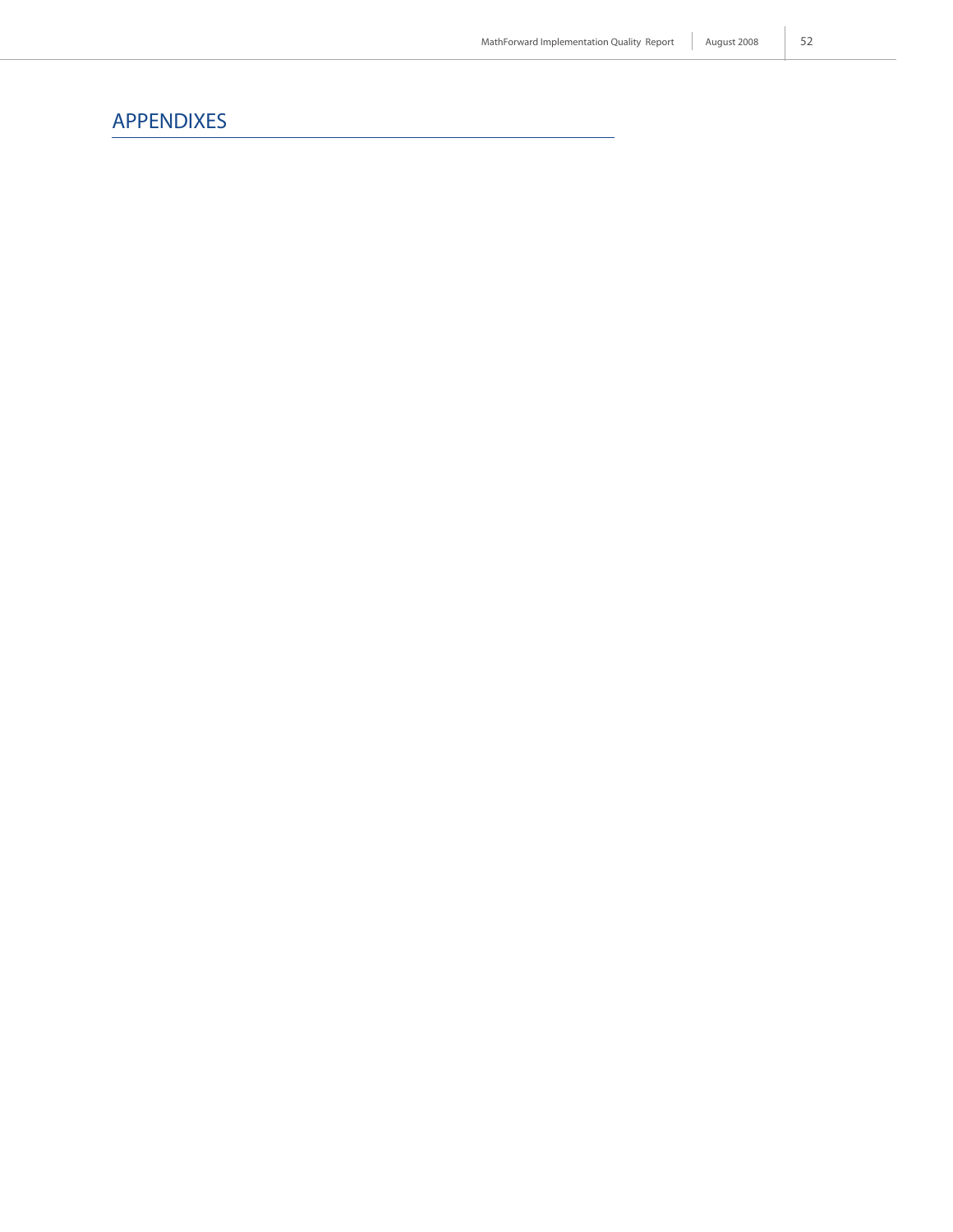## APPENDIX A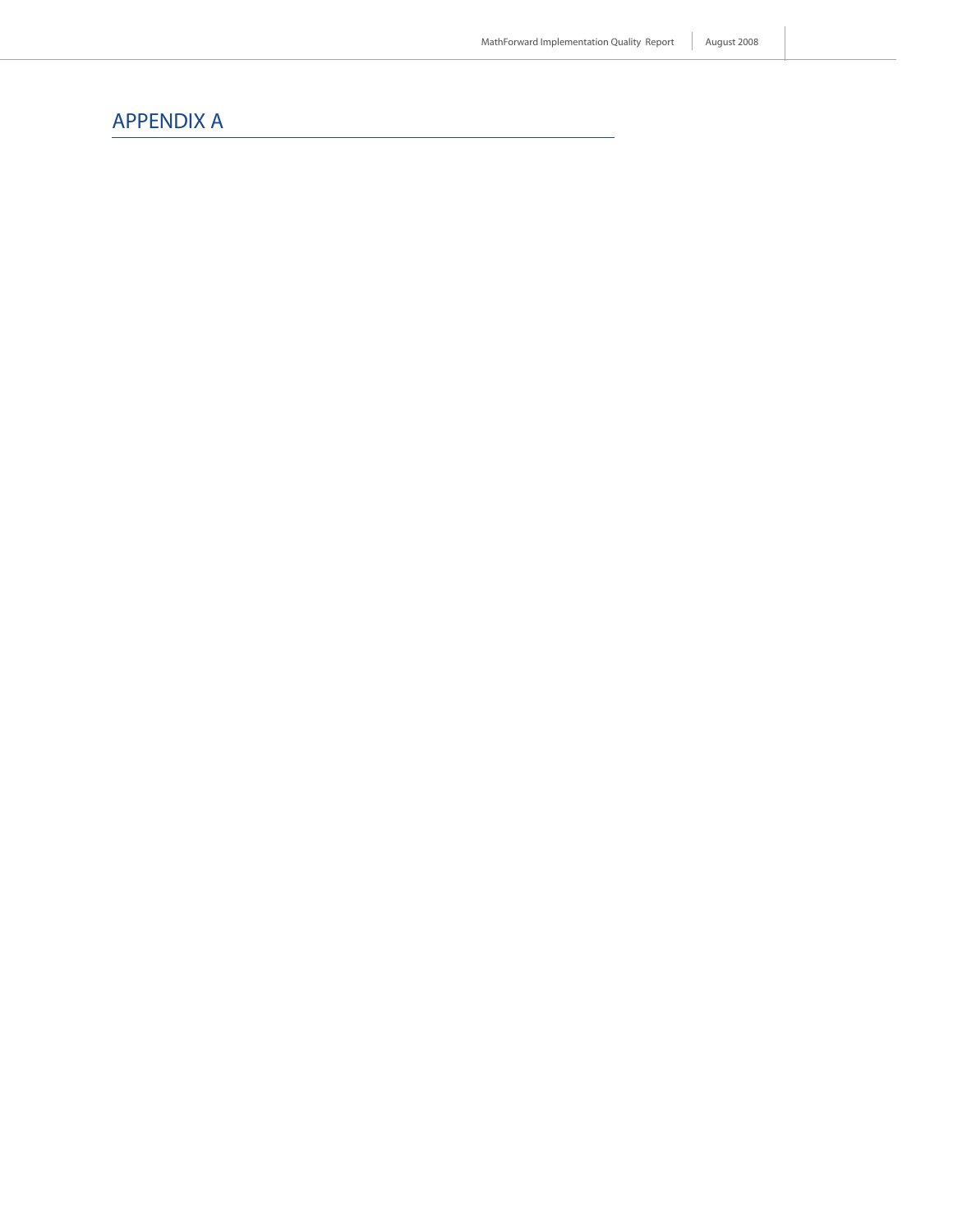# **Implementation Quality Rubric**

|                                                                   | <b>DISTRICT LEVEL</b>                                                                                             | <b>SCHOOL LEVEL</b>                                                                                                       |
|-------------------------------------------------------------------|-------------------------------------------------------------------------------------------------------------------|---------------------------------------------------------------------------------------------------------------------------|
| <b>Congruent Enactment</b><br>The district or school is           | A district champion supports the program and actively<br>monitors its implementation.                             | School allocates a continuous block of 100 minutes per day for<br>MF.                                                     |
| enacting MathForward in ways<br>consistent with the intent of the | Nearly all or all schools allocate a continuous block of<br>100 minutes per day for MF.                           | All teachers participate in initial training and report engage with<br>coaches who observe or teach in their classrooms.  |
| program; adaptations to local<br>contexts are not likely to       | The district provides for release time and/or payment for<br>teachers to participate in professional development. | Most teachers use Navigator 2 to 3 days per week and use<br>Activity Center or Screen Capture once per week.              |
| undercut program goals                                            | Teachers' average use of Navigator is 2-3 times per<br>week; when teachers use it, they use it for feedback       | When using Navigator, teachers report using it to provide<br>feedback and adjust instruction "most of the time."          |
|                                                                   | most of the time and engage students in discussions<br>about their ideas.                                         | When using Navigator, teachers ask students to explain their<br>reasoning and foster extended discussions about problems. |
|                                                                   | There are 3-4 times per year set aside for district MF<br>teachers to meet to discuss their implementation.       | Teachers reported using common planning period to discuss<br>multiple (>5) aspects of MF.                                 |
|                                                                   | At least 75 percent of teachers participated in the<br>evaluation, as measured by survey response rate.           | Principal support for the program is strong.                                                                              |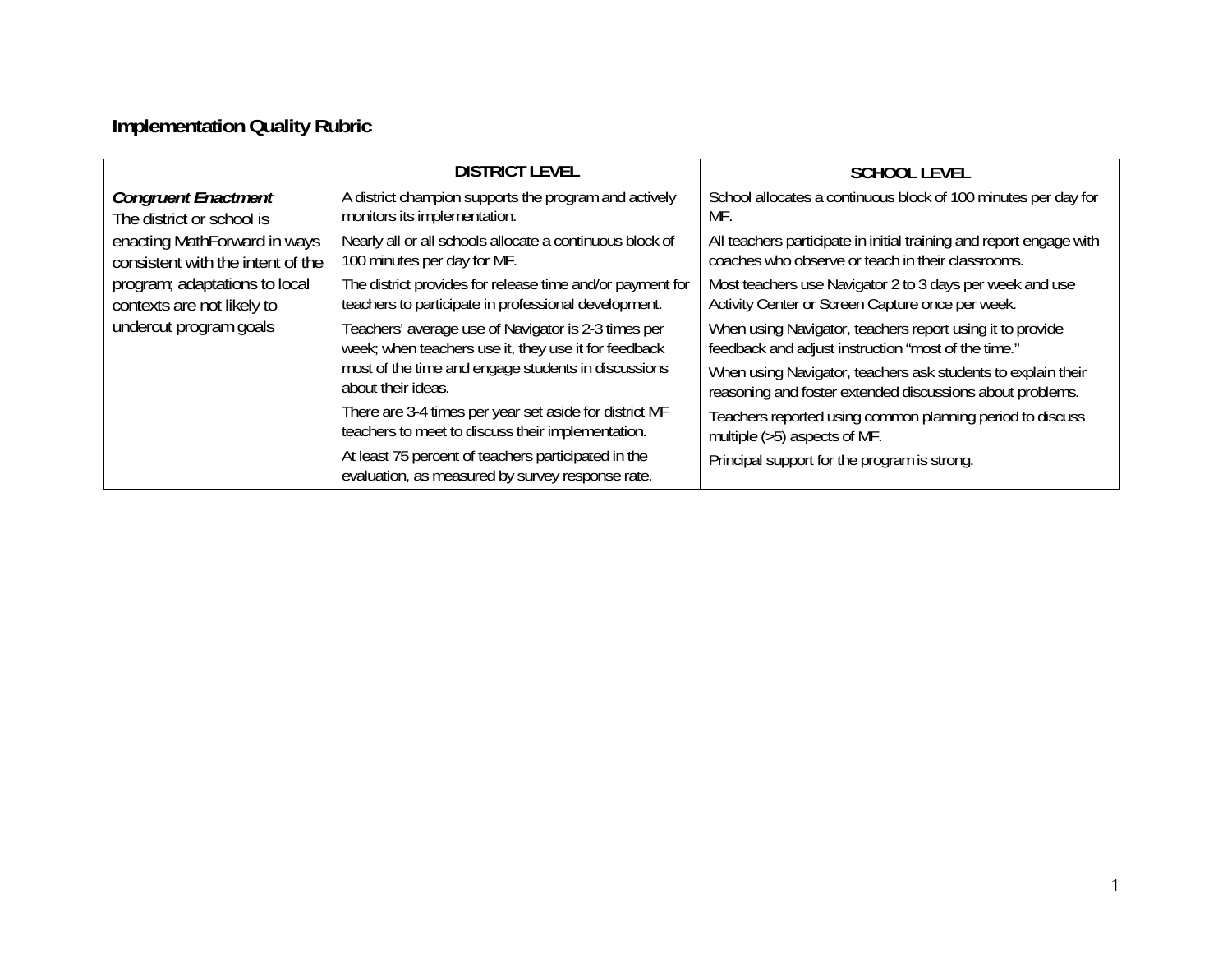|                                                                                                                                                                                       | <b>DISTRICT LEVEL</b>                                                                                                                                                                              | <b>SCHOOL LEVEL</b>                                                                                                                |
|---------------------------------------------------------------------------------------------------------------------------------------------------------------------------------------|----------------------------------------------------------------------------------------------------------------------------------------------------------------------------------------------------|------------------------------------------------------------------------------------------------------------------------------------|
| <b>Transformed Enactment</b><br>The district or school is                                                                                                                             | A district champion supports the program but does not<br>actively monitor implementation.                                                                                                          | School allocates significant additional time for mathematics in<br>MF classrooms, but not as part of a continuous block.           |
| enacting MathForward in ways<br>Some of the schools allocate a continuous block of 100<br>minutes per day for MF; some have transformed the<br>that change the intent of the          | All teachers participate in initial training and some interactions<br>with coaches outside of training.                                                                                            |                                                                                                                                    |
| program; the contexts<br>constrain enactment in ways                                                                                                                                  | idea of a continuous block while still adding instructional<br>minutes.                                                                                                                            | Most teachers use Navigator 1 day per week and use Activity<br>Center or Screen Capture less than once per week.                   |
| that are likely to undercut the<br>program goals                                                                                                                                      | The district provides for release time to participate in<br>professional development, but fewer than are requested<br>by teachers or the MF coach.                                                 | When using Navigator, teachers report using it to provide<br>feedback and adjust instruction "sometimes" or "most of the<br>time." |
| Teachers' average use of Navigator is 1 time per week;<br>when teachers use it, they use it for feedback<br>sometimes and elicit students' ideas as part of<br>classroom instruction. | When using Navigator, teachers ask students to explain their<br>reasoning but do not foster extended discussions about<br>problems.<br>Teachers reported using common planning period to discuss a |                                                                                                                                    |
|                                                                                                                                                                                       | There are 1-2 times per year set aside for district math<br>teachers to meet to discuss; MF may be part of the<br>discussion, but not necessarily.                                                 | few (2-5) aspects of MF.<br>Principal support for the program is strong.                                                           |
|                                                                                                                                                                                       | Between 50 and 75 percent of teachers participated in<br>the evaluation, as measured by survey response rate.                                                                                      |                                                                                                                                    |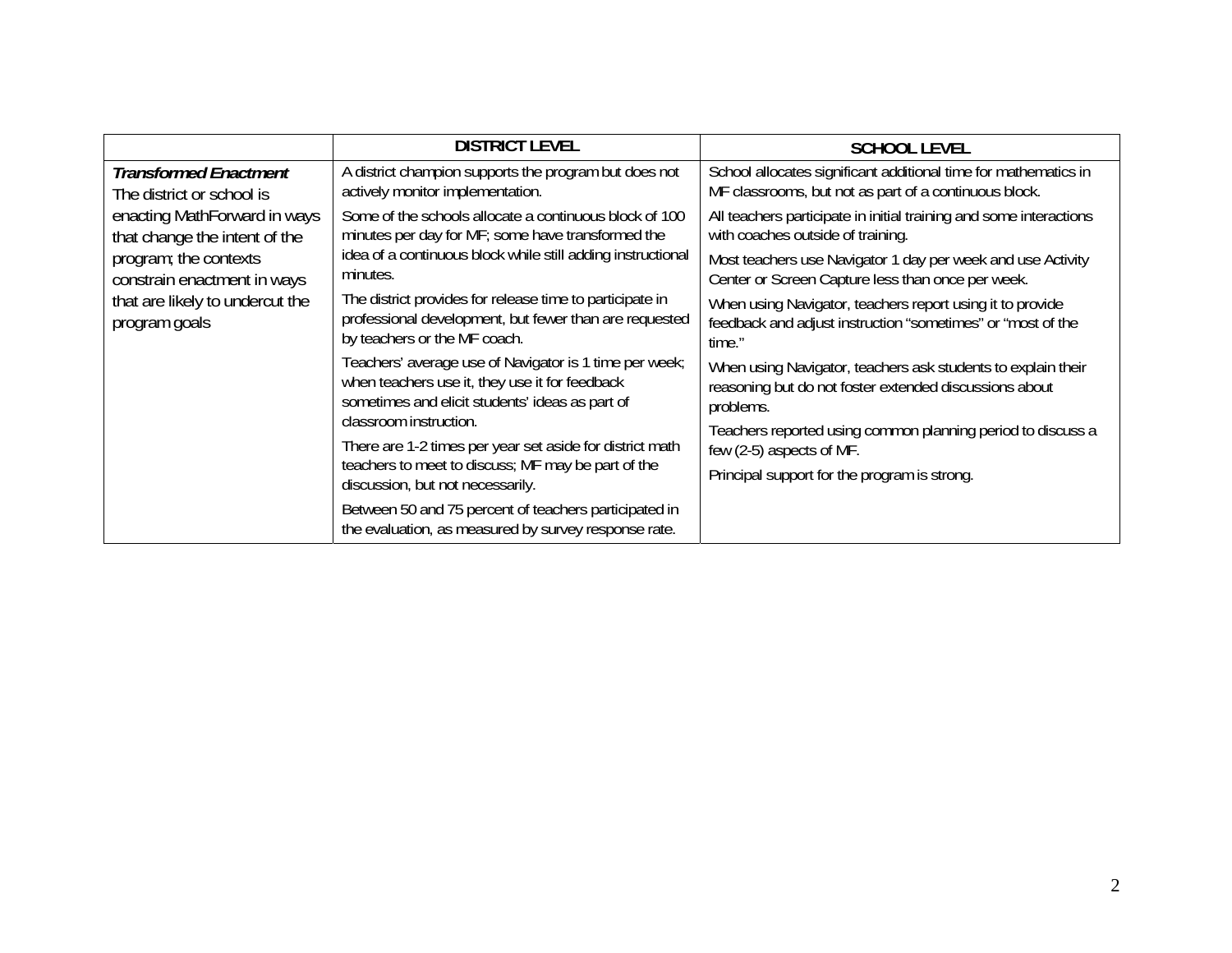|                                                             | <b>DISTRICT LEVEL</b>                                                                                       | <b>SCHOOL LEVEL</b>                                                                                                               |
|-------------------------------------------------------------|-------------------------------------------------------------------------------------------------------------|-----------------------------------------------------------------------------------------------------------------------------------|
| <b>Limited Enactment</b>                                    | There is no clear district champion for the program.                                                        | School changes to instructional time are minimal.                                                                                 |
| The district or school is not<br>enacting MathForward or is | Half or more of the schools have not created continuous<br>blocks of 100 minutes of mathematics for MF      | Most teachers participate in initial training but interactions with<br>coaches outside of training are limited.                   |
| enacting fewer than half of the<br>required components.     | participants.<br>The district does not provide for release time to                                          | Most teachers hardly ever use Navigator and do not use Activity<br>Center or Screen Capture.                                      |
|                                                             | participate in professional development.                                                                    | When using Navigator, teachers report using it to provide                                                                         |
|                                                             | Teachers' average use of Navigator is 0-0.9 times per<br>week; when teachers use it, they rarely use it for | feedback and adjust instruction "sometimes" or "hardly<br>ever/never."                                                            |
|                                                             | feedback most of the time and do not engage students<br>in discussions about their ideas.                   | When using Navigator, teachers neither ask students to explain<br>their reasoning nor foster extended discussions about problems. |
|                                                             | The district does not provide time for its math teachers<br>to meet.                                        | Teachers reported using common planning period to discuss 1<br>or fewer aspects of MF.                                            |
|                                                             | Less than 50 percent of teachers participated in the<br>evaluation, as measured by survey response rate.    | Principal support for the program is strong.                                                                                      |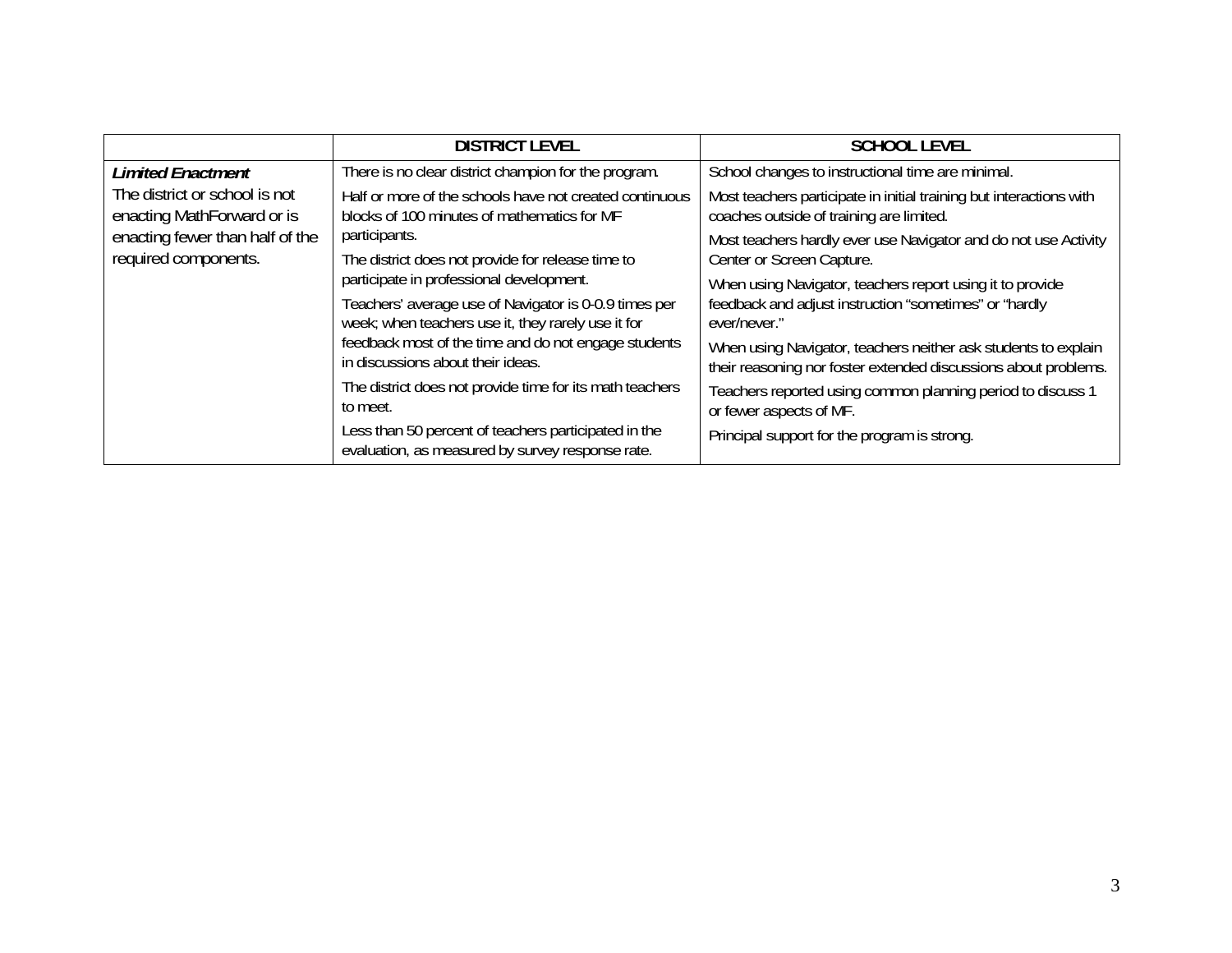# APPENDIX B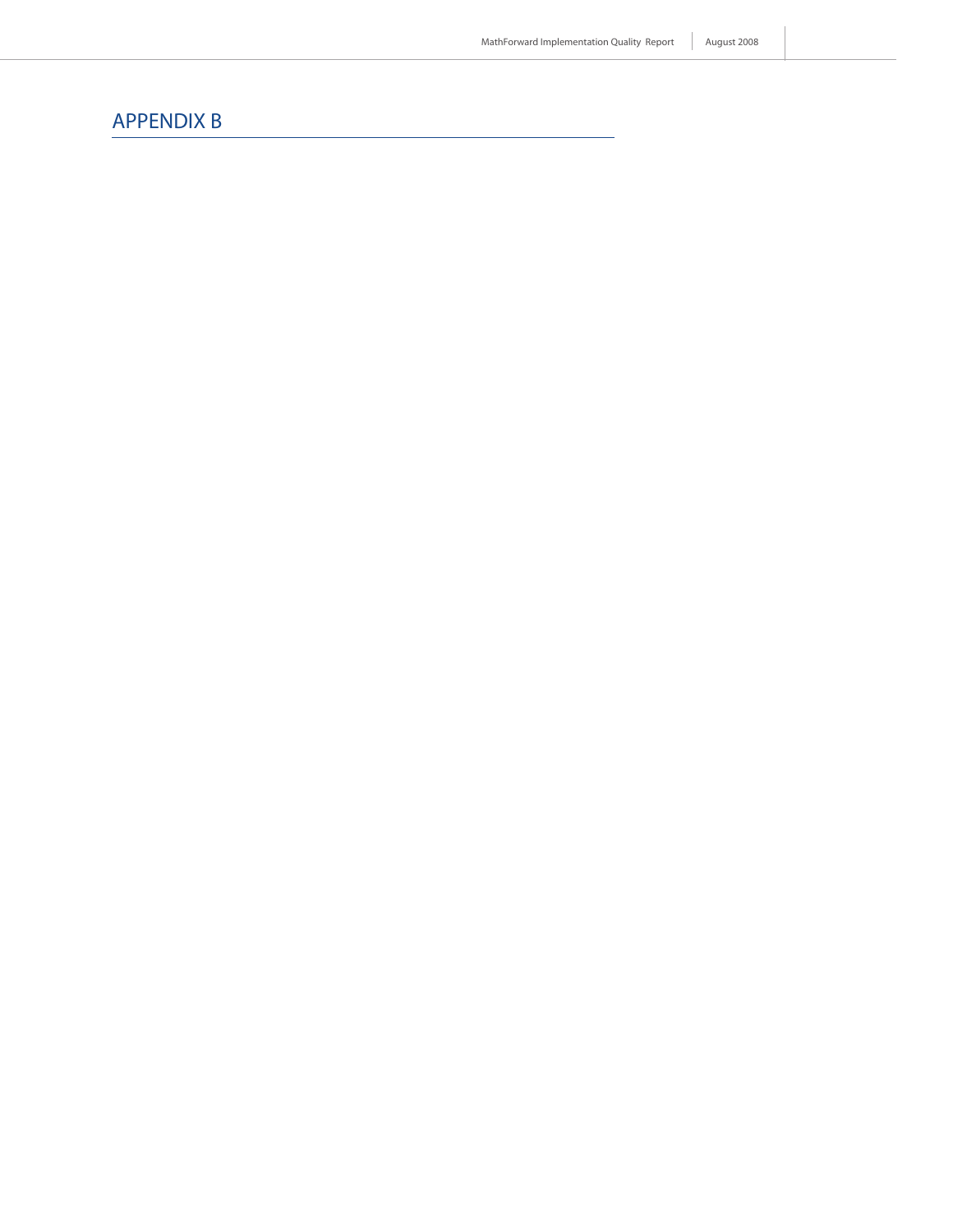## **MathForward™ Teacher Survey - May**

#### **1. With how many different classes are you implementing the Power Block?**

- One class
- 2 or 3 classes
- $\bar{1}$  4 classes
- More than 4 classes

## **2. What grade level do you currently teach using the MathForward curriculum? Mark all that apply.**

- Grade 6
- Grade 7
- Grade 8
- Grade 9

## **3. Which term best describes the MathForward course you are teaching? Mark all that apply.**

- Elementary math
- Middle school math

Pre-algebra

Algebra

Geometry

- Integrated math Advanced math
- 

### **4. Which of the following best characterizes your target class? Mark all that apply.**

Average-achieving students, compared to the rest of the students in that grade level

Low-achieving students, compared to the rest of the students in that grade level

 $\Box$  High-achieving students, compared to the rest of the students in that grade level

#### **5. How many hours of mathematics instruction do students in your target class receive in a typical week?**

 $\Box$  Less than 3 hours

At least 3 hours, but less than 5 hours

- At least 5 hours, but less than 7 hours
- 7 or more hours

## **6. On what kind of schedule does your target class meet?**

- Daily
- Block or rotating schedule
- $\Box$  Other

#### **7. How long is your daily target class?**

- $\Box$  Less than 60 minutes
- 60-79 minutes
- $\Box$  80-99 minutes
- $\Box$  100 minutes or longer

## **8. How frequently did you implement a 100-minute Power Block last week?**

 $\Box$  Not at all

Part of a block (less than 100 minutes)

Once

More than once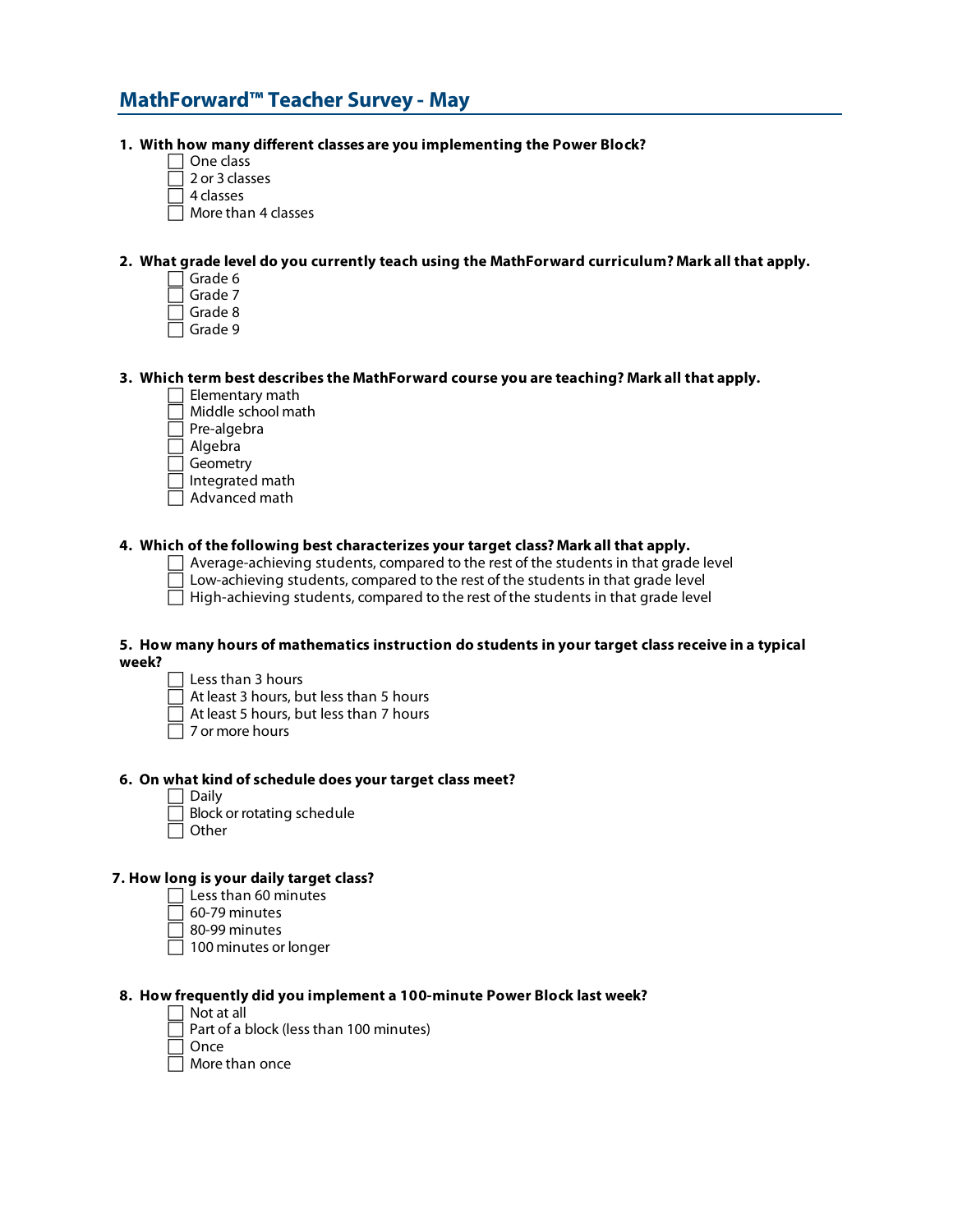## **9. How much time did your students spend engaged in the following activities during the Power Block last week?**

|                                                                | $0 - 10$<br>minutes | $11 - 15$<br>minutes | 16-30<br>minutes | 31-40<br>minutes | 41-50<br>minutes | $51 - 60$<br>minutes |
|----------------------------------------------------------------|---------------------|----------------------|------------------|------------------|------------------|----------------------|
| a) Doing warm-up problems                                      |                     |                      |                  |                  |                  |                      |
| b) Using district curriculum<br>materials                      |                     |                      |                  |                  |                  |                      |
| c) Using TI-provided curriculum<br>materials                   |                     |                      |                  |                  |                  |                      |
| d) Using teacher-created TI<br>Navigator/calculator activities |                     |                      |                  |                  |                  |                      |

## **10. In how many different class periods did you use the following tools in the TI Navigator with your target class last week?**

|                                                                                                                                           | <b>Not</b><br>at all | 1 period     | 2 periods | 3 periods    | 4 periods    | 5 or more<br>periods |
|-------------------------------------------------------------------------------------------------------------------------------------------|----------------------|--------------|-----------|--------------|--------------|----------------------|
| a) Activity Center (Lead interactive<br>class activities involving lists,<br>graphs, points, and equations)                               |                      |              | П         | $\Box$       |              |                      |
| b) Quick Poll (Send polls to your<br>students, receive their responses,<br>and review poll results)                                       | - 1                  | $\mathbf{I}$ | П         | П            |              |                      |
| c) Screen Capture (Capture and<br>view your students' calculator<br>screens)                                                              |                      |              | П         | П            |              |                      |
| d) Class Analysis (Create,<br>distribute, and analyze<br>educational content)                                                             | - 1                  | П            | П         | П            | $\mathbf{I}$ |                      |
| e) App and OS Transfer (Transfer<br>TI Graphing Calculator Operating<br>Systems (OS) and Applications<br>(Apps) to students' calculators) |                      | П            | П         | $\mathsf{L}$ |              |                      |
| f) Transfer Tools (Send, collect, and<br>delete data files on your students'<br>calculators using multiple<br>applications)               |                      | l I          | ⊓         | H            |              |                      |
| g) Using calculator applications to<br>teach                                                                                              |                      |              |           |              |              |                      |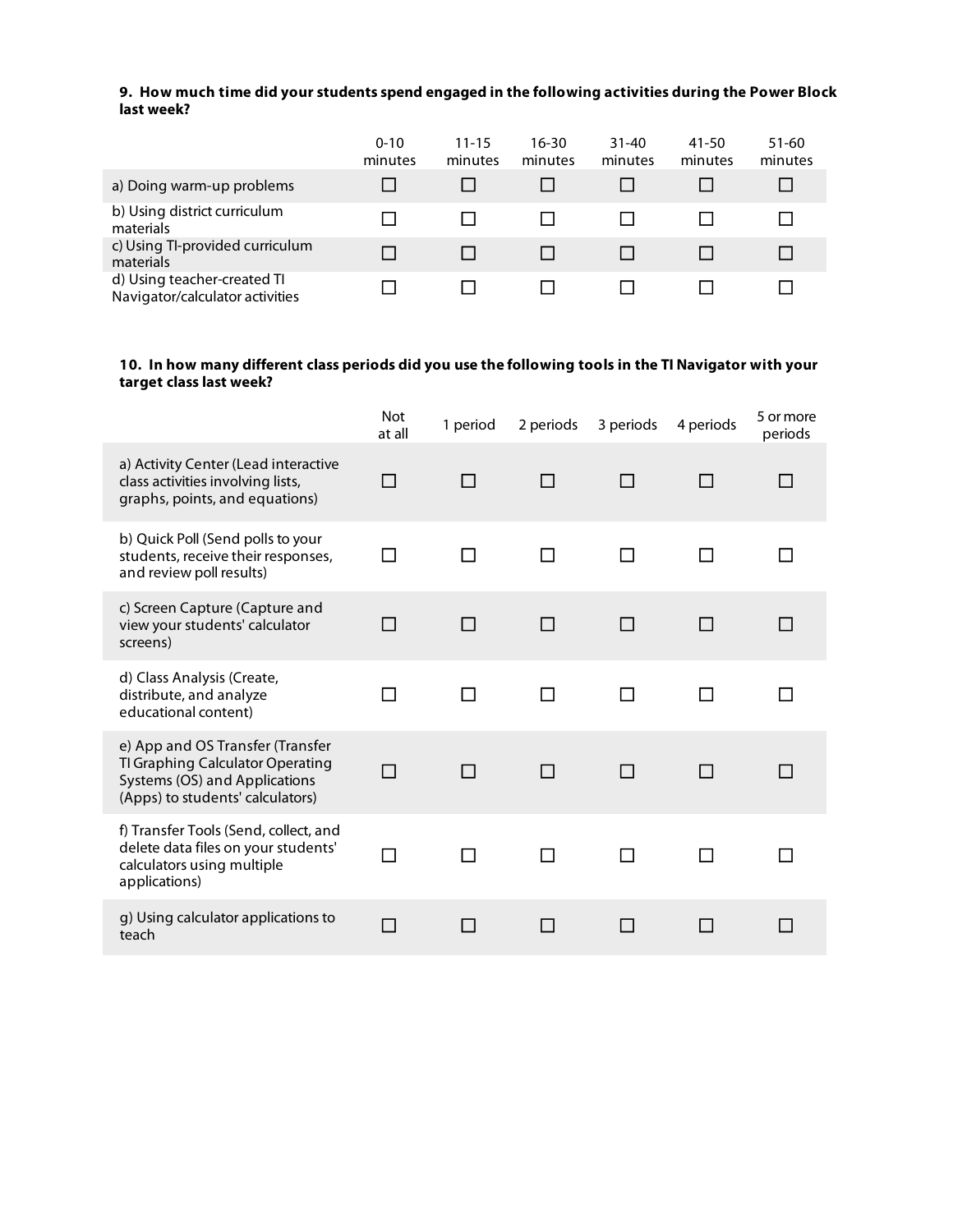## **11. Using TI Navigator, how often did you do the following things as part of mathematics instruction last week?**

|                                                                                                                                           | Hardly<br>ever/never | Sometimes | Most of the<br>time | Nearly every<br>time |
|-------------------------------------------------------------------------------------------------------------------------------------------|----------------------|-----------|---------------------|----------------------|
| a) Collect homework or other assignments                                                                                                  | П                    | $\Box$    | □                   | □                    |
| b) Send problems or learning materials to<br>students (e.g., apps, models, forms)                                                         | ΙI                   | П         | ΙI                  | l 1                  |
| c) Look at screen shots of a student device<br>on your computer                                                                           | LΙ                   | $\Box$    | $\Box$              | LΙ                   |
| d) Display calculator screen shots for the<br>class to view                                                                               | $\Box$               | $\Box$    | □                   | $\Box$               |
| e) Display a distribution of student<br>responses to a question for all to see                                                            | $\mathsf{L}$         | $\Box$    | ப                   | $\perp$              |
| f) Hide the distribution of student responses<br>from students                                                                            | П                    | П         |                     |                      |
| g) Ask students to identify themselves to the<br>whole class as answering a in a particular<br>way                                        | П                    | $\Box$    | П                   | П                    |
| h) Prepare ahead of time the questions you<br>will ask students using the TI Navigator                                                    | ΙI                   | П         | l 1                 | $\mathsf{L}$         |
| i) Ask students to use the system to answer a<br>multiple-choice question at the beginning<br>of class, before beginning the day's lesson |                      | П         | l 1                 | $\Box$               |
| j) Ask students to use the system to answer a<br>multiple-choice question in the middle of<br>class, in the midst of the day's lesson     | П                    | П         | П                   | п                    |
| k) Ask students to discuss their answers with<br>a neighbor or peer BEFORE registering an<br>initial answer/vote                          | $\mathsf{L}$         | П         | П                   | LΙ                   |
| I) Ask students to discuss their answers with<br>a neighbor or peer AFTER registering an<br>initial answer/vote                           | П                    | П         | П                   |                      |
| m) Ask students to answer/vote again after<br>discussing an answer with a peer                                                            | $\Box$               | □         | □                   | $\Box$               |
| n) Ask students to answer/vote again after<br>presenting an explanation of the idea or<br>concept you are testing                         |                      |           |                     |                      |
| o) Facilitate a whole-class discussion of<br>students' ideas after displaying a<br>distribution of student responses                      | $\Box$               | $\Box$    | $\Box$              | $\perp$              |
| p) Use the feedback from the TI Navigator to<br>make changes in your instruction DURING<br>class                                          |                      | $\Box$    |                     |                      |
| q) Decide to adjust your lesson plan FOR<br>THE NEXT CLASS SESSION on the basis of<br>how students responded to a question                | ΙI                   | □         | $\Box$              | $\mathsf{L}$         |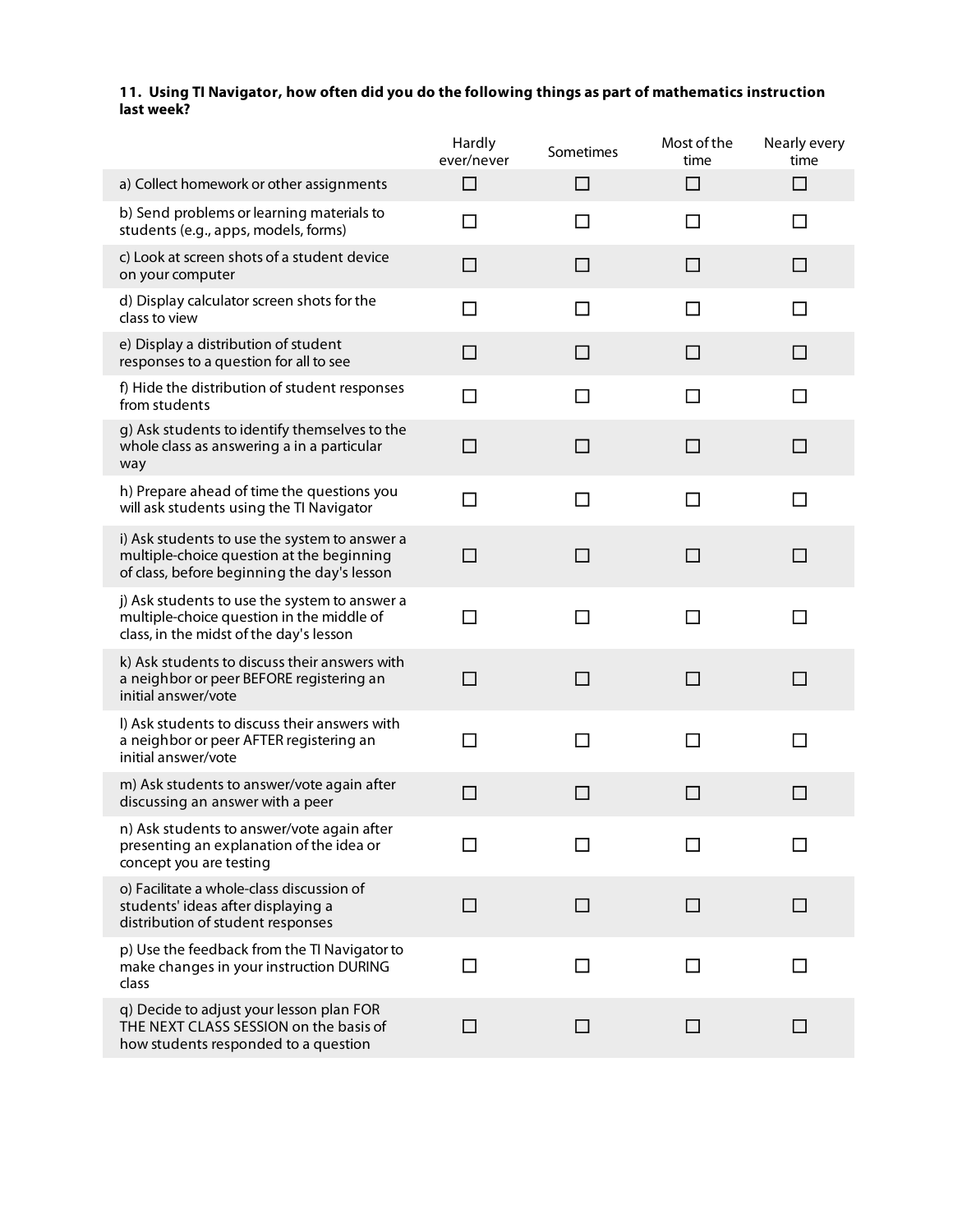## **12. Indicate how often you used each of the following TI Navigator assessments when assessing students in your target class last MONTH.**

|                                                                                                                            | Never | 1-3 times per<br>month | 1-3 times per<br>week | 4-5 times<br>per week |
|----------------------------------------------------------------------------------------------------------------------------|-------|------------------------|-----------------------|-----------------------|
| a) Diagnostic assessments (assessment of<br>students' background experiences, skills,<br>and misconceptions)               |       |                        |                       |                       |
| b) Quick Polls (assessment of students'<br>current level of understanding of concept<br>being taught)                      |       |                        |                       |                       |
| c) TI benchmarks (summative assessment of<br>students' understanding compared with<br>goals they were expected to achieve) |       |                        |                       |                       |
| d) Warm-ups (short assessments of student<br>progress in mastering national math<br>standards)                             |       |                        |                       |                       |

## **13. Indicate the extent to which you agree with each of the following:**

|                                                                                                                                              | Strongly<br>disagree | Disagree      | Agree           | Strongly<br>Agree | Unsure |
|----------------------------------------------------------------------------------------------------------------------------------------------|----------------------|---------------|-----------------|-------------------|--------|
| a) Our unit diagnostics help me tailor<br>instruction to meet student needs.                                                                 |                      |               | П               |                   |        |
| b) The increased number of benchmarks<br>has helped me improve instruction.                                                                  | П                    | П             | П               | П                 | П      |
| c) The more immediate availability of<br>benchmark data has helped me improve<br>instruction.                                                | П                    | П             | П               |                   |        |
| d) The feedback I receive on student<br>learning is based upon the TI benchmark<br>test data.                                                | П                    | П             | П               | l 1               |        |
| e) The use of real-time feedback has<br>accelerated learning in my class                                                                     | П                    | H             | П               |                   |        |
| f) The added focus on testing often<br>interferes with my curricular goals                                                                   | П                    | П             | П               | П                 |        |
| g) The added time required to collect<br>benchmark data is worthwhile                                                                        | П                    | H             | П               |                   |        |
| h) I am able to modify instructional<br>strategies for individual students based on<br>real time data collected through the TI<br>Navigator. | П                    | <b>Tallet</b> | <b>Contract</b> |                   |        |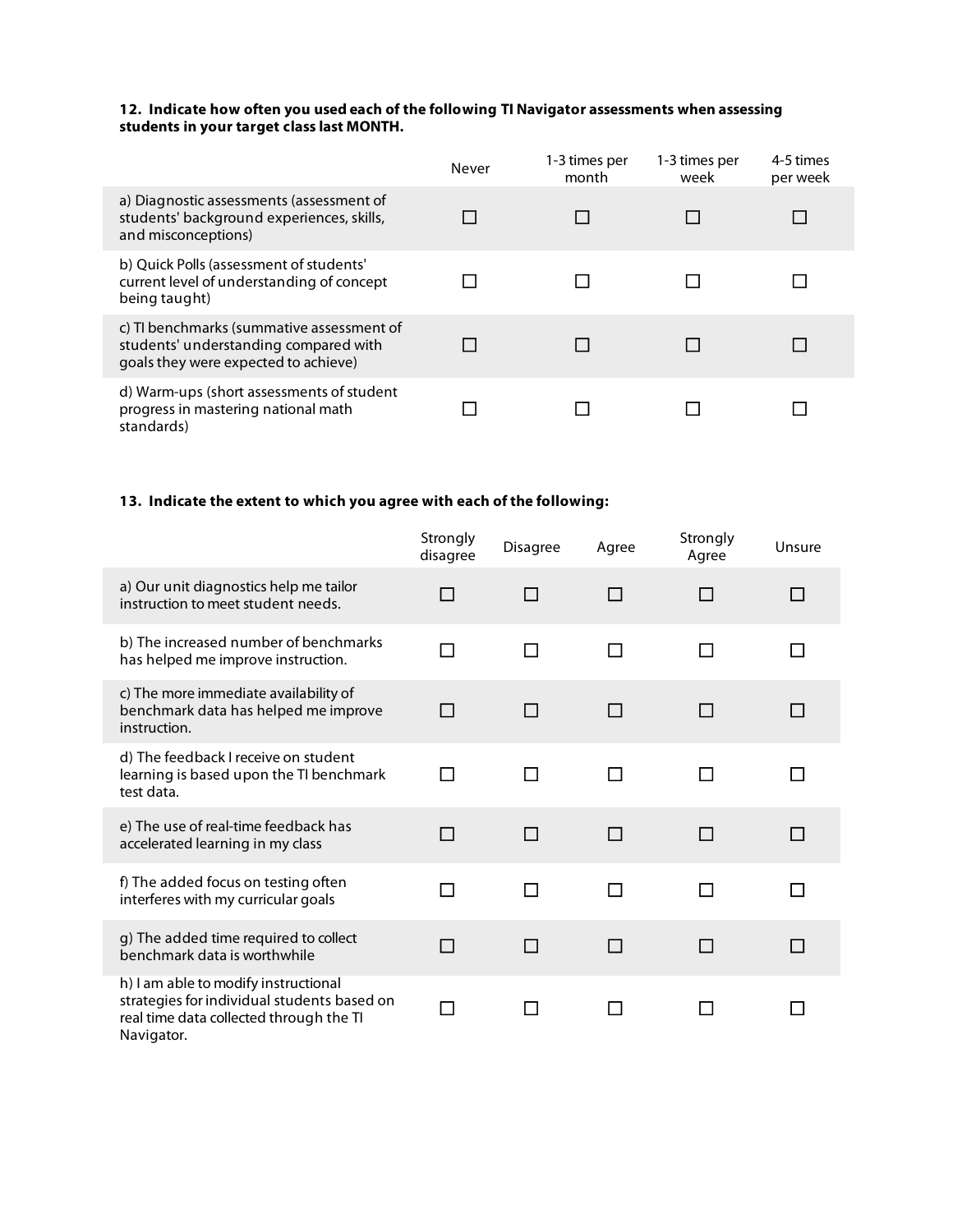## **14. In how many different in-class assignments did your students do the following things as part of mathematics instruction last week?**

|                                                                                                | <b>Not</b><br>at all | 1 or 2<br>assignments | 3 or 4<br>assignments | 5 or 6<br>assignments | In more<br>than 6<br>assignments |
|------------------------------------------------------------------------------------------------|----------------------|-----------------------|-----------------------|-----------------------|----------------------------------|
| a) Practice basic math facts (e.g.,<br>addition, subtraction,<br>multiplication, and division) | П                    | П                     | П                     | П                     | . .                              |
| b) Read or interpret charts, tables,<br>or graphs                                              | П                    | П                     | П                     |                       |                                  |
| c) Make charts tables, or graphs                                                               | $\Box$               | П                     | П                     | $\perp$               | $\perp$                          |
| d) Solve problems that have more<br>than one correct answer                                    | П                    | $\blacksquare$        | П                     | $\mathbf{I}$          | ΙI                               |
| e) Solve problems in which<br>students practice applying a<br>method they have been taught     | П                    | П                     | П                     | П                     | П                                |
| f) Solve problems in which<br>students have to figure out what<br>method to use to solve them  | П                    | П                     | П                     | П                     | П                                |
| g) Describe the procedure or<br>algorithm students used to solve a<br>problem                  | $\Box$               | П                     | П                     | П                     | П                                |
| h) Explain why a procedure or<br>algorithm students used worked to<br>solve a problem          | $\Box$               | П                     | П                     | П                     | $\Box$                           |
| i) Prove that a particular method for<br>solving a problem is valid                            | $\Box$               | П                     | П                     | ΙI                    | ΙI                               |
| j) Analyze similarities or differences<br>among methods and types of<br>problems               | П                    |                       |                       |                       |                                  |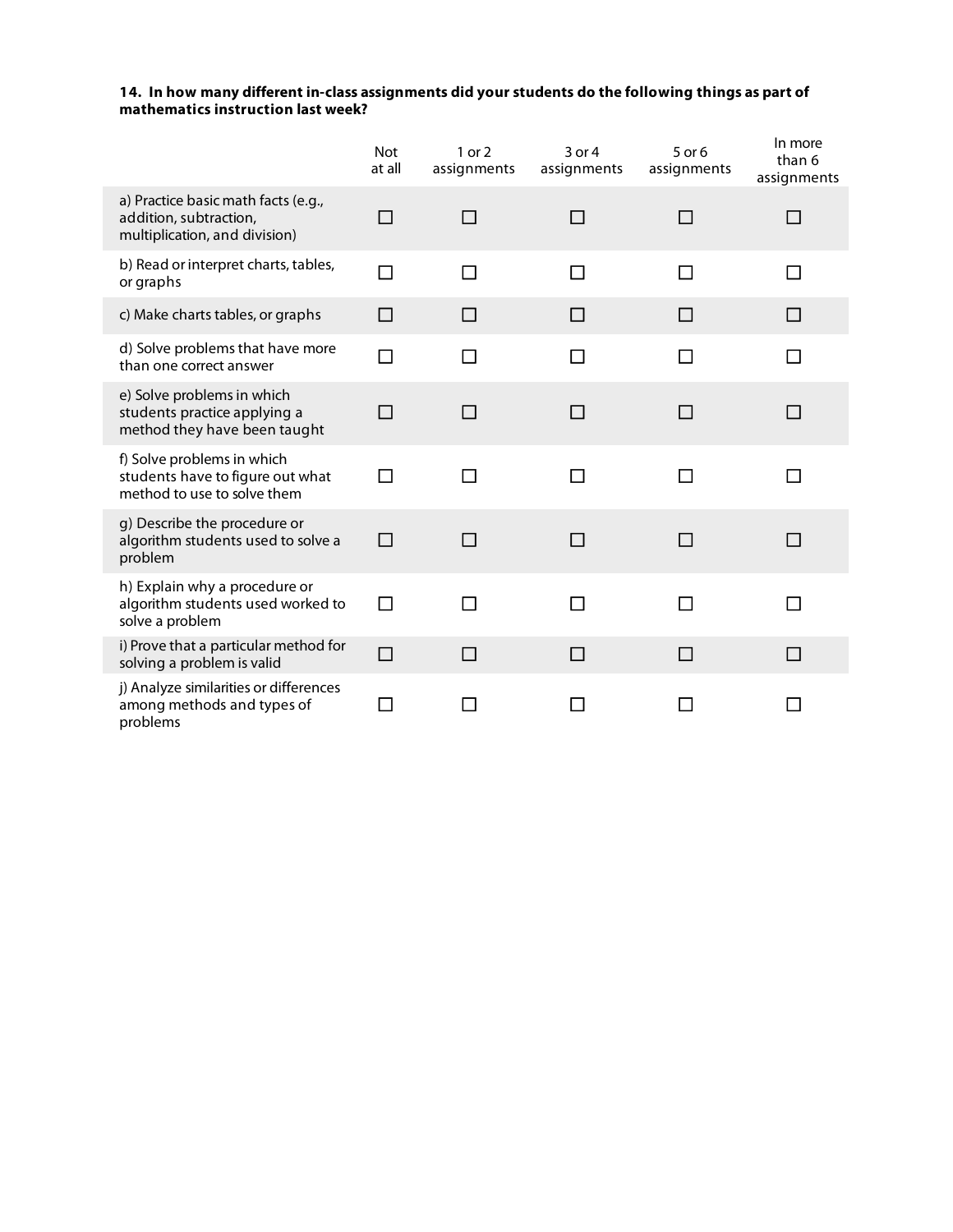## **15. How much emphasis did you place on the following concepts in your mathematics instruction last week?**

|                                                    | No emphasis<br>(accounted for<br>no instruct-<br>ional time) | Slight emphasis<br>(accounted for<br>25% of<br>instructional time) | Moderate<br>emphasis<br>(accounted for<br>25-33% of<br>instructional time) | Sustained<br>emphasis<br>(accounted for<br>more than 33% of<br>instructional time) |
|----------------------------------------------------|--------------------------------------------------------------|--------------------------------------------------------------------|----------------------------------------------------------------------------|------------------------------------------------------------------------------------|
| a) Number sense,<br>properties, relationships      |                                                              |                                                                    |                                                                            |                                                                                    |
| b) Operations                                      |                                                              |                                                                    |                                                                            |                                                                                    |
| c) Measurement and use of<br>measuring instruments | $\Box$                                                       |                                                                    |                                                                            |                                                                                    |
| d) Algebra or algebraic<br>concepts                | П                                                            |                                                                    |                                                                            |                                                                                    |
| e) Geometry or geometric<br>concepts               | П                                                            |                                                                    |                                                                            |                                                                                    |
| f) Data analysis, probability,<br>statistics       |                                                              |                                                                    |                                                                            |                                                                                    |

## **16. Rate the extent to which you agree or disagree with the following:**

|                                                                                                                              | Strongly<br>disagree | Disagree | Agree | Strongly<br>Agree | Unsure |
|------------------------------------------------------------------------------------------------------------------------------|----------------------|----------|-------|-------------------|--------|
| a) The Power Block has made a real<br>difference in how students approach<br>difficult problems.                             |                      |          |       |                   |        |
| b) The Power Block has increased my<br>students' confidence in mathematics.                                                  |                      |          |       |                   |        |
| c) I have noticed that the use of TI<br>Technology has allowed students to<br>understand concepts more quickly.              |                      |          |       |                   |        |
| d) I know just as much about student<br>understanding without the TI Navigator as<br>I do with it.                           |                      |          |       |                   |        |
| e) Doing activities with the TI Calculator/TI<br>Navigator in class helps students get a<br>better understanding of concepts |                      |          |       |                   |        |
| f) By using TI technology, I have more<br>timely information about what students<br>know.                                    |                      |          |       |                   |        |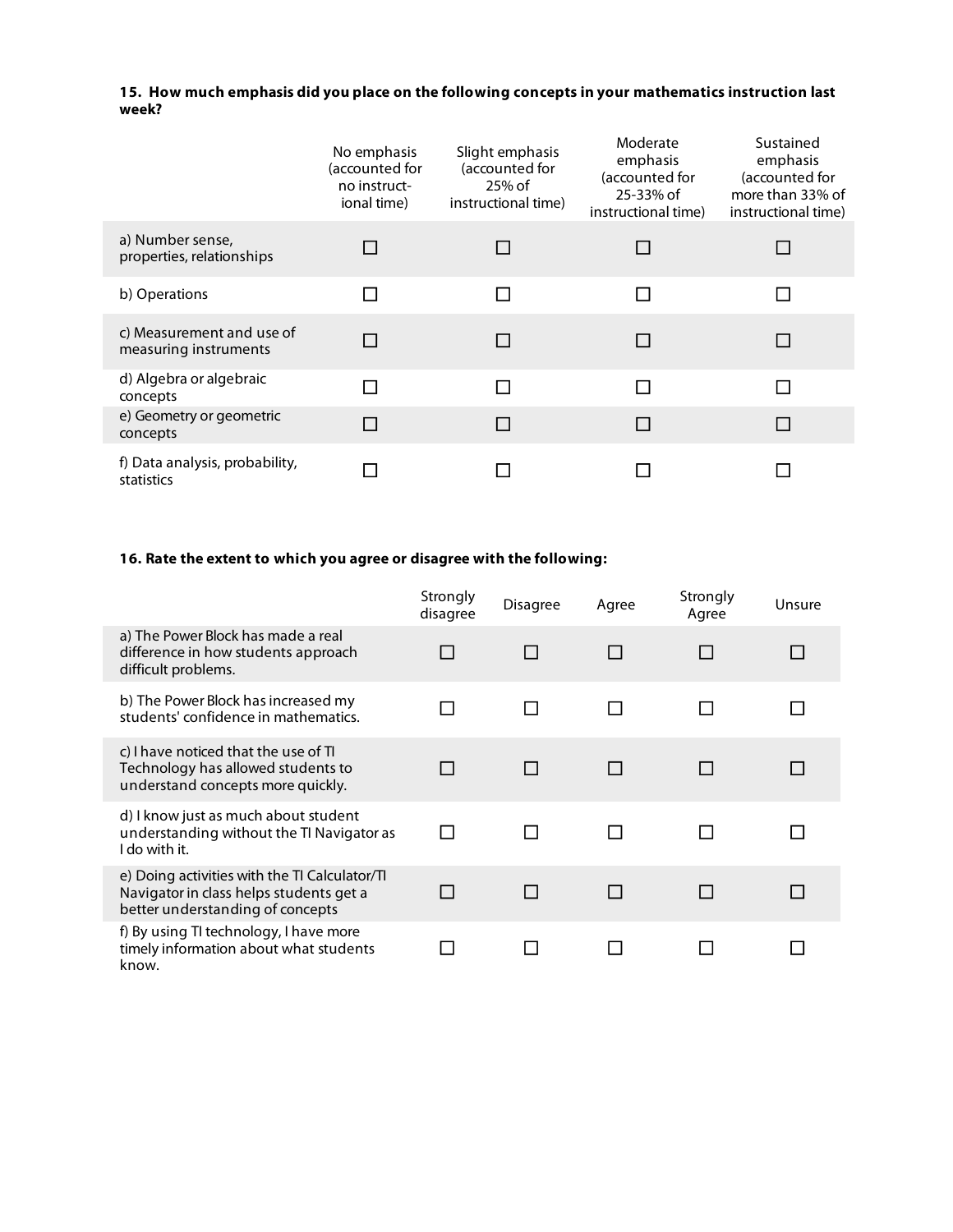## **17. Which of the following TI Navigator activities did you engage in during any of the MathForward professional development workshops? Mark all that apply.**

|                                                                     | No | Yes |
|---------------------------------------------------------------------|----|-----|
| a) Participated in a small group discussion related to TI Navigator |    |     |
| b) Wrote reflections in a notebook about TI Navigator               |    |     |
| c) Practiced using TI Navigator                                     |    |     |
| d) Engaged in a TI Navigator learning activity                      |    |     |
| e) None of the above                                                |    |     |

## **18. Rate the extent to which the following were a barrier to your use of MathForward:**

|                                                                                          | Not a<br>barrier | A minor<br>barrier | A major<br>barrier |
|------------------------------------------------------------------------------------------|------------------|--------------------|--------------------|
| a) Lack of or insufficient access to TI Navigator equipment                              |                  |                    |                    |
| b) Lack of or insufficient access to TI Navigator-compatible calculators for<br>students |                  |                    |                    |
| c) Unreliable hardware                                                                   |                  |                    |                    |
| d) Unreliable or faulty connections between system tools                                 |                  |                    |                    |
| e) Confusing software needed to use system tools                                         |                  |                    |                    |

## **19. What kind of feedback or guidance have you gotten from Implementation Coaches or others since starting MathForward? Mark all that apply.**

|                                                                                   | No | Yes |
|-----------------------------------------------------------------------------------|----|-----|
| a) Practiced teaching with TI Navigator under simulated conditions, with feedback |    |     |
| b) Received coaching or mentoring during a formal workshop                        |    |     |
| c) Communicated with the coach concerning classroom implementation                |    |     |
| d) Reviewed student work with coach and/or other MathForward teachers             |    |     |
| e) Co-taught a lesson in your classroom                                           |    |     |
| f) Modeled a lesson in your classroom                                             |    |     |
| g) Observed and reflected on a lesson you taught                                  |    |     |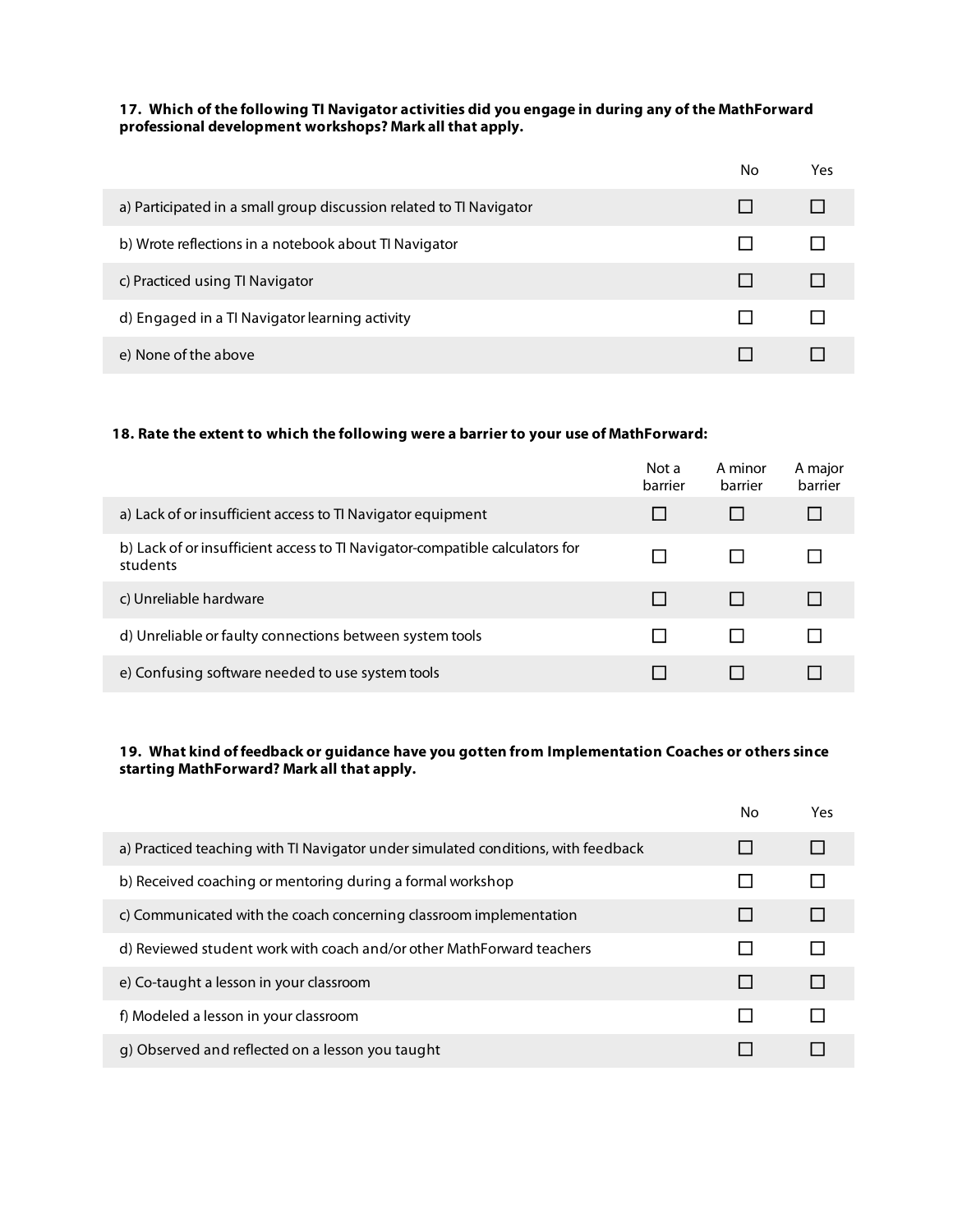**20. How many days did you attend any FOLLOW UP workshops with a TI instructor or Implementation Coach thus far?**

 None at all  $\Box$  1-2 days 3-4 days  $\overline{\phantom{a}}$  5-6 days More than 6 days

## **21. How many days did you attend MATH CONTENT workshops with a mathematician thus far?**

 None at all 1-2 days 3-4 days  $\overline{$  5-6 days  $\Box$  More than 6 days

## **22. If you attended the CONTENT workshops, please rate the extent to which you agree or disagree with the following: Content Professional Development Workshops have provided opportunities for me to learn more about:**

|                                                                                                                                                                                                                                         | Strongly<br>disagree | <b>Disagree</b> | Uncertain | Agree          | Strongly<br>Agree | I have not<br>attended a<br>content PD<br>workshop |
|-----------------------------------------------------------------------------------------------------------------------------------------------------------------------------------------------------------------------------------------|----------------------|-----------------|-----------|----------------|-------------------|----------------------------------------------------|
| a) Applying and adapting<br>appropriate strategies to solve<br>problems in each of the strands of<br>mathematics: Number sense and<br>Operations, Algebraic Thinking,<br>Geometry and Measurement,<br><b>Probability and Statistics</b> | $\mathsf{L}$         | $\blacksquare$  | П         | <b>Tara</b>    | $\perp$           |                                                    |
| b) Solving problems that arise in<br>mathematics and those involving<br>mathematics in other contexts                                                                                                                                   |                      |                 | П         |                |                   |                                                    |
| c) Building new mathematical<br>knowledge through problem<br>solving                                                                                                                                                                    | П                    | П               | П         | П              | П                 |                                                    |
| d) Monitoring and reflecting on the<br>process of mathematical problem<br>solving                                                                                                                                                       | l I                  | $\blacksquare$  | П         | $\blacksquare$ | ΙI                | $\mathbf{I}$                                       |
| e) Recognizing and applying<br>mathematics in contexts outside of<br>mathematics                                                                                                                                                        | П                    | <b>Talent</b>   | П         | П              | П                 | <b>The State</b>                                   |
| f) Recognizing and using<br>connections among mathematical<br>ideas                                                                                                                                                                     |                      |                 |           |                |                   |                                                    |
| g) How to use design assessment<br>tools                                                                                                                                                                                                | П                    |                 | . .       |                |                   |                                                    |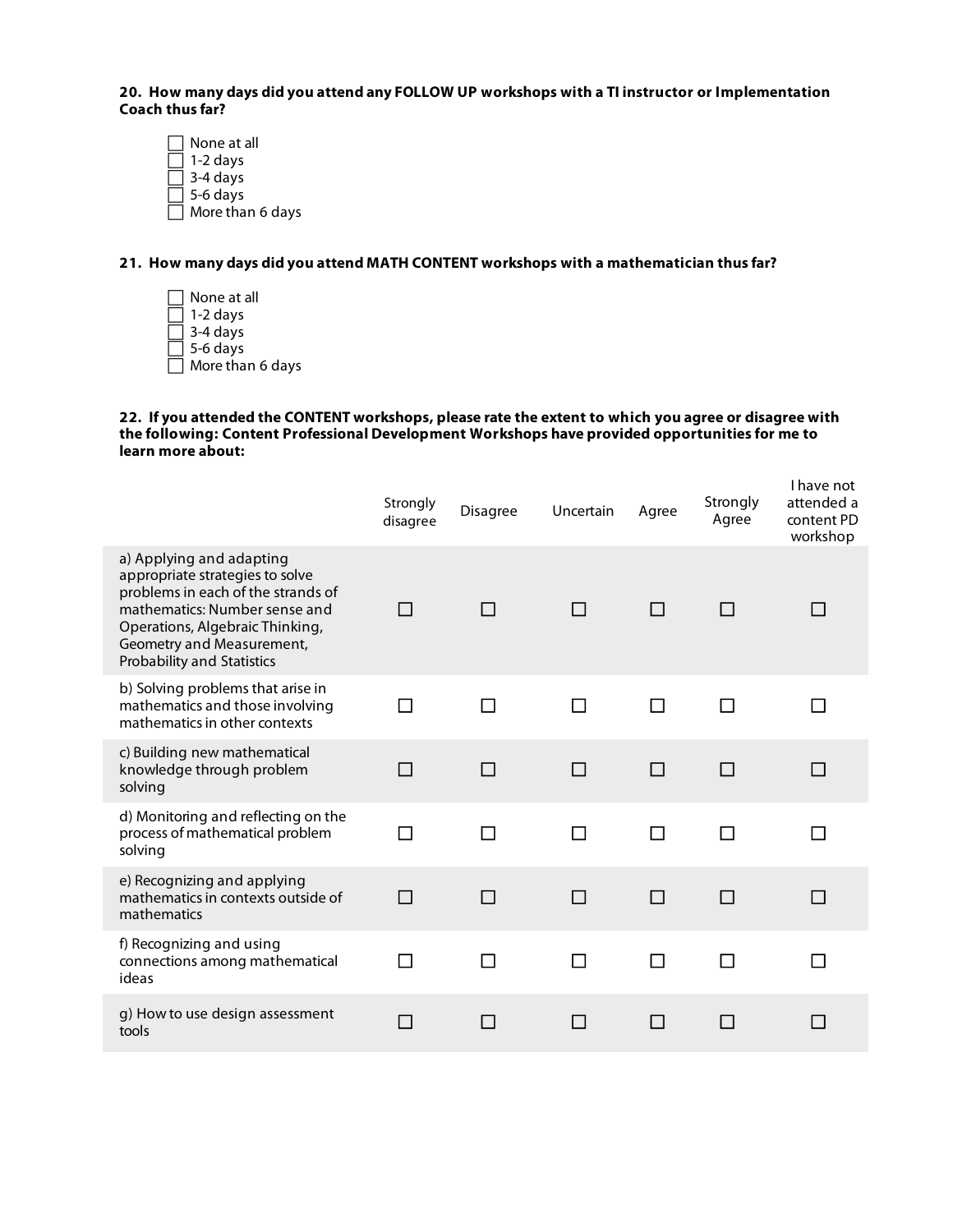## **23. Rate the extent to which you agree or disagree with the following: Content Professional Development Workshops have provided opportunities for me to learn strategies in the following areas:**

|                                | Strongly<br>disagree | <b>Disagree</b> | Agree | Strongly<br>Agree | Unsure |
|--------------------------------|----------------------|-----------------|-------|-------------------|--------|
| a) Number sense and operations |                      |                 |       |                   |        |
| b) Geometry and measurement    |                      |                 |       |                   |        |
| c) Algebraic reasoning         |                      |                 |       |                   |        |
| d) Probability and statistics  |                      |                 |       |                   |        |

## **24. Rate the extent to which you agree or disagree with the following. Professional development workshops related to MathForward helped me:**

|                                                                    | Strongly<br>disagree | <b>Disagree</b> | Agree  | Strongly<br>Agree | Unsure |
|--------------------------------------------------------------------|----------------------|-----------------|--------|-------------------|--------|
| a) Develop a better understanding of<br>curriculum standards       | П                    |                 | $\Box$ |                   |        |
| b) Use more challenging curriculum<br>materials                    |                      |                 |        |                   |        |
| c) Increase my expectations for all<br>students                    | $\mathsf{L}$         |                 | $\Box$ |                   | ΙI     |
| d) Increase my content and<br>pedagogical content knowledge        |                      |                 |        |                   |        |
| e) Spread innovative practices from<br>PowerBlock to other lessons |                      |                 |        |                   |        |

## **25. How often did you meet with your MathForward coach last month?**

| Not at all       |
|------------------|
| 1-2 days         |
| 3-4 days         |
| 5-6 days         |
| More than 6 days |

#### **26. How many common planning periods did you have last month that were dedicated to the MathForward Program?**

 $\Box$  None  $\Box$  1 period 2 periods  $\Box$  3 periods  $\Box$  4 periods  $\Box$  5 or more periods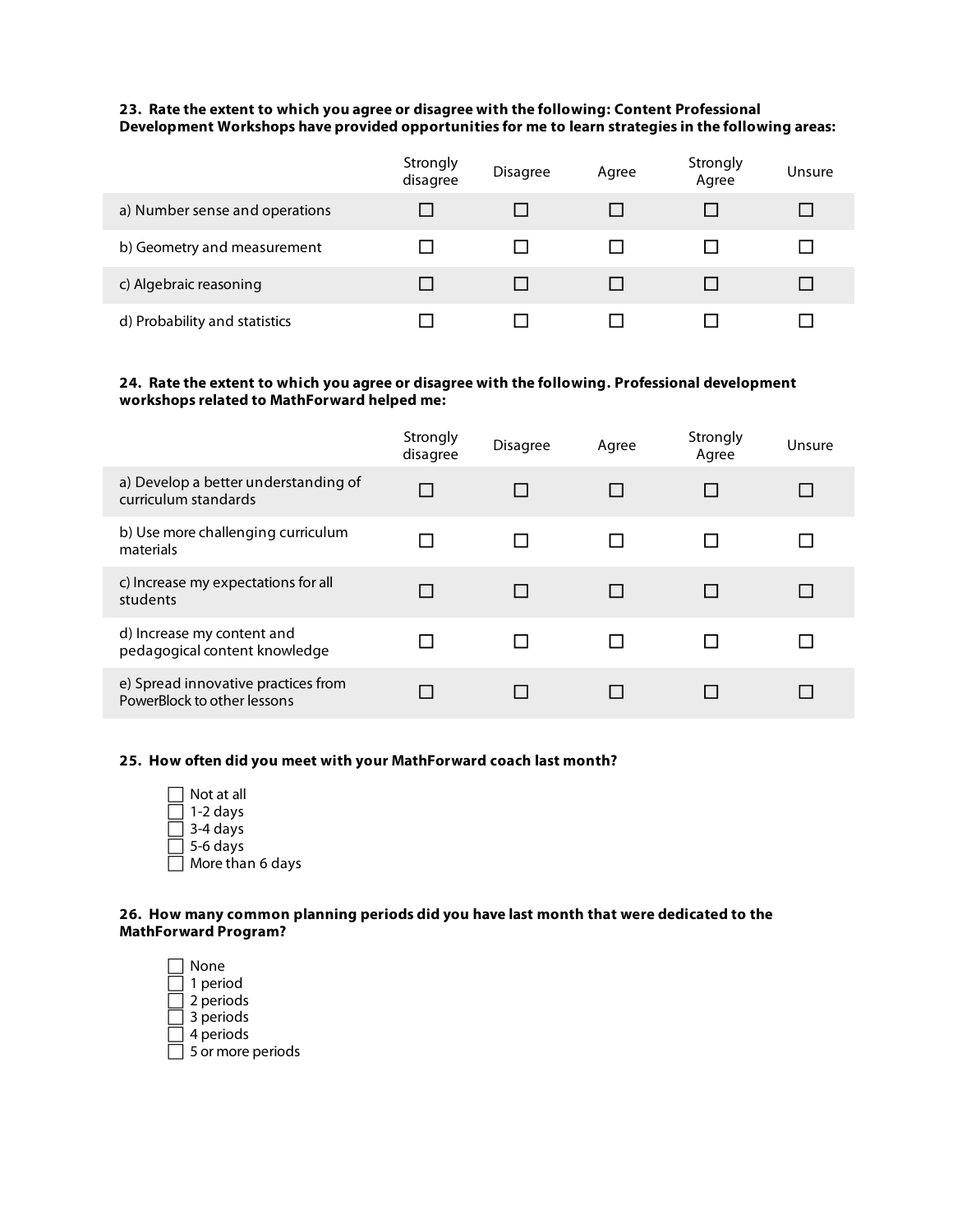## **27. Which of the following did you do during common planning time for MathForward last month? Mark all that apply.**

|                                                                                                      | No. | Yes |
|------------------------------------------------------------------------------------------------------|-----|-----|
| a) Worked together to design lessons that align with the district course of study                    |     |     |
| b) Examined student work                                                                             |     |     |
| c) Individual teachers demonstrated lessons to the team (taught them as if part of a class)          |     |     |
| d) A team choose a specific topic to study in depth and discussed research articles from<br>journals | l I |     |
| e) Analyzed data from classroom assessments                                                          |     |     |
| f) Discussed existing Activity Center activities                                                     |     |     |
| g) Developed new Activity Center activities                                                          |     |     |
| h) Discussed how to ensure regular positive communication with parents                               |     |     |
| i) Discussed which Power Block activities worked well with students                                  | H   |     |
| j) Discussed how to organize group or collaborative learning activities during PowerBlock            |     |     |

#### **28. Think about your MOST advanced mathematics students. Do these students receive mathematics instruction that differs in any of the following ways from the instruction provided to your AVERAGE mathematics students?**

|                                                                                             | No | Yes |
|---------------------------------------------------------------------------------------------|----|-----|
| a) I set different achievement standards for these students.                                |    |     |
| b) I supplement the regular course curriculum with additional materials for these students. |    |     |
| c) I have these students engage in different classroom activities.                          |    |     |
| d) I use a different set of methods in teaching these students.                             |    |     |
| e) I pace my teaching differently for these students.                                       |    |     |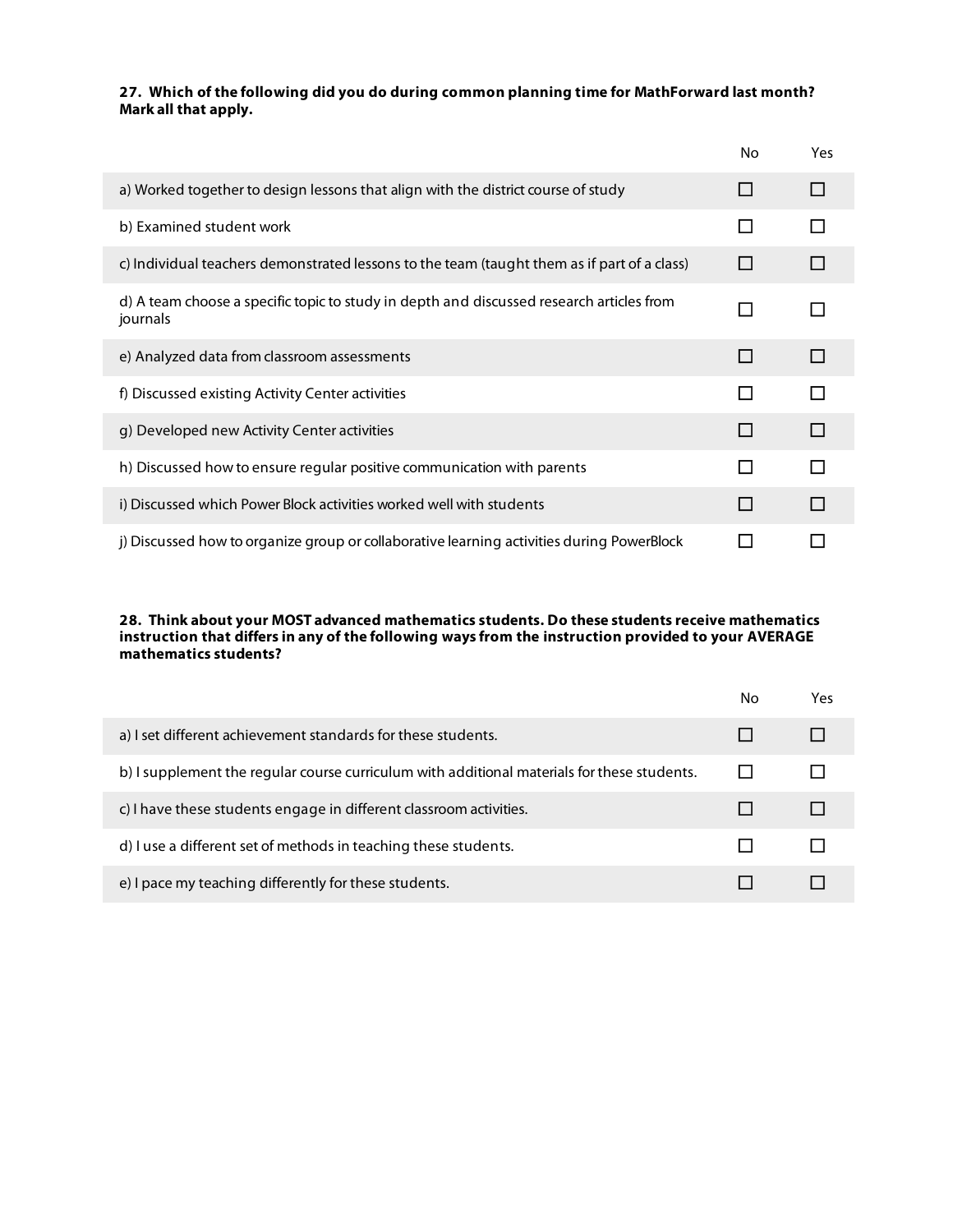## **29. Rate the extent to which you agree with each of the following:**

|                                                                                       | Strongly<br>disagree | <b>Disagree</b> | Agree        | Strongly<br>Agree | Unsure       |
|---------------------------------------------------------------------------------------|----------------------|-----------------|--------------|-------------------|--------------|
| a) I am responsible for students' high<br>achievement in mathematics.                 | $\mathbf{I}$         |                 |              |                   |              |
| b) Different mathematics teaching<br>methods can affect a student's<br>achievement.   | ГΙ                   |                 |              |                   |              |
| c) Students' poor attitudes towards<br>mathematics reduce their academic<br>success.  | $\mathbf{I}$         |                 |              |                   |              |
| d) Students' mathematics success or failure<br>is due to factors beyond me.           | П                    |                 |              |                   |              |
| e) Students are incapable of meeting the<br>learner standards in mathematics.         | П                    | ΙI              | $\mathsf{L}$ |                   | $\mathsf{L}$ |
| f) I change my teaching approach if<br>students are not doing well in<br>mathematics. |                      |                 |              |                   |              |

## **30. Mark the extent to which you disagree or agree with the following. The principal at this school:**

|                                                                                                | Strongly<br>disagree | <b>Disagree</b> | Agree | Strongly<br>Agree | Unsure |
|------------------------------------------------------------------------------------------------|----------------------|-----------------|-------|-------------------|--------|
| a) Makes clear to the staff his or her<br>expectations for meeting the goals of<br>MathForward |                      |                 |       |                   |        |
| b) Communicates a clear vision for<br>MathForward in our school                                |                      |                 |       |                   |        |
| c) Sets high standards for teaching<br>mathematics                                             |                      |                 |       |                   |        |
| d) Understands how children learn<br>mathematics                                               |                      | $\mathsf{L}$    |       |                   |        |
| e) Carefully tracks student progress in<br>MathForward classrooms                              |                      |                 |       |                   |        |
| f) Pushes students and teachers to<br>communicate regularly with parents about<br>MathForward  |                      |                 |       |                   |        |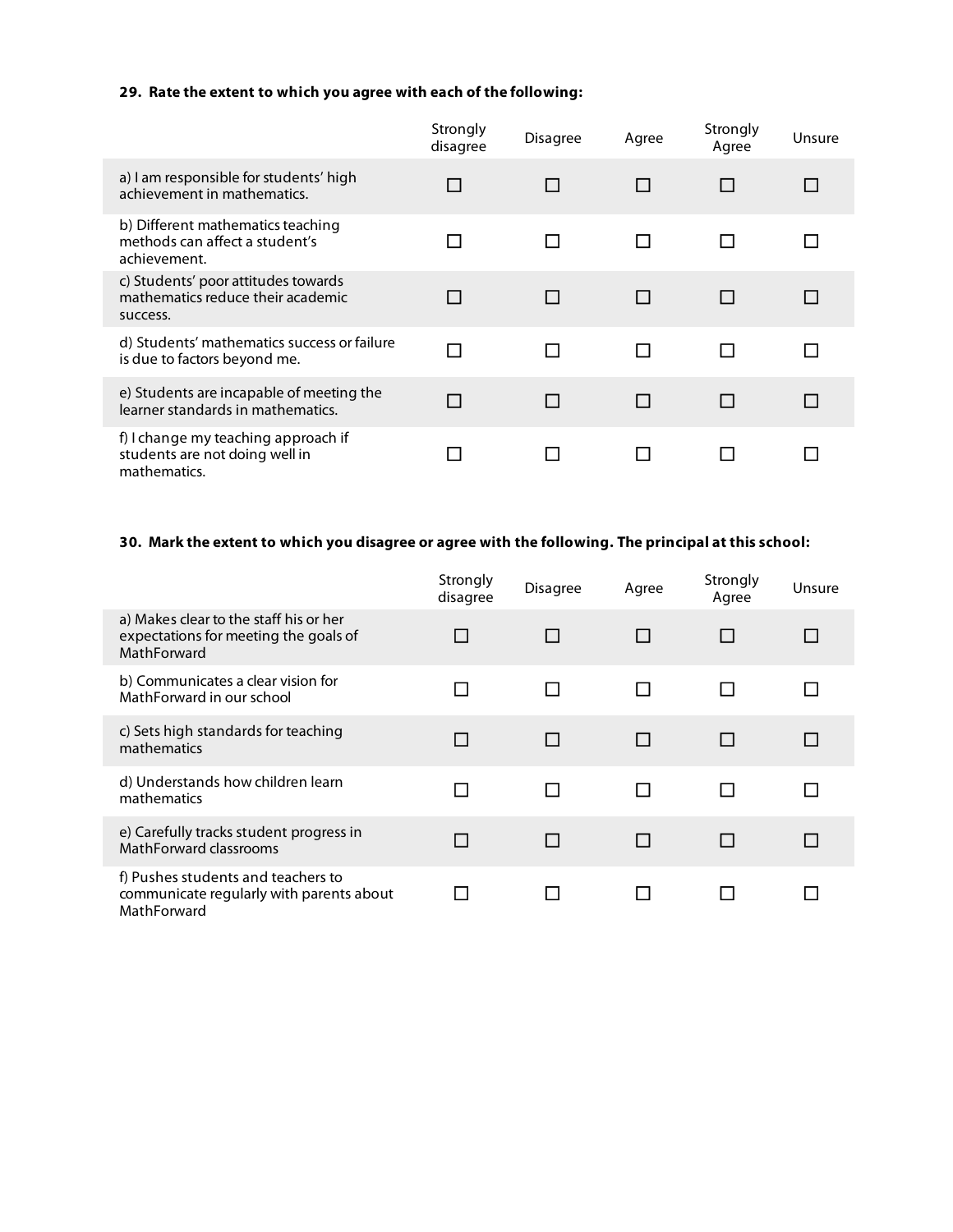**31. Please tell us your name. We will use this information internally; it will never be reported or released.** [text entry]

**32. Please tell us the name of the school for which you are responding.**

[text entry]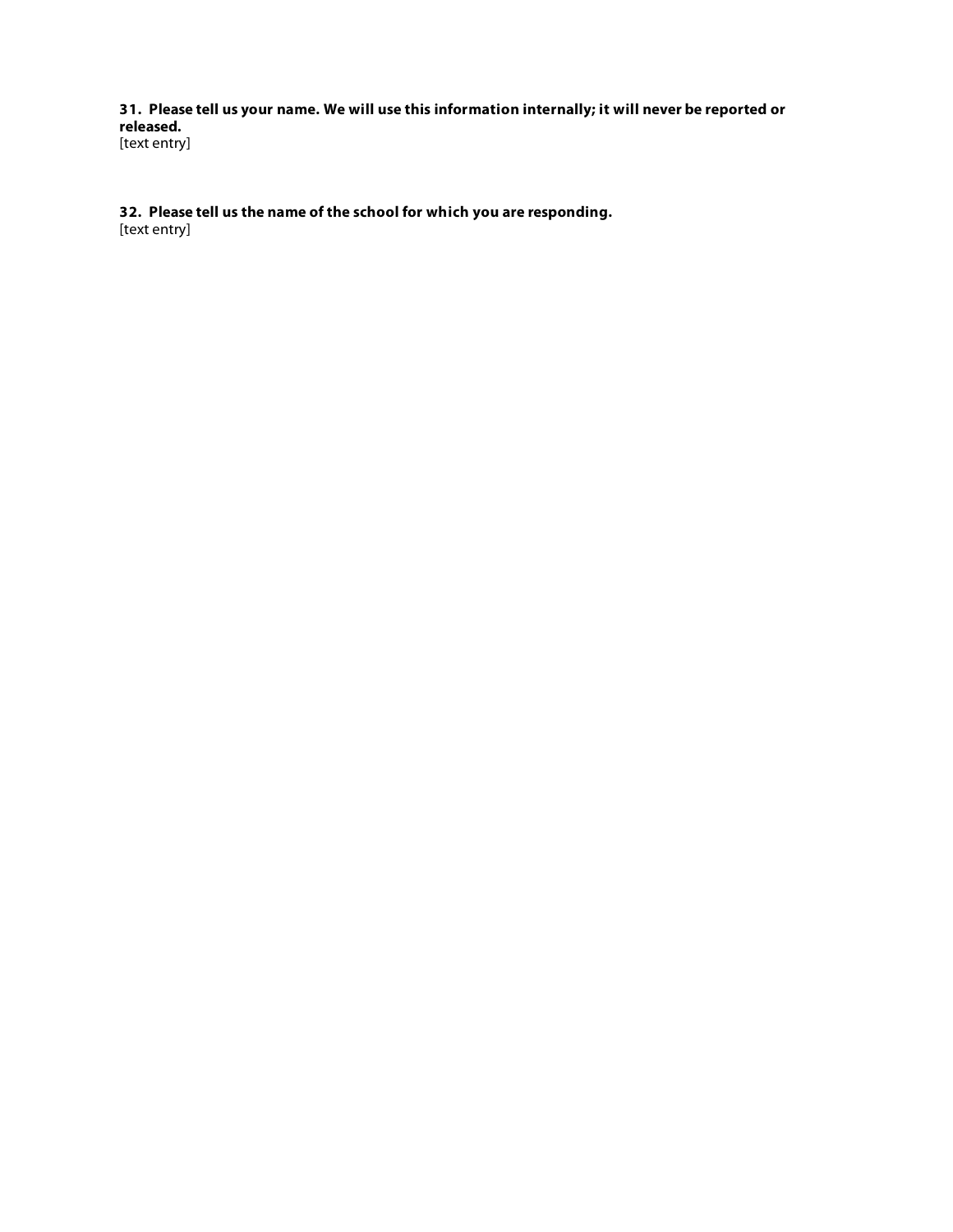# APPENDIX C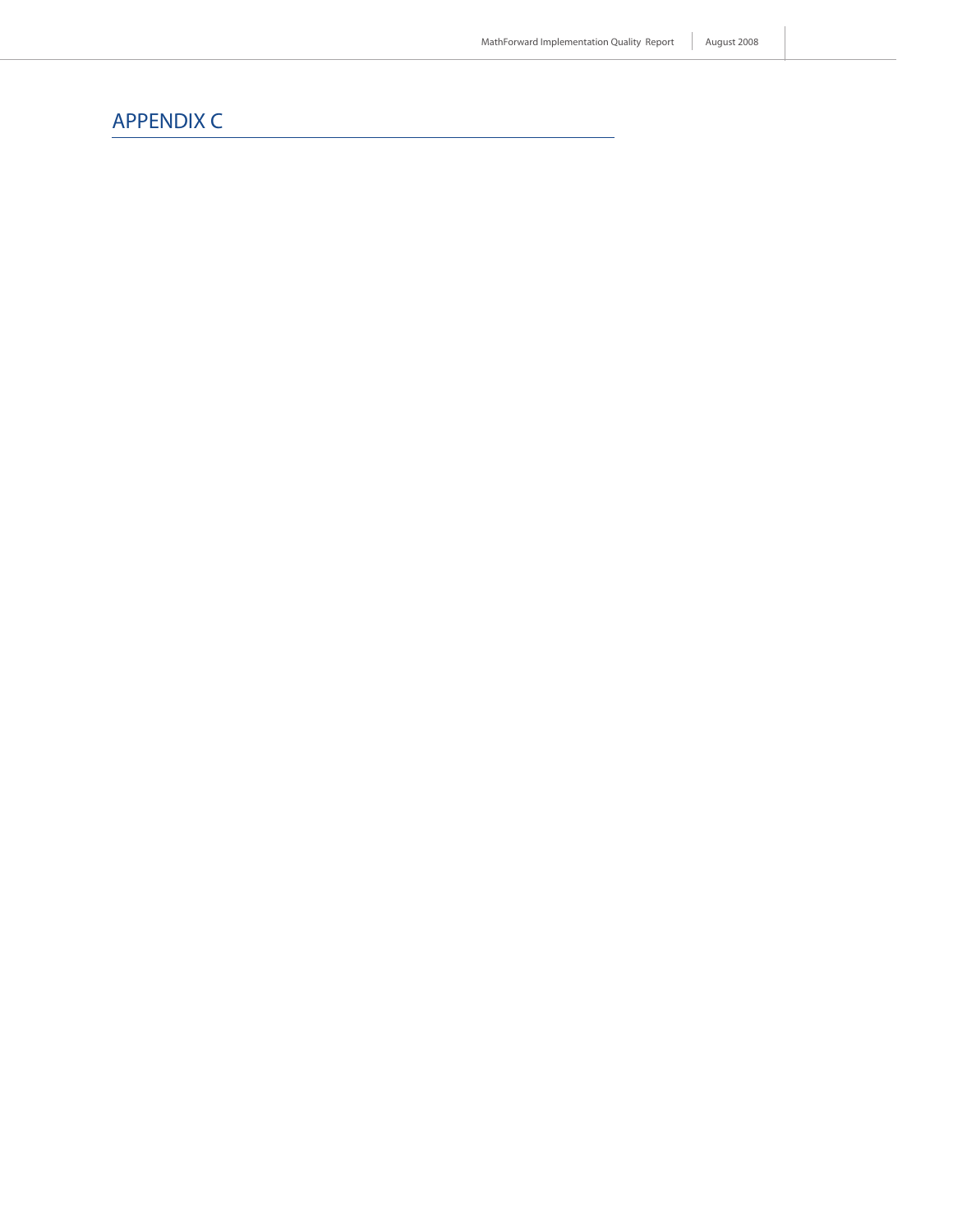# **Teacher Interview Protocol**

| Name   |                                |
|--------|--------------------------------|
| Title/ |                                |
|        |                                |
|        |                                |
|        |                                |
|        | Position<br>Grade(s)<br>Taught |

## **Overarching research questions:**

- Is MF an isolated program or is it fully integrated into school curriculum?
- Is MF supported by the school district and to what extent?
- What is the level of investment at schools? Are teachers motivated or interested in using MF?
- What are the barriers and/or success factors for implementation?

## **A. Relative Usability and Value of TI-Navigator Functions**

1. How would you characterize your use of Navigator in the classroom?

*Probe: How frequently do you use Navigator? Do you tend to use Navigator during a particular part of class (e.g., for warmup activities)? Do you use Navigator more in some classes than in others? If so, what do you think accounts for that difference?*

2. Of all the things Navigator can do (e.g., Quick Poll, Screen Capture, Activity Center), which is the easiest for you to use with students? Why is that function easy to use?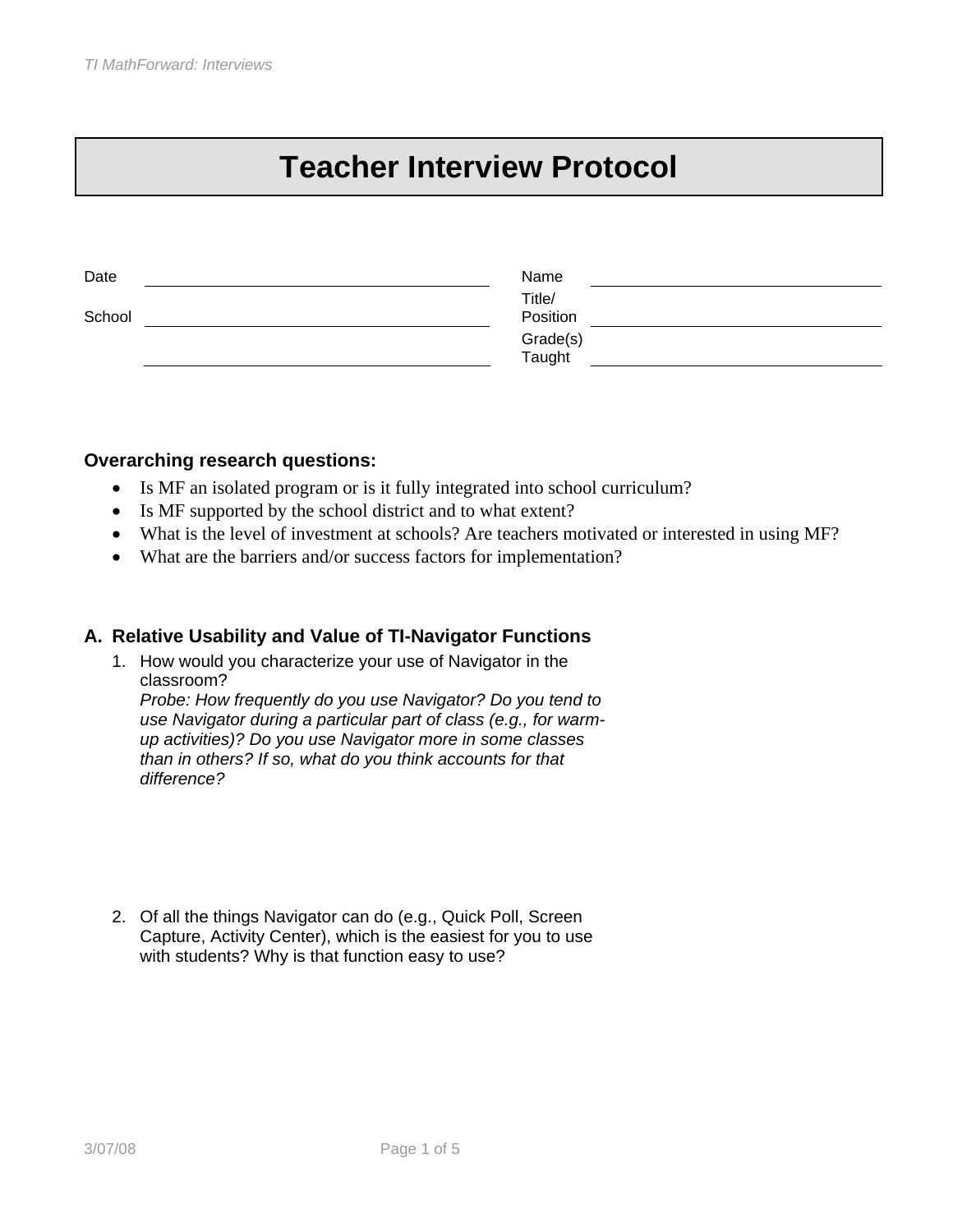- 3. Which function is the hardest for you to use with students? Why is that function hard to use?
- 4. What do you value most about having Navigator in the classroom?
- 5. What do students value the most?

## **B. Technology Setups and Difficulties**

- 6. What kinds of problems have arisen with the Navigator technology during set-up and use? How often do the problems occur?
- NOTES: Wires, laptop recognizing hub, connections, changing battery, freezing interface, tech breakdown
- 7. How easy is it for you to troubleshoot problems that arise? What do you do when there are problems? Just switch activities?

*Probe: Do you ever rely on students to help troubleshoot problems you can't solve on your own? What other resources can you rely on for assistance in remedying technology problems?*

NOTES: Does training include technical troubleshooting? Do they have technical FAQs?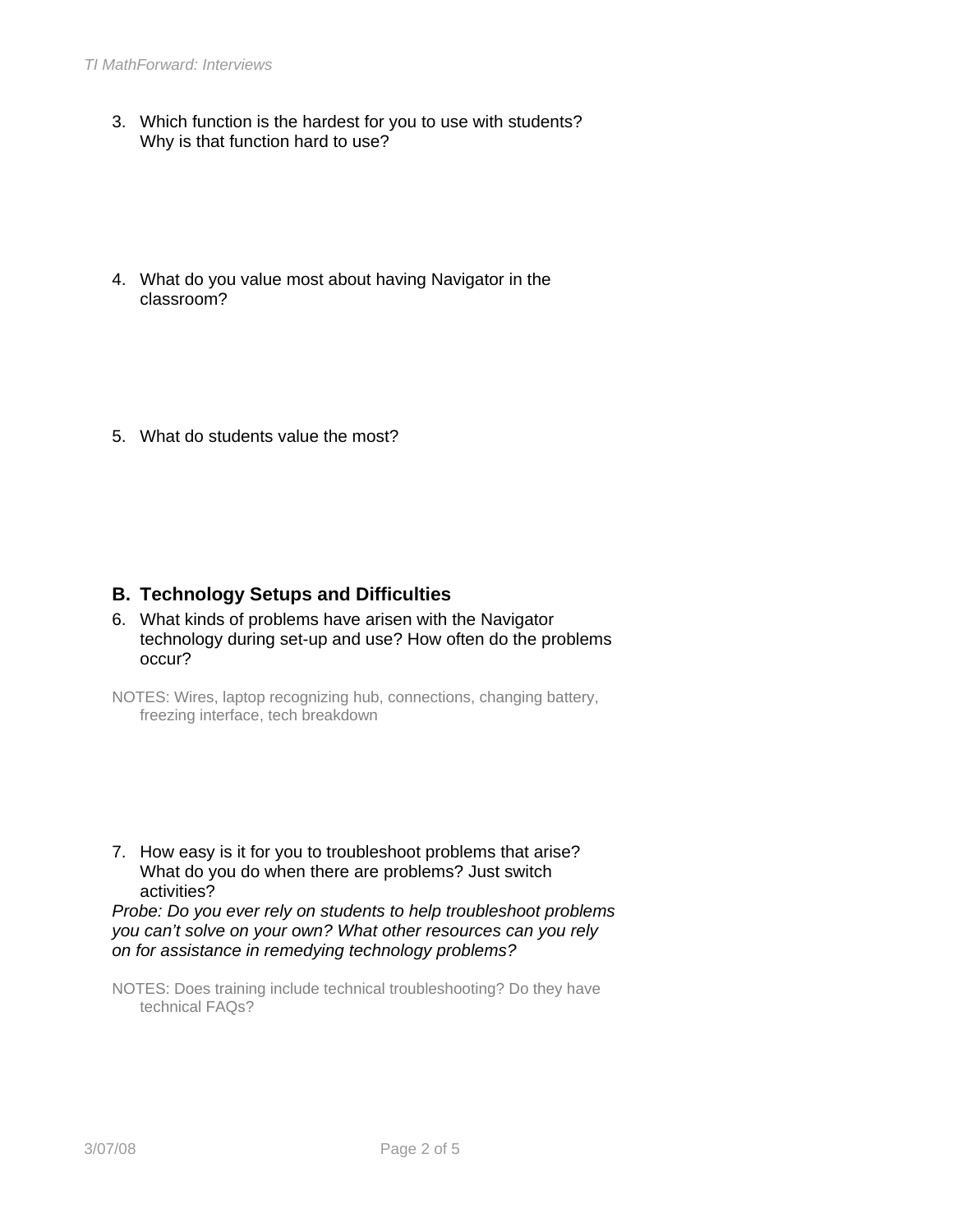8. Have any difficulties arisen that require you to call for technical assistance? How readily available is that kind of assistance?

NOTES: Cite two instances/ please describe

# **C. Curricular Materials and Assessments**

9. What are the primary sources for problems you assign when using TI-Navigator? *Probe: district textbook? special curriculum? TI materials?*

#### 10. To what extent are the TI-provided materials and assessments useful to you in your teaching? *Probe: If the materials are not useful, what would make them more useful?*

NOTES: Any weak spots in the TI curriculum/materials? Sweet spots?

# **D. Structural Components of the MathForward Program**

11. How are the block schedules structured at your school? *Probe: How long is a block schedule class? How often do they occur? How many of your classes use block schedule (i.e., is it all classes or just MathForward classes)? How useful do you find the block schedule?*

NOTES: Some have "blocks" but 60 min, not 100. Total math hour/min per week? Daily block or every other day? Split block?

NOTES: Designed yourself or by other teachers? Make up activities on the fly or beforehand? Get them from internet?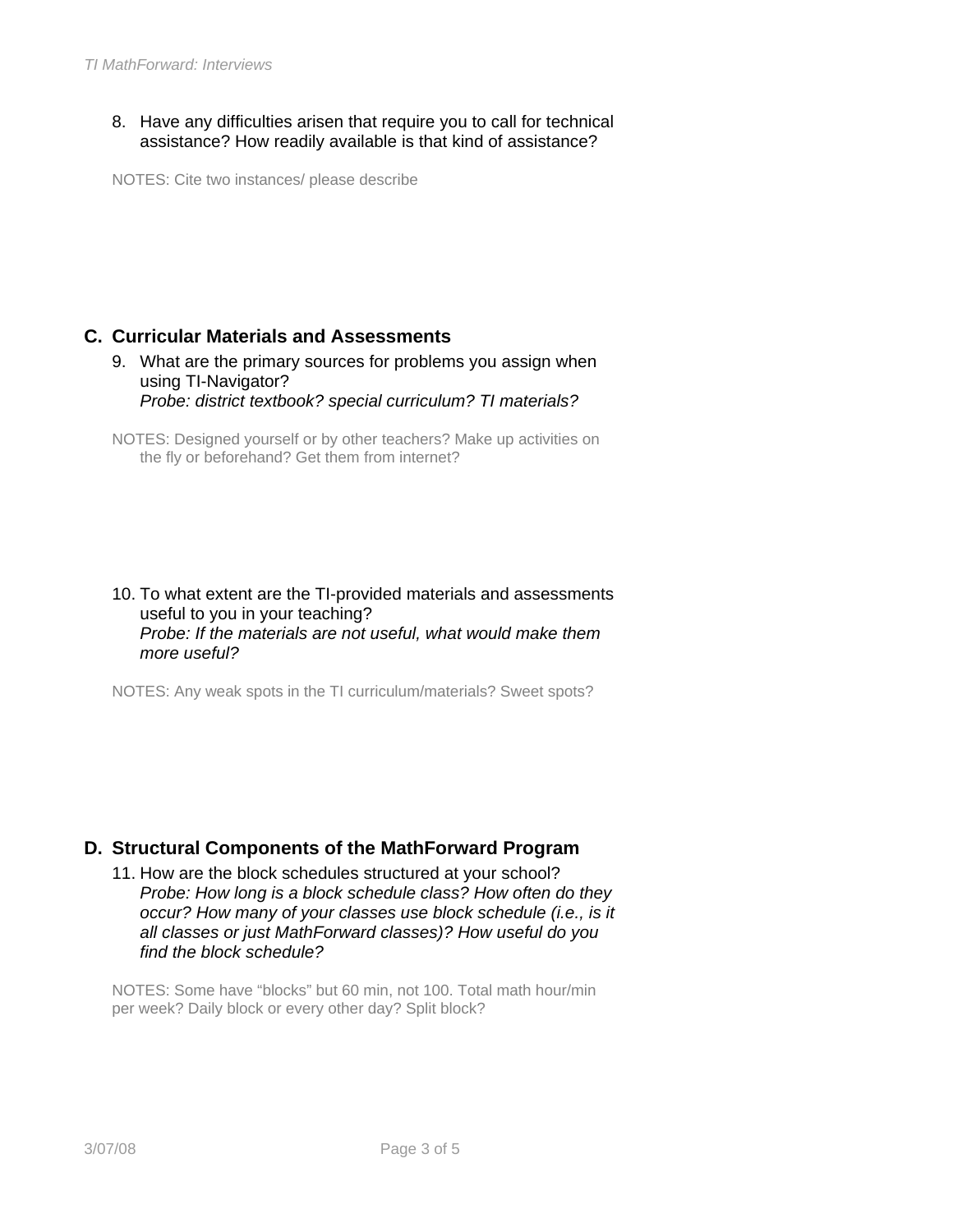12. How is the common planning time functioning at your school? *Probe: Was the common planning time newly implemented when you adopted MathForward? How frequently do you have a common planning time? To what extent do you use that time for planning MathForward activities in particular? How useful do you find the common planning time?* 

NOTES: Be skeptical. What amount of this time is really dedicated to MathForward as opposed to cross-subject time?

# **E. Changes in Student Participation over Time**

13. When you first introduced TI-Navigator this year, how did students respond? Did particular groups of students respond differently?

*Probe: Was there excitement or resistance? Were there differences between high-achieving and low-achieving students (high or low participating students?)?* 

NOTES: Effect on who used to/now participates. Smart kids may be less enthused because Navigator levels the playing field (equal participation)

#### 14. What adjustments, if any, did you make in your teaching after introducing TI-Navigator, either in relation to using Navigator, or more generally?

NOTES: Way they teach, effects on planning (kinds of problems, distractions). Get at any change in the level of challenge. Has the planning for class changed?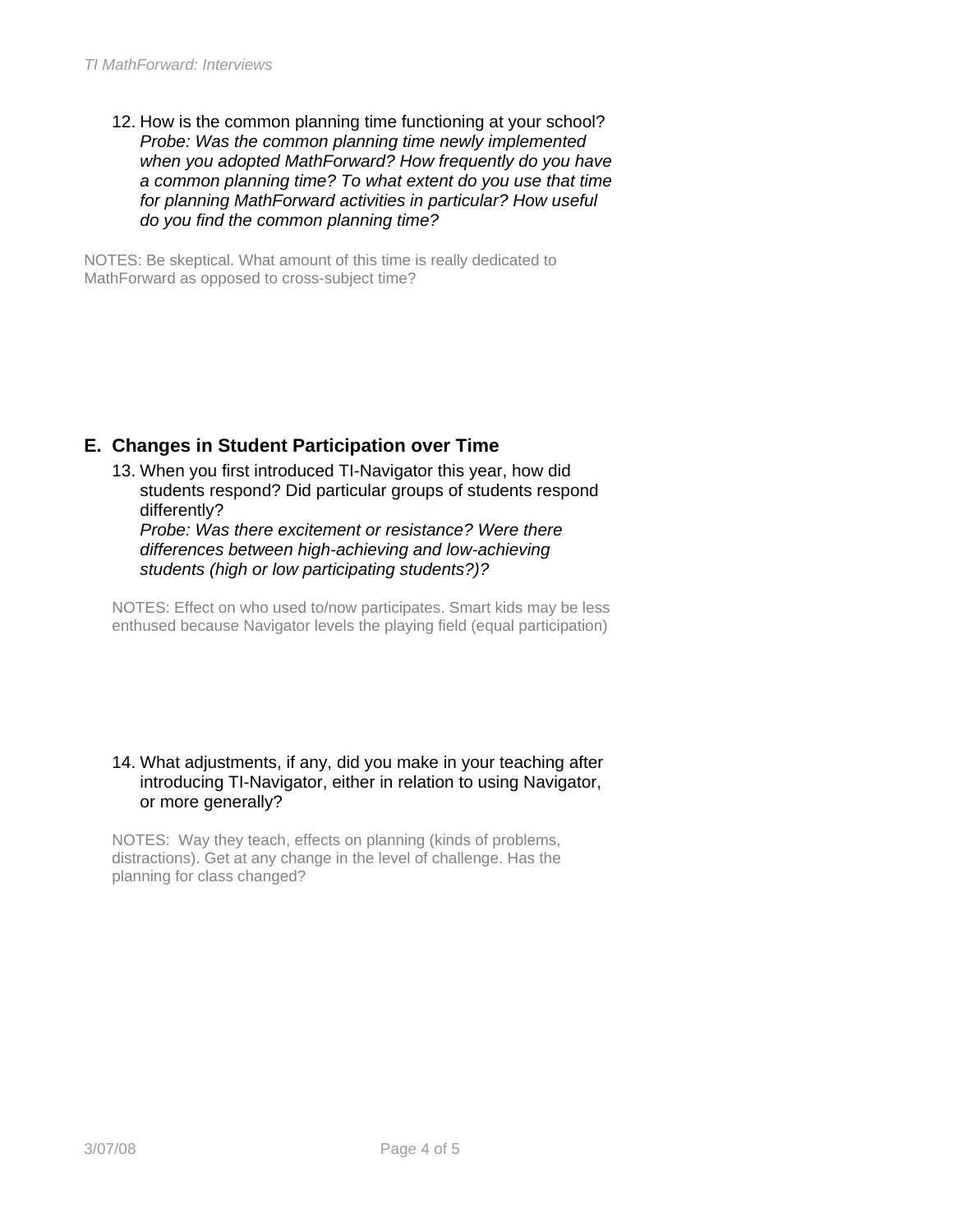15. Was there a moment or time when you noticed TI-Navigator use seemed to have changed the dynamic in the classroom (e.g., how students were participating, how you interacted with students)? If so, what was the change that occurred? When did that change happen (ongoing? trajectory of change)?

*NOTE: If time allows, continue with the final two sections.* 

# **F. School & District Supports**

- 16. What are the supports that are available to you to help you learn Navigator and implement Navigator activities in the classroom? *For each, probe: Who provides the support? When is the support provided (on what schedule, etc.)? How useful do you find the support?*
- 17. Do you feel that you receive adequate support from the school leadership? From the district?

# **G. Other (non-technology) Barriers**

- 18. Are there any other barriers to integrating Navigator into your classroom practice?
- 19. Are there any other initiatives that you are currently implementing at your school or throughout the district? *Probe: To what extent do those additional initiatives compete for teachers' time?*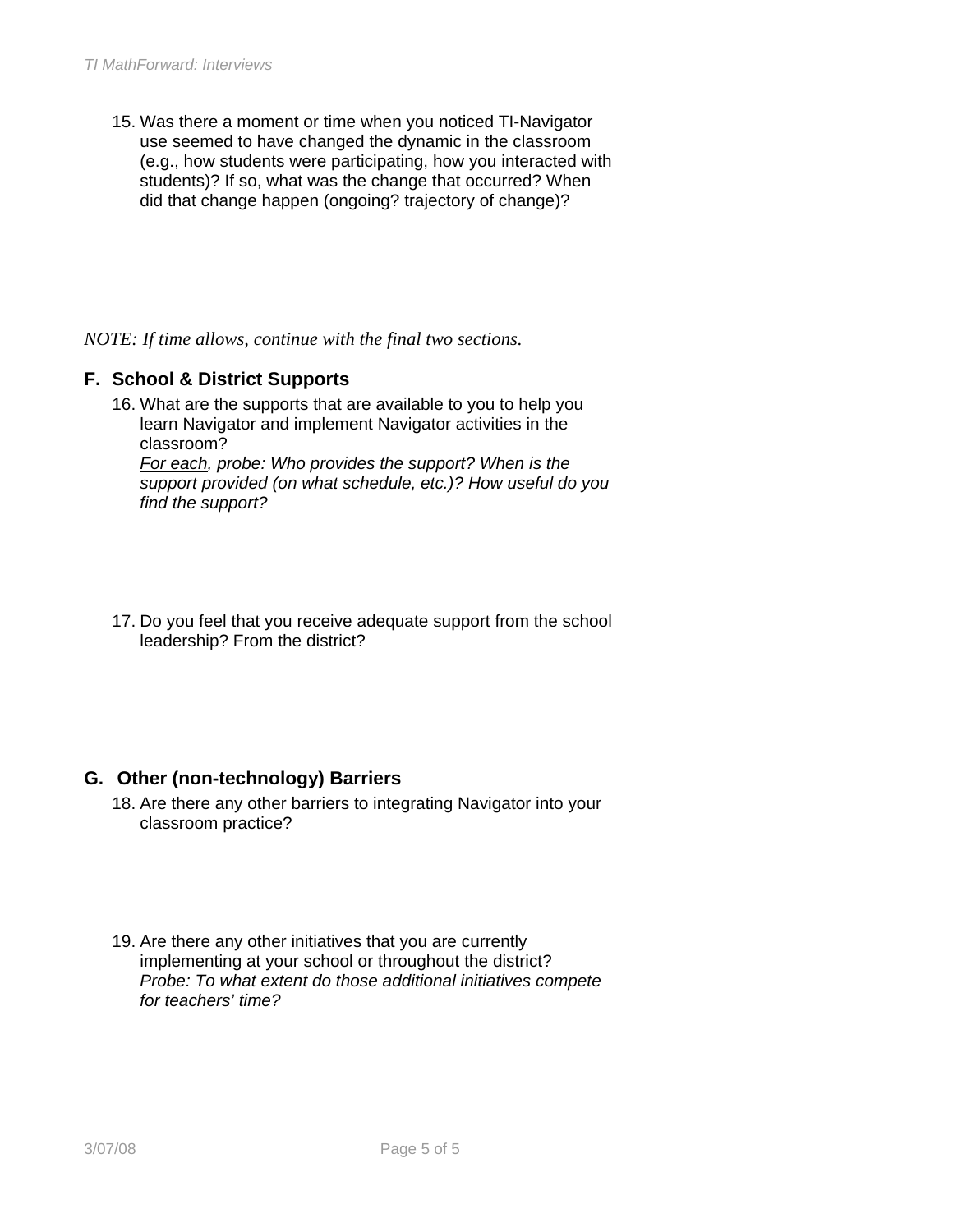# APPENDIX D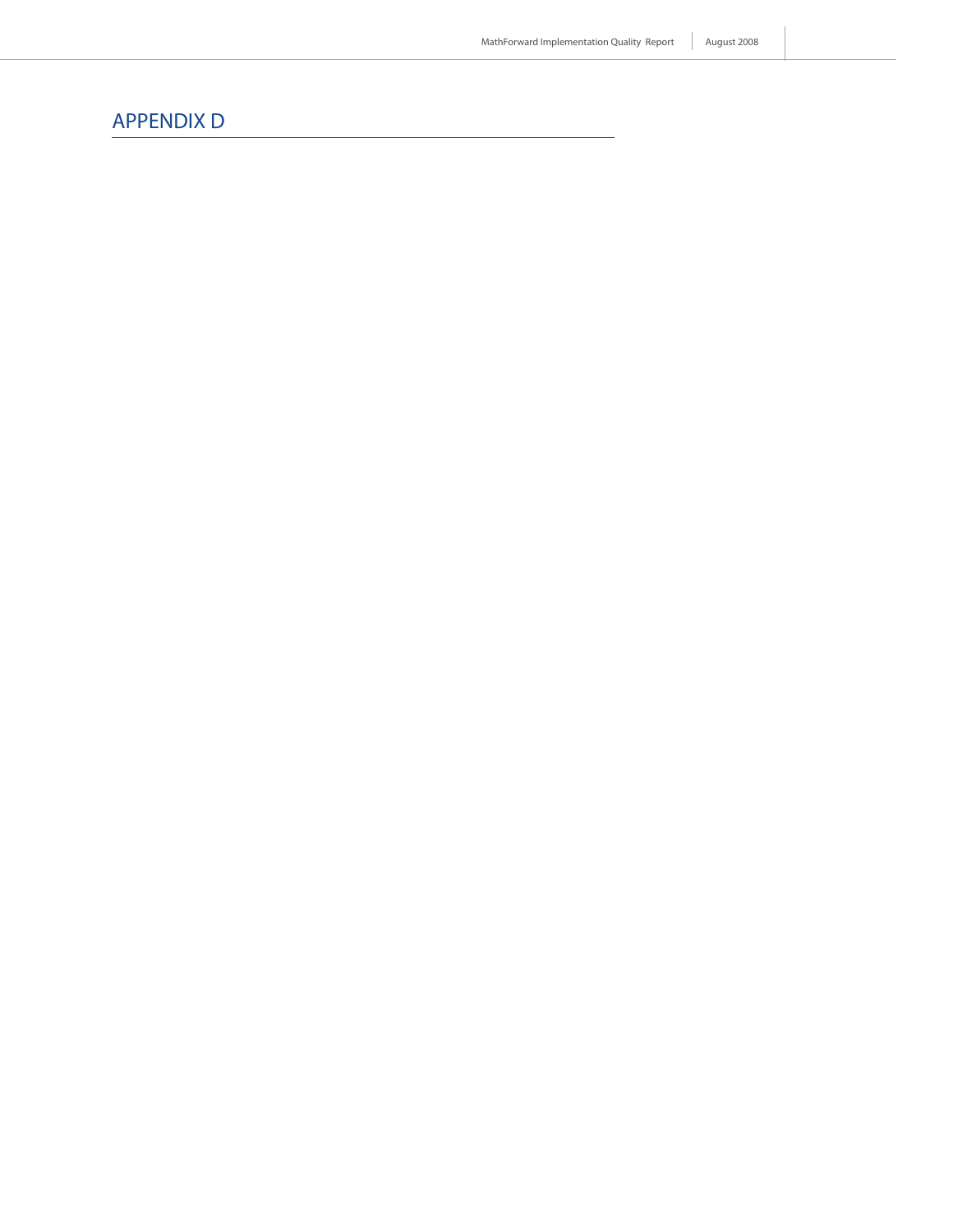| District:     |
|---------------|
| School name:  |
| Teacher name: |

# **TI MathForward Observation Protocol**

- -

**NOTE**: Please use a BLACK pen. When asked to mark boxes, make an "X" through the box. Use block printing when you complete any text or numeric responses. If you wish to change a response, mark the correct response and CIRCLE it.

#### **OBSERVATIONAL CONTEXT**

| 1. (a) |  | Observer 1:        |  |  |  |  |  |  |  |  |  |  |  |  |  |
|--------|--|--------------------|--|--|--|--|--|--|--|--|--|--|--|--|--|
|        |  |                    |  |  |  |  |  |  |  |  |  |  |  |  |  |
|        |  | <b>Observer 2:</b> |  |  |  |  |  |  |  |  |  |  |  |  |  |
|        |  |                    |  |  |  |  |  |  |  |  |  |  |  |  |  |

**1. (b) This form reports the observations of:** *(Mark one only.)*

Observer 1 Observer 2

**2. Date of Observation:** *(month/day/year)*

|--|--|

**3. Length of Observation:** *(hours:minutes)*

#### **CLASSROOM SETTING**

**4. Number of Students Present:**



- **5. Grade Level:** *(Mark all that apply.)*  $\Box$ 6  $\Box$ 7  $\Box$ 8  $\Box$ 9
	-
- **6. How are student seats arranged in the classroom?** *(Mark all that apply.)*
	- Rows
	- $\Box$  2-3 students at a small table

 $\Box$  4-5 students at a medium table  $\Box$  6 or more students at a large table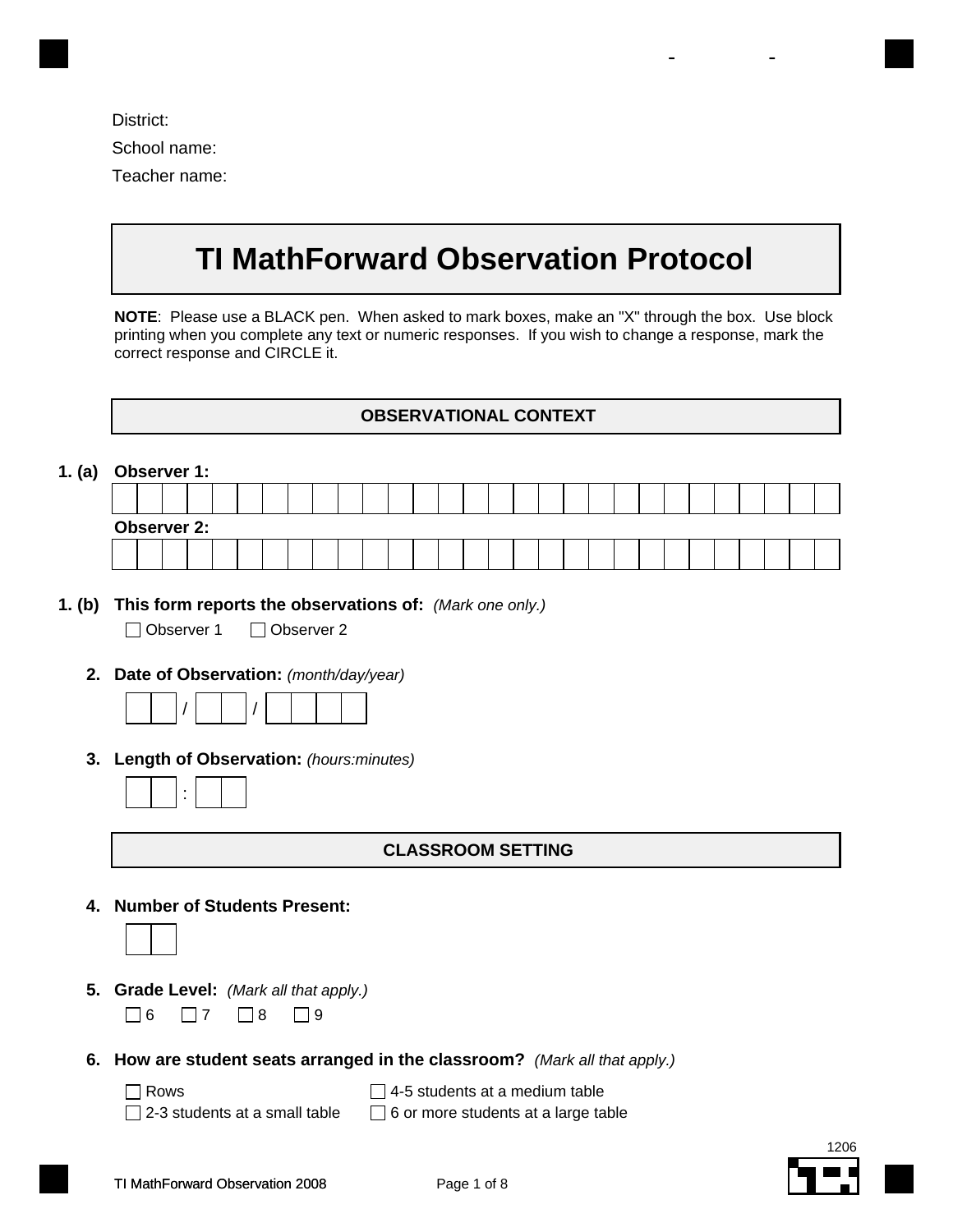#### **7. Which best describes the class you are observing:** *(Mark one only.)*

- Elementary math
- $\Box$  Middle school math
- □ Pre-algebra
- □ Algebra
- □ Geometry
- $\Box$  Integrated math
- □ Advanced math

#### **8. Write down the stated objectives of today's activities.**

**Please indicate any problems, disruptions, or irregularities during the observation (e.g., 9. fire drill, substitute teacher, partial observation).**

**10. Describe the level of student engagement in the classroom. Are few students engaged or most students engaged during this class period? Are students actively participating in discussions?**



- -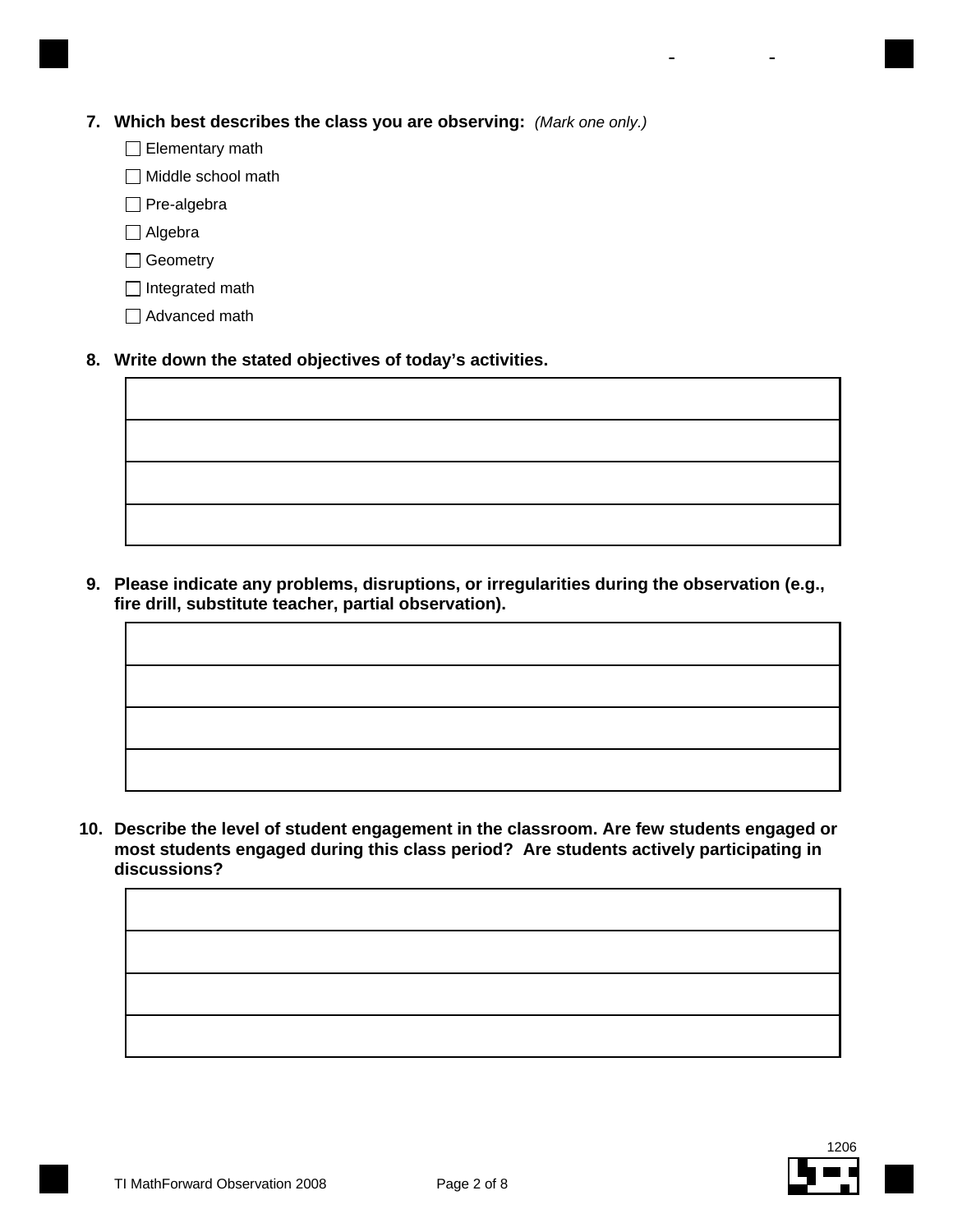# **INSTRUCTIONAL TIME**

- -

- **11. Did the teacher use the TI-Navigator tool during this period?**
	- $\Box$  Yes
	- $\Box$  No

#### **12. If you observed the teacher using the TI-Navigator tool, which of the following tools did you observe?** *(Mark all that apply.)*

- □ a. Activity Center (Interactive activities with your classes involving lists, graphs, points, and equations)
- $\Box$  b. Quick Poll (Send polls to students, receive student responses, and review poll results)
- $\Box$  c. Screen Capture (Lets teachers capture students' calculator screens)
- $\Box$  d. Learn Check and Class Analysis (Create an assessment, send to students, and analyze class results)
- e. App and OS Transfer (Transfer TI Graphing Calculator Operating Systems (OS) and Applications (Apps) to students' calculators)
- f. Transfer Tools (Multiple tools that let teachers send, collect, and delete data files on students' calculators)

# **13. Which of the following grouping strategies did you observe?** *(Mark all that apply.)*

- $\Box$  a. Set up students in different groups
- $\Box$  b. Taught group behavior expectations
- $\Box$  c. Used learning centers and stations
- $\Box$  d. Used cooperative learning strategies

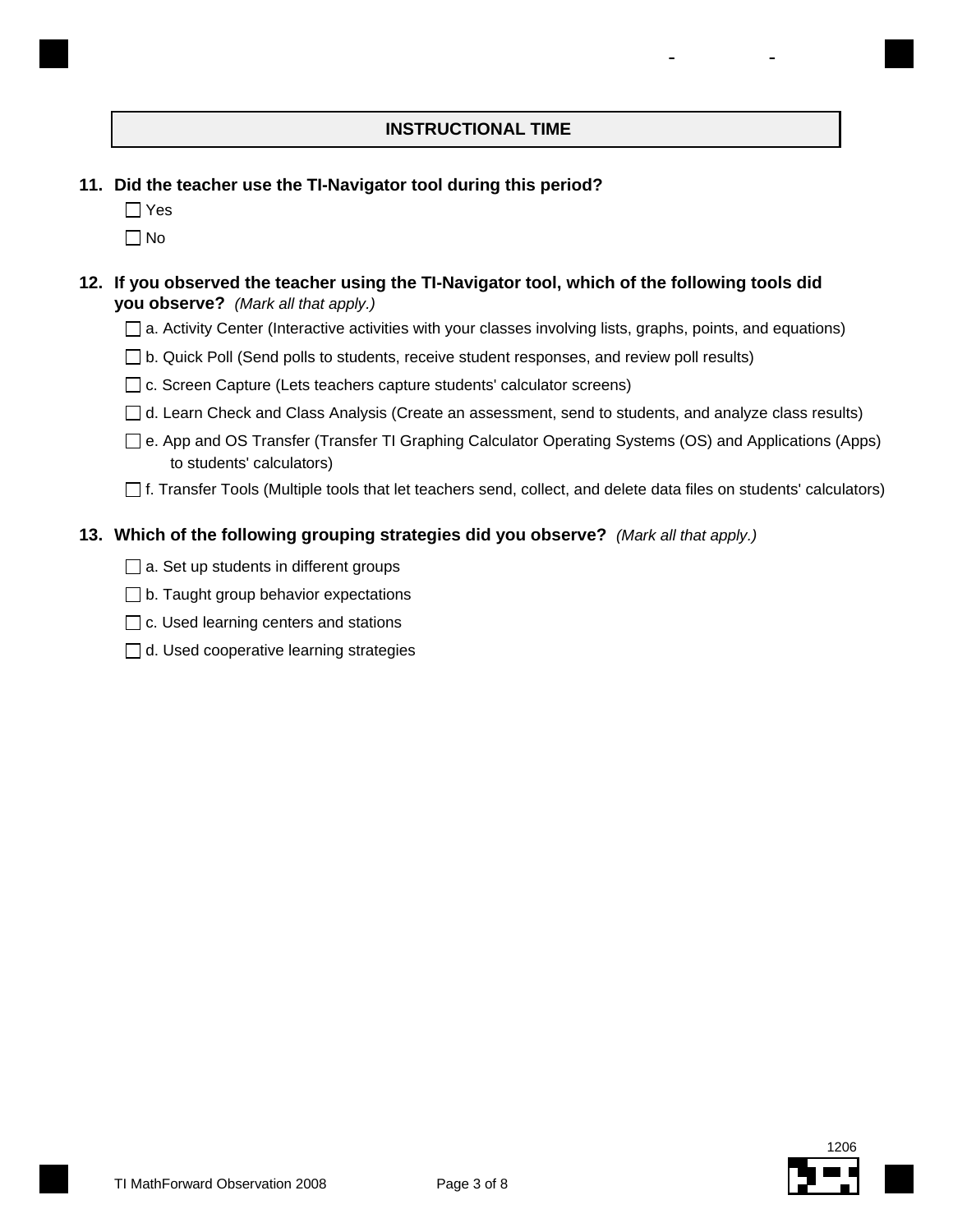# **CONTENT**

- -

#### **In which ways were the following concepts being taught or needed by students to 14. complete work assigned during this period?** *(Mark one for each item.)*

|                                                | <b>Not</b><br>covered | As prerequisite<br>knowledge | As developing<br>knowledge |
|------------------------------------------------|-----------------------|------------------------------|----------------------------|
| a. Number Sense / Properties / Relationships   |                       |                              |                            |
| b. Operations                                  |                       |                              |                            |
| c. Measurement, Use of measuring instruments   |                       |                              |                            |
| d. Algebraic Concepts                          |                       |                              |                            |
| e. Geometric concepts                          |                       |                              |                            |
| Data analysis / probability / statistics<br>f. |                       |                              |                            |

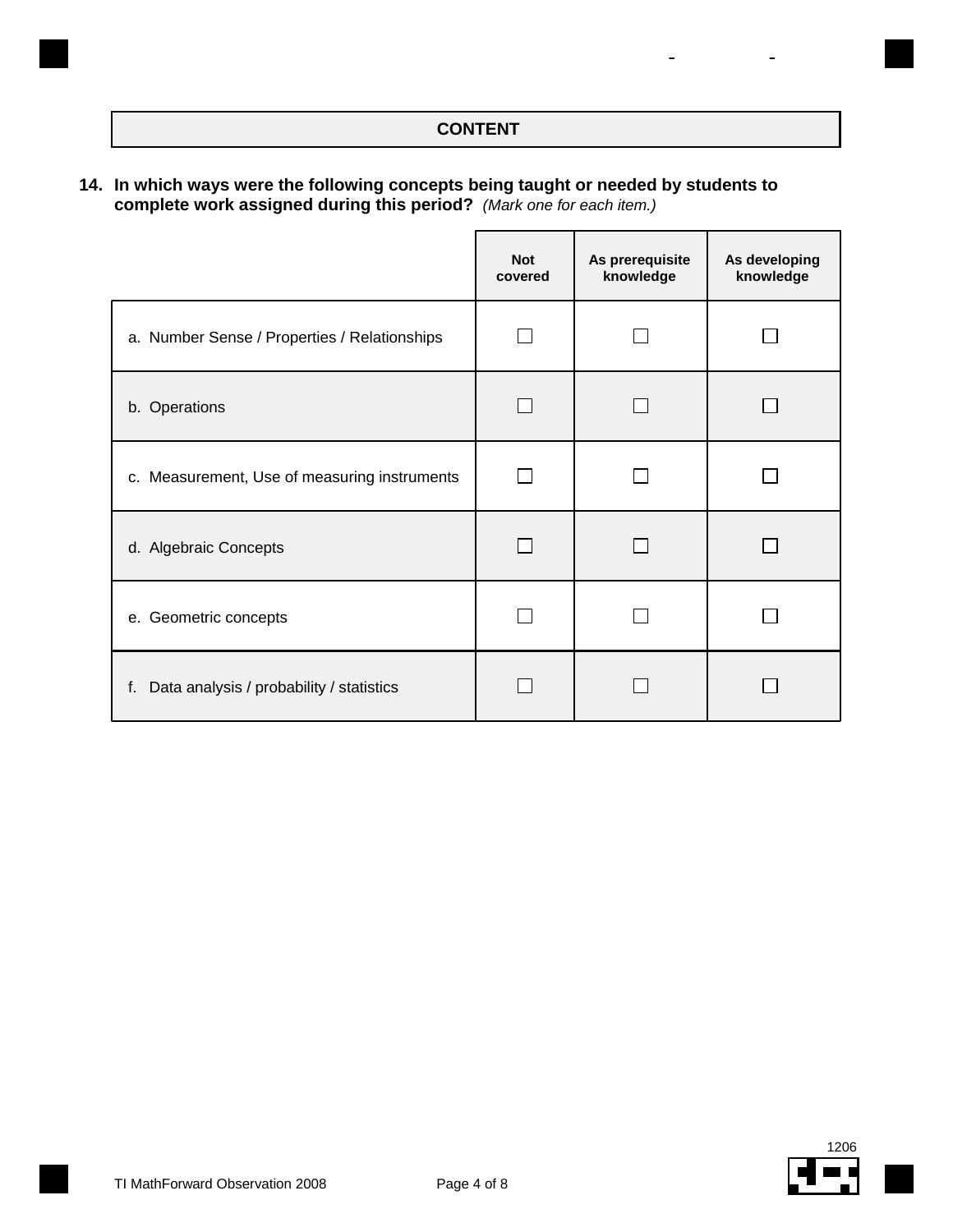# **COMPLEXITY**

- -

#### **15. What kinds of teacher assigned tasks did you observe?** *(Mark all that apply for each item.)*

|                                                                                                | <b>During</b><br>Warm<br>Up | <b>During</b><br>this<br>period | For<br>homework |
|------------------------------------------------------------------------------------------------|-----------------------------|---------------------------------|-----------------|
| Practice basic math facts (e.g., addition, subtraction,<br>a.<br>multiplication, and division) |                             |                                 |                 |
| b. Read or interpret charts, tables, or graphs                                                 |                             |                                 |                 |
| c. Make charts, tables or graphs                                                               |                             |                                 |                 |
| d. Solve problems that have more than one correct answer                                       |                             |                                 |                 |
| Solve problems in which students practice applying a method<br>e.<br>they have been taught     |                             |                                 |                 |
| Solve problems in which students have to figure out what<br>f.<br>method to use to solve them  |                             |                                 |                 |
| Describe the procedure or algorithm they used to solve a<br>g.<br>problem                      |                             |                                 |                 |
| Explain why a procedure or algorithm they used worked to<br>h.<br>solve a problem              |                             |                                 |                 |
| Prove that a particular method for solving a problem is valid<br>$\mathbf{L}$                  |                             |                                 |                 |
| Analyze similarities or differences among methods and types<br>of problems                     |                             |                                 |                 |

#### **ASSESSMENT**

#### **If students completed a TI-Navigator assessment, did you observe teachers using the 16. following?** *(Mark all that apply.)*

- □ a. Students did not complete any TI-Navigator assessments during this period.
- $\Box$  b. Diagnostic assessments (determine students' background experiences, skills, and misconceptions)
- c. Quick Polls (assess students' current level of understanding of concept being taught)
- $\Box$  d. Benchmarks (summative assessment of students' understanding compared with goals they were expected to achieve)
- $\square$  e. Warm-ups (short assessments of student progress in mastering national math standards)

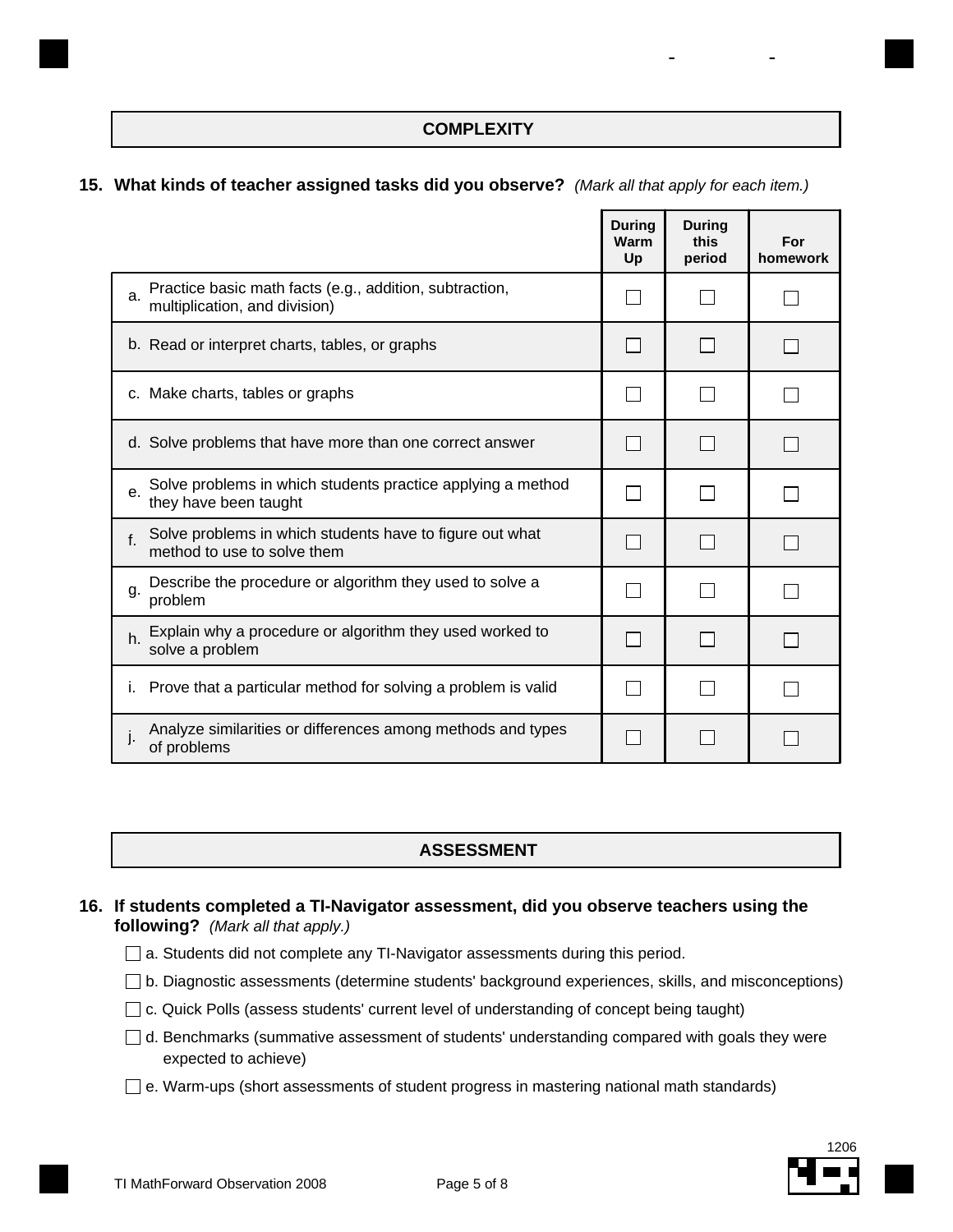# **CLIMATE**

- -

#### **17. To what extent did you observe the following teaching strategies?** *(Mark one for each item.)*

|                                                                                                     | <b>Not</b><br>at all | <b>Very</b><br>little | Some | A major<br>focus |
|-----------------------------------------------------------------------------------------------------|----------------------|-----------------------|------|------------------|
| a. Demonstrating a procedure step by step                                                           |                      |                       |      |                  |
| b. Explaining a difficult concept using multiple representations                                    |                      |                       |      |                  |
| c. Providing time for students to practice                                                          |                      |                       |      |                  |
| d. Asking students to give reasons for a given answer                                               |                      |                       |      |                  |
| Diagnosing students' conceptual or procedural error and<br>е.<br>re-teaching a concept or procedure |                      |                       |      |                  |
| Probing student responses for depth and clarity                                                     |                      |                       |      |                  |
| g. Taking actions to reduce students' off-task behaviors                                            |                      |                       |      |                  |

# **18. What mode(s) of engagement did you observe?** *(Mark all that apply.)*

- a. Whole class lecture
- □ b. Teacher demonstration
- $\Box$  c. Whole class discussion
- d. Individual student work
- e. Student pair work
- □ f. Student small group work
- $\Box$  g. Other. Please describe.

| 19. Did the teacher need to manage disruptive behavior during the period because they were |
|--------------------------------------------------------------------------------------------|
| off task?                                                                                  |

Yes

No

#### **If yes, how many times?**

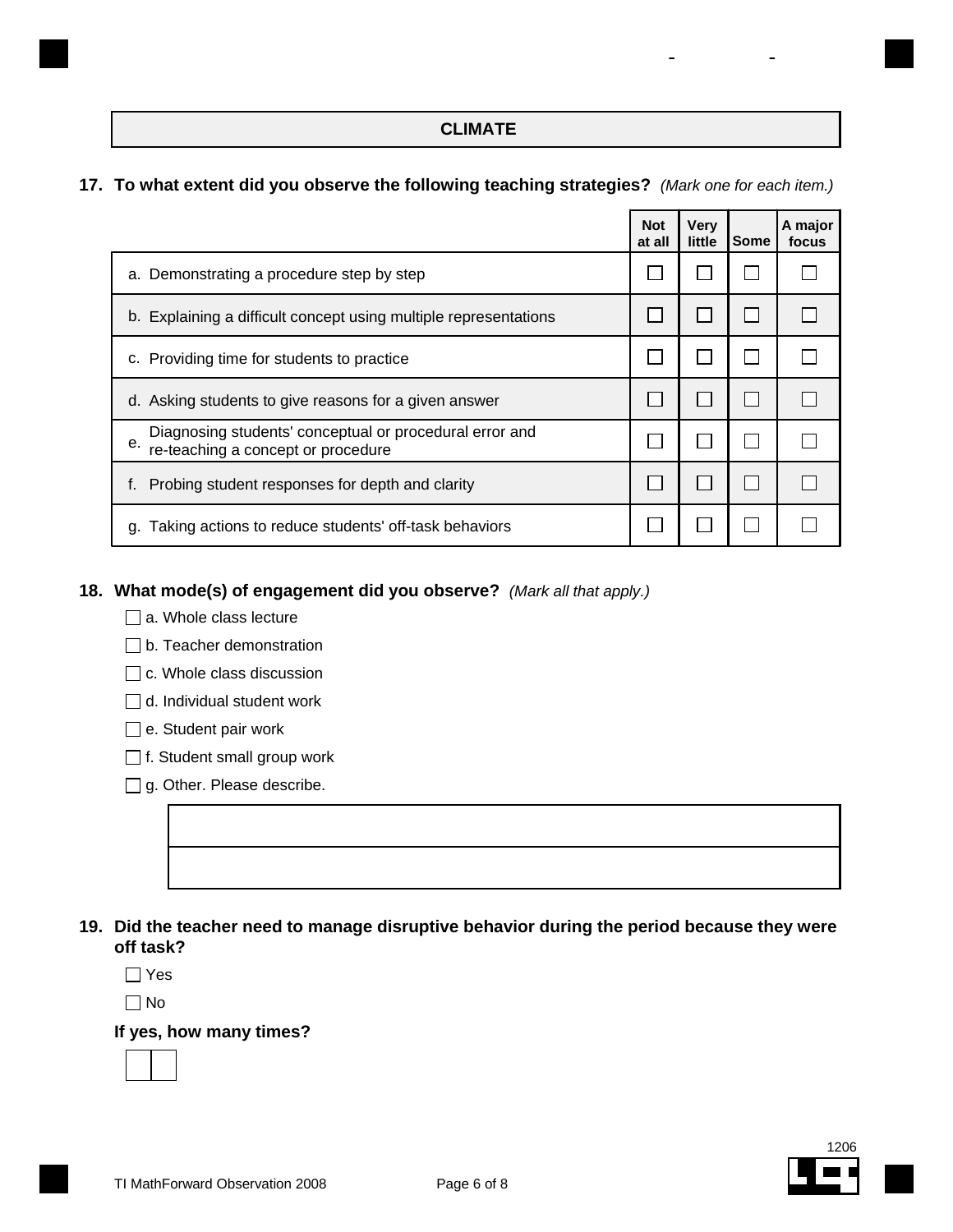# **TECHNOLOGY**

- -

#### **If the TI-Navigator was used, which of the following did the teacher do with the Navigator? 20.** *(Mark all that apply.)*

- □ a. Collect homework or other assignments
- $\Box$  b. Send problems or learning materials to students (e.g., apps, models, forms)
- $\Box$  c. Look at screen shots of a student device on the computer
- $\Box$  d. Display calculator screen shots for the class to view
- $\Box$  e. Display a distribution of student responses to a question for all to see
- $\Box$  f. Use the feedback from TI Navigator to make changes in instruction DURING class
- $\Box$  g. Resolve technical or log in problems
- **21. Number of students with graphing calculator:**



**23. What types of difficulties were students having with software or hardware?**



**24. Which technologies are in use during this class period?** *(Mark all that apply.)*

- $\Box$  a. None
- **b.** Navigator/calculator
- $\Box$  c. Graphing calculator only (i.e. not networked, not used together with TI Navigator)
- $\Box$  d. Other technology (specify e..g. title of software programs, websites but not projector)